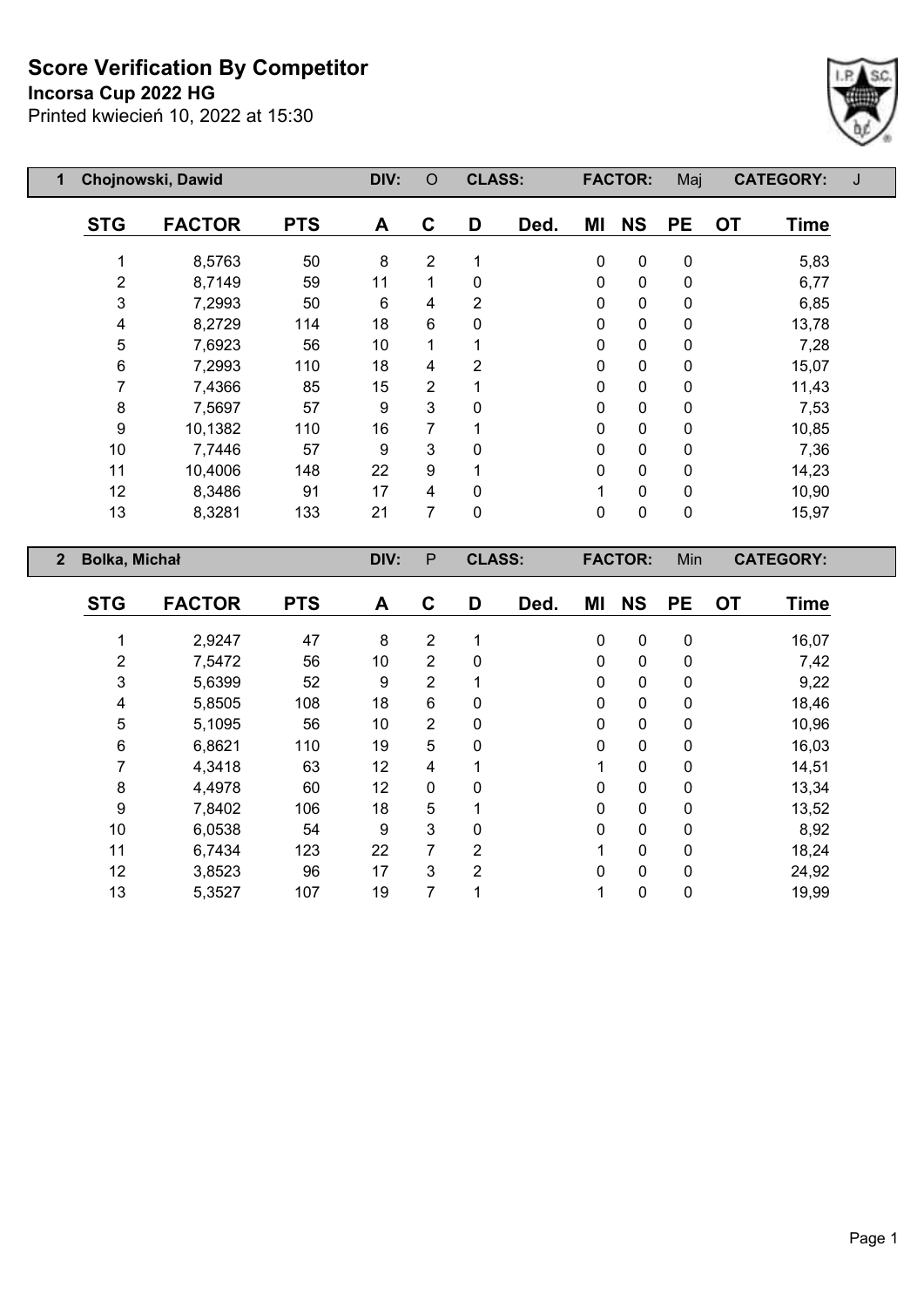## **Incorsa Cup 2022 HG**



| $\mathbf{3}$   | Brzostowski, Kamil |               |            | DIV: | O  | <b>CLASS:</b>  |      |             | <b>FACTOR:</b> | Maj         |           | <b>CATEGORY:</b> |
|----------------|--------------------|---------------|------------|------|----|----------------|------|-------------|----------------|-------------|-----------|------------------|
|                | <b>STG</b>         | <b>FACTOR</b> | <b>PTS</b> | A    | C  | D              | Ded. | ΜI          | <b>NS</b>      | <b>PE</b>   | <b>OT</b> | <b>Time</b>      |
|                |                    | 5,3147        | 38         | 8    |    | $\overline{2}$ |      | $\mathbf 0$ | 1              | $\mathbf 0$ |           | 7,15             |
|                | 2                  | 7,7562        | 56         | 8    | 4  | 0              |      | 0           | $\mathbf 0$    | 0           |           | 7,22             |
|                | 3                  | 6,3260        | 52         | 6    | 5  |                |      | 0           | $\mathbf 0$    | 0           |           | 8,22             |
|                | 4                  | 4,9709        | 77         | 13   | 7  | 2              |      | 2           | $\mathbf 0$    | 0           |           | 15,49            |
|                | 5                  | 7,1151        | 55         | 9    | 2  |                |      | 0           | $\mathbf 0$    | $\mathbf 0$ |           | 7,73             |
|                | 6                  | 7,8431        | 112        | 16   | 8  | 0              |      | 0           | $\mathbf 0$    | 0           |           | 14,28            |
|                |                    | 5,8226        | 86         | 16   |    |                |      | 0           | $\mathbf 0$    | 0           |           | 14,77            |
|                | 8                  | 6,2851        | 56         | 8    | 4  | 0              |      | 0           | $\mathbf 0$    | 0           |           | 8,91             |
|                | 9                  | 7,5829        | 96         | 10   | 9  | 5              |      | 0           | $\mathbf 0$    | 0           |           | 12,66            |
|                | 10                 | 6,1742        | 56         | 8    | 4  | 0              |      | 0           | $\mathbf 0$    | 0           |           | 9,07             |
|                | 11                 | 6,1682        | 99         | 17   | 10 | 2              |      | 3           | 0              | 0           |           | 16,05            |
|                | 12                 | 6,0465        | 78         | 10   | 8  | 3              |      | 1           | 0              | 0           |           | 12,90            |
|                | 13                 | 7,2589        | 134        | 22   | 6  | 0              |      | 0           | $\mathbf 0$    | $\pmb{0}$   |           | 18,46            |
| $\overline{4}$ | Hołubowski, Tomasz |               |            | DIV: | PO | <b>CLASS:</b>  |      |             | <b>FACTOR:</b> | Min         |           | <b>CATEGORY:</b> |

| <b>STG</b> | <b>FACTOR</b> | <b>PTS</b> | A  | C | D              | Ded. | ΜI           | <b>NS</b>    | <b>PE</b>    | <b>OT</b> | <b>Time</b> |
|------------|---------------|------------|----|---|----------------|------|--------------|--------------|--------------|-----------|-------------|
|            |               |            |    |   |                |      |              |              |              |           |             |
|            | 6,4557        | 51         | 9  | 2 | 0              |      | 0            | $\mathbf 0$  | 0            |           | 7,90        |
| 2          | 6,3604        | 54         | 9  | 3 | 0              |      | $\mathbf 0$  | $\mathbf 0$  | 0            |           | 8,49        |
| 3          | 5,1948        | 44         | 6  | 4 | 2              |      | 0            | $\mathbf 0$  | 0            |           | 8,47        |
| 4          | 6,4632        | 108        | 19 | 4 | 1              |      | $\mathbf{0}$ | $\mathbf 0$  | 0            |           | 16,71       |
| 5          | 5,8005        | 50         | 7  | 5 | 0              |      | 0            | $\mathbf 0$  | 0            |           | 8,62        |
| 6          | 6,1033        | 104        | 16 | 8 | 0              |      | 0            | $\mathbf 0$  | $\mathbf{0}$ |           | 17,04       |
| 7          | 5,1948        | 80         | 13 | 5 | 0              |      | 0            | $\mathbf 0$  | 0            |           | 15,40       |
| 8          | 5,4490        | 54         | 9  | 3 | 0              |      | 0            | $\mathbf{0}$ | $\mathbf{0}$ |           | 9,91        |
| 9          | 6,3028        | 97         | 19 | 4 | 0              |      |              | $\mathbf 0$  | 0            |           | 15,39       |
| 10         | 5,3608        | 52         | 8  | 4 | 0              |      | 0            | $\mathbf 0$  | 0            |           | 9,70        |
| 11         | 6,8065        | 146        | 27 | 3 | $\overline{2}$ |      | 0            | $\mathbf 0$  | 0            |           | 21,45       |
| 12         | 7,6164        | 108        | 21 | 1 | 0              |      | 0            | $\mathbf 0$  | $\mathbf 0$  |           | 14,18       |
| 13         | 6,9421        | 126        | 21 | 7 | 0              |      | 0            | $\mathbf 0$  | 0            |           | 18,15       |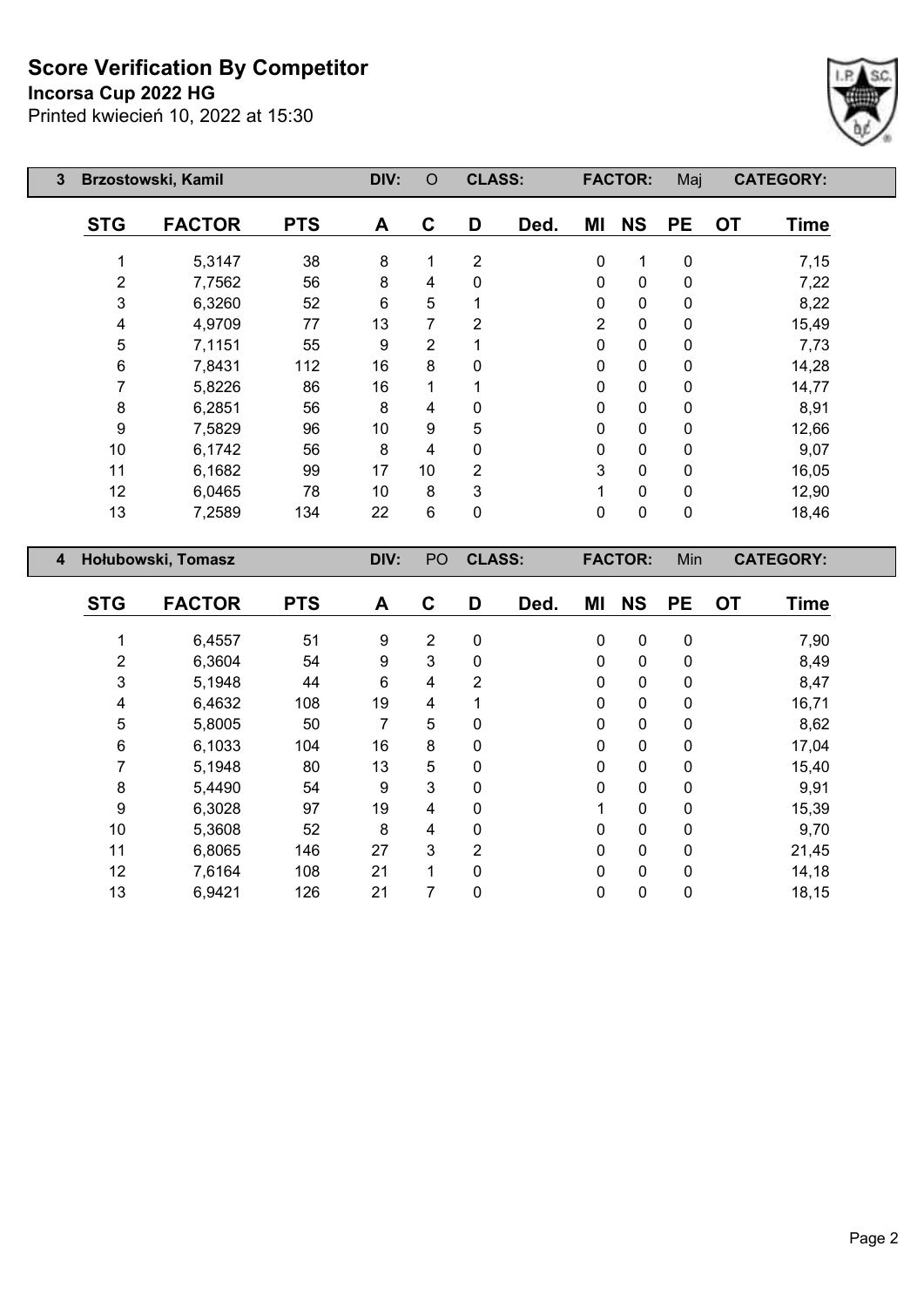**Incorsa Cup 2022 HG**



| 5 | Pawlik, Celina           |               | DIV:       | $\circ$        | <b>CLASS:</b>  |                |      | <b>FACTOR:</b> | Maj            | <b>CATEGORY:</b> |                          |  |
|---|--------------------------|---------------|------------|----------------|----------------|----------------|------|----------------|----------------|------------------|--------------------------|--|
|   | <b>STG</b>               | <b>FACTOR</b> | <b>PTS</b> | A              | $\mathbf c$    | D              | Ded. | ΜI             | <b>NS</b>      | <b>PE</b>        | <b>OT</b><br><b>Time</b> |  |
|   |                          | 4,6667        | 49         | 7              | 3              |                |      | 0              | $\mathbf 0$    | $\mathbf 0$      | 10,50                    |  |
|   | $\overline{2}$           | 7,0130        | 54         | 8              | 3              |                |      | 0              | $\mathbf 0$    | 0                | 7,70                     |  |
|   | $\mathfrak{S}$           | 5,2854        | 50         | $6\phantom{1}$ | 4              | 2              |      | 0              | 0              | 0                | 9,46                     |  |
|   | 4                        | 5,1238        | 89         | 11             | 10             | $\overline{2}$ |      | 1              | 0              | 0                | 17,37                    |  |
|   | 5                        | 4,5106        | 47         | 7              | 1              | 4              |      | 0              | 0              | $\mathbf{0}$     | 10,42                    |  |
|   | 6                        | 4,9671        | 98         | 18             | 4              |                |      | 1              | $\mathbf{0}$   | $\mathbf{0}$     | 19,73                    |  |
|   | 7                        | 4,6801        | 79         | 9              | 8              |                |      | 0              | $\mathbf 0$    | $\mathbf{0}$     | 16,88                    |  |
|   | 8                        | 4,8142        | 57         | 9              | 3              | $\Omega$       |      | 0              | $\mathbf{0}$   | $\mathbf{0}$     | 11,84                    |  |
|   | 9                        | 7,2959        | 109        | 15             | 8              |                |      | 0              | $\mathbf{0}$   | 0                | 14,94                    |  |
|   | 10                       | 5,3459        | 51         | 5              | $6\phantom{1}$ |                |      | 0              | $\mathbf 0$    | 0                | 9,54                     |  |
|   | 11                       | 7,7604        | 149        | 23             | 8              |                |      | 0              | $\mathbf 0$    | 0                | 19,20                    |  |
|   | 12                       | 7,7385        | 103        | 17             | 4              |                |      | 0              | $\mathbf 0$    | 0                | 13,31                    |  |
|   | 13                       | 7,0225        | 125        | 19             | $6\phantom{1}$ | 3              |      | 0              | $\mathbf 0$    | $\mathbf 0$      | 17,80                    |  |
| 6 | <b>Szczęsny, Bartosz</b> |               |            | DIV:           | S              | <b>CLASS:</b>  |      |                | <b>FACTOR:</b> | Min              | <b>CATEGORY:</b>         |  |

| <b>STG</b> | <b>FACTOR</b> | <b>PTS</b> | A  | C              | D            | Ded. | ΜI           | <b>NS</b> | <b>PE</b>   | <b>OT</b> | <b>Time</b> |
|------------|---------------|------------|----|----------------|--------------|------|--------------|-----------|-------------|-----------|-------------|
|            |               |            |    |                |              |      |              |           |             |           |             |
|            | 6,8299        | 53         | 10 | $\mathbf 1$    | 0            |      | 0            | 0         | $\mathbf 0$ |           | 7,76        |
| 2          | 6,7644        | 60         | 12 | 0              | 0            |      | 0            | 0         | 0           |           | 8,87        |
| 3          | 7,1703        | 56         | 10 | $\overline{2}$ | 0            |      | 0            | 0         | 0           |           | 7,81        |
| 4          | 7,0485        | 112        | 20 | 4              | 0            |      | 0            | 0         | 0           |           | 15,89       |
| 5          | 5,9633        | 52         | 9  | 2              |              |      | 0            | 0         | 0           |           | 8,72        |
| 6          | 6,7754        | 108        | 19 | 4              | 1            |      | 0            | $\pmb{0}$ | 0           |           | 15,94       |
|            | 5,8267        | 80         | 13 | 5              | 0            |      | 0            | 0         | 0           |           | 13,73       |
| 8          | 3,9242        | 58         | 11 | 1              | $\mathbf{0}$ |      | $\mathbf{0}$ | 0         | 0           |           | 14,78       |
| 9          | 9,2671        | 110        | 20 | 3              |              |      | 0            | 0         | 0           |           | 11,87       |
| 10         | 5,3170        | 52         | 9  | $\overline{2}$ |              |      | 0            | 0         | 0           |           | 9,78        |
| 11         | 8,7950        | 154        | 29 | 3              | 0            |      | 0            | 0         | 0           |           | 17,51       |
| 12         | 6,9173        | 92         | 13 | 9              | 0            |      | 0            | 0         | 0           |           | 13,30       |
| 13         | 7,3579        | 132        | 24 | 4              | 0            |      | 0            | 0         | 0           |           | 17,94       |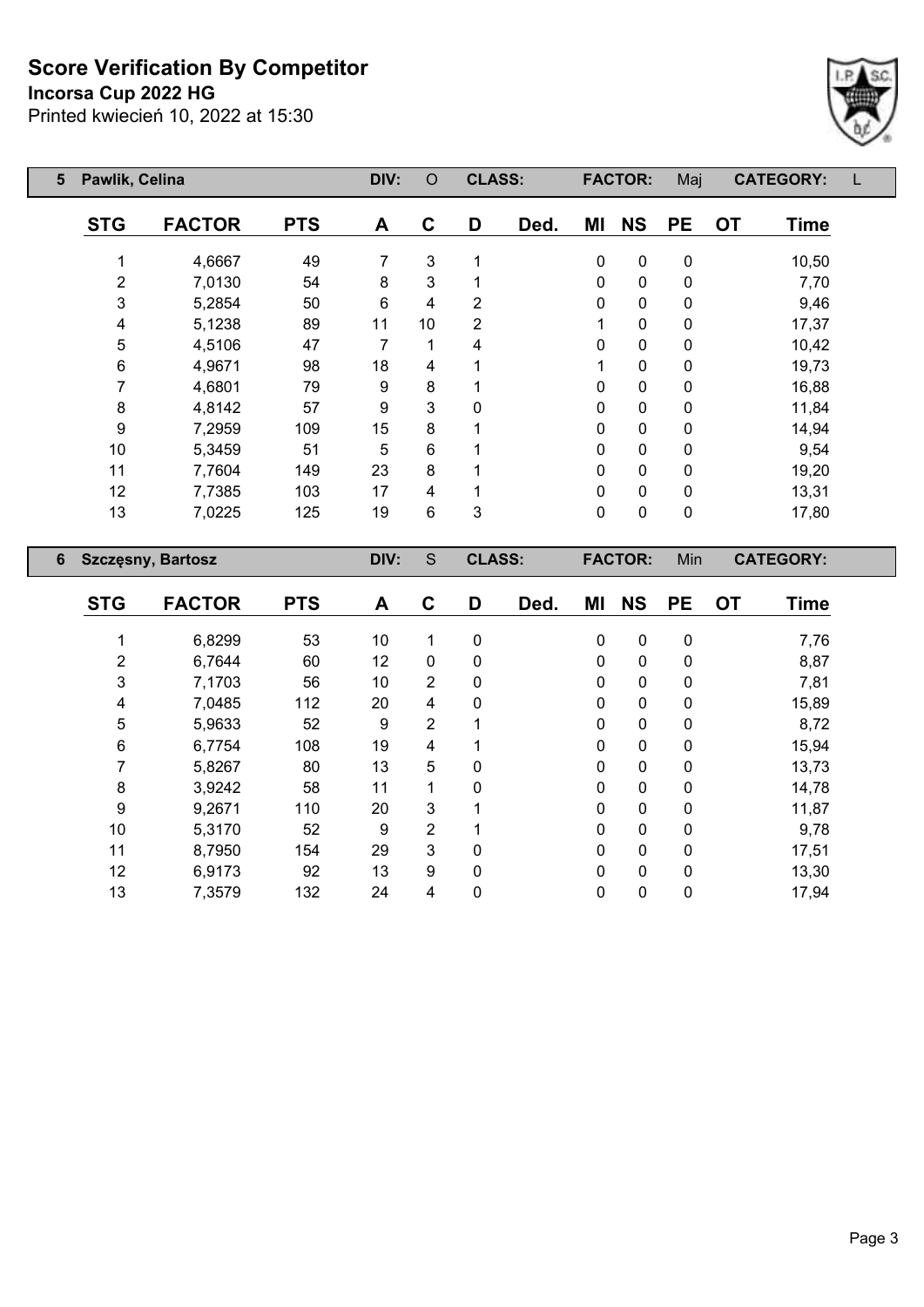#### **Incorsa Cup 2022 HG**



| 7 | Chojnowski, Łukasz |               |            | DIV: | $\circ$ | <b>CLASS:</b>  |      |           | <b>FACTOR:</b> | Maj       |           | <b>CATEGORY:</b> |
|---|--------------------|---------------|------------|------|---------|----------------|------|-----------|----------------|-----------|-----------|------------------|
|   | <b>STG</b>         | <b>FACTOR</b> | <b>PTS</b> | A    | C       | D              | Ded. | ΜI        | <b>NS</b>      | <b>PE</b> | <b>OT</b> | <b>Time</b>      |
|   |                    | 6,4555        | 53         | 9    | 2       | 0              |      | $\pmb{0}$ | $\mathbf 0$    | 0         |           | 8,21             |
|   | 2                  | 4,8780        | 42         | 8    | 3       | $\mathbf{0}$   |      | 1         | 0              | 0         |           | 8,61             |
|   | 3                  | 4,2664        | 41         | 7    | 4       | $\mathbf{0}$   |      | 1         | 0              | 0         |           | 9,61             |
|   | 4                  | 6,1315        | 110        | 16   | 7       |                |      | 0         | 0              | 0         |           | 17,94            |
|   | 5                  | 5,3926        | 57         | 9    | 3       | $\mathbf{0}$   |      | 0         | 0              | 0         |           | 10,57            |
|   | 6                  | 5,7070        | 90         | 16   | 3       | 4              |      | 1         | 0              | 0         |           | 15,77            |
|   | 7                  | 5,1901        | 86         | 14   | 4       | 0              |      | 0         | 0              | 0         |           | 16,57            |
|   | 8                  | 5,1708        | 56         | 8    | 4       | 0              |      | 0         | 0              | 0         |           | 10,83            |
|   | 9                  | 8,4565        | 103        | 21   | 2       | 0              |      | 1         | 0              | 0         |           | 12,18            |
|   | 10                 | 4,0478        | 44         | 10   | 1       | 0              |      | 1         | 0              | 0         |           | 10,87            |
|   | 11                 | 7,7907        | 134        | 22   | 8       |                |      | 1         | 0              | 0         |           | 17,20            |
|   | 12                 | 7,2714        | 101        | 15   | 6       |                |      | 0         | 0              | 0         |           | 13,89            |
|   | 13                 | 6,9259        | 130        | 22   | 4       | $\overline{2}$ |      | 0         | 0              | 0         |           | 18,77            |
| 8 | Duda1, Mariusz     |               |            | DIV: | S       | <b>CLASS:</b>  |      |           | <b>FACTOR:</b> | Min       |           | <b>CATEGORY:</b> |

| <b>STG</b> | <b>FACTOR</b> | <b>PTS</b> | A  | C              | D           | Ded. | ΜI           | <b>NS</b>   | <b>PE</b>    | <b>OT</b> | <b>Time</b> |
|------------|---------------|------------|----|----------------|-------------|------|--------------|-------------|--------------|-----------|-------------|
|            | 4,7398        | 51         | 9  | $\overline{2}$ | $\mathbf 0$ |      | $\mathbf 0$  | $\mathbf 0$ | 0            |           | 10,76       |
| 2          | 5,1434        | 52         | 9  | $\overline{2}$ |             |      | $\mathbf 0$  | $\mathbf 0$ | 0            |           | 10,11       |
| 3          | 4,5566        | 56         | 10 | $\overline{2}$ | $\mathbf 0$ |      | 0            | 0           | 0            |           | 12,29       |
| 4          | 4,3919        | 104        | 17 | 6              |             |      | 0            | 0           | 0            |           | 23,68       |
| 5          | 3,6075        | 50         | 8  | 3              |             |      | $\mathbf{0}$ | $\mathbf 0$ | $\mathbf{0}$ |           | 13,86       |
| 6          | 4,7856        | 106        | 19 | 3              | 2           |      | 0            | $\mathbf 0$ | $\mathbf 0$  |           | 22,15       |
| 7          | 1,7802        | 29         | 8  | 6              |             |      | 3            | $\mathbf 0$ | 0            |           | 16,29       |
| 8          | 1,9751        | 38         | 6  | 1              | 5           |      | 0            | 0           | 0            |           | 19,24       |
| 9          | 6,1174        | 98         | 14 | 9              |             |      | 0            | $\mathbf 0$ | $\mathbf 0$  |           | 16,02       |
| 10         | 3,8495        | 44         | 5  | 6              |             |      | 0            | $\mathbf 0$ | 0            |           | 11,43       |
| 11         | 3,5959        | 105        | 15 | 12             | 4           |      | 1            | 0           | 0            |           | 29,20       |
| 12         | 4,4704        | 92         | 13 | 9              | $\Omega$    |      | 0            | 0           | 0            |           | 20,58       |
| 13         | 5,3823        | 126        | 22 | 5              |             |      | 0            | 0           | 0            |           | 23,41       |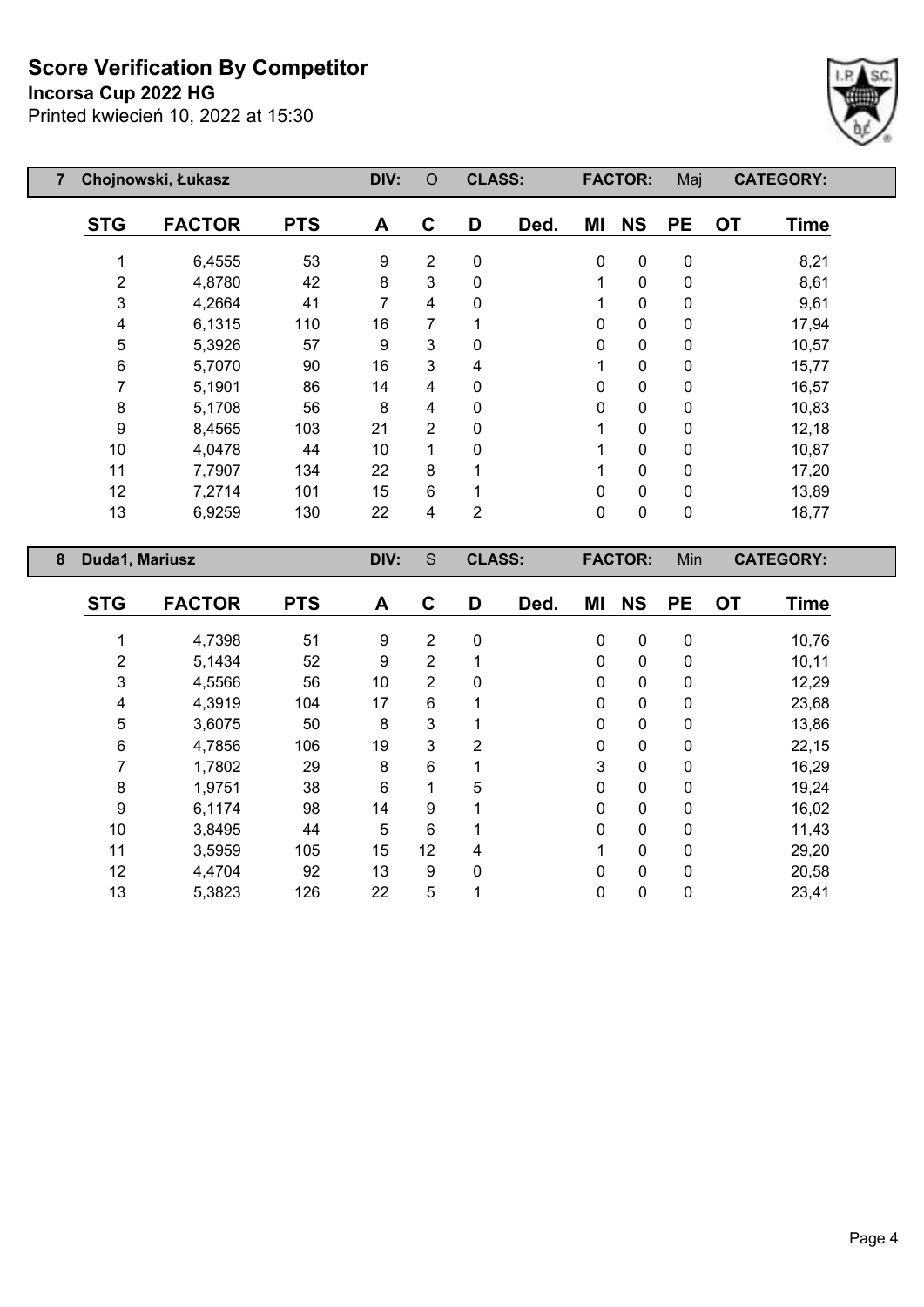## **Incorsa Cup 2022 HG**



| 9  | Jakubowski, Paweł  |               |            | DIV: | P              | <b>CLASS:</b> |      |             | <b>FACTOR:</b> | Min         |           | <b>CATEGORY:</b> |
|----|--------------------|---------------|------------|------|----------------|---------------|------|-------------|----------------|-------------|-----------|------------------|
|    | <b>STG</b>         | <b>FACTOR</b> | <b>PTS</b> | A    | C              | D             | Ded. | ΜI          | <b>NS</b>      | <b>PE</b>   | <b>OT</b> | <b>Time</b>      |
|    |                    | 6,3291        | 55         | 11   | $\mathbf{0}$   | 0             |      | 0           | $\pmb{0}$      | $\pmb{0}$   |           | 8,69             |
|    | 2                  | 6,5169        | 58         | 11   |                | 0             |      | 0           | $\mathbf 0$    | 0           |           | 8,90             |
|    | 3                  | 5,8378        | 54         | 9    | 3              | 0             |      | 0           | $\mathbf 0$    | $\mathbf 0$ |           | 9,25             |
|    | 4                  | 5,9103        | 112        | 20   | 4              | 0             |      | 0           | $\mathbf 0$    | $\pmb{0}$   |           | 18,95            |
|    | 5                  | 4,2311        | 52         | 9    | $\overline{2}$ |               |      | 0           | $\mathbf 0$    | $\pmb{0}$   |           | 12,29            |
|    | 6                  | 5,6824        | 112        | 20   | 4              | 0             |      | 0           | $\mathbf 0$    | $\pmb{0}$   |           | 19,71            |
|    |                    | 4,6988        | 78         | 12   | 6              | 0             |      | 0           | $\mathbf 0$    | $\pmb{0}$   |           | 16,60            |
|    | 8                  | 3,0462        | 58         | 11   |                | 0             |      | $\mathbf 0$ | $\mathbf 0$    | 0           |           | 19,04            |
|    | 9                  | 6,2257        | 96         | 15   | 6              | 3             |      | 0           | $\mathbf 0$    | 0           |           | 15,42            |
|    | 10                 | 5,5843        | 54         | 9    | 3              | 0             |      | 0           | $\pmb{0}$      | 0           |           | 9,67             |
|    | 11                 | 7,0623        | 144        | 24   | 8              | 0             |      | 0           | $\mathbf 0$    | 0           |           | 20,39            |
|    | 12                 | 5,3261        | 98         | 16   | 6              | 0             |      | 0           | $\mathbf 0$    | 0           |           | 18,40            |
|    | 13                 | 5,5115        | 132        | 24   | 4              | 0             |      | 0           | $\pmb{0}$      | $\pmb{0}$   |           | 23,95            |
| 10 | <b>Bury, Dawid</b> |               |            | DIV: | S              | <b>CLASS:</b> |      |             | <b>FACTOR:</b> | Min         |           | <b>CATEGORY:</b> |

| <b>STG</b> | <b>FACTOR</b> | <b>PTS</b> | A  | C            | D              | Ded. | ΜI             | <b>NS</b>   | <b>PE</b>    | <b>OT</b> | <b>Time</b> |
|------------|---------------|------------|----|--------------|----------------|------|----------------|-------------|--------------|-----------|-------------|
|            | 6,7516        | 53         | 10 | 1            | 0              |      | 0              | $\mathbf 0$ | 0            |           | 7,85        |
|            |               |            |    |              |                |      |                |             |              |           |             |
| 2          | 6,8790        | 54         | 9  | 3            | 0              |      | 0              | $\mathbf 0$ | 0            |           | 7,85        |
| 3          | 6,3776        | 50         | 7  | 5            | 0              |      | 0              | $\mathbf 0$ | $\mathbf 0$  |           | 7,84        |
| 4          | 5,0923        | 80         | 17 | 5            | 0              |      | $\overline{2}$ | $\mathbf 0$ | 0            |           | 15,71       |
| 5          | 4,7424        | 58         | 11 | 1            | $\mathbf{0}$   |      | 0              | $\mathbf 0$ | 0            |           | 12,23       |
| 6          | 6,7039        | 108        | 18 | 6            | $\mathbf{0}$   |      | 0              | $\mathbf 0$ | 0            |           | 16,11       |
|            | 5,2045        | 84         | 15 | 3            | $\mathbf 0$    |      | 0              | $\mathbf 0$ | 0            |           | 16,14       |
| 8          | 3,4266        | 60         | 12 | 0            | $\Omega$       |      | $\mathbf 0$    | $\mathbf 0$ | 0            |           | 17,51       |
| 9          | 6,9785        | 91         | 16 | 7            | 0              |      | 1              | $\mathbf 0$ | 0            |           | 13,04       |
| 10         | 5,7884        | 58         | 11 | 1            | 0              |      | 0              | $\mathbf 0$ | $\mathbf{0}$ |           | 10,02       |
| 11         | 8,3776        | 142        | 25 | 5            | $\overline{2}$ |      | 0              | $\mathbf 0$ | 0            |           | 16,95       |
| 12         | 5,9067        | 100        | 17 | 5            | $\Omega$       |      | 0              | $\mathbf 0$ | $\mathbf 0$  |           | 16,93       |
| 13         | 6,2268        | 134        | 25 | $\mathbf{3}$ | 0              |      | 0              | $\mathbf 0$ | 0            |           | 21,52       |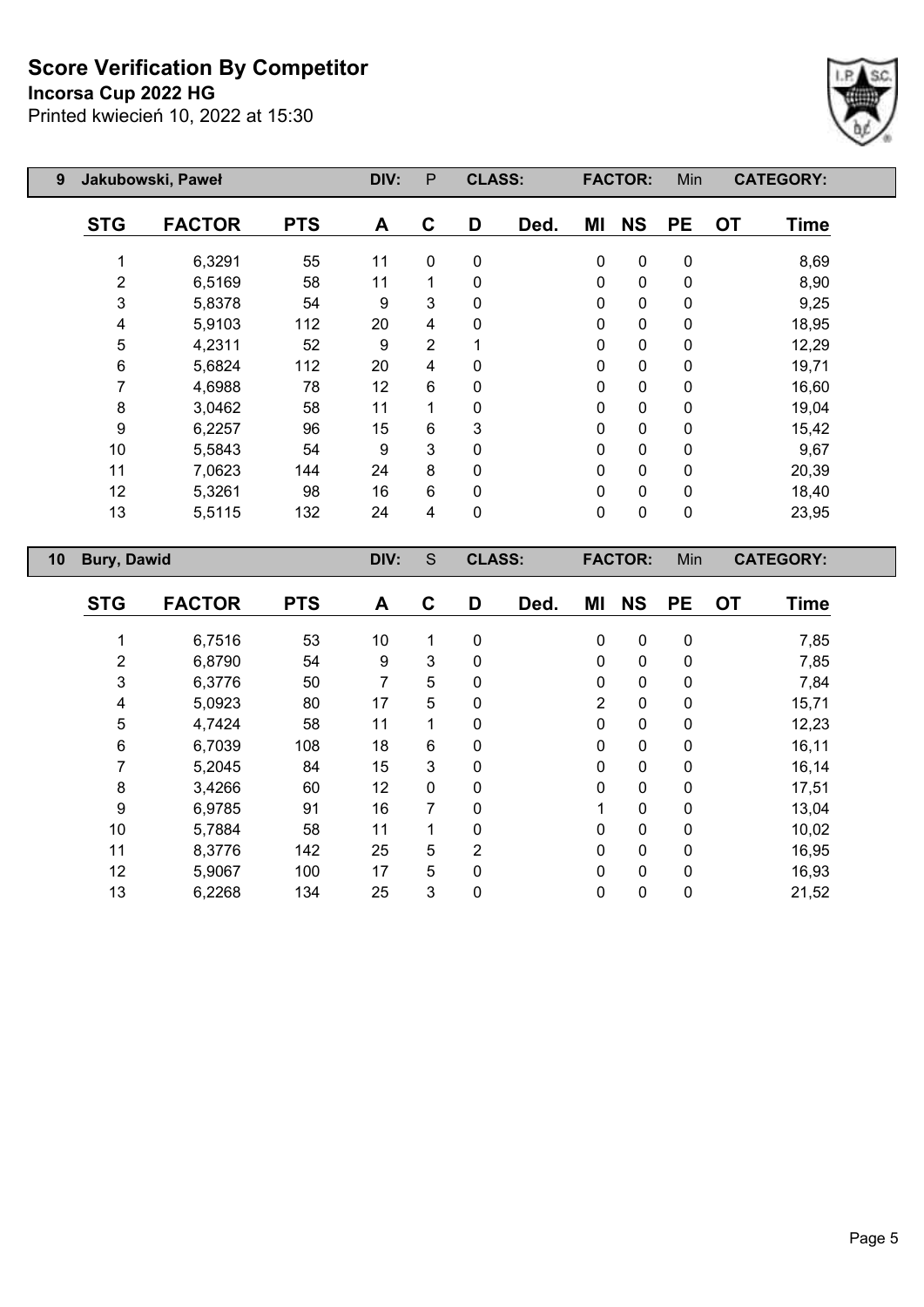**Incorsa Cup 2022 HG**



| 11<br>Helbin, Bartlomiej |            |                | S              |                |      |                                |             | Maj                              | <b>CATEGORY:</b>         |       |
|--------------------------|------------|----------------|----------------|----------------|------|--------------------------------|-------------|----------------------------------|--------------------------|-------|
| <b>FACTOR</b>            | <b>PTS</b> | A              | C              | D              | Ded. | ΜI                             | <b>NS</b>   | <b>PE</b>                        | <b>OT</b><br><b>Time</b> |       |
|                          | 50         | $\,8\,$        | $\overline{2}$ | 1              |      | $\mathbf 0$                    | $\mathbf 0$ | $\pmb{0}$                        |                          |       |
| 5,2201                   | 51         | 3              | 9              | 0              |      | 0                              | $\mathbf 0$ | 0                                | 9,77                     |       |
| 2,0833                   | 22         | $\overline{2}$ | 8              | 0              |      | 2                              | $\mathbf 0$ | 0                                | 10,56                    |       |
| 3,5505                   | 103        | 11             | 11             | $\overline{2}$ |      | $\mathbf 0$                    | $\mathbf 0$ | 0                                | 29,01                    |       |
| 4,2380                   | 52         | 8              | 2              | $\overline{2}$ |      | 0                              | $\mathbf 0$ | $\mathbf 0$                      | 12,27                    |       |
| 4,1112                   | 102        | 14             | 6              | 4              |      | 0                              | $\mathbf 0$ | 0                                | 24,81                    |       |
| 3,0387                   | 77         | 11             | 4              | 3              |      | 0                              | $\mathbf 0$ | 0                                | 25,34                    |       |
| 2,3360                   | 47         | 5              | 4              | 3              |      | 0                              | $\mathbf 0$ | 0                                | 20,12                    |       |
| 5,4241                   | 110        | 16             | 7              |                |      | 0                              | $\mathbf 0$ | 0                                | 20,28                    |       |
| 3,9370                   | 50         | $\overline{2}$ | 10             | $\Omega$       |      | 0                              | $\mathbf 0$ | 0                                | 12,70                    |       |
| 5,0277                   | 136        | 20             | 11             |                |      | 0                              | $\pmb{0}$   | 1                                | 27,05                    |       |
| 5,2745                   | 98         | 16             | 3              | 3              |      | 0                              | $\pmb{0}$   | 0                                | 18,58                    |       |
| 5,4881                   | 131        | 19             | 9              | $\mathbf 0$    |      | 0                              | $\mathbf 0$ | $\mathbf 0$                      | 23,87                    |       |
| Helbin, Gabi             |            | DIV:           | S              |                |      |                                |             | Min                              | <b>CATEGORY:</b>         |       |
|                          | 4,6816     |                | DIV:           |                |      | <b>CLASS:</b><br><b>CLASS:</b> |             | <b>FACTOR:</b><br><b>FACTOR:</b> |                          | 10,68 |

| <b>STG</b> | <b>FACTOR</b> | <b>PTS</b> | A  | C  | D           | Ded. | ΜI | <b>NS</b>   | <b>PE</b>    | <b>OT</b> | <b>Time</b> |
|------------|---------------|------------|----|----|-------------|------|----|-------------|--------------|-----------|-------------|
|            |               |            |    |    |             |      |    |             |              |           |             |
|            | 4,3020        | 49         | 8  | 3  | 0           |      | 0  | 0           | 0            |           | 11,39       |
| 2          | 6,0879        | 54         | 9  | 3  | 0           |      | 0  | 0           | 0            |           | 8,87        |
| 3          | 5,2104        | 52         | 9  | 2  |             |      | 0  | 0           | 0            |           | 9,98        |
| 4          | 4,2365        | 96         | 12 | 12 | 0           |      | 0  | 0           | 0            |           | 22,66       |
| 5          | 3,4166        | 52         | 8  | 4  | 0           |      | 0  | 0           | 0            |           | 15,22       |
| 6          | 5,4054        | 100        | 15 | 8  |             |      | 0  | 0           | 0            |           | 18,50       |
|            | 4,7293        | 76         | 12 | 5  |             |      | 0  | 0           | $\mathbf{0}$ |           | 16,07       |
| 8          | 3,8462        | 54         | 9  | 3  | 0           |      | 0  | $\mathbf 0$ | 0            |           | 14,04       |
| 9          | 6,3121        | 108        | 18 | 6  | $\mathbf 0$ |      | 0  | $\mathbf 0$ | $\mathbf{0}$ |           | 17,11       |
| 10         | 3,0541        | 35         | 6  | 5  | 0           |      |    | $\mathbf 0$ | 0            |           | 11,46       |
| 11         | 6,0406        | 128        | 18 | 12 | 2           |      | 0  | $\mathbf 0$ | 0            |           | 21,19       |
| 12         | 4,5756        | 69         | 10 | 9  | 2           |      |    | 0           | 0            |           | 15,08       |
| 13         | 4,3546        | 112        | 17 | 8  | 3           |      | 0  | 0           | 0            |           | 25,72       |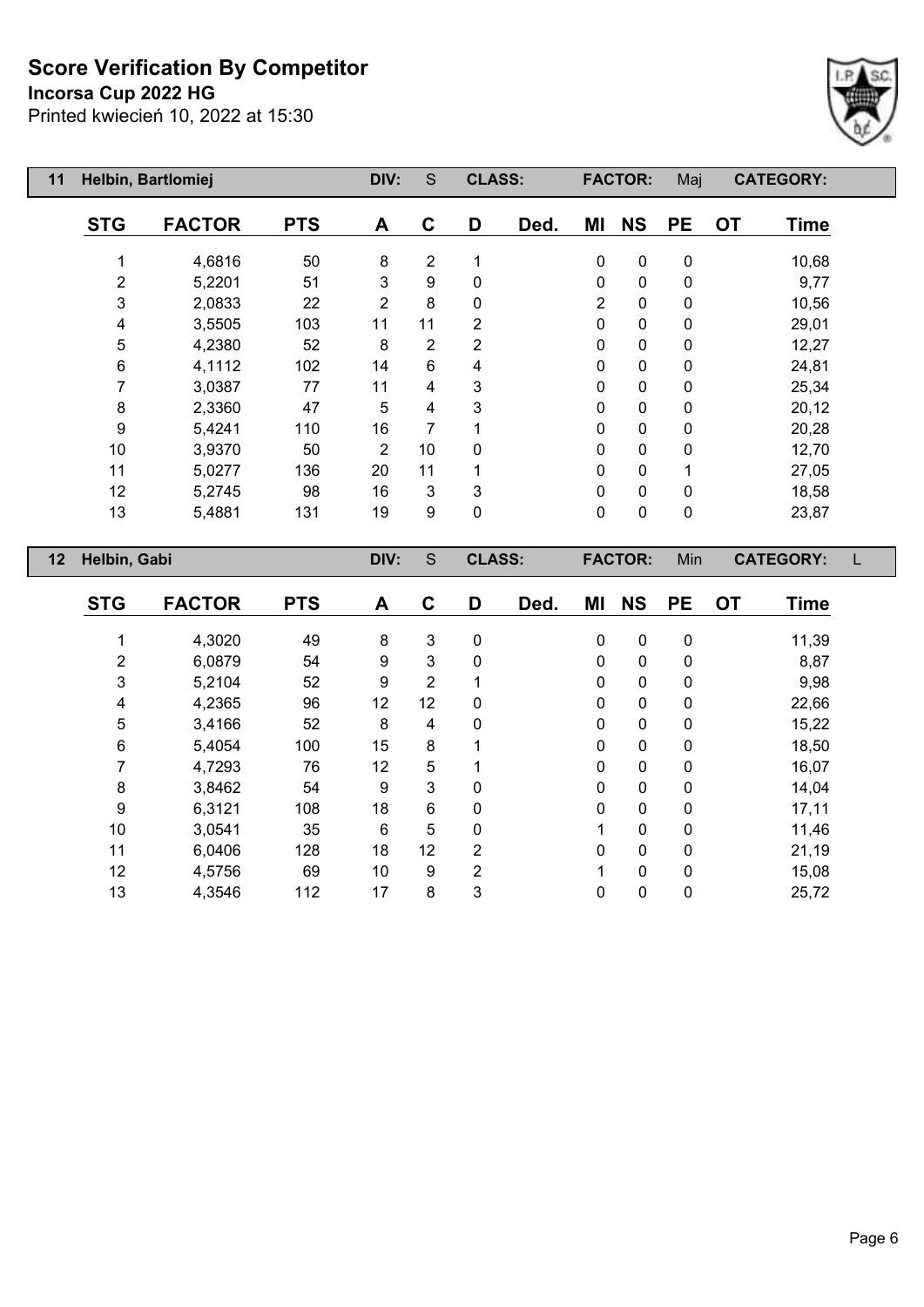**Incorsa Cup 2022 HG**

Printed kwiecień 10, 2022 at 15:30



| 13 | Gołąb, Tadeusz |               |            | DIV: | $\circ$        | <b>CLASS:</b> |      |    | <b>FACTOR:</b> | Maj         |           | <b>CATEGORY:</b> | SS |
|----|----------------|---------------|------------|------|----------------|---------------|------|----|----------------|-------------|-----------|------------------|----|
|    | <b>STG</b>     | <b>FACTOR</b> | <b>PTS</b> | A    | C              | D             | Ded. | ΜI | <b>NS</b>      | <b>PE</b>   | <b>OT</b> | <b>Time</b>      |    |
|    |                | 4,4020        | 53         | 9    | $\overline{2}$ | $\pmb{0}$     |      | 0  | 0              | $\pmb{0}$   |           | 12,04            |    |
|    | 2              | 4,9785        | 58         | 10   | 2              | 0             |      | 0  | $\mathbf 0$    | $\mathbf 0$ |           | 11,65            |    |
|    | 3              | 4,6474        | 58         | 10   | $\overline{2}$ | 0             |      | 0  | $\mathbf 0$    | 0           |           | 12,48            |    |
|    | 4              | 4,1562        | 99         | 17   | 6              | 0             |      |    | 0              | 0           |           | 23,82            |    |
|    | 5              | 4,8635        | 57         | 9    | 3              | 0             |      | 0  | 0              | 0           |           | 11,72            |    |
|    | 6              | 3,3117        | 97         | 17   | 5              |               |      |    | $\pmb{0}$      | $\pmb{0}$   |           | 29,29            |    |
|    | 7              | 3,2381        | 68         | 10   | 7              | 0             |      |    | 0              | $\pmb{0}$   |           | 21,00            |    |
|    | 8              | 0,0000        | 0          | 5    | $\overline{2}$ |               |      | 4  | $\pmb{0}$      | $\pmb{0}$   |           | 35,87            |    |
|    | 9              | 5,7673        | 112        | 18   | 5              |               | 0    |    | $\mathbf 0$    | $\pmb{0}$   |           | 19,42            |    |
|    | 10             | 4,2537        | 55         | 7    | 5              | 0             |      | 0  | $\pmb{0}$      | $\mathbf 0$ |           | 12,93            |    |
|    | 11             | 6,2765        | 148        | 22   | 9              |               |      | 0  | $\pmb{0}$      | $\pmb{0}$   |           | 23,58            |    |
|    | 12             | 4,3988        | 105        | 17   | 5              | 0             |      | 0  | $\pmb{0}$      | $\pmb{0}$   |           | 23,87            |    |
|    | 13             | 3,9531        | 135        | 25   | $\overline{2}$ | 1             |      | 0  | $\pmb{0}$      | $\pmb{0}$   |           | 34,15            |    |
| 14 | Pelc, Patryk   |               |            | DIV: | S              | <b>CLASS:</b> |      |    | <b>FACTOR:</b> | Min         |           | <b>CATEGORY:</b> |    |
|    | <b>STG</b>     | <b>FACTOR</b> | <b>PTS</b> | A    | $\mathbf C$    | D             | Ded. | ΜI | <b>NS</b>      | <b>PE</b>   | <b>OT</b> | <b>Time</b>      |    |
|    |                | 4,6053        | 49         | 8    | 3              | 0             |      | 0  | 0              | 0           |           | 10,64            |    |

 5,3061 52 8 4 0 0 0 0 9,80 5,3794 56 10 2 0 0 0 0 10,41 4,7708 102 16 7 1 0 0 0 21,38 4,0752 52 9 2 1 0 0 0 12,76 4,9953 106 17 7 0 0 0 0 21,22 3,7388 67 13 4 0 1 0 0 17,92 2,8017 52 9 2 1 0 0 0 18,56 4,9742 106 17 7 0 0 0 0 21,31 4,2088 50 7 5 0 0 0 0 11,88 5,3200 128 19 10 3 0 0 0 24,06 5,4922 106 20 2 0 0 0 0 19,30 5,6444 120 20 6 2 0 0 0 21,26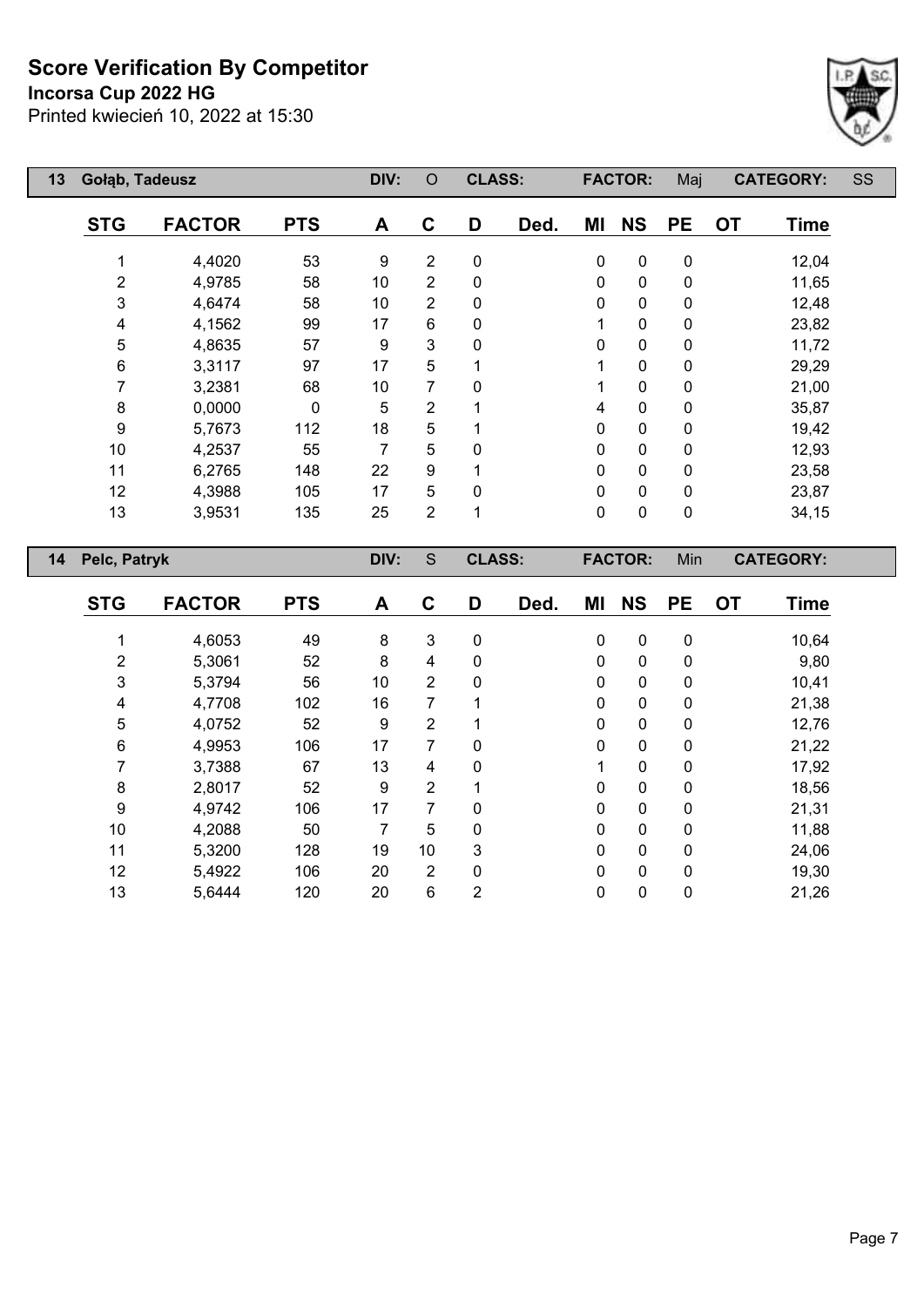#### **Incorsa Cup 2022 HG**

Printed kwiecień 10, 2022 at 15:30



| 15 | Glezgo, Tomas  |               |            | DIV: | P              | <b>CLASS:</b> |      |           | <b>FACTOR:</b> | Min       | <b>CATEGORY:</b>         | S |
|----|----------------|---------------|------------|------|----------------|---------------|------|-----------|----------------|-----------|--------------------------|---|
|    | <b>STG</b>     | <b>FACTOR</b> | <b>PTS</b> | A    | C              | D             | Ded. | ΜI        | <b>NS</b>      | <b>PE</b> | <b>OT</b><br><b>Time</b> |   |
|    |                | 3,7500        | 36         | 8    | 2              | 0             |      | 1         | $\pmb{0}$      | 0         | 9,60                     |   |
|    | 2              | 5,7792        | 56         | 10   | $\overline{2}$ | 0             |      | 0         | $\pmb{0}$      | 0         | 9,69                     |   |
|    | 3              | 4,9850        | 50         | 8    | 3              |               |      | 0         | $\mathbf 0$    | 0         | 10,03                    |   |
|    | 4              | 5,0693        | 106        | 17   | $\overline{7}$ | 0             |      | 0         | $\pmb{0}$      | 0         | 20,91                    |   |
|    | 5              | 4,7079        | 54         | 9    | 3              | 0             |      | 0         | $\mathbf 0$    | 0         | 11,47                    |   |
|    | 6              | 5,7056        | 112        | 21   | $\overline{2}$ |               | 0    |           | $\pmb{0}$      | 0         | 19,63                    |   |
|    | 7              | 4,8098        | 86         | 16   | 2              | 0             | 0    |           | $\pmb{0}$      | 0         | 17,88                    |   |
|    | 8              | 3,4682        | 54         | 9    | 3              | 0             | 0    |           | $\mathbf 0$    | 0         | 15,57                    |   |
|    | 9              | 6,4753        | 106        | 18   | 5              |               |      | 0         | $\pmb{0}$      | 0         | 16,37                    |   |
|    | 10             | 4,9952        | 52         | 8    | 4              | 0             |      | 0         | $\pmb{0}$      | 0         | 10,41                    |   |
|    | 11             | 6,4603        | 144        | 24   | 8              | 0             |      | $\Omega$  | $\pmb{0}$      | 0         | 22,29                    |   |
|    | 12             | 5,7953        | 94         | 14   | 8              | 0             |      | 0         | $\pmb{0}$      | 0         | 16,22                    |   |
|    | 13             | 3,8776        | 128        | 22   | 6              | 0             |      | $\pmb{0}$ | $\mathbf 0$    | 0         | 33,01                    |   |
| 16 | Szczesna, Anna |               |            | DIV: | S              | <b>CLASS:</b> |      |           | <b>FACTOR:</b> | Min       | <b>CATEGORY:</b>         |   |
|    | <b>STG</b>     | <b>FACTOR</b> | <b>PTS</b> | A    | C              | D             | Ded. | ΜI        | <b>NS</b>      | <b>PE</b> | <b>OT</b><br><b>Time</b> |   |

 3,7462 49 9 1 1 0 0 0 13,08 4,9342 60 12 0 0 0 0 0 12,16 4,0259 56 10 2 0 0 0 0 13,91 3,6585 108 18 6 0 0 0 0 29,52 4,5242 58 11 1 0 0 0 0 12,82 4,1018 108 18 6 0 0 0 0 26,33 3,1799 67 13 4 0 1 0 0 21,07 3,2300 50 8 3 1 0 0 0 15,48 5,5072 114 21 3 0 0 0 0 20,70 3,7712 60 12 0 0 0 0 0 15,91 5,1700 146 26 5 1 0 0 0 28,24 4,3551 104 19 3 0 0 0 0 23,88 4,1894 115 23 3 1 1 0 0 27,45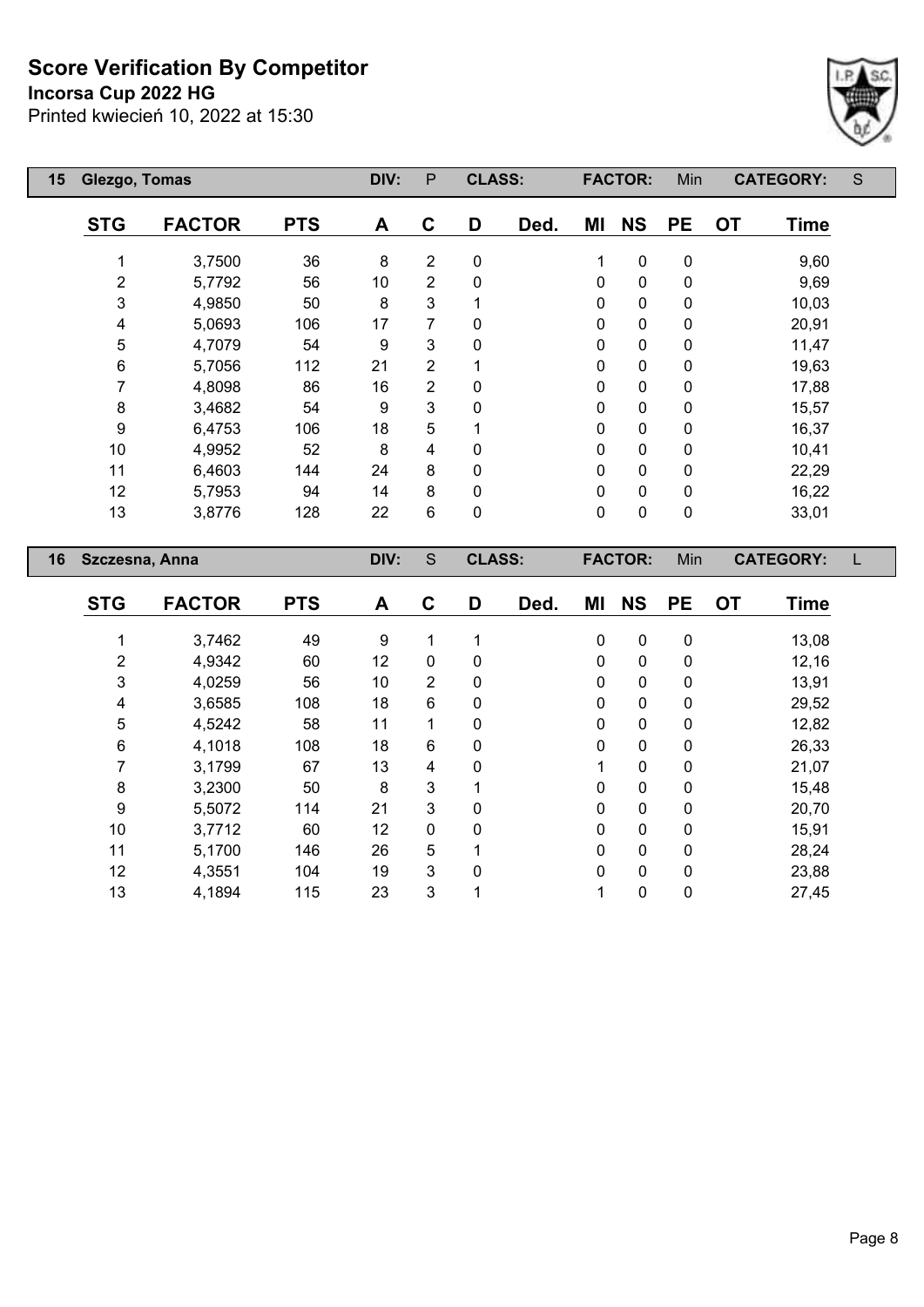## **Incorsa Cup 2022 HG**



| <b>Gzyl, Bartosz</b><br>17 |                   |            | DIV:            | P              | <b>CLASS:</b>  |      |                | <b>FACTOR:</b> | Min       | <b>CATEGORY:</b>         |
|----------------------------|-------------------|------------|-----------------|----------------|----------------|------|----------------|----------------|-----------|--------------------------|
| <b>STG</b>                 | <b>FACTOR</b>     | <b>PTS</b> | A               | $\mathbf c$    | D              | Ded. | ΜI             | <b>NS</b>      | <b>PE</b> | <b>OT</b><br><b>Time</b> |
|                            | 4,1329            | 51         | 10 <sup>°</sup> | 0              | 1              |      | $\mathbf 0$    | $\pmb{0}$      | $\pmb{0}$ | 12,34                    |
| $\overline{2}$             | 4,6823            | 42         | 5               | 5              | $\overline{2}$ |      | 0              | 0              | 0         | 8,97                     |
| 3                          | 4,6073            | 44         | 8               | 0              | 4              |      | 0              | 0              | 0         | 9,55                     |
| 4                          | 4,9571            | 104        | 16              | 8              | 0              |      | $\mathbf{0}$   | 0              | 0         | 20,98                    |
| 5                          | 4,2772            | 50         | 9               | 1              | $\overline{2}$ |      | 0              | 0              | 0         | 11,69                    |
| 6                          | 3,8533            | 62         | 11              | 8              | 3              |      | $\overline{2}$ | 0              | 0         | 16,09                    |
| 7                          | 3,8886            | 74         | 11              | 6              |                |      | 0              | 0              | 0         | 19,03                    |
| 8                          | 0,7667            | 26         | 8               | 2              | 0              |      | 2              | 0              | 0         | 33,91                    |
| 9                          | 7,1028            | 114        | 21              | 3              | 0              |      | 0              | 0              | 0         | 16,05                    |
| 10                         | 2,6020            | 37         | 8               | $\overline{2}$ |                |      |                | 0              | 0         | 14,22                    |
| 11                         | 4,9263            | 107        | 14              | 15             | $\overline{2}$ |      | 1              | 0              | 0         | 21,72                    |
| 12                         | 5,3276            | 87         | 18              | $\overline{2}$ | 1              |      | 1              | 0              | 0         | 16,33                    |
| 13                         | 5,3245            | 128        | 23              | 4              | 1              |      | $\mathbf{0}$   | $\pmb{0}$      | $\pmb{0}$ | 24,04                    |
| 18                         | loskevich, Vitaly |            |                 | P              | <b>CLASS:</b>  |      |                | <b>FACTOR:</b> | Min       | <b>CATEGORY:</b>         |
|                            |                   |            |                 |                |                |      |                |                |           |                          |

| <b>STG</b> | <b>FACTOR</b> | <b>PTS</b> | A  | C              | D | Ded. | ΜI       | <b>NS</b>    | <b>PE</b> | <b>OT</b> | <b>Time</b> |
|------------|---------------|------------|----|----------------|---|------|----------|--------------|-----------|-----------|-------------|
|            |               |            |    |                |   |      |          |              |           |           |             |
|            | 2,8594        | 36         | 9  | 0              |   |      |          | $\mathbf{0}$ | 0         |           | 12,59       |
| 2          | 6,0543        | 58         | 11 | 1              | 0 |      | 0        | $\Omega$     | 0         |           | 9,58        |
| 3          | 3,4790        | 39         | 8  | 3              | 0 |      |          | 0            | 0         |           | 11,21       |
| 4          | 3,7583        | 79         | 11 | 11             |   |      |          | 0            | 0         |           | 21,02       |
| 5          | 4,7863        | 56         | 10 | $\overline{2}$ | 0 |      | $\Omega$ | 0            | 0         |           | 11,70       |
| 6          | 4,3726        | 92         | 13 | 8              | 3 |      | $\Omega$ | 0            | 0         |           | 21,04       |
|            | 2,8443        | 57         | 9  | 7              |   |      |          | $\Omega$     | $\Omega$  |           | 20,04       |
| 8          | 1,1014        | 43         | 10 |                | 0 |      |          | $\mathbf{0}$ | 0         |           | 39,04       |
| 9          | 4,9116        | 100        | 15 | 8              |   |      | $\Omega$ | $\Omega$     | $\Omega$  |           | 20,36       |
| 10         | 3,0172        | 35         | 6  | 5              | 0 |      |          | 0            | 0         |           | 11,60       |
| 11         | 4,1135        | 100        | 20 | 10             | 0 |      | 2        | $\Omega$     |           |           | 24,31       |
| 12         | 5,1483        | 92         | 15 | 5              | 2 |      | 0        | $\mathbf{0}$ | 0         |           | 17,87       |
| 13         | 2,5408        | 84         | 14 | 11             |   |      | 2        | 0            | 0         |           | 33,06       |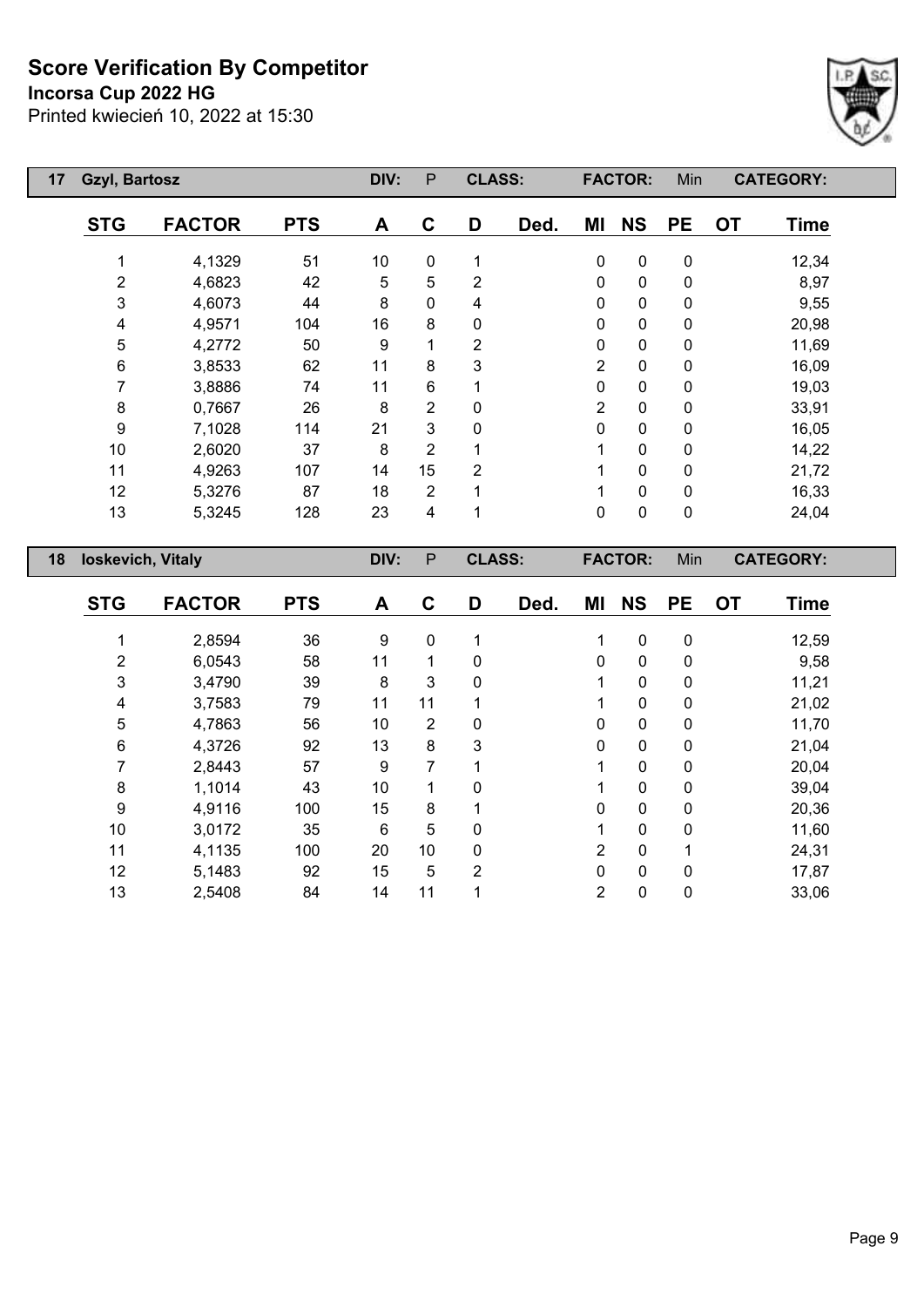**Incorsa Cup 2022 HG**



| 19 | Liszka, Piotr       |               |            | DIV: | P              | <b>CLASS:</b>  |      |                | <b>FACTOR:</b> | Min       |           | <b>CATEGORY:</b> |   |
|----|---------------------|---------------|------------|------|----------------|----------------|------|----------------|----------------|-----------|-----------|------------------|---|
|    | <b>STG</b>          | <b>FACTOR</b> | <b>PTS</b> | A    | C              | D              | Ded. | ΜI             | <b>NS</b>      | <b>PE</b> | <b>OT</b> | <b>Time</b>      |   |
|    |                     | 4,1497        | 51         | 9    | $\overline{2}$ | $\mathbf 0$    |      | $\mathbf 0$    | $\pmb{0}$      | 0         |           | 12,29            |   |
|    | $\overline{2}$      | 6,1856        | 54         | 10   |                |                |      | $\Omega$       | $\mathbf 0$    | 0         |           | 8,73             |   |
|    | 3                   | 5,3691        | 48         | 7    | 4              |                |      | $\Omega$       | 0              | 0         |           | 8,94             |   |
|    | 4                   | 5,8628        | 106        | 18   | 5              |                |      | 0              | $\pmb{0}$      | 0         |           | 18,08            |   |
|    | 5                   | 6,0811        | 54         | 9    | 3              | 0              |      | 0              | 0              | 0         |           | 8,88             |   |
|    | 6<br>93<br>5,3113   |               |            | 17   | 6              | 0              |      |                | 0              | 0         |           | 17,51            |   |
|    | 7<br>2,0444<br>35   |               |            | 12   | 1              | $\overline{2}$ |      | 3              | 0              | 0         |           | 17,12            |   |
|    | 8                   | 3,4544        | 58         | 11   |                | $\Omega$       |      | $\mathbf{0}$   | $\mathbf 0$    | 0         |           | 16,79            |   |
|    | 9                   | 7,2122        | 104        | 16   | 8              | 0              |      | 0              | $\mathbf 0$    | 0         |           | 14,42            |   |
|    | 10                  | 3,7708        | 52         | 9    | 2              |                |      | 0              | $\mathbf 0$    | 0         |           | 13,79            |   |
|    | 11                  | 5,5388        | 110        | 20   | 10             | $\Omega$       |      | $\overline{2}$ | $\mathbf 0$    | 0         |           | 19,86            |   |
|    | 12                  | 3,9314        | 94         | 14   | 8              | $\Omega$       |      | $\mathbf{0}$   | 0              | 0         |           | 23,91            |   |
|    | 13<br>116<br>5,0151 |               |            | 20   | 4              | 4              |      | 0              | $\pmb{0}$      | 0         |           | 23,13            |   |
| 20 | Minkowski, Adam     |               |            | DIV: | PO             | <b>CLASS:</b>  |      |                | <b>FACTOR:</b> | Min       |           | <b>CATEGORY:</b> | S |

| <b>STG</b> | <b>FACTOR</b> | <b>PTS</b> | A  | C              | D              | Ded. | ΜI             | <b>NS</b>    | <b>PE</b>    | <b>OT</b> | <b>Time</b> |
|------------|---------------|------------|----|----------------|----------------|------|----------------|--------------|--------------|-----------|-------------|
|            | 5,3508        | 45         | 6  | 5              | 0              |      | $\mathbf 0$    | $\mathbf 0$  | 0            |           | 8,41        |
| 2          | 3,0481        | 26         | 8  | $\overline{2}$ | 0              |      | $\overline{2}$ | $\mathbf 0$  | 0            |           | 8,53        |
| 3          | 4,7035        | 46         | 8  | 1              | 3              |      | $\mathbf{0}$   | $\mathbf 0$  | 0            |           | 9,78        |
| 4          | 5,4304        | 94         | 12 | 11             |                |      | 0              | 0            | 0            |           | 17,31       |
| 5          | 5,6232        | 60         | 12 | 0              | 0              |      | $\mathbf{0}$   | $\mathbf{0}$ | 0            |           | 10,67       |
| 6          | 4,3455        | 83         | 16 | 3              | 4              |      |                | 0            | 0            |           | 19,10       |
| 7          | 3,3333        | 57         | 9  | 7              | 1              |      |                | $\mathbf{0}$ | 0            |           | 17,10       |
| 8          | 2,9967        | 46         | 6  | 5              | 1              |      | $\Omega$       | $\mathbf{0}$ | 0            |           | 15,35       |
| 9          | 6,6877        | 106        | 19 | 3              | $\overline{2}$ |      | 0              | 0            | $\pmb{0}$    |           | 15,85       |
| 10         | 5,3279        | 52         | 8  | 4              | 0              |      | $\Omega$       | $\mathbf{0}$ | $\mathbf{0}$ |           | 9,76        |
| 11         | 6,2311        | 144        | 25 | 6              | 1              |      | 0              | 0            | 0            |           | 23,11       |
| 12         | 5,5024        | 92         | 14 | 7              | 1              |      | $\Omega$       | $\mathbf{0}$ | $\mathbf{0}$ |           | 16,72       |
| 13         | 4,6837        | 97         | 17 | 6              | 4              |      |                | 0            | 0            |           | 20,71       |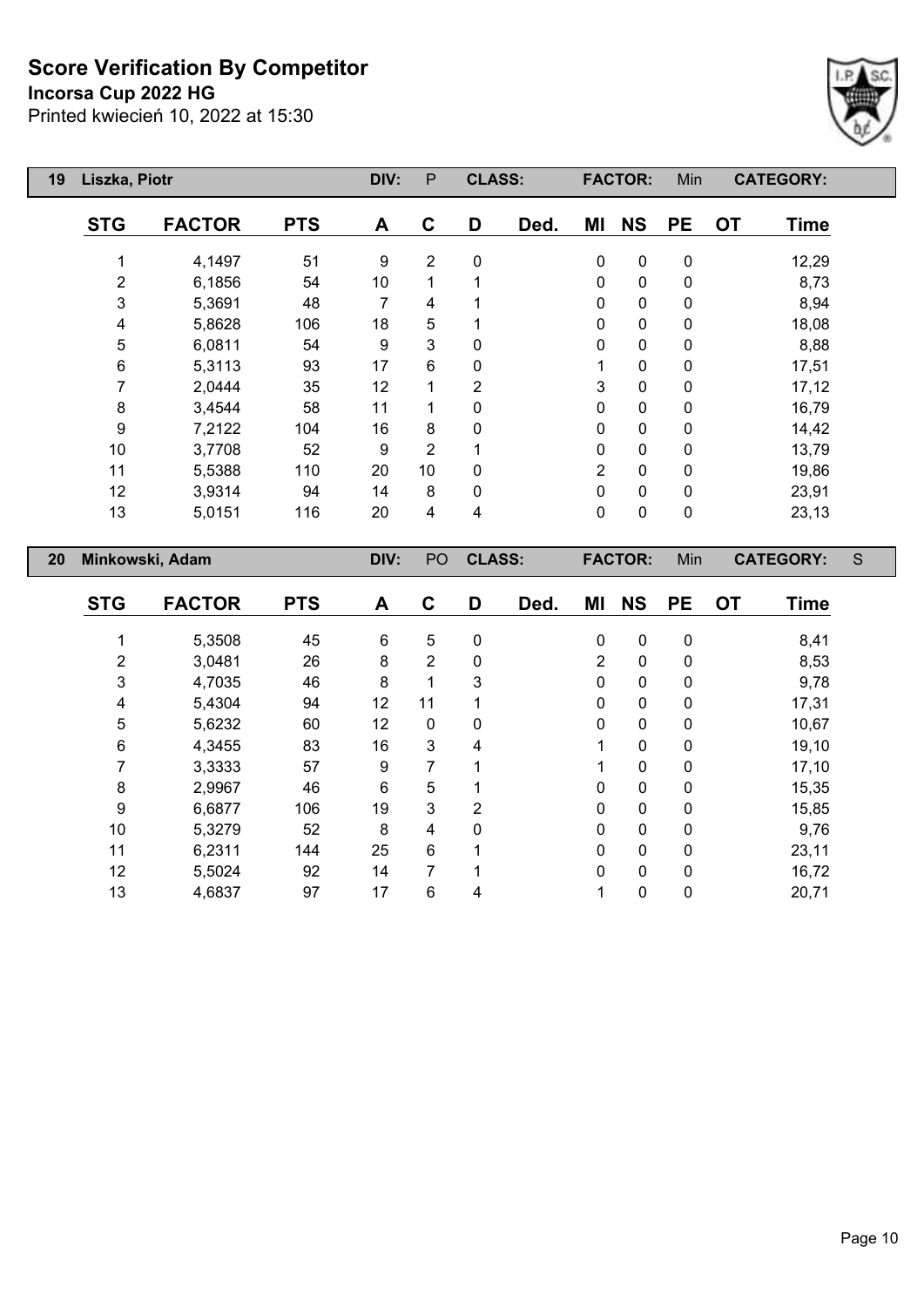**Incorsa Cup 2022 HG**



| 21 | Girycki, Rafał |                         |                                           | DIV:         | $\mathsf{P}$   | <b>CLASS:</b>    |             | <b>FACTOR:</b> | Min       | <b>CATEGORY:</b>         |   |
|----|----------------|-------------------------|-------------------------------------------|--------------|----------------|------------------|-------------|----------------|-----------|--------------------------|---|
|    | <b>STG</b>     | <b>FACTOR</b>           | <b>PTS</b>                                | A            | $\mathbf C$    | D<br>Ded.        | ΜI          | <b>NS</b>      | <b>PE</b> | <b>OT</b><br><b>Time</b> |   |
|    |                | 5,1758                  | 53                                        | 10           | 1              | $\mathbf 0$      | $\pmb{0}$   | $\pmb{0}$      | $\pmb{0}$ | 10,24                    |   |
|    | $\overline{2}$ | 5,4002                  | 56                                        | 10           | 2              | 0                | 0           | 0              | 0         | 10,37                    |   |
|    | 3              | 4,9808                  | 52                                        | 8            | 4              | 0                | 0           | 0              | 0         | 10,44                    |   |
|    | 4              | 6,4409                  | 116                                       | 22           | 2              | 0                | 0           | 0              | 0         | 18,01                    |   |
|    | 5              | 4,1331                  | 41                                        | 9            | $\overline{2}$ | 0                | 1           | 0              | $\pmb{0}$ | 9,92                     |   |
|    | 6              | 4,9371                  | 102                                       | 17           | 5              | 2                |             | 0              | 0         | 20,66                    |   |
|    | 7              | 3,6318                  | 0<br>$\overline{2}$<br>86<br>16<br>0<br>0 |              | 0              | 0                | 23,68       |                |           |                          |   |
|    | 8              | 3,1283                  | 60                                        | 12           | $\mathbf 0$    | 0                | 0           | 0              | 0         | 19,18                    |   |
|    | 9              | 5,7030                  | 116                                       | 22           | $\overline{2}$ | 0                | 0           | 0              | 0         | 20,34                    |   |
|    | 10             | 5,5959                  | 54                                        | 9            | 3              | 0                | $\mathbf 0$ | 0              | 0         | 9,65                     |   |
|    | 11             | 6,1734                  | 136                                       | 23           | 6              | 3                | 0           | 0              | 0         | 22,03                    |   |
|    | 12             | 6,0116                  | 104                                       | 19           | 3              | 0                | 0           | 0              | 0         | 17,30                    |   |
|    | 13             | 5,8166                  | 130                                       | 24           | 3              | 1                |             | 0              | $\pmb{0}$ | 22,35                    |   |
| 22 |                | <b>Chomicki, Szymon</b> |                                           | DIV:         | P              | <b>CLASS:</b>    |             | <b>FACTOR:</b> | Min       | <b>CATEGORY:</b>         | J |
|    | <b>CTC</b>     | <b>EACTOD</b>           | <b>DTC</b>                                | $\mathbf{A}$ | ◠              | D.<br><b>Dod</b> | MП          | <b>NIC</b>     | <b>DE</b> | nτ<br><b>Timo</b>        |   |

| <b>STG</b> | <b>FACTOR</b> | <b>PTS</b> | A  | C              | D            | Ded. | ΜI | <b>NS</b>    | <b>PE</b>    | <b>OT</b> | <b>Time</b> |
|------------|---------------|------------|----|----------------|--------------|------|----|--------------|--------------|-----------|-------------|
|            | 3,4717        | 51         | 9  | $\overline{2}$ | $\mathbf 0$  |      | 0  | 0            | $\mathbf 0$  |           | 14,69       |
| 2          | 4,3219        | 58         | 11 | 1              | 0            |      | 0  | 0            | 0            |           | 13,42       |
| 3          | 2,7279        | 41         | 9  | 2              | 0            |      |    | 0            | 0            |           | 15,03       |
| 4          | 3,7688        | 118        | 23 | 1              | $\mathbf{0}$ |      | 0  | 0            | $\mathbf{0}$ |           | 31,31       |
| 5          | 3,2622        | 52         | 8  | 4              | 0            |      | 0  | 0            | $\mathbf{0}$ |           | 15,94       |
| 6          | 3,4788        | 114        | 21 | $\mathbf{3}$   | $\mathbf{0}$ |      | 0  | 0            | 0            |           | 32,77       |
|            | 3,2573        | 80         | 14 | 3              |              |      | 0  | 0            | $\mathbf{0}$ |           | 24,56       |
| 8          | 2,0624        | 39         | 8  | 3              | 0            |      |    | 0            | 0            |           | 18,91       |
| 9          | 4,4010        | 108        | 18 | 6              | $\Omega$     |      | 0  | $\mathbf{0}$ | $\Omega$     |           | 24,54       |
| 10         | 3,4423        | 60         | 12 | 0              | 0            |      | 0  | 0            | 0            |           | 17,43       |
| 11         | 3,3606        | 119        | 23 | 8              | $\Omega$     |      | 4  | 1            | $\Omega$     |           | 35,41       |
| 12         | 4,0833        | 102        | 18 | 4              | $\mathbf{0}$ |      | 0  | 0            | $\mathbf{0}$ |           | 24,98       |
| 13         | 2,9815        | 124        | 22 | 4              | 2            |      | 0  | 0            | 0            |           | 41,59       |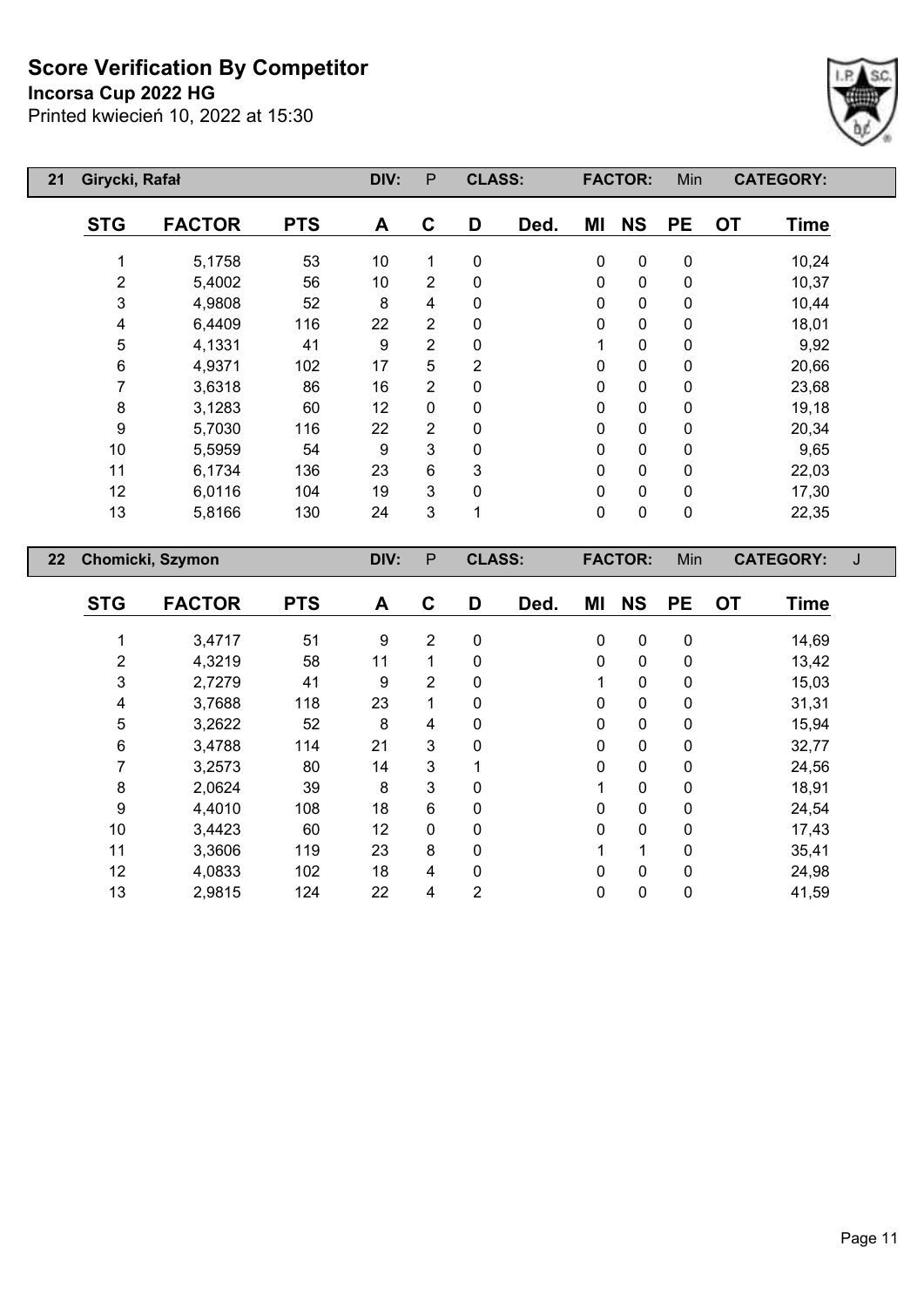## **Incorsa Cup 2022 HG**



| 23 |            | Eidrigevicius, Ignacy |            | DIV: | PO             | <b>CLASS:</b> |      |              | <b>FACTOR:</b> | Min         | <b>CATEGORY:</b>         |  |
|----|------------|-----------------------|------------|------|----------------|---------------|------|--------------|----------------|-------------|--------------------------|--|
|    | <b>STG</b> | <b>FACTOR</b>         | <b>PTS</b> | A    | C              | D             | Ded. | ΜI           | <b>NS</b>      | <b>PE</b>   | <b>OT</b><br><b>Time</b> |  |
|    | 1          | 6,5920                | 53         | 10   | 1              | 0             |      | $\mathbf 0$  | $\pmb{0}$      | $\mathbf 0$ | 8,04                     |  |
|    | 2          | 6,9767                | 54         | 9    | 3              | 0             |      | 0            | $\mathbf 0$    | $\mathbf 0$ | 7,74                     |  |
|    | 3          | 5,5556                | 56         | 10   | $\overline{2}$ | 0             |      | $\mathbf{0}$ | $\pmb{0}$      | $\mathbf 0$ | 10,08                    |  |
|    | 4          | 6,6241                | 114        | 21   | 3              | 0             |      | 0            | 0              | $\pmb{0}$   | 17,21                    |  |
|    | 5          | 6,5685                | 58         | 11   | $\mathbf{1}$   | 0             |      | 0            | $\pmb{0}$      | $\pmb{0}$   | 8,83                     |  |
|    | 6          | 7,2207                | 106        | 17   | 7              | 0             |      | 0            | $\pmb{0}$      | $\pmb{0}$   | 14,68                    |  |
|    | 7          | 5,9433                | 86         | 16   | $\overline{2}$ | 0             |      | 0            | $\pmb{0}$      | $\pmb{0}$   | 14,47                    |  |
|    | 8          | 6,3596                | 58         | 11   | 1              | 0             |      | 0            | $\mathbf 0$    | $\mathbf 0$ | 9,12                     |  |
|    | 9          | 8,1159                | 112        | 20   | 4              | 0             |      | 0            | $\pmb{0}$      | $\pmb{0}$   | 13,80                    |  |
|    | 10         | 7,3980                | 58         | 11   | 1              | 0             |      | 0            | 0              | 0           | 7,84                     |  |
|    | 11         | 8,3875                | 142        | 24   | 7              |               |      | 0            | $\pmb{0}$      | 0           | 16,93                    |  |
|    | 12         | 7,5736                | 108        | 21   | 1              | 0             |      | 0            | $\pmb{0}$      | $\pmb{0}$   | 14,26                    |  |
|    | 13         | 7,0117                | 126        | 21   | 7              | 0             |      | 0            | $\pmb{0}$      | $\pmb{0}$   | 17,97                    |  |
| 24 |            | Chomicki, Karol       |            | DIV: | P              | <b>CLASS:</b> |      |              | <b>FACTOR:</b> | Min         | <b>CATEGORY:</b>         |  |

| <b>STG</b> | <b>FACTOR</b> | <b>PTS</b> | A  | C              | D            | Ded. | ΜI           | <b>NS</b>   | <b>PE</b>    | <b>OT</b> | <b>Time</b> |
|------------|---------------|------------|----|----------------|--------------|------|--------------|-------------|--------------|-----------|-------------|
|            | 3,5000        | 49         | 8  | 3              | $\mathbf 0$  |      | $\mathbf 0$  | $\mathbf 0$ | 0            |           | 14,00       |
| 2          | 5,4688        | 56         | 10 | $\overline{2}$ | 0            |      | $\mathbf 0$  | 0           | 0            |           | 10,24       |
| 3          | 3,2695        | 41         | 9  | $\overline{2}$ | 0            |      | 1            | 0           | 0            |           | 12,54       |
| 4          | 4,1261        | 106        | 19 | 3              | 2            |      | $\mathbf 0$  | 0           | 0            |           | 25,69       |
| 5          | 3,6049        | 50         | 8  | 3              |              |      | $\mathbf 0$  | 0           | 0            |           | 13,87       |
| 6          | 3,3087        | 94         | 13 | 9              | 2            |      | $\mathbf{0}$ | 0           | $\mathbf{0}$ |           | 28,41       |
|            | 3,6257        | 74         | 11 | 6              |              |      | 0            | 0           | 0            |           | 20,41       |
| 8          | 1,5107        | 31         | 6  | 3              | 2            |      | 1            | 0           | $\mathbf{0}$ |           | 20,52       |
| 9          | 4,2623        | 91         | 16 | 7              | $\mathbf{0}$ |      | 1            | 0           | 0            |           | 21,35       |
| 10         | 4,3588        | 52         | 8  | 4              | $\Omega$     |      | $\mathbf 0$  | 0           | $\mathbf{0}$ |           | 11,93       |
| 11         | 3,1997        | 91         | 18 | 10             |              |      | 3            | 0           | $\mathbf{0}$ |           | 28,44       |
| 12         | 3,9876        | 77         | 12 | 9              | $\mathbf{0}$ |      | 1            | 0           | $\mathbf{0}$ |           | 19,31       |
| 13         | 3,3841        | 111        | 20 | 7              | $\mathbf 0$  |      | 1            | 0           | 0            |           | 32,80       |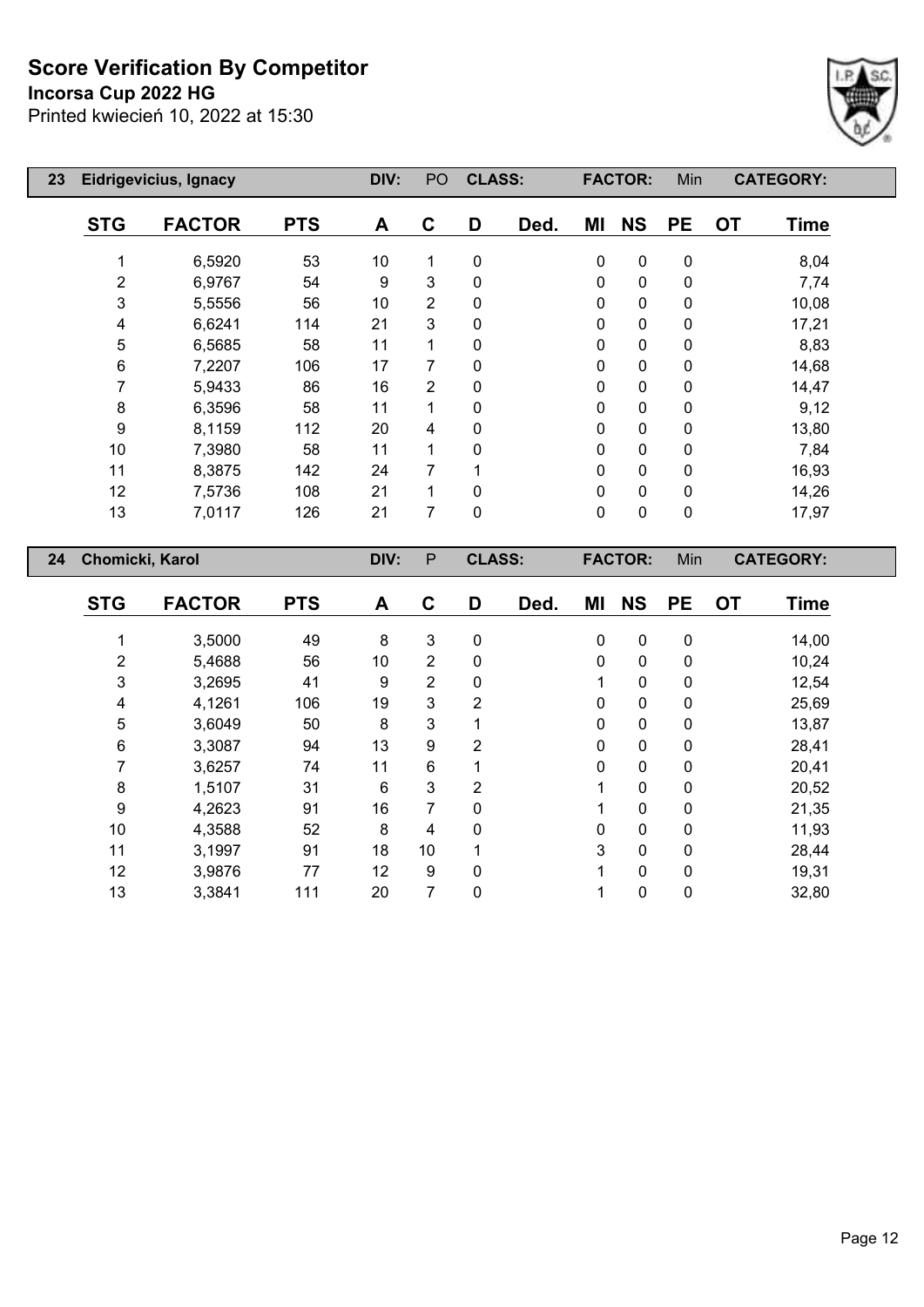**Incorsa Cup 2022 HG**

Printed kwiecień 10, 2022 at 15:30



| 25 | Samson, Piotr             |               | DIV:       | P              | <b>CLASS:</b>  |                |      | <b>FACTOR:</b> | Min            | <b>CATEGORY:</b> |                  |             |   |
|----|---------------------------|---------------|------------|----------------|----------------|----------------|------|----------------|----------------|------------------|------------------|-------------|---|
|    | <b>STG</b>                | <b>FACTOR</b> | <b>PTS</b> | A              | $\mathbf C$    | D              | Ded. | ΜI             | <b>NS</b>      | <b>PE</b>        | <b>OT</b>        | <b>Time</b> |   |
|    | 1                         | 2,9504        | 47         | 7              | 4              | $\pmb{0}$      |      | $\pmb{0}$      | $\pmb{0}$      | $\pmb{0}$        |                  | 15,93       |   |
|    | $\overline{2}$            | 3,2494        | 40         | $\,6\,$        | $\overline{2}$ | 4              |      | 0              | 0              | 0                |                  | 12,31       |   |
|    | 3                         | 3,4707        | 48         | $\overline{7}$ | 4              | 1              |      | 0              | 0              | 0                |                  | 13,83       |   |
|    | 4                         | 4,1618        | 106        | 17             | 7              | 0              |      | 0              | 0              | 0                |                  | 25,47       |   |
|    | $\sqrt{5}$                | 1,6184        | 33         | 6              | 4              | 1              |      | 1              | $\pmb{0}$      | 0                |                  | 20,39       |   |
|    | 6                         | 3,3396        | 89         | 16             | 6              | 1              |      | 1              | $\pmb{0}$      | 0                |                  | 26,65       |   |
|    | 7                         | 1,7593        | 38         | 6              | 9              | 1              |      | 2              | 0              | 0                |                  | 21,60       |   |
|    | 8                         | 0,4512        | 11         | 7              | $\overline{2}$ | 0              |      | 3              | $\pmb{0}$      | 0                |                  | 24,38       |   |
|    | 9                         | 4,5494        | 104        | 16             | 8              | 0              |      | 0              | 0              | 0                |                  | 22,86       |   |
|    | 10                        | 2,5316        | 34         | $\overline{2}$ | 7              | 3              |      | 0              | 0              | 0                |                  | 13,43       |   |
|    | 11                        | 4,6684        | 126        | 19             | 9              | 4              |      | 0              | $\pmb{0}$      | 0                |                  | 26,99       |   |
|    | 12                        | 4,5240        | 96         | 16             | 5              | 1              |      | 0              | 0              | 0                |                  | 21,22       |   |
|    | 13                        | 2,8515        | 101        | 17             | 8              | $\overline{2}$ |      | $\mathbf{1}$   | 0              | 0                |                  | 35,42       |   |
| 26 | Samson, Adrian            |               |            | DIV:           | $\circ$        | <b>CLASS:</b>  |      |                | <b>FACTOR:</b> | Maj              | <b>CATEGORY:</b> |             | J |
|    | <b>STG</b>                | <b>FACTOR</b> | <b>PTS</b> | A              | $\mathbf C$    | D              | Ded. | MI             | <b>NS</b>      | <b>PE</b>        | <b>OT</b>        | <b>Time</b> |   |
|    | 1                         | 6,8702        | 54         | 10             | 1              | $\pmb{0}$      |      | $\pmb{0}$      | $\pmb{0}$      | $\mathbf 0$      |                  | 7,86        |   |
|    | $\overline{2}$            | 7,9301        | 59         | 11             | 1              | 0              |      | 0              | $\pmb{0}$      | 0                |                  | 7,44        |   |
|    | $\ensuremath{\mathsf{3}}$ | 6,6826        | 56         | 8              | 4              | 0              |      | 0              | 0              | 0                |                  | 8,38        |   |
|    | 4                         | 7,4530        | 115        | 19             | 5              | 0              |      | 0              | 0              | 0                |                  | 15,43       |   |
|    | $\mathbf 5$               | 7,6000        | 57         | 9              | 3              | 0              |      | 0              | $\pmb{0}$      | 0                |                  | 7,50        |   |
|    | 6                         | 7,3354        | 117        | 21             | 3              | 0              |      | 0              | $\pmb{0}$      | 0                |                  | 15,95       |   |
|    | 7                         | 5,6432        | 68         | 10             | 7              | 0              |      | 1              | 0              | 0                |                  | 12,05       |   |
|    | 8                         | 5,1692        | 55         | 9              | $\overline{2}$ | 1              |      | 0              | 0              | 0                |                  | 10,64       |   |
|    | 9                         | 7,3953        | 113        | 17             | $\overline{7}$ | 0              |      | $\mathbf 0$    | 0              | 0                |                  | 15,28       |   |

 6,5421 56 8 4 0 0 0 0 8,56 6,6699 139 25 6 0 1 0 0 20,84 7,8968 101 17 3 2 0 0 0 12,79 7,3995 138 26 2 0 0 0 0 18,65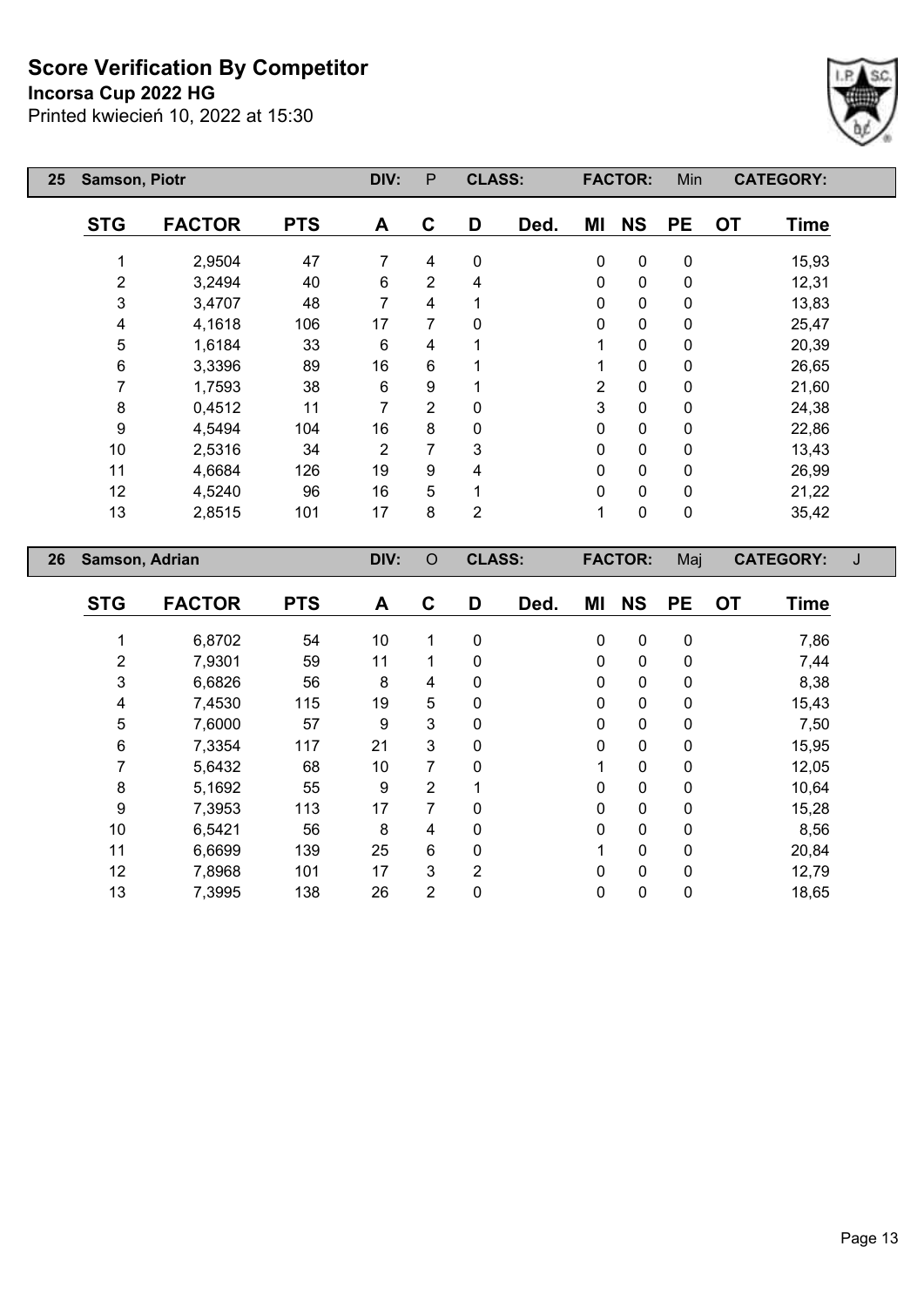#### **Incorsa Cup 2022 HG**

Printed kwiecień 10, 2022 at 15:30



| 27 | JAMA, Michal |                   |            | DIV:             | PO             | <b>CLASS:</b>  |      |             | <b>FACTOR:</b> | Min              |           | <b>CATEGORY:</b> |  |
|----|--------------|-------------------|------------|------------------|----------------|----------------|------|-------------|----------------|------------------|-----------|------------------|--|
|    | <b>STG</b>   | <b>FACTOR</b>     | <b>PTS</b> | A                | $\mathbf c$    | D              | Ded. | ΜI          | <b>NS</b>      | <b>PE</b>        | <b>OT</b> | <b>Time</b>      |  |
|    |              | 4,1142            | 49         | 8                | 3              | $\pmb{0}$      |      | $\mathbf 0$ | $\pmb{0}$      | $\pmb{0}$        |           | 11,91            |  |
|    | 2            | 4,1899            | 60         | 12               | $\mathbf 0$    | 0              |      | 0           | $\pmb{0}$      | $\mathbf 0$      |           | 14,32            |  |
|    | 3            | 3,3717            | 41         | 9                | $\overline{2}$ | 0              |      |             | $\pmb{0}$      | $\pmb{0}$        |           | 12,16            |  |
|    | 4            | 4,8709            | 100        | 15               | 8              |                |      | 0           | $\pmb{0}$      | $\pmb{0}$        |           | 20,53            |  |
|    | 5            | 3,3766            | 52         | $\boldsymbol{9}$ | $\overline{2}$ |                |      | $\mathbf 0$ | $\pmb{0}$      | $\pmb{0}$        |           | 15,40            |  |
|    | 6            | 4,1014            | 89         | 15               | 8              | 0              |      |             | $\pmb{0}$      | $\pmb{0}$        |           | 21,70            |  |
|    | 7            | 5,1540            | 82         | 14               | 4              | 0              |      | $\Omega$    | $\pmb{0}$      | $\pmb{0}$        |           | 15,91            |  |
|    | $\bf 8$      | 4,0057            | 56         | 10               | $\overline{2}$ | 0              |      | 0           | $\pmb{0}$      | $\pmb{0}$        |           | 13,98            |  |
|    | 9            | 6,0896            | 102        | 16               | 7              |                |      | 0           | $\pmb{0}$      | $\pmb{0}$        |           | 16,75            |  |
|    | 10           | 4,1335            | 52         | 8                | 4              | 0              |      | 0           | $\pmb{0}$      | $\pmb{0}$        |           | 12,58            |  |
|    | 11           | 5,6381            | 148        | 28               | $\overline{2}$ | $\overline{2}$ |      | $\mathbf 0$ | $\mathbf 0$    | $\pmb{0}$        |           | 26,25            |  |
|    | 12           | 6,5351            | 106        | 20               | $\overline{2}$ | 0              |      | $\mathbf 0$ | $\pmb{0}$      | $\pmb{0}$        |           | 16,22            |  |
|    | 13           | 3,9099            | 118        | 18               | 9              | 1              |      | $\mathbf 0$ | $\pmb{0}$      | $\pmb{0}$        |           | 30,18            |  |
| 28 |              | Podsiadło, Maciej |            | DIV:             | $\mathsf C$    | <b>CLASS:</b>  |      |             | <b>FACTOR:</b> | Min              |           | <b>CATEGORY:</b> |  |
|    | <b>STG</b>   | <b>FACTOR</b>     | <b>PTS</b> | A                | C              | D              | Ded. | ΜI          | <b>NS</b>      | <b>PE</b>        | <b>OT</b> | <b>Time</b>      |  |
|    |              | 5,0701            | 47         | 8                | $\overline{2}$ |                |      | 0           | $\mathbf 0$    | $\boldsymbol{0}$ |           | 9,27             |  |
|    | 2            | 5,3942            | 52         | 9                | $\overline{2}$ |                |      | $\mathbf 0$ | $\pmb{0}$      | $\pmb{0}$        |           | 9,64             |  |

 4,6363 58 11 1 0 0 0 0 12,51 5,0725 112 20 4 0 0 0 0 22,08 5,0130 58 11 1 0 0 0 0 11,57 6,1269 112 20 4 0 0 0 0 18,28 4,4373 69 14 3 0 1 0 0 15,55 4,1958 54 9 3 0 0 0 0 12,87 6,0759 96 12 12 0 0 0 0 15,80 4,2032 48 6 6 0 0 0 0 11,42 6,6607 148 26 6 0 0 0 0 22,22 5,4855 100 18 3 1 0 0 0 18,23 6,0664 128 23 4 1 0 0 0 21,10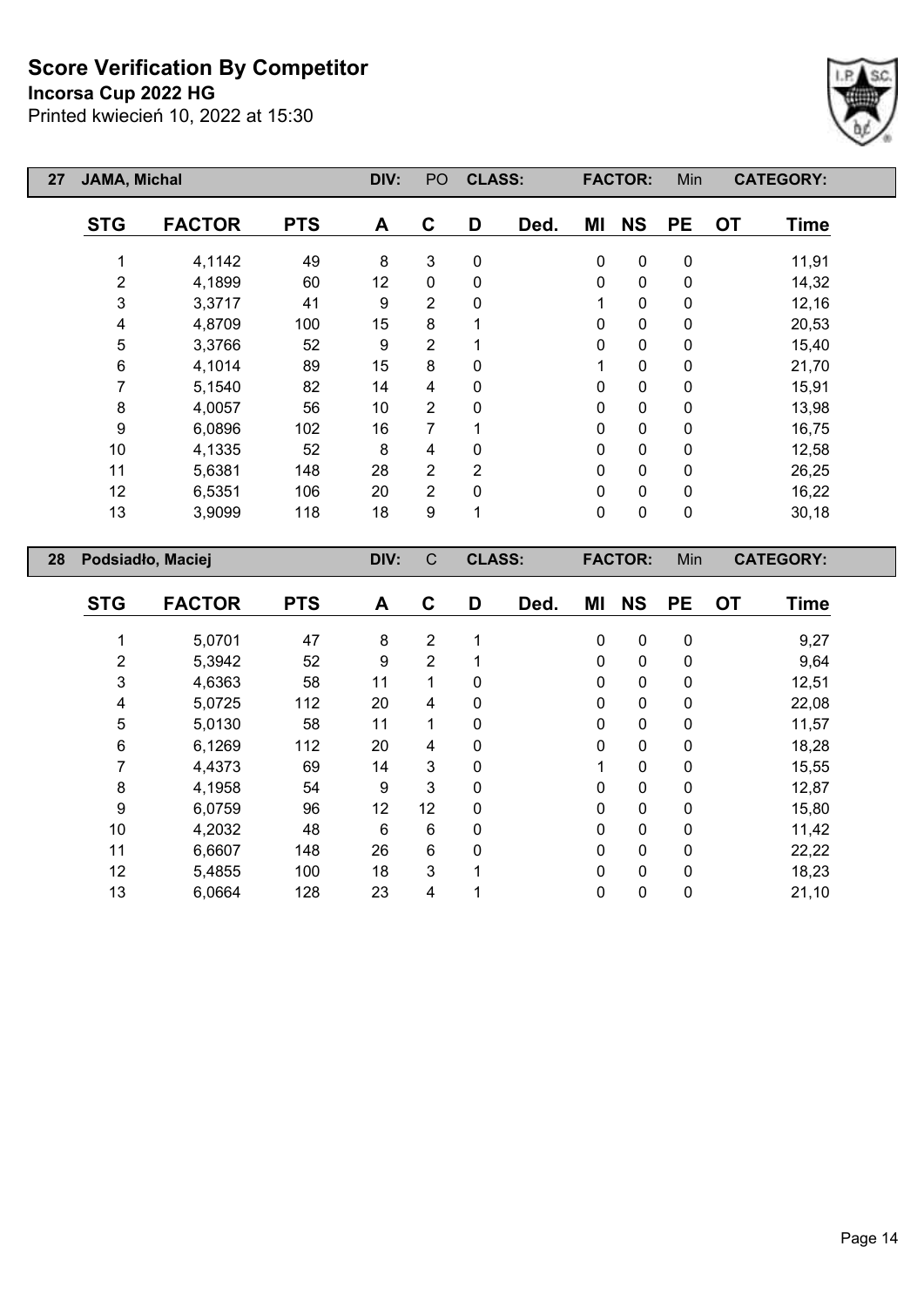**Incorsa Cup 2022 HG**



| 29              | Nowak, Marcin  |               |            | DIV: | $\mathsf{P}$   | <b>CLASS:</b>  |      |             | <b>FACTOR:</b> | Min         |           | <b>CATEGORY:</b> |  |
|-----------------|----------------|---------------|------------|------|----------------|----------------|------|-------------|----------------|-------------|-----------|------------------|--|
|                 | <b>STG</b>     | <b>FACTOR</b> | <b>PTS</b> | A    | C              | D              | Ded. | MI          | <b>NS</b>      | <b>PE</b>   | <b>OT</b> | <b>Time</b>      |  |
|                 |                | 6,3719        | 49         | 9    | 1              |                |      | $\pmb{0}$   | 0              | $\pmb{0}$   |           | 7,69             |  |
|                 | 2              | 5,3942        | 39         | 8    | 3              | $\Omega$       |      | 1           | $\mathbf 0$    | $\mathbf 0$ |           | 7,23             |  |
|                 | 3              | 5,2257        | 44         | 5    | $\,6$          |                |      | 0           | $\pmb{0}$      | $\pmb{0}$   |           | 8,42             |  |
|                 | 4              | 7,1816        | 106        | 18   | 5              |                |      | $\pmb{0}$   | 0              | $\pmb{0}$   |           | 14,76            |  |
|                 | 5              | 5,8072        | 50         | 7    | 5              | 0              |      | 0           | $\pmb{0}$      | $\pmb{0}$   |           | 8,61             |  |
|                 | 6              | 4,8225        | 91         | 18   | 3              | 2              |      | 1           | $\pmb{0}$      | $\pmb{0}$   |           | 18,87            |  |
|                 | 7              | 4,6465        | 69         | 14   | 3              | 0              |      | 1           | $\pmb{0}$      | $\pmb{0}$   |           | 14,85            |  |
|                 | 8              | 5,1088        | 54         | 10   |                |                |      | $\mathbf 0$ | $\pmb{0}$      | $\pmb{0}$   |           | 10,57            |  |
|                 | 9              | 5,6289        | 81         | 12   | 10             |                |      | 1           | $\pmb{0}$      | $\pmb{0}$   |           | 14,39            |  |
|                 | 10             | 5,1282        | 46         | 7    | 3              | $\overline{2}$ |      | 0           | $\pmb{0}$      | $\pmb{0}$   |           | 8,97             |  |
|                 | 11             | 7,7690        | 148        | 27   | 4              |                |      | 0           | $\pmb{0}$      | $\pmb{0}$   |           | 19,05            |  |
|                 | 12             | 7,5444        | 102        | 18   | 4              | 0              |      | $\mathbf 0$ | $\pmb{0}$      | $\pmb{0}$   |           | 13,52            |  |
|                 | 13             | 6,1318        | 120        | 20   | $6\phantom{1}$ | $\overline{2}$ |      | $\mathbf 0$ | $\mathbf 0$    | $\mathbf 0$ |           | 19,57            |  |
| 30 <sub>2</sub> | AJMOCKI, Jakub |               |            | DIV: | $\mathsf{P}$   | <b>CLASS:</b>  |      |             | <b>FACTOR:</b> | Min         |           | <b>CATEGORY:</b> |  |
|                 | <b>STG</b>     | <b>FACTOR</b> | <b>PTS</b> | A    | C              | D              | Ded. | ΜI          | <b>NS</b>      | <b>PE</b>   | <b>OT</b> | <b>Time</b>      |  |

| <b>STG</b> | <b>FACTOR</b> | <b>PTS</b> | A  | C              | D | Ded. | ΜI       | <b>NS</b>    | <b>PE</b> | <b>OT</b> | Time  |
|------------|---------------|------------|----|----------------|---|------|----------|--------------|-----------|-----------|-------|
|            |               |            |    |                |   |      |          |              |           |           |       |
|            | 4,8669        | 53         | 10 | 1              | 0 |      | $\Omega$ | $\mathbf{0}$ | 0         |           | 10,89 |
| 2          | 5,6689        | 50         |    | 5              | 0 |      | $\Omega$ | $\mathbf{0}$ | 0         |           | 8,82  |
| 3          | 6,0410        | 56         | 10 | $\overline{2}$ | 0 |      | 0        | 0            | 0         |           | 9,27  |
| 4          | 5,6289        | 98         | 14 | 9              |   |      | 0        | 0            | 0         |           | 17,41 |
| 5          | 5,5496        | 52         | 9  | 2              |   |      | 0        | $\mathbf{0}$ | 0         |           | 9,37  |
| 6          | 4,6053        | 91         | 17 | 5              |   |      |          | $\Omega$     | $\Omega$  |           | 19,76 |
|            | 4,5782        | 70         | 9  | 8              |   |      | 0        | 0            | 0         |           | 15,29 |
| 8          | 3,6749        | 52         | 8  | 4              | 0 |      | 0        | $\Omega$     | 0         |           | 14,15 |
| 9          | 5,6211        | 100        | 16 | 6              | 2 |      | $\Omega$ | $\Omega$     | 0         |           | 17,79 |
| 10         | 4,6371        | 46         | 7  | 3              | 2 |      | 0        | $\mathbf{0}$ | 0         |           | 9,92  |
| 11         | 7,1111        | 144        | 24 | 8              | 0 |      | 0        | $\Omega$     | $\Omega$  |           | 20,25 |
| 12         | 5,7608        | 92         | 14 | 7              |   |      | 0        | $\mathbf{0}$ | 0         |           | 15,97 |
| 13         | 6,3291        | 130        | 23 | 5              | 0 |      | 0        | 0            | 0         |           | 20,54 |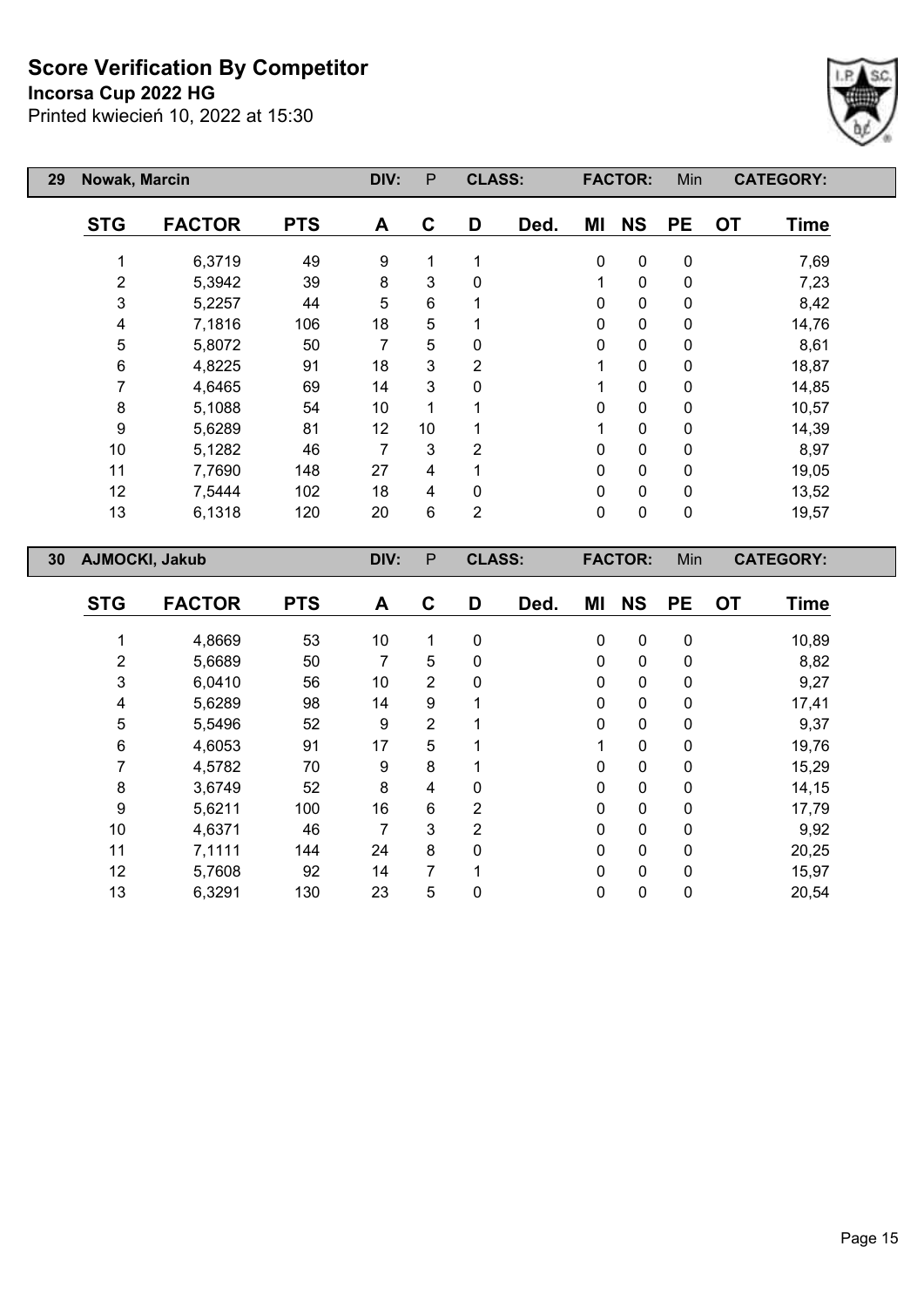**Incorsa Cup 2022 HG**

 $\overline{\phantom{a}}$ 

Г



| 31 |            | Ajmocka, Małgorzata       |            | DIV:         | S              | <b>CLASS:</b>  |             |             | <b>FACTOR:</b> | Min         | <b>CATEGORY:</b>            |  |
|----|------------|---------------------------|------------|--------------|----------------|----------------|-------------|-------------|----------------|-------------|-----------------------------|--|
|    | <b>STG</b> | <b>FACTOR</b>             | <b>PTS</b> | A            | C              | D              | Ded.        | ΜI          | <b>NS</b>      | <b>PE</b>   | <b>OT</b><br><b>Time</b>    |  |
|    |            | 2,8571                    | 34         | 7            | 3              | 0              |             | 1           | $\mathbf 0$    | $\pmb{0}$   | 11,90                       |  |
|    | 2          | 5,1546                    | 50         | 8            | 3              |                |             | $\mathbf 0$ | $\mathbf 0$    | 0           | 9,70                        |  |
|    | 3          | 3,8801                    | 44         | 6            | 4              | $\overline{2}$ |             | $\mathbf 0$ | $\mathbf 0$    | $\mathbf 0$ | 11,34                       |  |
|    | 4          | 3,3551                    | 77         | 11           | 10             | 2              |             | 1           | $\mathbf 0$    | $\pmb{0}$   | 22,95                       |  |
|    | 5          | 2,3364                    | 35         | 7            | 3              | 1              |             |             | $\mathbf 0$    | 0           | 14,98                       |  |
|    | 6          | 3,6561                    | 91         | 17           | $\overline{5}$ |                |             |             | $\mathbf 0$    | $\pmb{0}$   | 24,89                       |  |
|    |            | 2,6647                    | 53         | 9            | 5              | 3              |             | 1           | $\pmb{0}$      | 0           | 19,89                       |  |
|    | 8          | 1,8800                    | 52         | 9            | $\overline{2}$ |                |             | $\mathbf 0$ | $\mathbf 0$    | $\mathbf 0$ | 27,66                       |  |
|    | 9          | 4,0589                    | 102        | 15           | 9              | 0              |             | $\mathbf 0$ | $\mathbf 0$    | $\pmb{0}$   | 25,13                       |  |
|    | 10         | 3,2890                    | 42         | 5            | 5              | 2              |             | $\mathbf 0$ | $\mathbf 0$    | 0           | 12,77                       |  |
|    | 11         | 3,9051                    | 107        | 14           | 15             | $\overline{2}$ |             |             | $\mathbf 0$    | 0           | 27,40                       |  |
|    | 12         | 3,9844                    | 92         | 13           | 9              | 0              |             | $\mathbf 0$ | $\mathbf 0$    | $\pmb{0}$   | 23,09                       |  |
|    | 13         | 3,7845                    | 118        | 19           | 7              | $\overline{2}$ |             | $\pmb{0}$   | $\pmb{0}$      | $\pmb{0}$   | 31,18                       |  |
| 32 |            | <b>Staszczyk, Bartosz</b> |            | DIV:         | $\mathsf{C}$   | <b>CLASS:</b>  |             |             | <b>FACTOR:</b> | Min         | <b>CATEGORY:</b>            |  |
|    | CTO        | EACTOD                    | <b>DTC</b> | $\mathbf{A}$ | $\sim$         | n.             | <b>DA</b> J | NA I        | <b>NIC</b>     | nЕ          | $\mathbf{r}$<br><b>Time</b> |  |

| <b>STG</b> | <b>FACTOR</b> | <b>PTS</b> | Α  | C              | D | Ded. | MI           | <b>NS</b>    | <b>PE</b> | <b>OT</b> | <b>Time</b> |
|------------|---------------|------------|----|----------------|---|------|--------------|--------------|-----------|-----------|-------------|
|            |               |            |    | 1              |   |      |              |              |           |           |             |
|            | 5,4082        | 53         | 10 |                | 0 |      | 0            | $\mathbf 0$  | 0         |           | 9,80        |
| 2          | 6,4220        | 56         | 10 | 2              | 0 |      | $\Omega$     | 0            | 0         |           | 8,72        |
| 3          | 4,1635        | 54         | 9  | 3              | 0 |      | 0            | $\mathbf{0}$ | 0         |           | 12,97       |
| 4          | 4,9558        | 112        | 20 | 4              | 0 |      | 0            | $\mathbf{0}$ | 0         |           | 22,60       |
| 5          | 3,9796        | 39         | 8  | 3              | 0 |      |              | 0            | 0         |           | 9,80        |
| 6          | 4,5206        | 91         | 16 | 7              | 0 |      |              | 0            | 0         |           | 20,13       |
|            | 4,6918        | 86         | 16 | 2              | 0 |      | $\Omega$     | 0            | 0         |           | 18,33       |
| 8          | 2,6510        | 54         | 9  | 3              | 0 |      | 0            | 0            | 0         |           | 20,37       |
| 9          | 5,3396        | 114        | 21 | 3              | 0 |      | $\Omega$     | $\Omega$     | $\Omega$  |           | 21,35       |
| 10         | 3,3206        | 52         | 9  | $\overline{2}$ |   |      | 0            | 0            | 0         |           | 15,66       |
| 11         | 5,8434        | 150        | 27 | 5              | 0 |      | $\Omega$     | $\mathbf{0}$ | 0         |           | 25,67       |
| 12         | 5,5018        | 108        | 21 | 1              | 0 |      | $\mathbf{0}$ | $\mathbf{0}$ | 0         |           | 19,63       |
| 13         | 5,1303        | 128        | 22 | 6              | 0 |      | 0            | 0            | 0         |           | 24,95       |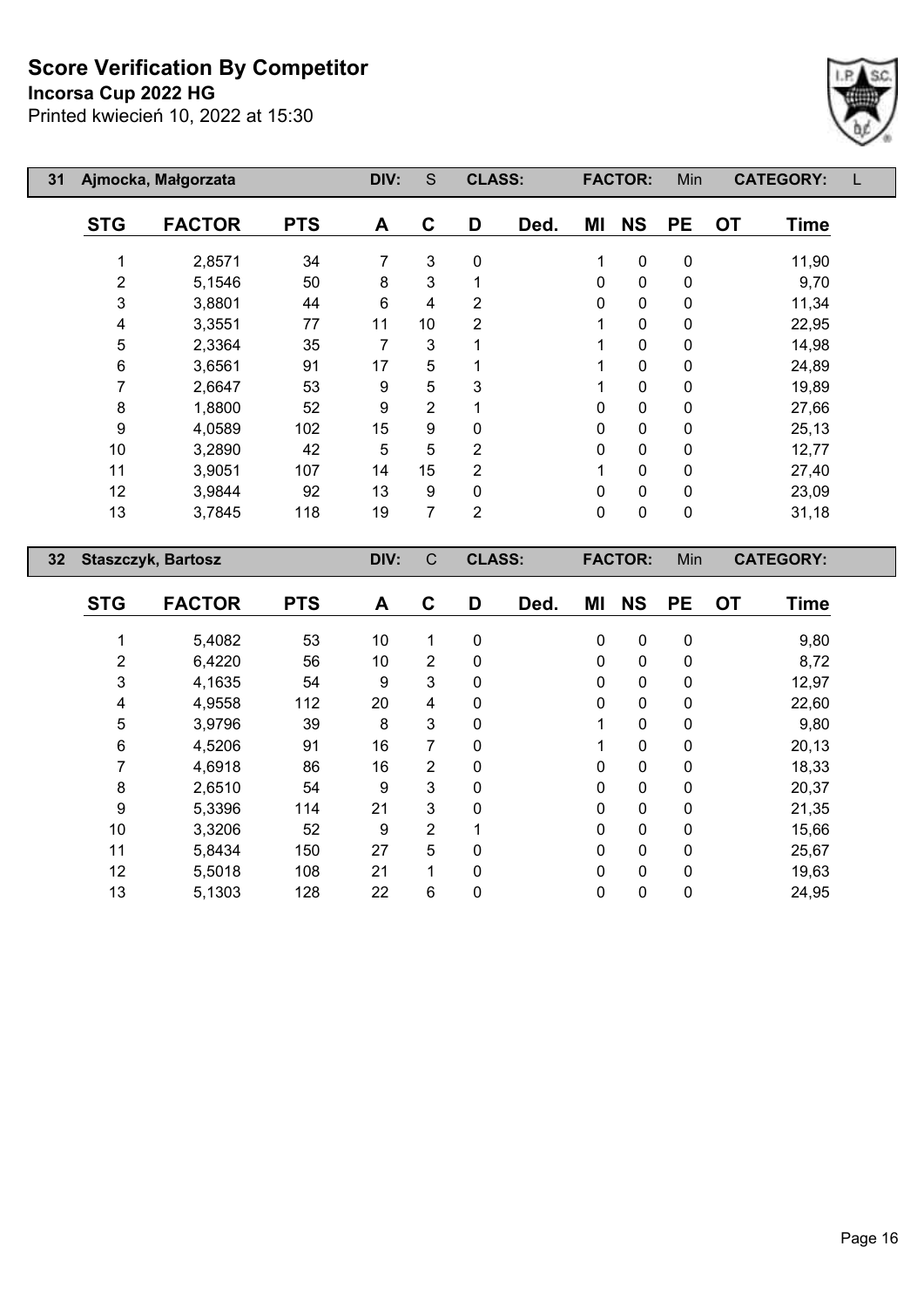**Incorsa Cup 2022 HG**

Printed kwiecień 10, 2022 at 15:30



| 33 | <b>Unold, Jacek</b> |                    |            | DIV: | $\mathsf{P}$   | <b>CLASS:</b> |      |           | <b>FACTOR:</b>           | Min         |           | <b>CATEGORY:</b> | SS |
|----|---------------------|--------------------|------------|------|----------------|---------------|------|-----------|--------------------------|-------------|-----------|------------------|----|
|    | <b>STG</b>          | <b>FACTOR</b>      | <b>PTS</b> | A    | $\mathbf c$    | D             | Ded. | ΜI        | <b>NS</b>                | <b>PE</b>   | <b>OT</b> | <b>Time</b>      |    |
|    |                     | 3,2334             | 55         | 11   | $\mathbf 0$    | 0             |      | $\pmb{0}$ | $\mathbf 0$              | $\pmb{0}$   |           | 17,01            |    |
|    | 2                   | 4,0541             | 54         | 9    | 3              | 0             |      | 0         | $\mathbf 0$              | $\pmb{0}$   |           | 13,32            |    |
|    | 3                   | 4,2949             | 60         | 12   | 0              | 0             |      | $\pmb{0}$ | $\pmb{0}$                | $\pmb{0}$   |           | 13,97            |    |
|    | 4                   | 3,1579             | 84         | 19   | 3              | 0             |      | 2         | 0                        | 0           |           | 26,60            |    |
|    | 5                   | 4,5566             | 56         | 10   | $\overline{2}$ | 0             |      | 0         | $\mathbf 0$              | $\mathbf 0$ |           | 12,29            |    |
|    | 6                   | 3,6656             | 89         | 16   | 6              | 1             |      | 1         | $\pmb{0}$                | $\pmb{0}$   |           | 24,28            |    |
|    | 7                   | 3,2218             | 78         | 13   | 4              | 1             |      | 0         | $\pmb{0}$                | $\pmb{0}$   |           | 24,21            |    |
|    | 8                   | 1,9931             | 52         | 8    | 4              | 0             |      | 0         | $\mathbf 0$              | $\pmb{0}$   |           | 26,09            |    |
|    | 9                   | 4,3160             | 112        | 20   | 4              | $\pmb{0}$     |      | 0         | $\pmb{0}$                | $\pmb{0}$   |           | 25,95            |    |
|    | 10                  | 3,9660             | 56         | 10   | $\overline{2}$ | 0             |      | 0         | $\mathbf 0$<br>$\pmb{0}$ |             |           | 14,12            |    |
|    | 11                  | 4,9982             | 142        | 24   | 7              | 1             |      | 0         | $\mathbf 0$              | 0           |           | 28,41            |    |
|    | 12                  | 4,2642             | 102        | 18   | 4              | 0             |      | 0         | $\mathbf 0$              | $\mathbf 0$ |           | 23,92            |    |
|    | 13                  | 3,6729             | 115        | 22   | 5              | 0             |      | 1         | $\pmb{0}$                | $\pmb{0}$   |           | 31,31            |    |
| 34 |                     | Sokołowski, Leszek |            | DIV: | $\mathsf C$    | <b>CLASS:</b> |      |           | <b>FACTOR:</b>           | Min         |           | <b>CATEGORY:</b> |    |
|    |                     |                    |            |      |                |               |      |           |                          |             |           |                  |    |
|    | <b>STG</b>          | <b>FACTOR</b>      | <b>PTS</b> | A    | C              | D             | Ded. | ΜI        | <b>NS</b>                | <b>PE</b>   | <b>OT</b> | <b>Time</b>      |    |
|    | 1                   | 4,9228             | 51         | 9    | $\overline{2}$ | 0             |      | 0         | $\mathbf 0$              | $\pmb{0}$   |           | 10,36            |    |
|    | 2                   | 6,4439             | 54         | 9    | 3              | $\mathbf 0$   |      | 0         | $\mathbf 0$              | 0           |           | 8,38             |    |
|    | 3                   | 5,3821             | 50         | 7    | 5              | 0             |      | 0         | $\mathbf 0$              | $\pmb{0}$   |           | 9,29             |    |
|    | 4                   | 5,6075             | 108        | 18   | 6              | 0             |      | 0         | $\mathbf 0$              | $\pmb{0}$   |           | 19,26            |    |
|    | 5                   | 4,7788             | 54         | 9    | 3              | 0             |      | 0         | $\mathbf 0$              | 0           |           | 11,30            |    |
|    | 6                   | 4,9547             | 104        | 16   | 8              | 0             |      | 0         | 0                        | 0           |           | 20,99            |    |

 4,5536 76 12 5 1 0 0 0 16,69 3,1963 56 10 2 0 0 0 0 17,52 5,6974 87 16 5 2 1 0 0 15,27 5,0943 54 9 3 0 0 0 0 10,60 7,0755 150 27 5 0 0 0 0 21,20 5,8962 100 18 3 1 0 0 0 16,96 4,6812 105 18 8 1 1 0 0 22,43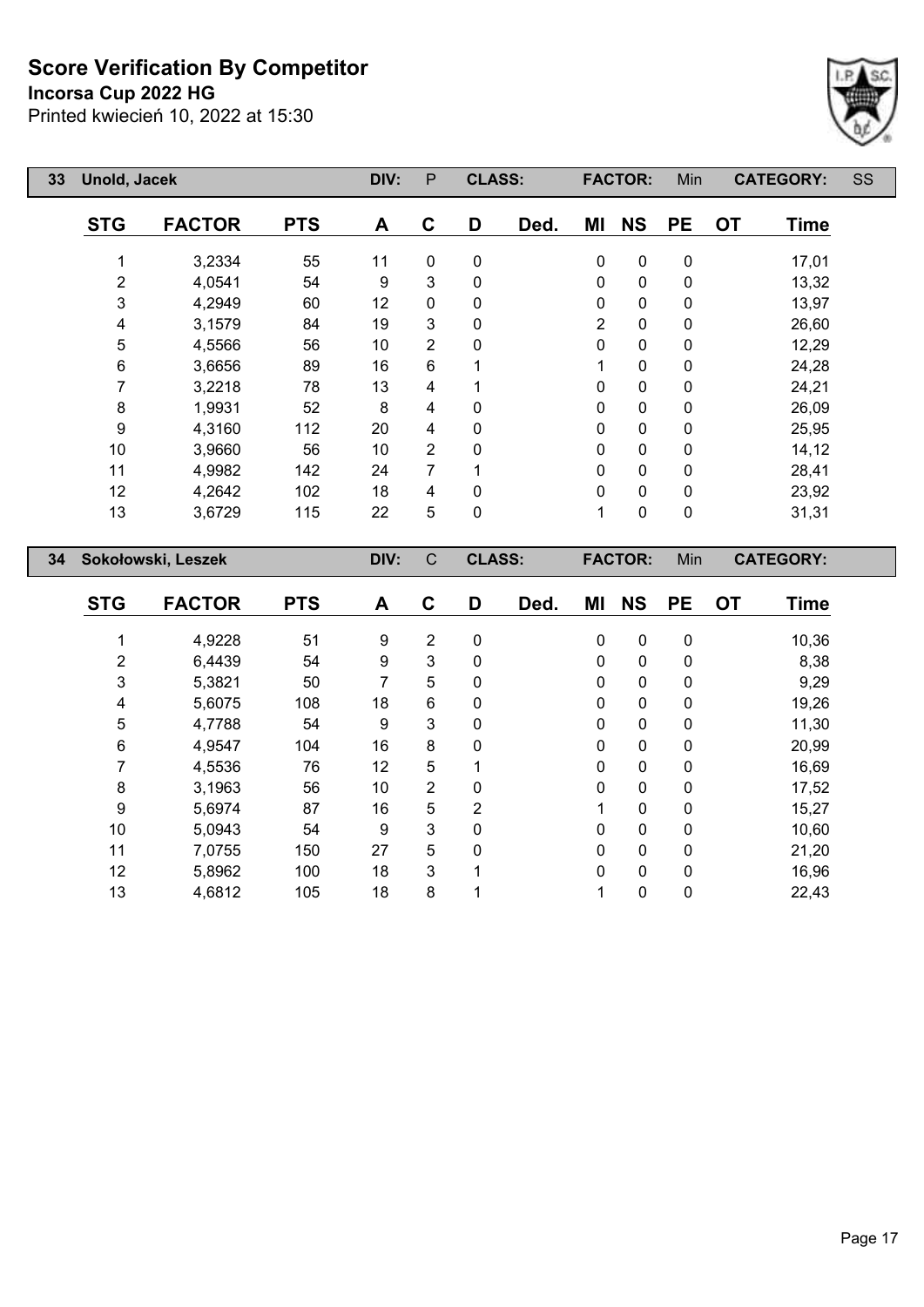## **Incorsa Cup 2022 HG**



| 35 |                | Wrzesiński, Przemysław |            | DIV: | PO | <b>CLASS:</b>  |      |             | <b>FACTOR:</b> | Min       |           | <b>CATEGORY:</b> |
|----|----------------|------------------------|------------|------|----|----------------|------|-------------|----------------|-----------|-----------|------------------|
|    | <b>STG</b>     | <b>FACTOR</b>          | <b>PTS</b> | A    | C  | D              | Ded. | ΜI          | <b>NS</b>      | <b>PE</b> | <b>OT</b> | <b>Time</b>      |
|    |                | 4,0335                 | 53         | 10   | 1  | $\mathbf 0$    |      | 0           | $\pmb{0}$      | 0         |           | 13,14            |
|    | 2              | 4,8430                 | 54         | 9    | 3  | $\Omega$       |      | 0           | $\mathbf 0$    | 0         |           | 11,15            |
|    | 3              | 4,6432                 | 54         | 9    | 3  | 0              |      | 0           | $\mathbf 0$    | 0         |           | 11,63            |
|    | 4              | 4,7986                 | 112        | 20   | 4  | 0              |      | 0           | $\mathbf 0$    | 0         |           | 23,34            |
|    | 5              | 4,7393                 | 50         | 8    | 3  |                |      | 0           | $\mathbf 0$    | 0         |           | 10,55            |
|    | 6              | 5,1161                 | 108        | 19   | 4  |                |      | 0           | 0              | 0         |           | 21,11            |
|    |                | 4,0796                 | 80         | 13   | 5  | 0              |      | 0           | 0              | 0         |           | 19,61            |
|    | 8              | 2,2680                 | 54         | 9    | 3  | $\Omega$       |      | 0           | 0              | 0         |           | 23,81            |
|    | 9              | 5,1973                 | 108        | 18   | 6  | 0              |      | 0           | 0              | 0         |           | 20,78            |
|    | 10             | 4,5845                 | 48         | 7    | 4  |                |      | 0           | 0              | 0         |           | 10,47            |
|    | 11             | 5,4339                 | 134        | 20   | 11 |                |      | 0           | 0              | 0         |           | 24,66            |
|    | 12             | 4,7219                 | 90         | 14   | 6  | $\overline{2}$ |      | 0           | 0              | 0         |           | 19,06            |
|    | 13             | 5,0989                 | 134        | 25   | 3  | 0              |      | $\mathbf 0$ | 0              | 0         |           | 26,28            |
| 36 | Ogiński, Piotr |                        |            | DIV: | PO | <b>CLASS:</b>  |      |             | <b>FACTOR:</b> | Min       |           | <b>CATEGORY:</b> |

| <b>STG</b>     | <b>FACTOR</b> | <b>PTS</b> | A  | C              | D              | Ded. | MI             | <b>NS</b>   | <b>PE</b>    | <b>OT</b> | <b>Time</b> |
|----------------|---------------|------------|----|----------------|----------------|------|----------------|-------------|--------------|-----------|-------------|
|                |               |            |    |                |                |      |                |             |              |           |             |
|                | 1,4894        | 21         | 7  | $\overline{2}$ | 0              |      | $\overline{2}$ | $\mathbf 0$ | $\mathbf 0$  |           | 14,10       |
| $\overline{2}$ | 5,5378        | 52         | 9  | $\overline{2}$ |                |      | $\mathbf{0}$   | $\mathbf 0$ | 0            |           | 9,39        |
| 3              | 4,3082        | 52         | 9  | $\overline{2}$ |                |      | 0              | 0           | 0            |           | 12,07       |
| 4              | 3,6840        | 104        | 17 | 6              |                |      | $\mathbf 0$    | 0           | 0            |           | 28,23       |
| 5              | 3,7674        | 46         | 7  | 3              | $\overline{2}$ |      | $\mathbf{0}$   | 0           | $\Omega$     |           | 12,21       |
| 6              | 4,3522        | 87         | 15 | 7              |                |      |                | 0           | 0            |           | 19,99       |
|                | 3,2032        | 64         | 8  |                | 3              |      | $\mathbf{0}$   | $\mathbf 0$ | 0            |           | 19,98       |
| 8              | 4,5763        | 54         | 9  | 3              | 0              |      | 0              | 0           | 0            |           | 11,80       |
| 9              | 5,7276        | 98         | 14 | 9              |                |      | $\mathbf 0$    | 0           | 0            |           | 17,11       |
| 10             | 5,1282        | 56         | 10 | 2              | 0              |      | $\mathbf{0}$   | 0           | $\Omega$     |           | 10,92       |
| 11             | 6,2263        | 148        | 26 | 6              | 0              |      | 0              | 0           | $\mathbf{0}$ |           | 23,77       |
| 12             | 5,8319        | 102        | 18 | 4              | 0              |      | $\mathbf{0}$   | 0           | $\Omega$     |           | 17,49       |
| 13             | 2,2462        | 98         | 20 | 6              | 0              |      | 2              | 0           | 0            |           | 43,63       |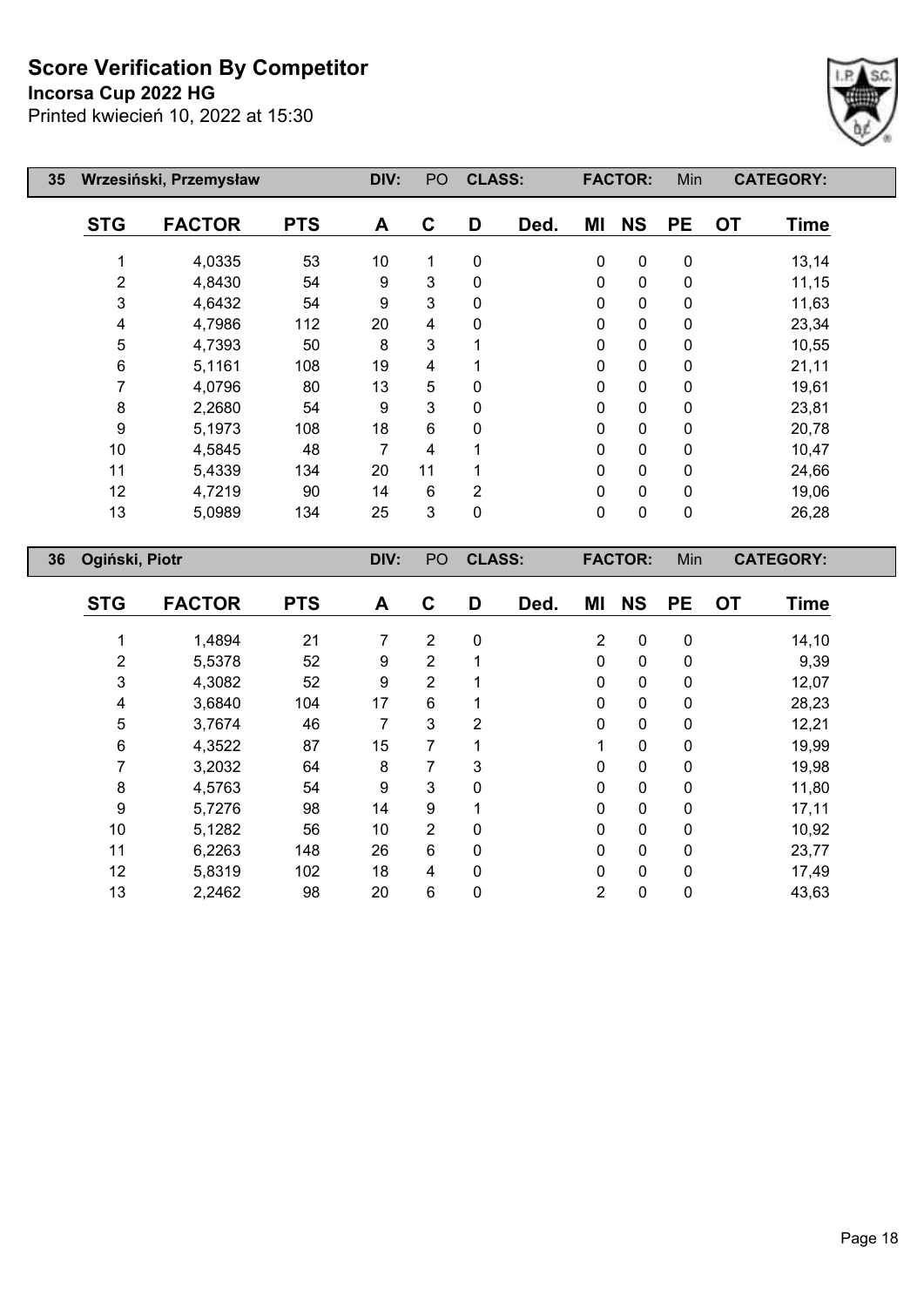# **Incorsa Cup 2022 HG**

 $\overline{\phantom{a}}$ 

E



| 37 |            | <b>Mazurkiewicz, Tomasz</b> |            | DIV: | S              | <b>CLASS:</b> |      |    | <b>FACTOR:</b> | Min       | <b>CATEGORY:</b>         |  |
|----|------------|-----------------------------|------------|------|----------------|---------------|------|----|----------------|-----------|--------------------------|--|
|    | <b>STG</b> | <b>FACTOR</b>               | <b>PTS</b> | A    | C              | D             | Ded. | ΜI | <b>NS</b>      | <b>PE</b> | <b>OT</b><br><b>Time</b> |  |
|    |            | 4,0248                      | 39         | 9    | 1              |               |      | 0  | 1              | 0         | 9,69                     |  |
|    | 2          | 4,8619                      | 44         | 9    | 3              | 0             |      | 0  | $\pmb{0}$      | 1         | 9,05                     |  |
|    | 3          | 4,7059                      | 52         | 8    | 4              | 0             |      | 0  | $\pmb{0}$      | 0         | 11,05                    |  |
|    | 4          | 4,0816                      | 100        | 15   | 8              |               |      | 0  | $\pmb{0}$      | 0         | 24,50                    |  |
|    | 5          | 4,7838                      | 52         | 8    | 4              | 0             |      | 0  | $\pmb{0}$      | 0         | 10,87                    |  |
|    | 6          | 5,2320                      | 106        | 18   | 5              |               |      | 0  | $\pmb{0}$      | 0         | 20,26                    |  |
|    |            | 4,5455                      | 80         | 13   | 5              | 0             |      | 0  | $\pmb{0}$      | 0         | 17,60                    |  |
|    | 8          | 3,8225                      | 56         | 10   | $\overline{2}$ | 0             |      | 0  | $\pmb{0}$      | 0         | 14,65                    |  |
|    | 9          | 7,1146                      | 108        | 18   | 6              | 0             |      | 0  | $\pmb{0}$      | 0         | 15,18                    |  |
|    | 10         | 3,9533                      | 44         | 5    | 6              |               |      | 0  | $\mathbf 0$    | 0         | 11,13                    |  |
|    | 11         | 6,1987                      | 136        | 21   | 10             |               |      | 0  | $\mathbf 0$    | 0         | 21,94                    |  |
|    | 12         | 6,2942                      | 98         | 17   | 4              | 1             |      | 0  | $\mathbf 0$    | 0         | 15,57                    |  |
|    | 13         | 5,1876                      | 112        | 17   | 8              | 3             |      | 0  | 0              | 0         | 21,59                    |  |
| 38 |            | Wyrozebski, Krystian        |            | DIV: | $\mathsf{P}$   | <b>CLASS:</b> |      |    | <b>FACTOR:</b> | Min       | <b>CATEGORY:</b>         |  |

| <b>STG</b> | <b>FACTOR</b> | <b>PTS</b> | A  | C              | D | Ded. | ΜI           | <b>NS</b>    | <b>PE</b> | <b>OT</b> | <b>Time</b> |
|------------|---------------|------------|----|----------------|---|------|--------------|--------------|-----------|-----------|-------------|
|            | 3,7184        | 47         | 8  | 2              |   |      | 0            | 0            | 0         |           | 12,64       |
| 2          | 5,0523        | 58         | 11 | 1              | 0 |      | $\mathbf{0}$ | $\mathbf{0}$ | 0         |           | 11,48       |
| 3          | 4,1534        | 52         | 9  | 2              |   |      | 0            | 0            | 0         |           | 12,52       |
| 4          | 3,7562        | 98         | 14 | 9              |   |      | 0            | 0            | 0         |           | 26,09       |
| 5          | 1,8933        | 33         | 7  | $\overline{2}$ | 2 |      |              | 0            | 0         |           | 17,43       |
| 6          | 3,8041        | 87         | 17 | 3              | 3 |      |              | 0            | 0         |           | 22,87       |
| 7          | 2,6789        | 64         | 8  | 7              | 3 |      | 0            | 0            | 0         |           | 23,89       |
| 8          | 0,1405        | 3          | 4  | 4              |   |      | 3            | 0            | 0         |           | 21,35       |
| 9          | 5,3801        | 92         | 12 | 10             | 2 |      | 0            | 0            | 0         |           | 17,10       |
| 10         | 3,5801        | 44         | 6  | 4              | 2 |      | $\mathbf 0$  | $\mathbf 0$  | 0         |           | 12,29       |
| 11         | 4,1032        | 105        | 15 | 12             | 4 |      | 4            | 0            | 0         |           | 25,59       |
| 12         | 6,3321        | 106        | 20 | $\overline{2}$ | 0 |      | $\mathbf{0}$ | 0            | 0         |           | 16,74       |
| 13         | 3,9431        | 97         | 17 | 6              | 4 |      |              | 0            | 0         |           | 24,60       |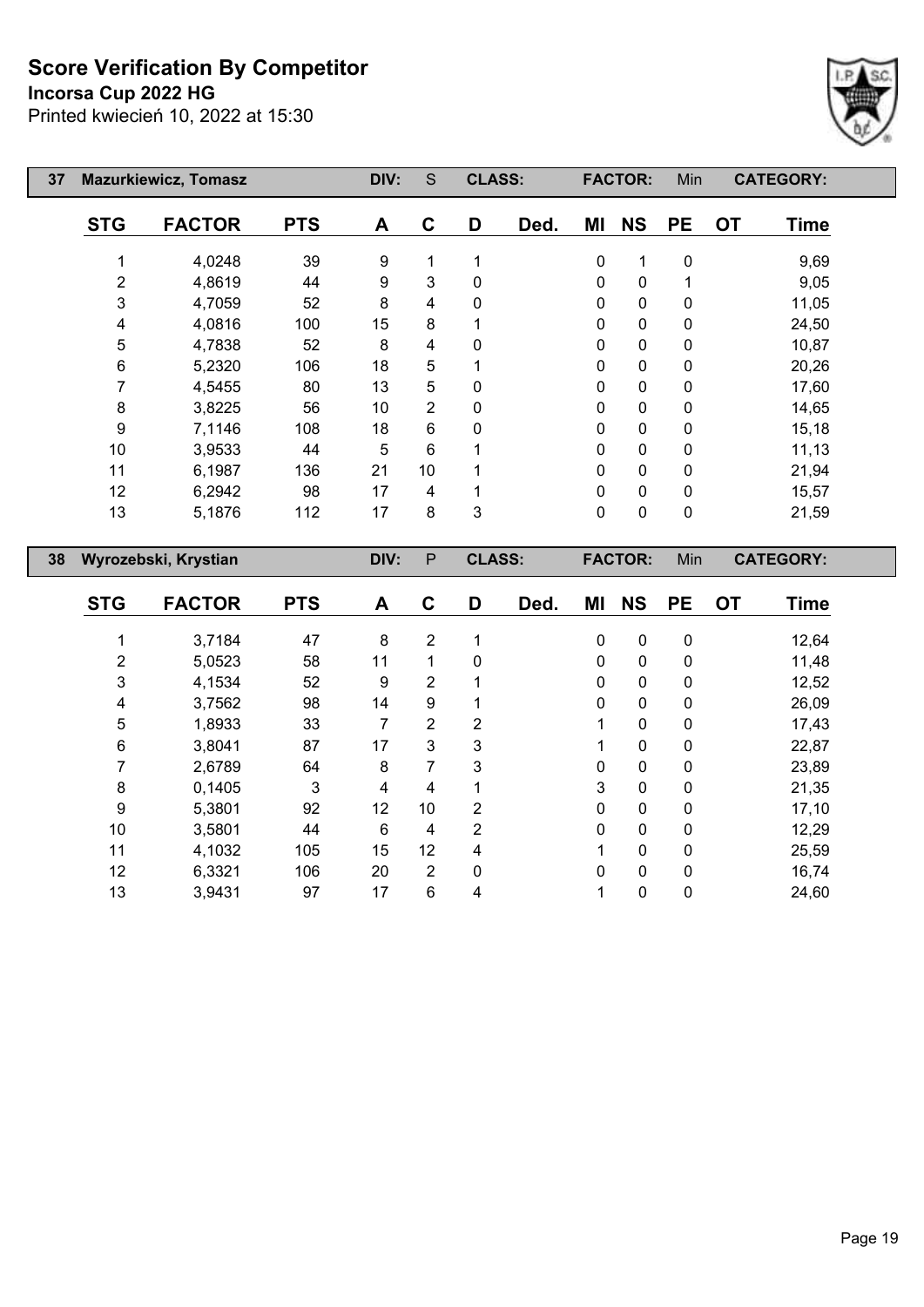**Incorsa Cup 2022 HG**

Printed kwiecień 10, 2022 at 15:30



| 39 |                  | Michoń, Krzysztof    |            | DIV:           | $\mathsf S$      | <b>CLASS:</b>  |      |           | <b>FACTOR:</b> | Min       |           | <b>CATEGORY:</b> |  |
|----|------------------|----------------------|------------|----------------|------------------|----------------|------|-----------|----------------|-----------|-----------|------------------|--|
|    | <b>STG</b>       | <b>FACTOR</b>        | <b>PTS</b> | A              | $\mathbf C$      | D              | Ded. | ΜI        | <b>NS</b>      | <b>PE</b> | <b>OT</b> | <b>Time</b>      |  |
|    | 1                | 4,2024               | 49         | 9              | 1                | 1              |      | $\pmb{0}$ | $\pmb{0}$      | $\pmb{0}$ |           | 11,66            |  |
|    | $\overline{2}$   | 3,7471               | 48         | 8              | $\overline{2}$   | $\overline{2}$ |      | 0         | $\pmb{0}$      | 0         |           | 12,81            |  |
|    | $\mathfrak{B}$   | 5,4108               | 54         | 9              | 3                | 0              |      | 0         | $\pmb{0}$      | 0         |           | 9,98             |  |
|    | 4                | 5,0556               | 100        | 15             | 8                | 1              |      | 0         | $\pmb{0}$      | 0         |           | 19,78            |  |
|    | $\sqrt{5}$       | 5,1010               | 48         | $\overline{7}$ | $\overline{4}$   | 1              |      | 0         | $\pmb{0}$      | 0         |           | 9,41             |  |
|    | 6                | 4,8591               | 100        | 15             | 8                | 1              |      | 0         | $\pmb{0}$      | 0         |           | 20,58            |  |
|    | $\overline{7}$   | 4,4174               | 80         | 13             | 5                | 0              |      | 0         | $\pmb{0}$      | 0         |           | 18,11            |  |
|    | 8                | 2,9345               | 52         | 8              | 4                | 0              |      | $\pmb{0}$ | $\mathbf 0$    | 0         |           | 17,72            |  |
|    | 9                | 6,3337               | 104        | 17             | $\,6$            | 1              |      | 0         | $\pmb{0}$      | 0         |           | 16,42            |  |
|    | 10               | 3,5153               | 38         | 3              | $\overline{7}$   | $\overline{2}$ |      | 0         | $\pmb{0}$      | 0         |           | 10,81            |  |
|    | 11               | 5,3170               | 130        | 18             | 13               | 1              |      | 0         | $\pmb{0}$      | 0         |           | 24,45            |  |
|    | 12               | 4,3116               | 88         | 12             | $\boldsymbol{9}$ | 1              |      | 0         | $\pmb{0}$      | 0         |           | 20,41            |  |
|    | 13               | 4,9422               | 124        | 22             | 4                | $\overline{2}$ |      | $\pmb{0}$ | $\pmb{0}$      | 0         |           | 25,09            |  |
|    |                  |                      |            |                |                  |                |      |           |                |           |           |                  |  |
| 41 |                  | Koronkiewicz, Michał |            | DIV:           | ${\mathsf S}$    | <b>CLASS:</b>  |      |           | <b>FACTOR:</b> | Min       |           | <b>CATEGORY:</b> |  |
|    | <b>STG</b>       | <b>FACTOR</b>        | <b>PTS</b> | A              | $\mathbf c$      | D              | Ded. | ΜI        | <b>NS</b>      | <b>PE</b> | <b>OT</b> | <b>Time</b>      |  |
|    | 1                | 6,8238               | 55         | 11             | $\pmb{0}$        | $\pmb{0}$      |      | $\pmb{0}$ | $\pmb{0}$      | $\pmb{0}$ |           | 8,06             |  |
|    | $\boldsymbol{2}$ | 6,2275               | 52         | 9              | 2                | 1              |      | 0         | $\pmb{0}$      | 0         |           | 8,35             |  |
|    | $\mathfrak{B}$   | 3,4240               | 34         | 6              | 4                | $\overline{2}$ |      | $\pmb{0}$ | 1              | 0         |           | 9,93             |  |
|    | 4                | 7,6080               | 118        | 23             | 1                | 0              |      | 0         | $\pmb{0}$      | 0         |           | 15,51            |  |
|    | 5                | 5,9429               | 52         | 9              | $\overline{2}$   | 1              |      | 0         | $\mathbf 0$    | 0         |           | 8,75             |  |
|    | 6                | 6,5554               | 110        | 19             | 5                | 0              |      | 0         | $\mathbf 0$    | 0         |           | 16,78            |  |
|    | 7                | 5,2151               | 80         | 13             | 5                | $\pmb{0}$      |      | 0         | $\pmb{0}$      | 0         |           | 15,34            |  |
|    | 8                | 3,7945               | 48         | 8              | $\overline{2}$   | $\overline{2}$ |      | $\pmb{0}$ | $\pmb{0}$      | 0         |           | 12,65            |  |
|    | 9                | 8,5470               | 110        | 19             | 5                | 0              |      | 0         | $\mathbf 0$    | 0         |           | 12,87            |  |

 4,6192 37 8 2 1 1 0 0 8,01 8,0317 142 24 7 1 0 0 0 17,68 7,8491 104 19 3 0 0 0 0 13,25 7,1651 115 22 5 0 1 0 0 16,05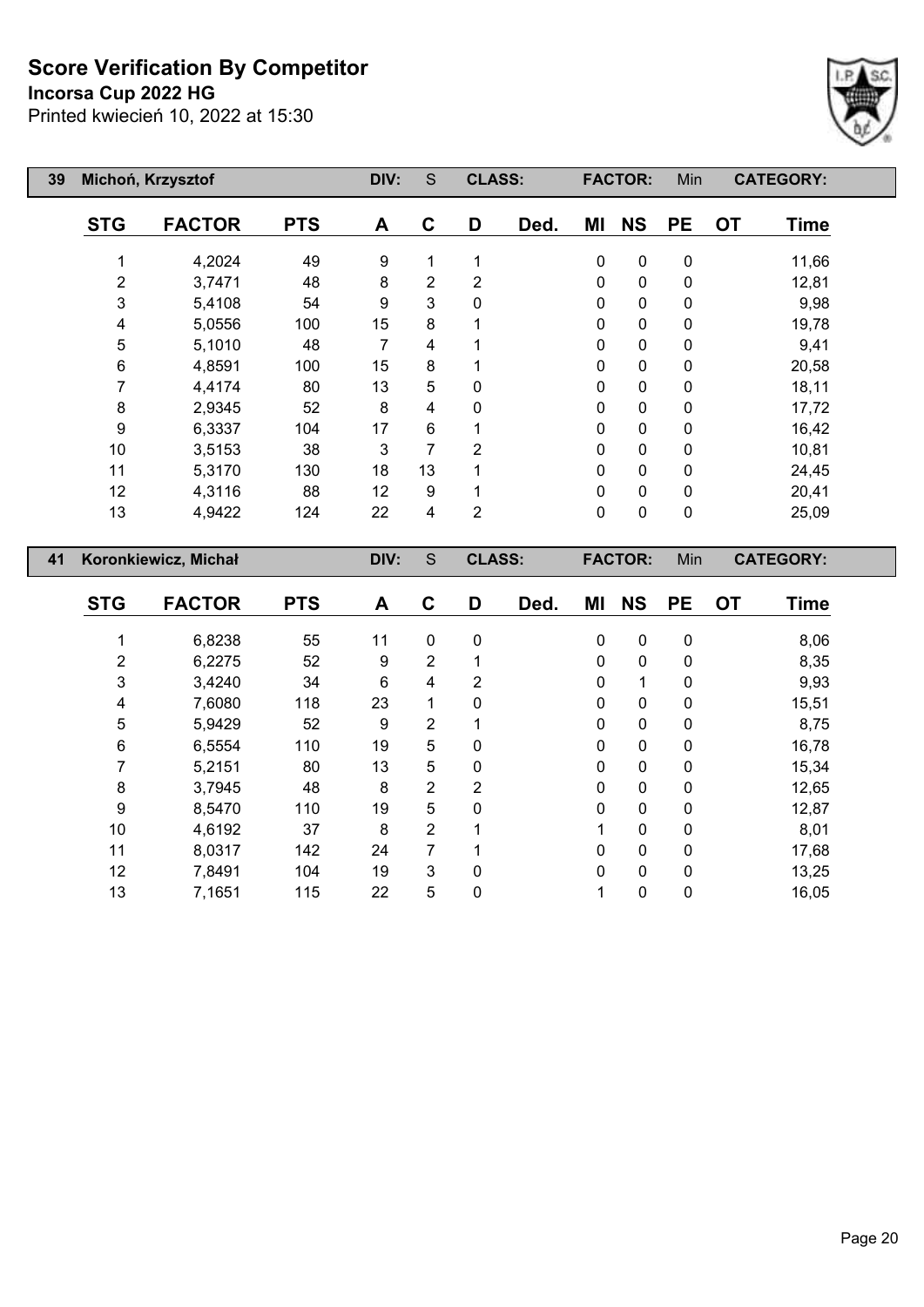**Incorsa Cup 2022 HG**



| 42 | Mijal, Rafał     |                 |            | DIV: | P | <b>CLASS:</b> |      |           | <b>FACTOR:</b> | Min       |           | <b>CATEGORY:</b> |
|----|------------------|-----------------|------------|------|---|---------------|------|-----------|----------------|-----------|-----------|------------------|
|    | <b>STG</b>       | <b>FACTOR</b>   | <b>PTS</b> | A    | C | D             | Ded. | ΜI        | <b>NS</b>      | <b>PE</b> | <b>OT</b> | <b>Time</b>      |
|    |                  | 5,8499          | 53         | 10   | 1 | $\mathbf 0$   |      | $\pmb{0}$ | $\pmb{0}$      | $\pmb{0}$ |           | 9,06             |
|    | $\overline{2}$   | 6,1983          | 60         | 12   | 0 | 0             |      | 0         | 0              | $\pmb{0}$ |           | 9,68             |
|    | 3                | 6,8421          | 52         | 8    | 4 | 0             |      | 0         | $\pmb{0}$      | $\pmb{0}$ |           | 7,60             |
|    | 4                | 5,6683          | 95         | 19   | 3 |               |      | 1         | $\pmb{0}$      | $\pmb{0}$ |           | 16,76            |
|    | 5                | 6,6975          | 58         | 11   | 1 | 0             |      | 0         | $\pmb{0}$      | $\pmb{0}$ |           | 8,66             |
|    | 6                | 5,4648          | 87         | 17   | 3 | 3             |      | 1         | $\pmb{0}$      | $\pmb{0}$ |           | 15,92            |
|    | 7                | 3,8275          | 63         | 12   | 4 |               |      | 1         | $\pmb{0}$      | $\pmb{0}$ |           | 16,46            |
|    | $\bf 8$          | 4,4518          | 54         | 9    | 3 | 0             |      | 0         | $\pmb{0}$      | $\pmb{0}$ |           | 12,13            |
|    | $\boldsymbol{9}$ | 7,8082          | 114        | 21   | 3 | 0             |      | 0         | $\pmb{0}$      | $\pmb{0}$ |           | 14,60            |
|    | 10               | 6,4057          | 54         | 10   | 1 |               |      | 0         | $\pmb{0}$      | $\pmb{0}$ |           | 8,43             |
|    | 11               | 8,1560          | 138        | 23   | 7 | 2             |      | 0         | $\pmb{0}$      | $\pmb{0}$ |           | 16,92            |
|    | 12               | 7,0307          | 94         | 15   | 6 |               |      | 0         | $\pmb{0}$      | $\pmb{0}$ |           | 13,37            |
|    | 13               | 5,6931          | 115        | 22   | 5 | $\mathbf 0$   |      | 1         | $\pmb{0}$      | $\pmb{0}$ |           | 20,20            |
| 43 |                  | Mikeska, Szymon |            | DIV: | S | <b>CLASS:</b> |      |           | <b>FACTOR:</b> | Maj       |           | <b>CATEGORY:</b> |
|    | <b>STG</b>       | <b>FACTOR</b>   | <b>PTS</b> | A    | C | D             | Ded. | ΜI        | <b>NS</b>      | <b>PE</b> | <b>OT</b> | <b>Time</b>      |

|    | 4,0248 | 52  | 10 | 0           |                | $\Omega$ | $\mathbf{0}$ | 0            | 12,92 |
|----|--------|-----|----|-------------|----------------|----------|--------------|--------------|-------|
| 2  | 6,8441 | 54  | 8  | 3           |                | 0        | 0            | 0            | 7,89  |
| 3  | 5,9140 | 55  |    | 5           | 0              | 0        | 0            | 0            | 9,30  |
| 4  | 6,7324 | 116 | 20 | 4           | 0              | 0        | 0            | $\Omega$     | 17,23 |
| 5  | 5,6462 | 45  | 11 | 0           | 0              |          | 0            | 0            | 7,97  |
| 6  | 6,4516 | 114 | 22 | $\mathbf 0$ | $\overline{2}$ | 0        | $\mathbf{0}$ | $\mathbf{0}$ | 17,67 |
|    | 5,6616 | 86  | 14 | 4           | 0              | 0        | 0            | $\Omega$     | 15,19 |
| 8  | 4,8885 | 57  | 9  | 3           | 0              | 0        | 0            | 0            | 11,66 |
| 9  | 8,0679 | 114 | 18 | 6           | $\mathbf{0}$   | ŋ        | 0            | $\mathbf{0}$ | 14,13 |
| 10 | 6,2147 | 55  |    | 5           | 0              | $\Omega$ | 0            | $\Omega$     | 8,85  |
| 11 | 8,1621 | 147 | 23 | 7           | $\overline{2}$ | 0        | $\mathbf{0}$ | $\Omega$     | 18,01 |
| 12 | 7,3255 | 106 | 18 | 4           | $\mathbf{0}$   | $\Omega$ | 0            | $\Omega$     | 14,47 |
| 13 | 6,2442 | 134 | 22 | 6           | 0              | 0        | 0            | 0            | 21,46 |
|    |        |     |    |             |                |          |              |              |       |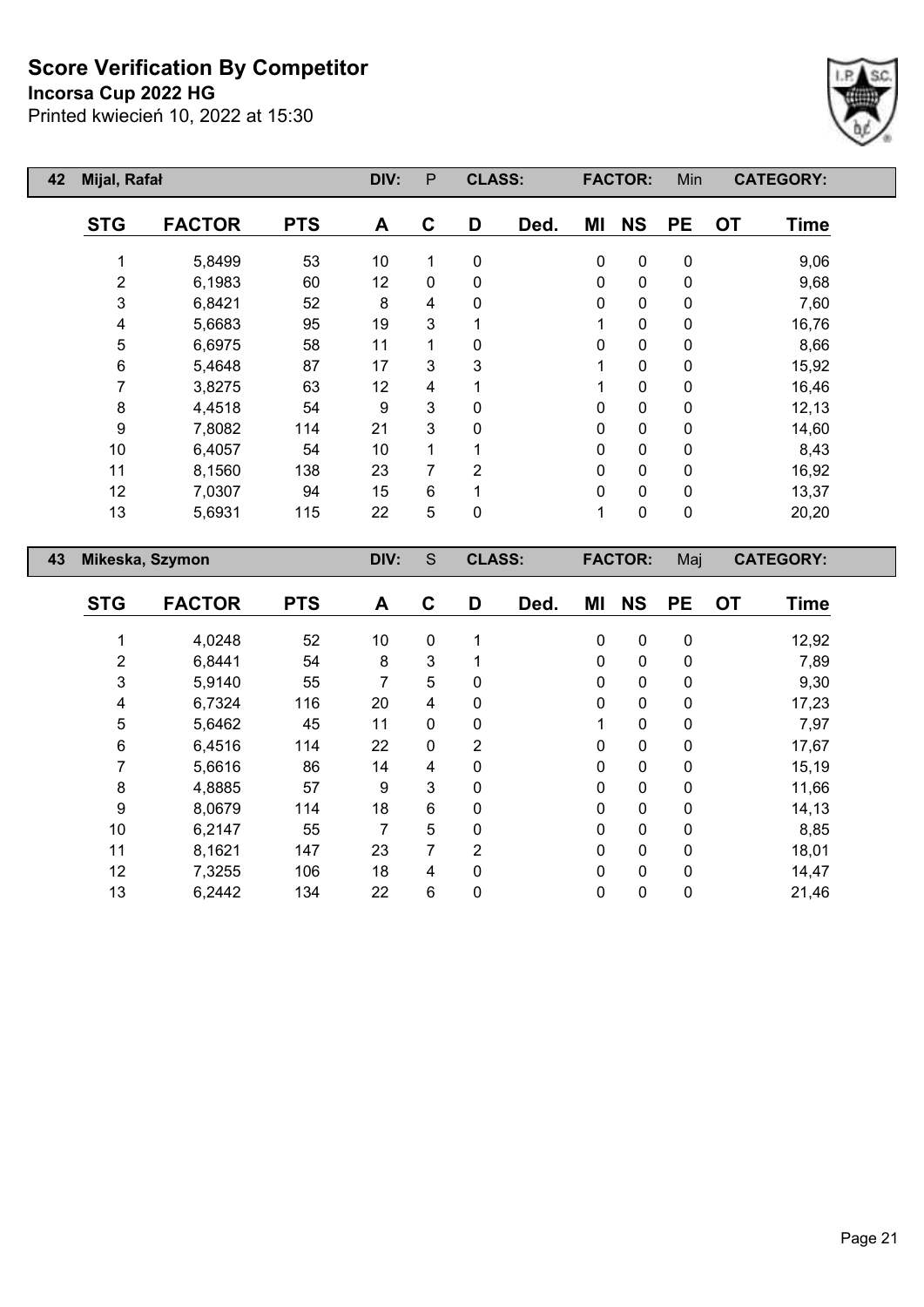**Incorsa Cup 2022 HG**



| 44<br><b>Bekier, Piotr</b> |                            |            | DIV:           | P              | <b>CLASS:</b>  |      |              | <b>FACTOR:</b> | Min         | <b>CATEGORY:</b>  | S |
|----------------------------|----------------------------|------------|----------------|----------------|----------------|------|--------------|----------------|-------------|-------------------|---|
| <b>STG</b>                 | <b>FACTOR</b>              | <b>PTS</b> | A              | C              | D              | Ded. | ΜI           | <b>NS</b>      | <b>PE</b>   | <b>OT</b><br>Time |   |
|                            | 2,1064                     | 38         | 9              | 1              | 0              |      | 1            | $\mathbf 0$    | $\mathbf 0$ | 18,04             |   |
| $\overline{2}$             | 3,6829                     | 46         | 6              | 5              |                |      | $\Omega$     | $\mathbf 0$    | 0           | 12,49             |   |
| 3                          | 2,6812                     | 37         | 8              | $\overline{2}$ |                |      |              | $\mathbf 0$    | 0           | 13,80             |   |
| 4                          | 3,0148                     | 94         | 11             | 13             | 0              |      | 0            | $\mathbf 0$    | 0           | 31,18             |   |
| 5                          | 2,7716                     | 50         | $\overline{7}$ | 5              | 0              |      | 0            | $\mathbf 0$    | 0           | 18,04             |   |
| 6                          | 3,2440                     | 92         | 12             | 10             | 2              |      | $\Omega$     | $\mathbf 0$    | 0           | 28,36             |   |
| 7                          | 3,0159                     | 76         | 12             | 5              |                |      | 0            | $\mathbf 0$    | $\mathbf 0$ | 25,20             |   |
| 8                          | 1,5879                     | 44         | 6              | 4              | $\overline{2}$ |      | 0            | $\mathbf 0$    | 0           | 27,71             |   |
| 9                          | 4,6693                     | 108        | 18             | 6              | 0              |      | 0            | $\mathbf 0$    | 0           | 23,13             |   |
| 10                         | 1,7581                     | 33         | 6              | 4              |                |      |              | $\mathbf 0$    | 0           | 18,77             |   |
| 11                         | 3,5233                     | 115        | 18             | 11             | $\overline{2}$ |      | 1            | $\mathbf 0$    | 0           | 32,64             |   |
| 12                         | 4,1616                     | 102        | 19             | $\overline{2}$ |                |      | $\mathbf{0}$ | $\mathbf 0$    | 0           | 24,51             |   |
| 13                         | 3,4463                     | 120        | 21             | 4              | 3              |      | 0            | $\mathbf 0$    | 0           | 34,82             |   |
| 45                         | <b>Filipiak, Remigiusz</b> |            | DIV:           | $\circ$        | <b>CLASS:</b>  |      |              | <b>FACTOR:</b> | Maj         | <b>CATEGORY:</b>  |   |
|                            |                            |            |                |                |                |      |              |                |             |                   |   |

| <b>STG</b> | <b>FACTOR</b> | <b>PTS</b> | A  | C              | D              | Ded. | ΜI           | <b>NS</b>    | <b>PE</b>    | <b>OT</b> | <b>Time</b> |
|------------|---------------|------------|----|----------------|----------------|------|--------------|--------------|--------------|-----------|-------------|
|            |               |            |    |                |                |      |              |              |              |           |             |
|            | 5,5324        | 53         | 9  | $\overline{2}$ | 0              |      | 0            | 0            | $\mathbf 0$  |           | 9,58        |
| 2          | 6,4442        | 56         | 8  | 4              | 0              |      | 0            | $\Omega$     | $\mathbf{0}$ |           | 8,69        |
| 3          | 5,9211        | 54         | 8  | 3              |                |      | 0            | 0            | $\mathbf 0$  |           | 9,12        |
| 4          | 7,2653        | 106        | 14 | 8              | $\overline{2}$ |      | 0            | $\mathbf{0}$ | $\mathbf 0$  |           | 14,59       |
| 5          | 4,7725        | 43         | 9  | 2              | 0              |      |              | 0            | $\mathbf{0}$ |           | 9,01        |
| 6          | 4,9818        | 96         | 16 | 6              |                |      |              | 0            | $\mathbf 0$  |           | 19,27       |
| 7          | 5,1027        | 82         | 10 | 8              | 0              |      | $\Omega$     | 0            | $\mathbf{0}$ |           | 16,07       |
| 8          | 4,1504        | 53         | 7  | 4              |                |      | 0            | 0            | $\mathbf 0$  |           | 12,77       |
| 9          | 8,1351        | 106        | 16 | 5              | 3              |      | $\Omega$     | $\Omega$     | $\Omega$     |           | 13,03       |
| 10         | 4,7847        | 40         | 8  | $\overline{2}$ |                |      |              | $\mathbf{0}$ | $\mathbf{0}$ |           | 8,36        |
| 11         | 6,6087        | 152        | 24 | 8              | $\Omega$       |      | 0            | $\Omega$     | $\Omega$     |           | 23,00       |
| 12         | 6,3113        | 103        | 15 | 7              | 0              |      | $\mathbf{0}$ | 0            | $\mathbf{0}$ |           | 16,32       |
| 13         | 6,0766        | 127        | 19 | 7              | 2              |      | 0            | 0            | $\mathbf 0$  |           | 20,90       |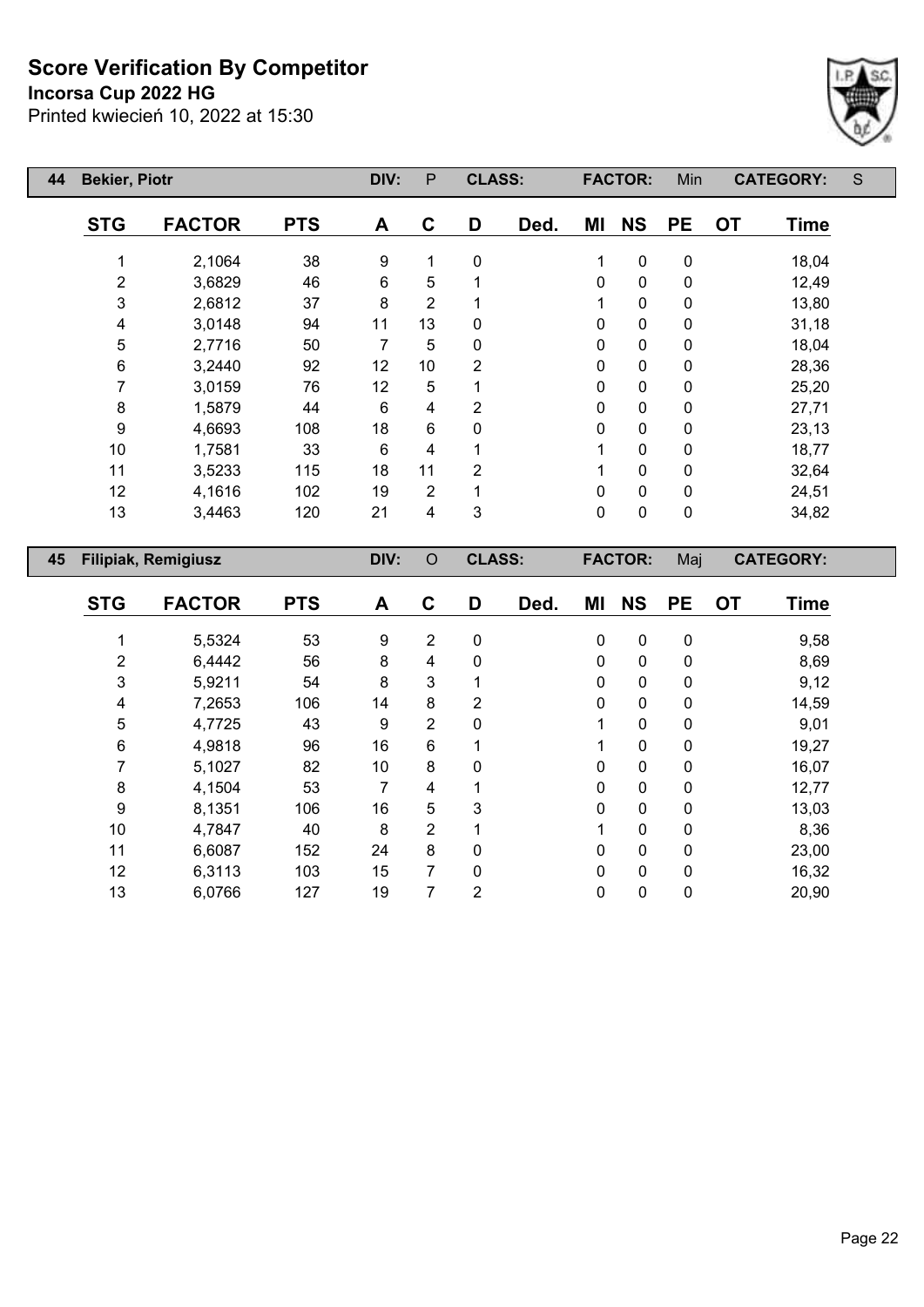**Incorsa Cup 2022 HG**

 $\overline{\phantom{a}}$ 

E



| 46 |                 | Murzydło, Małgorzata |            | DIV: | S            | <b>CLASS:</b> |      |             | <b>FACTOR:</b> | Min         | <b>CATEGORY:</b>         |   |
|----|-----------------|----------------------|------------|------|--------------|---------------|------|-------------|----------------|-------------|--------------------------|---|
|    | <b>STG</b>      | <b>FACTOR</b>        | <b>PTS</b> | A    | $\mathbf C$  | D             | Ded. | MI          | <b>NS</b>      | <b>PE</b>   | <b>OT</b><br><b>Time</b> |   |
|    |                 | 5,0049               | 51         | 9    | 2            | 0             |      | $\mathbf 0$ | $\mathbf 0$    | $\mathbf 0$ | 10,19                    |   |
|    | $\overline{2}$  | 5,4475               | 56         | 10   | 2            | 0             |      | $\mathbf 0$ | 0              | 0           | 10,28                    |   |
|    | 3               | 3,6558               | 48         | 7    | 4            |               |      | $\mathbf 0$ | 0              | $\pmb{0}$   | 13,13                    |   |
|    | 4               | 4,3443               | 106        | 17   | 7            | $\mathbf{0}$  |      | $\mathbf 0$ | $\mathbf 0$    | 0           | 24,40                    |   |
|    | 5               | 4,2662               | 50         | 8    | 3            |               |      | $\mathbf 0$ | 0              | 0           | 11,72                    |   |
|    | 6               | 3,8787               | 87         | 16   | 5            | 2             |      | 1           | 0              | 0           | 22,43                    |   |
|    |                 | 3,6520               | 68         | 11   | 3            | 4             |      | $\mathbf 0$ | 0              | 0           | 18,62                    |   |
|    | 8               | 3,3251               | 54         | 9    | 3            | 0             |      | $\mathbf 0$ | 0              | 0           | 16,24                    |   |
|    | 9               | 5,8140               | 110        | 19   | 5            | 0             |      | $\mathbf 0$ | $\Omega$       | 0           | 18,92                    |   |
|    | 10              | 3,5088               | 46         | 5    | 7            | 0             |      | 0           | 0              | $\mathbf 0$ | 13,11                    |   |
|    | 11              | 5,8756               | 154        | 29   | 3            | 0             |      | 0           | 0              | 0           | 26,21                    |   |
|    | 12              | 5,3533               | 100        | 17   | 5            | 0             |      | 0           | $\mathbf 0$    | 0           | 18,68                    |   |
|    | 13              | 5,1000               | 130        | 23   | 5            | 0             |      | $\pmb{0}$   | 0              | $\pmb{0}$   | 25,49                    |   |
| 47 | Gądek, Wojciech |                      |            | DIV: | $\mathsf{P}$ | <b>CLASS:</b> |      |             | <b>FACTOR:</b> | Min         | <b>CATEGORY:</b>         | S |
|    |                 |                      |            |      |              |               |      |             |                |             |                          |   |

| <b>STG</b> | <b>FACTOR</b> | <b>PTS</b> | A  | C              | D           | Ded. | ΜI | <b>NS</b> | <b>PE</b>   | <b>OT</b> | Time  |
|------------|---------------|------------|----|----------------|-------------|------|----|-----------|-------------|-----------|-------|
|            | 2,9772        | 34         | 8  | 1              |             |      | 1  | 0         | 0           |           | 11,42 |
| 2          | 5,3886        | 52         | 8  | 4              | 0           |      | 0  | 0         | 0           |           | 9,65  |
| 3          | 5,1440        | 50         | 8  | 3              |             |      | 0  | 0         | 0           |           | 9,72  |
| 4          | 5,1741        | 104        | 16 | 8              | 0           |      | 0  | 0         | 0           |           | 20,10 |
| 5          | 4,7144        | 52         | 9  | $\overline{2}$ |             |      | 0  | 0         | 0           |           | 11,03 |
| 6          | 4,6995        | 104        | 16 | 8              | 0           |      | 0  | 0         | 0           |           | 22,13 |
|            | 4,2328        | 80         | 13 | 5              | 0           |      | 0  | 0         | 0           |           | 18,90 |
| 8          | 2,5688        | 56         | 10 | 2              | 0           |      | 0  | 0         | 0           |           | 21,80 |
| 9          | 6,0433        | 106        | 18 | 5              | 1           |      | 0  | 0         | 0           |           | 17,54 |
| 10         | 4,8193        | 52         | 8  | 4              | 0           |      | 0  | 0         | 0           |           | 10,79 |
| 11         | 6,2634        | 146        | 25 | 7              | $\mathbf 0$ |      | 0  | 0         | $\mathbf 0$ |           | 23,31 |
| 12         | 5,8263        | 104        | 19 | 3              | $\mathbf 0$ |      | 0  | 0         | 0           |           | 17,85 |
| 13         | 4,8577        | 128        | 23 | 4              |             |      | 0  | 0         | 0           |           | 26,35 |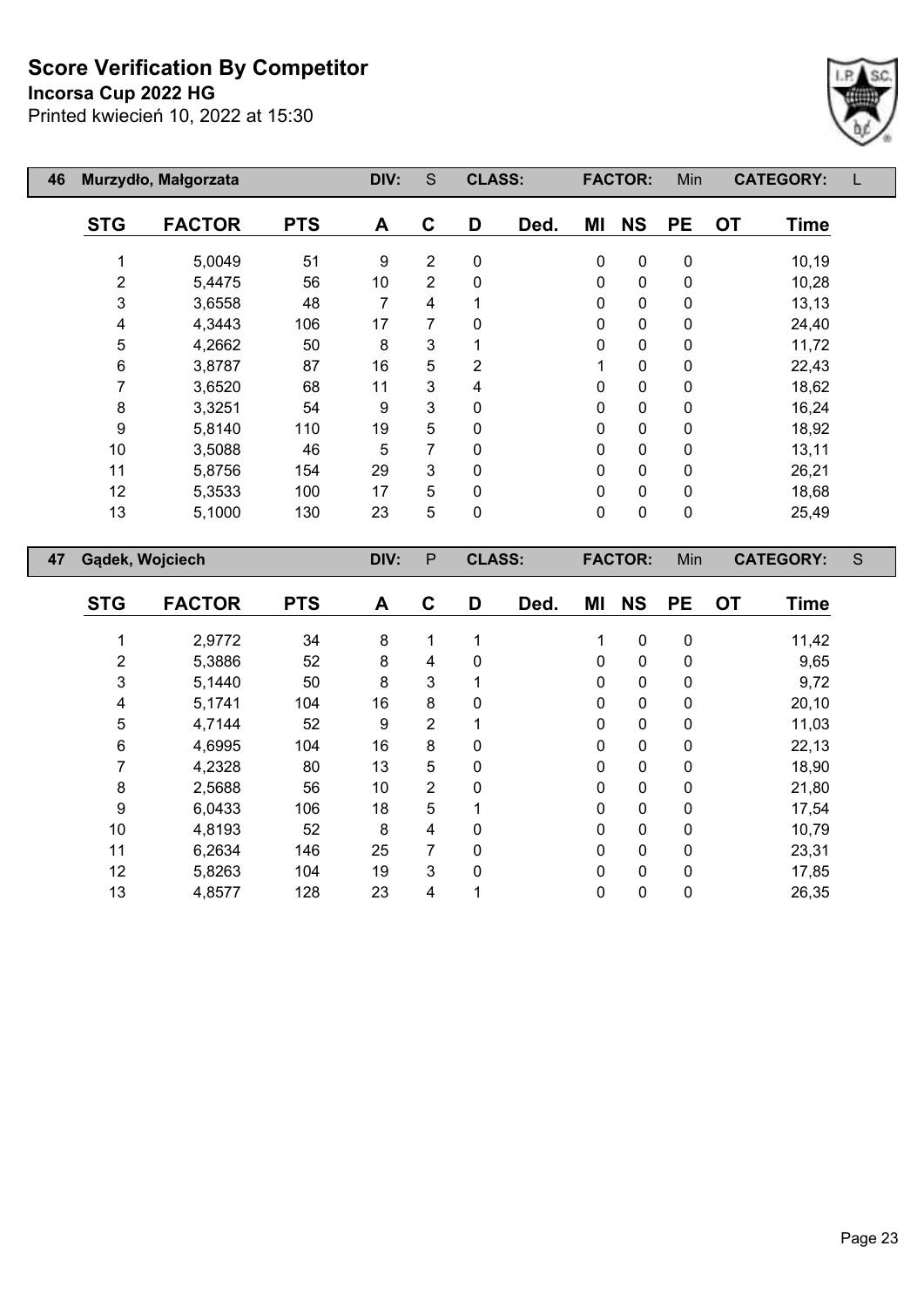## **Incorsa Cup 2022 HG**



| 48 |                | Ćwikowski, Hubert |            | DIV: | PO | <b>CLASS:</b>  |      |             | <b>FACTOR:</b> | Min         |           | <b>CATEGORY:</b> |
|----|----------------|-------------------|------------|------|----|----------------|------|-------------|----------------|-------------|-----------|------------------|
|    | <b>STG</b>     | <b>FACTOR</b>     | <b>PTS</b> | A    | C  | D              | Ded. | ΜI          | <b>NS</b>      | <b>PE</b>   | <b>OT</b> | <b>Time</b>      |
|    |                | 5,0790            | 45         | 7    | 3  | 1              |      | $\pmb{0}$   | $\pmb{0}$      | $\pmb{0}$   |           | 8,86             |
|    | $\overline{2}$ | 6,4965            | 56         | 10   | 2  | $\mathbf{0}$   |      | $\mathbf 0$ | 0              | $\mathbf 0$ |           | 8,62             |
|    | 3              | 5,6805            | 48         | 6    | 6  | 0              |      | $\mathbf 0$ | 0              | $\pmb{0}$   |           | 8,45             |
|    | 4              | 5,9395            | 104        | 17   | 6  |                |      | $\mathbf 0$ | 0              | $\mathbf 0$ |           | 17,51            |
|    | 5              | 6,3636            | 56         | 10   | 2  | $\mathbf 0$    |      | 0           | 0              | $\mathbf 0$ |           | 8,80             |
|    | 6              | 6,0533            | 100        | 15   | 8  |                |      | 0           | 0              | $\mathbf 0$ |           | 16,52            |
|    |                | 5,1833            | 82         | 14   | 4  | $\Omega$       |      | 0           | 0              | $\mathbf 0$ |           | 15,82            |
|    | 8              | 5,5449            | 58         | 11   | 1  | $\Omega$       |      | 0           | 0              | $\mathbf 0$ |           | 10,46            |
|    | 9              | 7,9537            | 110        | 19   | 5  | $\mathbf{0}$   |      | 0           | 0              | $\mathbf 0$ |           | 13,83            |
|    | 10             | 5,9226            | 52         | 8    | 4  | 0              |      | 0           | 0              | $\pmb{0}$   |           | 8,78             |
|    | 11             | 8,1609            | 142        | 25   | 5  | $\overline{2}$ |      | 0           | 0              | $\pmb{0}$   |           | 17,40            |
|    | 12             | 6,0049            | 98         | 16   | 6  | $\mathbf{0}$   |      | 0           | 0              | $\mathbf 0$ |           | 16,32            |
|    | 13             | 7,1661            | 132        | 24   | 4  | 0              |      | 0           | 0              | $\pmb{0}$   |           | 18,42            |
| 49 | Kumorek, Adam  |                   |            | DIV: | PO | <b>CLASS:</b>  |      |             | <b>FACTOR:</b> | Min         |           | <b>CATEGORY:</b> |

| <b>STG</b>     | <b>FACTOR</b> | <b>PTS</b> | A  | C              | D           | Ded. | ΜI             | <b>NS</b>   | <b>PE</b>   | <b>OT</b> | <b>Time</b> |
|----------------|---------------|------------|----|----------------|-------------|------|----------------|-------------|-------------|-----------|-------------|
|                | 3,9216        | 40         | 10 | $\mathbf 0$    | $\mathbf 0$ |      | 1              | $\pmb{0}$   | 0           |           | 10,20       |
| $\overline{2}$ | 5,1232        | 52         | 9  | $\overline{2}$ |             |      | 0              | $\mathbf 0$ | 0           |           | 10, 15      |
| 3              | 5,4956        | 56         | 10 | $\overline{2}$ | 0           |      | 0              | $\mathbf 0$ | 0           |           | 10,19       |
| 4              | 3,3445        | 100        | 14 | 10             | 0           |      | 0              | 0           | 0           |           | 29,90       |
| 5              | 5,3886        | 52         | 9  | $\overline{2}$ |             |      | $\Omega$       | 0           | 0           |           | 9,65        |
| 6              | 4,2347        | 96         | 16 | 4              | 4           |      | 0              | 0           | 0           |           | 22,67       |
| 7              | 3,0120        | 50         | 11 | 5              | 0           |      | $\overline{2}$ | $\mathbf 0$ | 0           |           | 16,60       |
| 8              | 4,3580        | 56         | 10 | $\overline{2}$ | 0           |      | 0              | $\pmb{0}$   | 0           |           | 12,85       |
| 9              | 5,5677        | 102        | 16 | 7              | 1           |      | 0              | $\mathbf 0$ | $\mathbf 0$ |           | 18,32       |
| 10             | 5,0326        | 54         | 9  | 3              | $\Omega$    |      | 0              | $\mathbf 0$ | 0           |           | 10,73       |
| 11             | 5,7799        | 156        | 30 | $\overline{2}$ | 0           |      | $\mathbf 0$    | $\mathbf 0$ | 0           |           | 26,99       |
| 12             | 5,5195        | 102        | 18 | 4              | $\mathbf 0$ |      | 0              | $\mathbf 0$ | 0           |           | 18,48       |
| 13             | 5,3030        | 126        | 21 | 7              | 0           |      | 0              | 0           | 0           |           | 23,76       |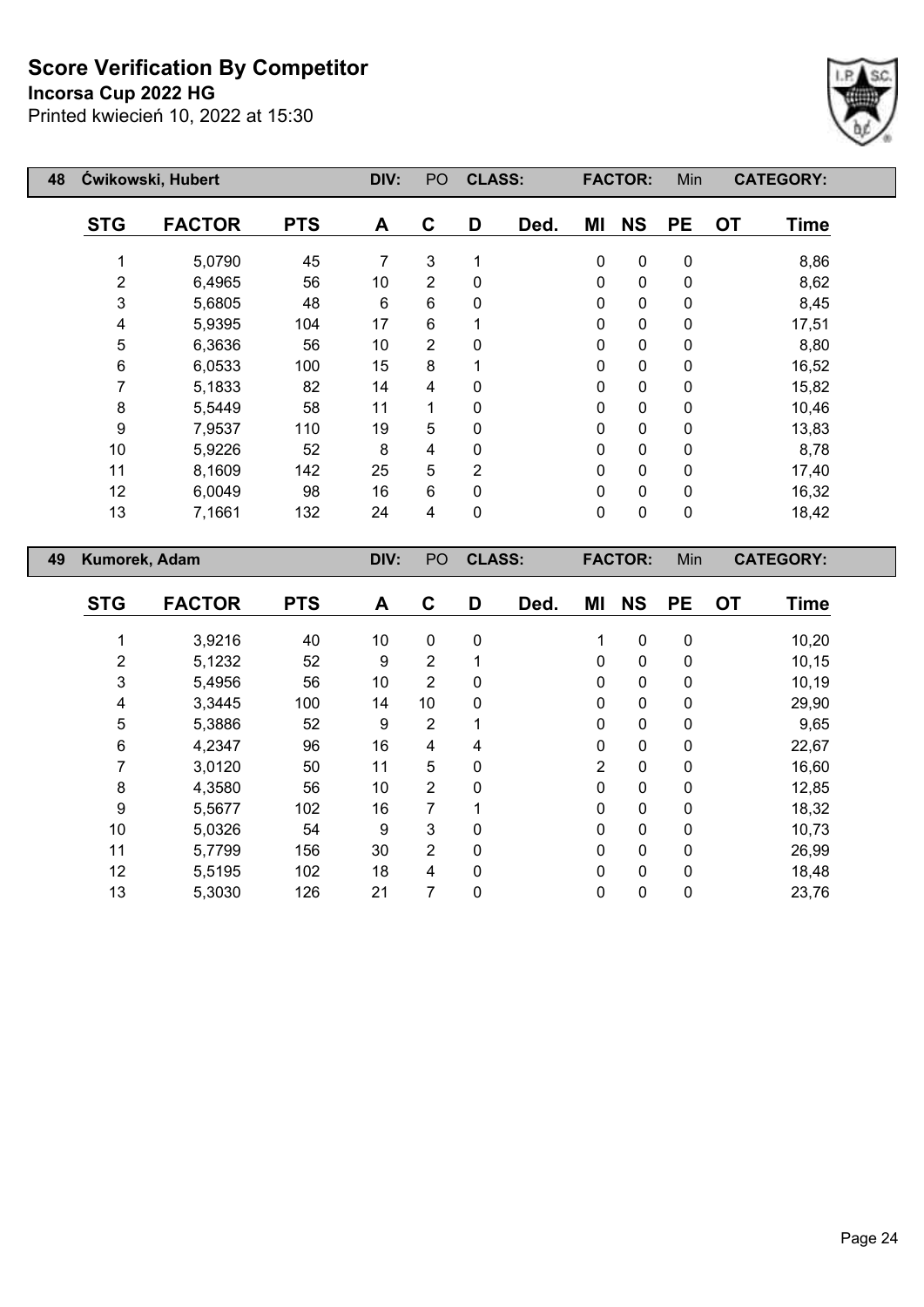#### **Incorsa Cup 2022 HG**



| 50 |            | Franków, Maksymilian |            | DIV: | PO <sub></sub> | <b>CLASS:</b> |      |           | <b>FACTOR:</b> | Min       |           | <b>CATEGORY:</b> |
|----|------------|----------------------|------------|------|----------------|---------------|------|-----------|----------------|-----------|-----------|------------------|
|    | <b>STG</b> | <b>FACTOR</b>        | <b>PTS</b> | A    | C              | D             | Ded. | ΜI        | <b>NS</b>      | <b>PE</b> | <b>OT</b> | <b>Time</b>      |
|    |            | 5,5151               | 53         | 10   |                | 0             |      | $\pmb{0}$ | $\pmb{0}$      | 0         |           | 9,61             |
|    | 2          | 5,1685               | 46         | 6    | 5              |               |      | 0         | $\pmb{0}$      | 0         |           | 8,90             |
|    | 3          | 5,7082               | 54         | 9    | 3              | 0             |      | 0         | $\pmb{0}$      | 0         |           | 9,46             |
|    | 4          | 6,1571               | 116        | 22   | $\overline{2}$ | 0             |      | 0         | $\mathbf 0$    | 0         |           | 18,84            |
|    | 5          | 6,0150               | 56         | 11   | $\mathbf{0}$   |               |      | 0         | $\mathbf 0$    | 0         |           | 9,31             |
|    | 6          | 5,2538               | 89         | 16   | 6              |               |      | 1         | $\mathbf 0$    | 0         |           | 16,94            |
|    | 7          | 4,2246               | 82         | 14   | 4              | 0             |      | 0         | $\pmb{0}$      | 0         |           | 19,41            |
|    | 8          | 4,2879               | 56         | 10   | $\overline{2}$ | 0             |      | 0         | 0              | 0         |           | 13,06            |
|    | 9          | 6,4450               | 95         | 18   | 5              | 0             |      |           | 0              | 0         |           | 14,74            |
|    | 10         | 5,8885               | 56         | 10   | $\overline{2}$ | 0             |      | 0         | $\pmb{0}$      | 0         |           | 9,51             |
|    | 11         | 7,0994               | 140        | 22   | 10             | $\Omega$      |      | 0         | $\mathbf 0$    | 0         |           | 19,72            |
|    | 12         | 6,5906               | 104        | 20   |                |               |      | 0         | $\pmb{0}$      | 0         |           | 15,78            |
|    | 13         | 7,1111               | 128        | 22   | 6              | 0             |      | 0         | $\pmb{0}$      | 0         |           | 18,00            |

| 51 | Sadłoń, Bartosz |               |            | DIV: | PO             | <b>CLASS:</b> |      |                | <b>FACTOR:</b> | Min       |           | <b>CATEGORY:</b> |  |
|----|-----------------|---------------|------------|------|----------------|---------------|------|----------------|----------------|-----------|-----------|------------------|--|
|    | <b>STG</b>      | <b>FACTOR</b> | <b>PTS</b> | A    | C              | D             | Ded. | ΜI             | <b>NS</b>      | <b>PE</b> | <b>OT</b> | <b>Time</b>      |  |
|    |                 | 6,7688        | 53         | 10   | 1              | 0             |      | 0              | $\mathbf 0$    | 0         |           | 7,83             |  |
|    | 2               | 6,2992        | 56         | 10   | $\overline{2}$ | 0             |      | 0              | $\mathbf 0$    | 0         |           | 8,89             |  |
|    | $\mathbf{3}$    | 5,5437        | 52         | 8    | 4              | 0             |      | 0              | $\pmb{0}$      | 0         |           | 9,38             |  |
|    | 4               | 6,6980        | 114        | 21   | 3              | 0             |      | 0              | 0              | 0         |           | 17,02            |  |
|    | 5               | 6,4147        | 56         | 10   | 2              | 0             |      | 0              | $\mathbf 0$    | 0         |           | 8,73             |  |
|    | 6               | 5,5785        | 108        | 19   | 4              | 1             |      | 0              | $\mathbf 0$    | 0         |           | 19,36            |  |
|    | 7               | 5,4233        | 82         | 14   | 4              | 0             |      | 0              | $\mathbf 0$    | 0         |           | 15,12            |  |
|    | 8               | 4,9153        | 58         | 11   |                | 0             |      | 0              | $\mathbf 0$    | 0         |           | 11,80            |  |
|    | 9               | 3,8050        | 64         | 15   | 6              |               |      | $\overline{2}$ | 0              | 1         |           | 16,82            |  |
|    | 10              | 6,0280        | 56         | 10   | 2              | $\mathbf 0$   |      | 0              | $\mathbf 0$    | 0         |           | 9,29             |  |
|    | 11              | 7,3357        | 144        | 24   | 8              | 0             |      | 0              | $\mathbf 0$    | 0         |           | 19,63            |  |
|    | 12              | 5,5698        | 87         | 17   | 4              | $\Omega$      |      |                | $\mathbf 0$    | 0         |           | 15,62            |  |
|    | 13              | 6,2112        | 130        | 23   | 5              | 0             |      | 0              | 0              | 0         |           | 20,93            |  |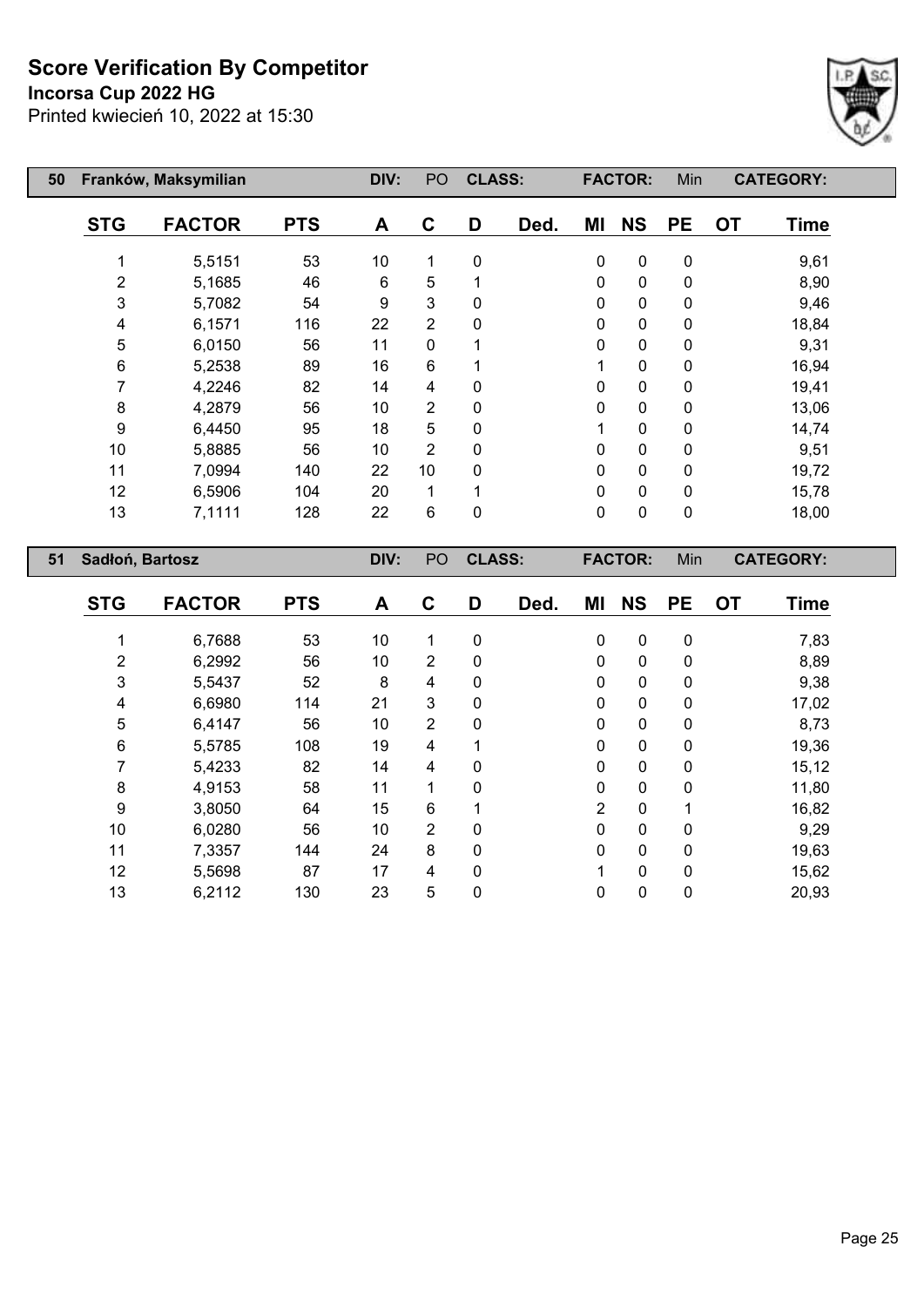#### **Incorsa Cup 2022 HG**

Printed kwiecień 10, 2022 at 15:30



| 52 | Sieczka, Adam  |               |            | DIV: | $\mathsf{P}$   | <b>CLASS:</b>  |      |              | <b>FACTOR:</b> | Min       |           | <b>CATEGORY:</b> | J |
|----|----------------|---------------|------------|------|----------------|----------------|------|--------------|----------------|-----------|-----------|------------------|---|
|    | <b>STG</b>     | <b>FACTOR</b> | <b>PTS</b> | A    | $\mathbf c$    | D              | Ded. | MI           | <b>NS</b>      | <b>PE</b> | <b>OT</b> | <b>Time</b>      |   |
|    | 1              | 4,8714        | 36         | 8    | $\overline{2}$ | 0              |      | 1            | $\pmb{0}$      | 0         |           | 7,39             |   |
|    | $\overline{c}$ | 6,6339        | 54         | 9    | 3              | 0              |      | 0            | $\pmb{0}$      | 0         |           | 8,14             |   |
|    | 3              | 5,0239        | 42         | 4    | 7              |                |      | 0            | $\pmb{0}$      | 0         |           | 8,36             |   |
|    | 4              | 5,7633        | 94         | 18   | 4              | $\overline{2}$ |      | $\mathbf{0}$ | $\pmb{0}$      | 1         |           | 16,31            |   |
|    | 5              | 6,2069        | 54         | 9    | 3              | 0              |      | 0            | $\pmb{0}$      | 0         |           | 8,70             |   |
|    | 6              | 6,1087        | 100        | 17   | 4              | 3              |      | 0            | $\mathbf 0$    | 0         |           | 16,37            |   |
|    | 7              | 5,4983        | 80         | 14   | 3              |                |      | 0            | 0              | 0         |           | 14,55            |   |
|    | 8              | 4,9426        | 56         | 11   | 0              |                |      | 0            | 0              | 0         |           | 11,33            |   |
|    | 9              | 8,0750        | 112        | 20   | 4              | 0              |      | 0            | 0              | 0         |           | 13,87            |   |
|    | 10             | 4,3224        | 37         | 7    | 4              | 0              |      |              | $\pmb{0}$      | 0         |           | 8,56             |   |
|    | 11             | 7,4547        | 140        | 23   | 8              |                |      | 0            | $\pmb{0}$      | 0         |           | 18,78            |   |
|    | 12             | 5,9850        | 96         | 15   | 7              | 0              |      | 0            | $\mathbf 0$    | 0         |           | 16,04            |   |
|    | 13             | 6,5207        | 134        | 25   | 3              | 0              |      | $\mathbf 0$  | 0              | 0         |           | 20,55            |   |
| 53 | Sieczka, Karol |               |            | DIV: | $\mathsf{C}$   | <b>CLASS:</b>  |      |              | <b>FACTOR:</b> | Min       |           | <b>CATEGORY:</b> | J |
|    | <b>STG</b>     | <b>FACTOR</b> | <b>PTS</b> | A    | $\mathbf C$    | D              | Ded. | ΜI           | <b>NS</b>      | <b>PE</b> | <b>OT</b> | <b>Time</b>      |   |
|    |                | 4,9133        | 51         | 9    | $\overline{2}$ | 0              |      | 0            | $\mathbf 0$    | 0         |           | 10,38            |   |
|    | 2              | 6,0879        | 54         | 10   | 1              |                |      | 0            | 0              | 0         |           | 8,87             |   |

 5,4271 54 9 3 0 0 0 0 9,95 2,6773 94 13 9 2 0 0 0 35,11 2,9551 50 8 3 1 0 0 0 16,92 4,1633 102 16 7 1 0 0 0 24,50 3,2258 63 12 4 1 1 0 0 19,53 1,4414 37 8 2 1 1 0 0 25,67 4,9080 104 16 8 0 0 0 0 21,19 5,2385 56 10 2 0 0 0 0 10,69 4,8033 138 21 11 0 0 0 0 28,73 4,2808 100 17 5 0 0 0 0 23,36 4,9718 132 24 4 0 0 0 0 26,55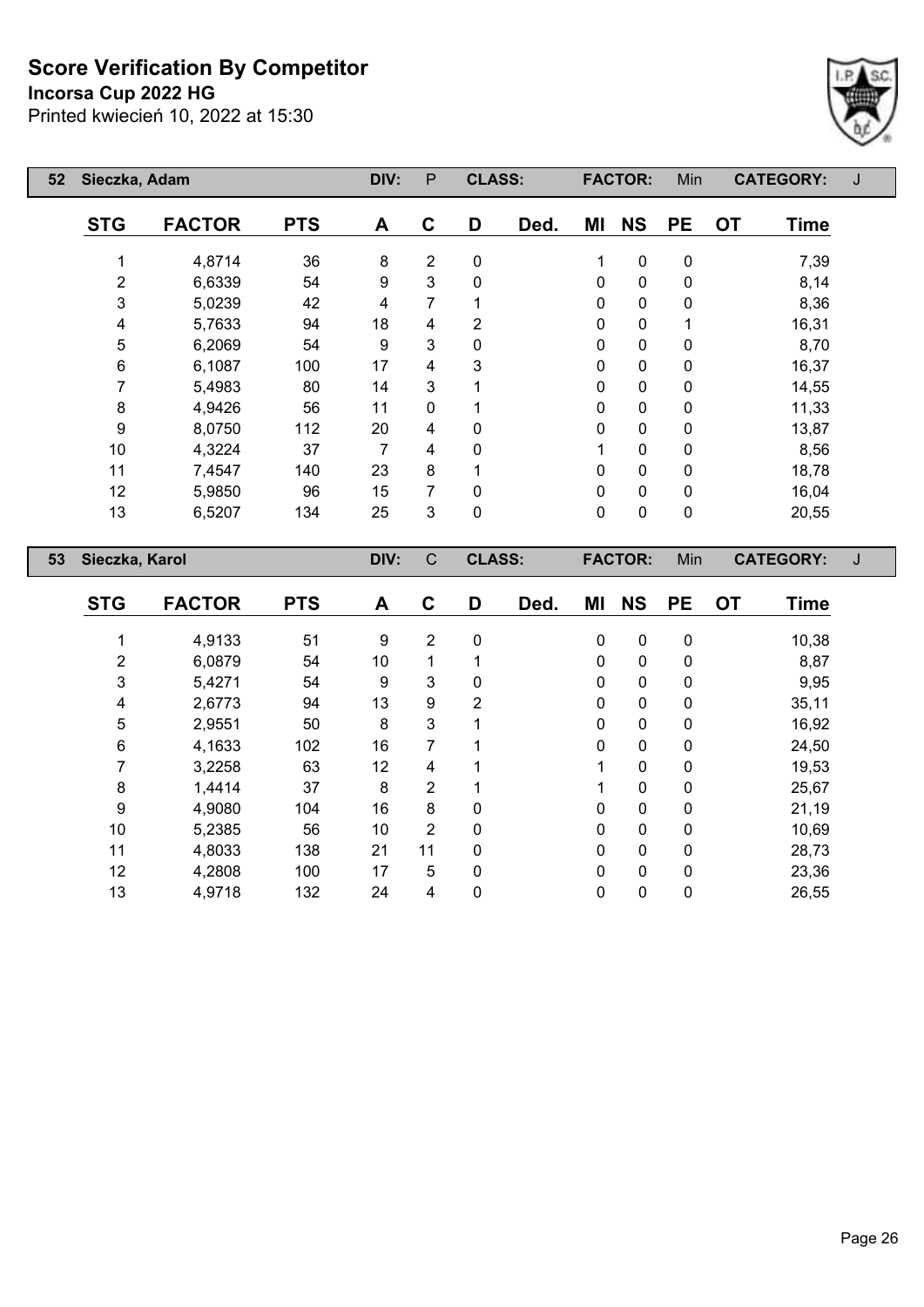**Incorsa Cup 2022 HG**



| 54 | Kubis, Andrzej  |               |            | DIV: | P              | <b>CLASS:</b>  |      |              | <b>FACTOR:</b> | Min         | <b>CATEGORY:</b>         |
|----|-----------------|---------------|------------|------|----------------|----------------|------|--------------|----------------|-------------|--------------------------|
|    | <b>STG</b>      | <b>FACTOR</b> | <b>PTS</b> | A    | $\mathbf C$    | D              | Ded. | ΜI           | <b>NS</b>      | <b>PE</b>   | <b>OT</b><br><b>Time</b> |
|    |                 | 5,0797        | 51         | 9    | $\overline{2}$ | $\mathbf 0$    |      | 0            | $\mathbf 0$    | $\mathbf 0$ | 10,04                    |
|    | $\overline{2}$  | 6,9712        | 58         | 11   | 1              | 0              |      | $\mathbf 0$  | $\pmb{0}$      | $\pmb{0}$   | 8,32                     |
|    | 3               | 5,1282        | 50         | 7    | 5              | 0              |      | $\mathbf 0$  | $\mathbf 0$    | $\mathbf 0$ | 9,75                     |
|    | 4               | 4,7237        | 106        | 17   | 7              | 0              |      | $\mathbf 0$  | $\pmb{0}$      | $\pmb{0}$   | 22,44                    |
|    | 5               | 4,6429        | 52         | 9    | $\overline{2}$ |                |      | $\mathbf 0$  | $\pmb{0}$      | $\mathbf 0$ | 11,20                    |
|    | 6               | 5,0027        | 93         | 17   | 6              | 0              |      |              | $\pmb{0}$      | $\pmb{0}$   | 18,59                    |
|    | 7               | 3,4525        | 57         | 10   | 5              | 2              |      |              | $\mathbf 0$    | $\mathbf 0$ | 16,51                    |
|    | 8               | 2,6415        | 56         | 10   | $\overline{2}$ | 0              |      | $\Omega$     | $\mathbf 0$    | $\pmb{0}$   | 21,20                    |
|    | 9               | 6,9175        | 114        | 21   | 3              | 0              |      | $\mathbf{0}$ | $\pmb{0}$      | $\pmb{0}$   | 16,48                    |
|    | 10              | 4,7198        | 48         | 6    | 6              | 0              |      | 0            | $\mathbf 0$    | $\mathbf 0$ | 10,17                    |
|    | 11              | 6,3103        | 144        | 26   | 4              | $\overline{2}$ |      | $\mathbf 0$  | $\pmb{0}$      | $\pmb{0}$   | 22,82                    |
|    | 12              | 5,9004        | 96         | 17   | 3              | 2              |      | 0            | $\pmb{0}$      | $\pmb{0}$   | 16,27                    |
|    | 13              | 4,9917        | 120        | 20   | 6              | $\overline{2}$ |      | 0            | $\pmb{0}$      | $\pmb{0}$   | 24,04                    |
| 55 | Gardian, Michal |               |            | DIV: | PO             | <b>CLASS:</b>  |      |              | <b>FACTOR:</b> | Min         | <b>CATEGORY:</b>         |
|    |                 |               |            |      |                |                |      |              |                |             |                          |

| <b>STG</b> | <b>FACTOR</b> | <b>PTS</b> | A  | C              | D              | Ded. | ΜI | <b>NS</b>    | <b>PE</b>   | <b>OT</b> | <b>Time</b> |
|------------|---------------|------------|----|----------------|----------------|------|----|--------------|-------------|-----------|-------------|
|            | 6,7550        | 51         | 9  | 2              | 0              |      | 0  | 0            | 0           |           | 7,55        |
| 2          | 7,3604        | 58         | 11 |                | 0              |      | 0  | 0            | 0           |           | 7,88        |
| 3          | 6,4442        | 56         | 10 | 2              | 0              |      | 0  | 0            | 0           |           | 8,69        |
| 4          | 5,5879        | 96         | 14 | 8              | $\overline{2}$ |      | 0  | 0            | 0           |           | 17,18       |
| 5          | 6,7146        | 56         | 10 | $\overline{2}$ | 0              |      | 0  | $\mathbf{0}$ | 0           |           | 8,34        |
| 6          | 7,2924        | 108        | 18 | 6              | 0              |      | 0  | 0            | 0           |           | 14,81       |
| 7          | 5,7348        | 80         | 13 | 5              | 0              |      | 0  | $\mathbf{0}$ | 0           |           | 13,95       |
| 8          | 6,1644        | 54         | 10 |                |                |      | 0  | $\mathbf{0}$ | 0           |           | 8,76        |
| 9          | 7,1952        | 108        | 18 | 6              | 0              |      | 0  | 0            | $\mathbf 0$ |           | 15,01       |
| 10         | 7,2524        | 52         | 9  | 2              |                |      | 0  | 0            | 0           |           | 7,17        |
| 11         | 5,2462        | 130        | 18 | 13             | 4              |      | 0  | 0            | $\mathbf 0$ |           | 24,78       |
| 12         | 5,6921        | 88         | 12 | 9              |                |      | 0  | $\mathbf{0}$ | 0           |           | 15,46       |
| 13         | 5,7301        | 124        | 20 | 8              | 0              |      | 0  | 0            | 0           |           | 21,64       |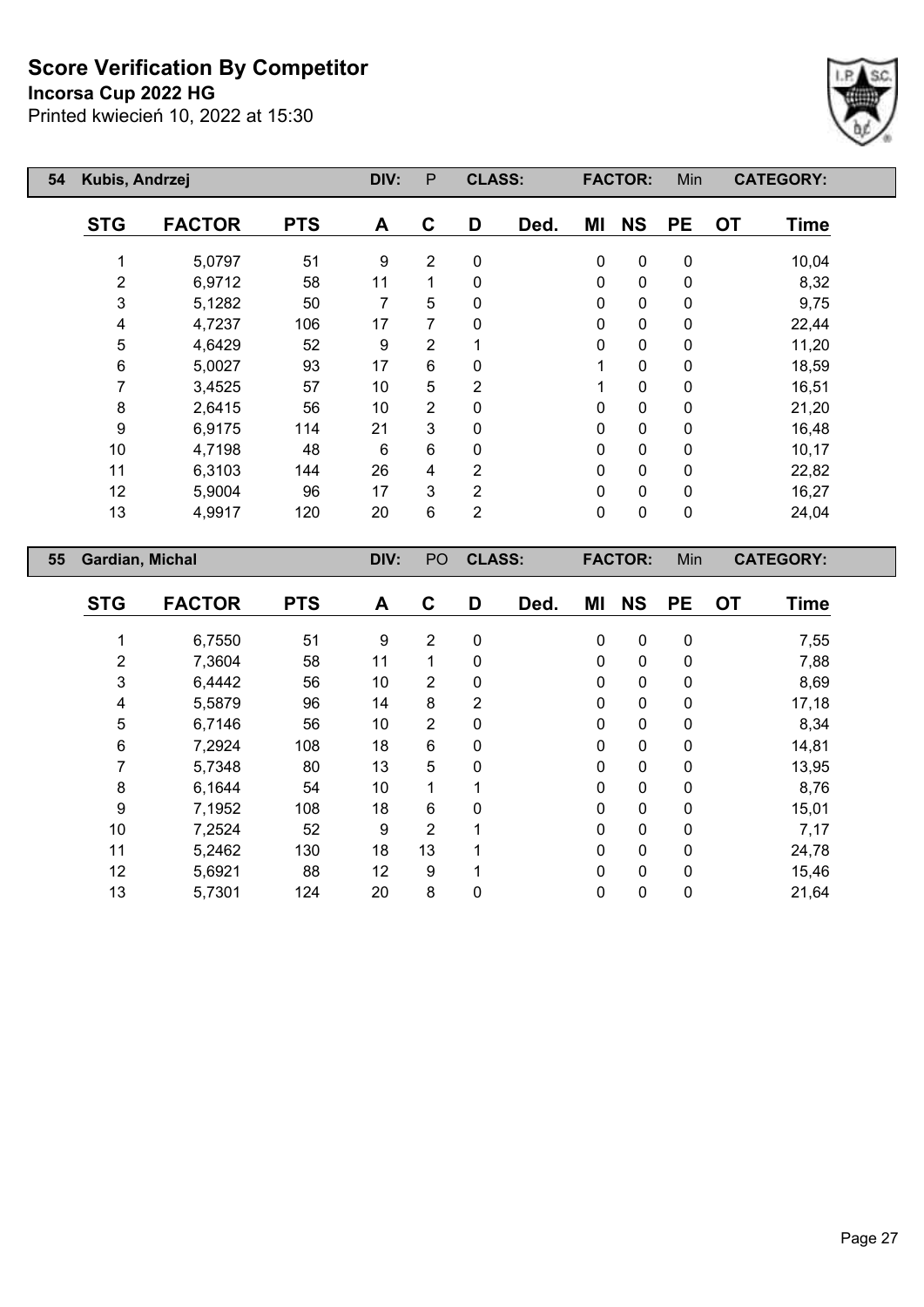## **Incorsa Cup 2022 HG**

Printed kwiecień 10, 2022 at 15:30



| 56 |                | Jakóbczak, Kamil   |            | DIV:           | PO             | <b>CLASS:</b>  |      |           | <b>FACTOR:</b> | Min              |           | <b>CATEGORY:</b> |
|----|----------------|--------------------|------------|----------------|----------------|----------------|------|-----------|----------------|------------------|-----------|------------------|
|    | <b>STG</b>     | <b>FACTOR</b>      | <b>PTS</b> | A              | $\mathbf C$    | D              | Ded. | MI        | <b>NS</b>      | <b>PE</b>        | <b>OT</b> | <b>Time</b>      |
|    | 1              | 6,7529             | 47         | $\overline{7}$ | 4              | $\pmb{0}$      |      | $\pmb{0}$ | $\pmb{0}$      | 0                |           | 6,96             |
|    | $\overline{c}$ | 6,5359             | 50         | $\overline{7}$ | 5              | $\pmb{0}$      |      | 0         | 0              | 0                |           | 7,65             |
|    | $\mathfrak{B}$ | 6,7551             | 56         | 10             | $\overline{2}$ | $\mathbf 0$    |      | 0         | 0              | 0                |           | 8,29             |
|    | 4              | 7,0976             | 112        | 20             | 4              | $\pmb{0}$      |      | 0         | 0              | 0                |           | 15,78            |
|    | 5              | 6,4740             | 56         | 10             | $\overline{2}$ | $\pmb{0}$      |      | 0         | 0              | 0                |           | 8,65             |
|    | 6              | 6,0991             | 96         | 16             | 4              | 4              |      | 0         | 0              | 0                |           | 15,74            |
|    | $\overline{7}$ | 5,4533             | 80         | 13             | 5              | $\pmb{0}$      |      | 0         | 0              | 0                |           | 14,67            |
|    | 8              | 3,5138             | 37         | $\bf 8$        | $\overline{2}$ | 1              |      | 1         | 0              | 0                |           | 10,53            |
|    | 9              | 6,4556             | 104        | 17             | 6              | 1              |      | 0         | 0              | 0                |           | 16,11            |
|    | 10             | 4,0962             | 46         | 6              | 5              | 1              |      | 0         | 0              | 0                |           | 11,23            |
|    | 11             | 7,8296             | 136        | 22             | 8              | $\overline{2}$ |      | 0         | 0              | 0                |           | 17,37            |
|    | 12             | 7,5245             | 100        | 18             | 3              | $\mathbf{1}$   |      | 0         | 0              | 0                |           | 13,29            |
|    | 13             | 6,8633             | 128        | 22             | 6              | $\mathbf 0$    |      | 0         | 0              | 0                |           | 18,65            |
|    |                |                    |            |                |                |                |      |           |                |                  |           |                  |
|    |                |                    |            |                |                |                |      |           |                |                  |           |                  |
| 57 |                | Dąbrowski, Juliusz |            | DIV:           | $\circ$        | <b>CLASS:</b>  |      |           | <b>FACTOR:</b> | Maj              |           | <b>CATEGORY:</b> |
|    | <b>STG</b>     | <b>FACTOR</b>      | <b>PTS</b> | A              | $\mathbf C$    | D              | Ded. | MI        | <b>NS</b>      | <b>PE</b>        | <b>OT</b> | <b>Time</b>      |
|    | 1              | 5,5385             | 54         | 10             | 1              | $\mathbf 0$    |      | 0         | 0              | 0                |           |                  |
|    | $\overline{2}$ | 5,8537             | 60         | 12             | $\pmb{0}$      | $\pmb{0}$      |      | 0         | 0              | 0                |           | 9,75<br>10,25    |
|    | $\mathfrak{B}$ | 4,3651             | 55         | $\overline{7}$ | 5              | $\pmb{0}$      |      | 0         | $\mathbf 0$    | 0                |           | 12,60            |
|    | 4              | 5,6623             | 112        | 20             | $\overline{2}$ | $\overline{2}$ |      | 0         | 0              | 0                |           | 19,78            |
|    | 5              | 5,5556             | 57         | 9              | 3              | $\mathbf 0$    |      | 0         | 0              | 0                |           | 10,26            |
|    | 6              | 6,3756             | 111        | 17             | 6              | 1              |      | 0         | 0              | 0                |           | 17,41            |
|    | 7              | 4,1577             | 77         | 9              | $\overline{7}$ | $\overline{2}$ |      | 0         | 0              | 0                |           | 18,52            |
|    | 8              | 3,5669             | 56         | 10             | $\mathbf{1}$   | 1              |      | 0         | 0              | 0                |           | 15,70            |
|    | 9              | 7,1875             | 115        | 21             | 2              | 1              |      | 0         | 0              | 0                |           | 16,00            |
|    | 10             | 6,3830             | 57         | 9              | 3              | $\pmb{0}$      |      | 0         | $\mathbf 0$    | $\boldsymbol{0}$ |           | 8,93             |

 5,9923 109 21 1 0 0 0 0 18,19 6,1058 135 23 5 0 0 0 0 22,11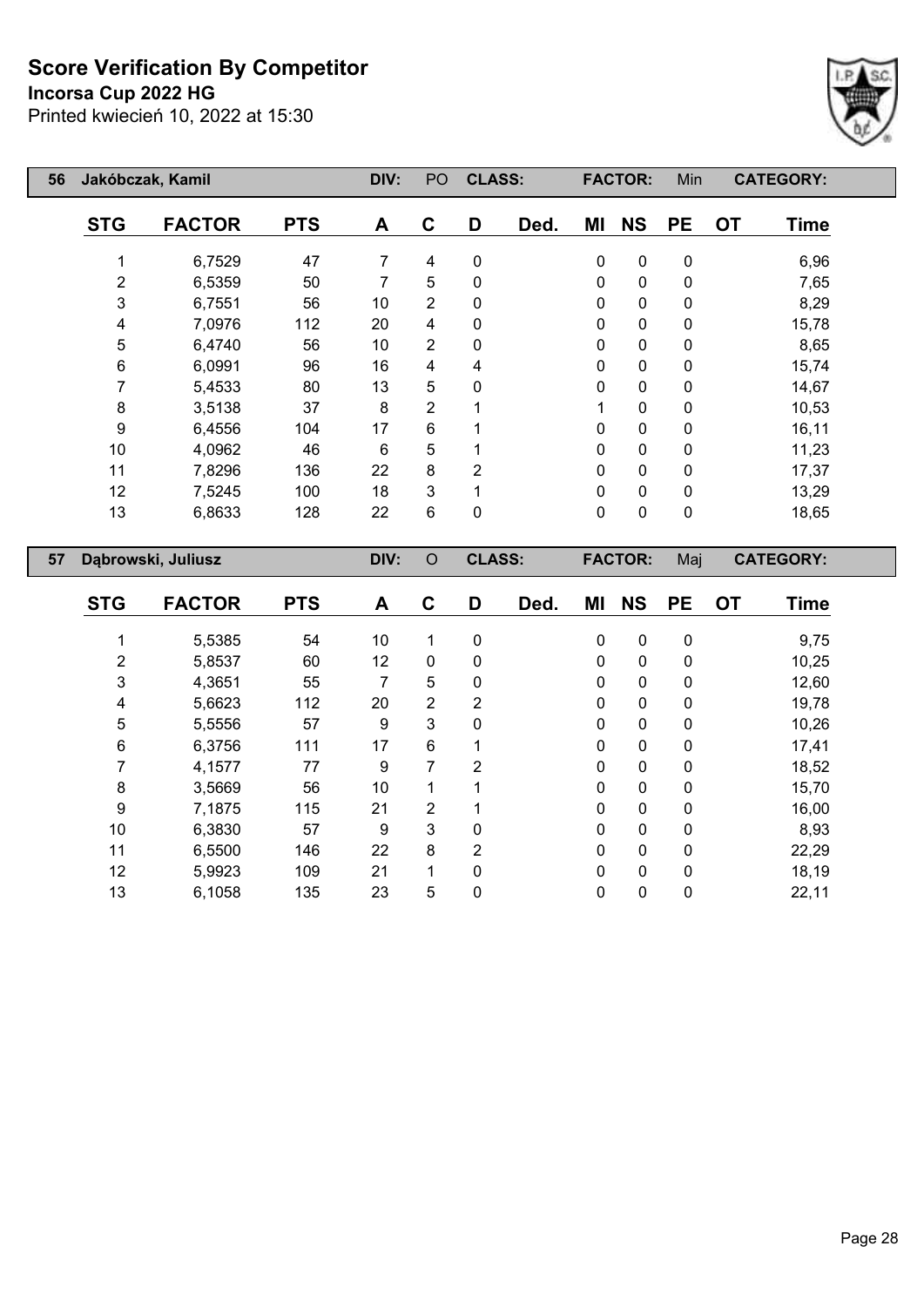**Incorsa Cup 2022 HG**



| 58 | Górka, Tadeusz  |               |            | DIV: | P              | <b>CLASS:</b>  |      |             | <b>FACTOR:</b> | Min         | <b>CATEGORY:</b>         | SS |
|----|-----------------|---------------|------------|------|----------------|----------------|------|-------------|----------------|-------------|--------------------------|----|
|    | <b>STG</b>      | <b>FACTOR</b> | <b>PTS</b> | A    | C              | D              | Ded. | ΜI          | <b>NS</b>      | <b>PE</b>   | <b>OT</b><br><b>Time</b> |    |
|    |                 | 4,8490        | 53         | 10   |                | 0              |      | 0           | 0              | 0           | 10,93                    |    |
|    | $\overline{c}$  | 4,5939        | 56         | 10   | $\overline{2}$ | 0              |      | 0           | $\mathbf 0$    | $\mathbf 0$ | 12,19                    |    |
|    | 3               | 2,9020        | 37         | 7    | 4              | 0              |      | 1           | 0              | $\mathbf 0$ | 12,75                    |    |
|    | 4               | 4,1038        | 106        | 17   | 7              | 0              |      | 0           | $\mathbf 0$    | 0           | 25,83                    |    |
|    | 5               | 3,1144        | 46         | 7    | 3              | $\overline{2}$ |      | 0           | $\mathbf 0$    | $\mathbf 0$ | 14,77                    |    |
|    | 6               | 4,5436        | 110        | 20   | 3              |                |      | 0           | 0              | $\mathbf 0$ | 24,21                    |    |
|    | 7               | 3,3972        | 78         | 12   | 6              | 0              |      | 0           | $\mathbf 0$    | 0           | 22,96                    |    |
|    | 8               | 1,0033        | 42         | 5    | 5              | $\overline{2}$ |      | 0           | $\mathbf 0$    | $\mathbf 0$ | 41,86                    |    |
|    | 9               | 5,2117        | 112        | 20   | 4              | $\mathbf{0}$   |      | 0           | $\mathbf 0$    | $\mathbf 0$ | 21,49                    |    |
|    | 10              | 3,3552        | 46         | 5    | 7              | $\mathbf{0}$   |      | 0           | 0              | $\mathbf 0$ | 13,71                    |    |
|    | 11              | 5,3306        | 154        | 29   | 3              | 0              |      | 0           | $\mathbf 0$    | 0           | 28,89                    |    |
|    | 12              | 4,9765        | 106        | 20   | $\overline{2}$ | 0              |      | 0           | $\mathbf 0$    | $\mathbf 0$ | 21,30                    |    |
|    | 13              | 4,4728        | 126        | 22   | 5              | 1              |      | $\mathbf 0$ | 0              | $\pmb{0}$   | 28,17                    |    |
| 59 | Gdela, Gabriela |               |            | DIV: | S              | <b>CLASS:</b>  |      |             | <b>FACTOR:</b> | Min         | <b>CATEGORY:</b>         |    |
|    | <b>STG</b>      | <b>FACTOR</b> | <b>PTS</b> | A    | C              | D              | Ded. | ΜI          | <b>NS</b>      | <b>PE</b>   | <b>OT</b><br><b>Time</b> |    |

| 516 | FACIOR | P I S | A  | C              | υ | Ded. | MI           | NS.          | PE. | ΟI | l ime |
|-----|--------|-------|----|----------------|---|------|--------------|--------------|-----|----|-------|
|     | 4,6314 | 49    | 8  | 3              | 0 |      | 0            | 0            | 0   |    | 10,58 |
| 2   | 4,1420 | 56    | 10 | 2              | 0 |      | 0            | 0            | 0   |    | 13,52 |
| 3   | 4,2320 | 54    | 10 |                |   |      | $\mathbf{0}$ | 0            | 0   |    | 12,76 |
| 4   | 4,9383 | 104   | 16 | 8              | 0 |      | 0            | 0            | 0   |    | 21,06 |
| 5   | 4,6198 | 48    | 6  | 6              | 0 |      | 0            | 0            | 0   |    | 10,39 |
| 6   | 3,9625 | 93    | 19 | $\overline{2}$ | 2 |      |              | 0            | 0   |    | 23,47 |
|     | 3,6935 | 67    | 14 | 2              |   |      |              | 0            | 0   |    | 18,14 |
| 8   | 3,1802 | 54    | 9  | 3              | 0 |      | 0            | $\mathbf{0}$ | 0   |    | 16,98 |
| 9   | 6,1981 | 112   | 20 | 4              | 0 |      | $\mathbf{0}$ | $\mathbf{0}$ | 0   |    | 18,07 |
| 10  | 4,5340 | 54    | 9  | 3              | 0 |      | 0            | 0            | 0   |    | 11,91 |
| 11  | 5,9701 | 148   | 26 | $6\phantom{1}$ | 0 |      | $\mathbf{0}$ | $\mathbf{0}$ | 0   |    | 24,79 |
| 12  | 5,7276 | 98    | 17 | 4              |   |      | $\mathbf 0$  | 0            | 0   |    | 17,11 |
| 13  | 3,4594 | 107   | 20 | 5              | 2 |      |              | 0            | 0   |    | 30,93 |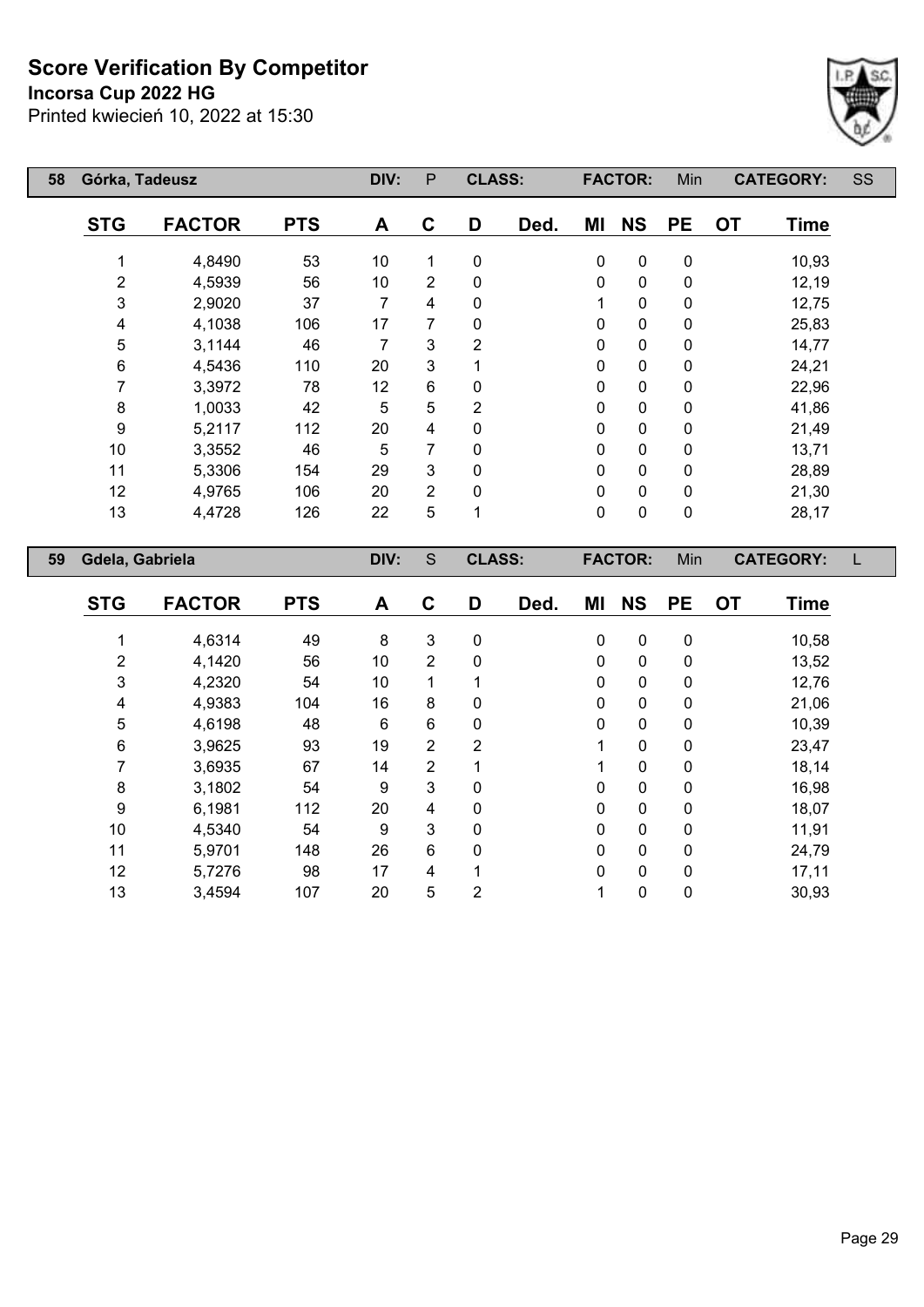## **Incorsa Cup 2022 HG**



| 60 |                  | Rożyński, Michał | DIV:       | PO | <b>CLASS:</b>  |                |      | <b>FACTOR:</b> | Min            | <b>CATEGORY:</b> |                          |  |
|----|------------------|------------------|------------|----|----------------|----------------|------|----------------|----------------|------------------|--------------------------|--|
|    | <b>STG</b>       | <b>FACTOR</b>    | <b>PTS</b> | A  | $\mathbf C$    | D              | Ded. | ΜI             | <b>NS</b>      | <b>PE</b>        | <b>OT</b><br><b>Time</b> |  |
|    |                  | 3,9629           | 47         | 7  | 4              | $\mathbf 0$    |      | $\mathbf 0$    | $\mathbf 0$    | $\mathbf 0$      | 11,86                    |  |
|    | 2                | 5,2731           | 56         | 10 | $\overline{2}$ | 0              |      | 0              | $\mathbf 0$    | $\mathbf 0$      | 10,62                    |  |
|    | 3                | 4,2910           | 46         | 7  | 3              | $\overline{2}$ |      | 0              | $\mathbf 0$    | $\mathbf 0$      | 10,72                    |  |
|    | 4                | 3,5744           | 85         | 13 | 10             | 0              |      |                | $\mathbf 0$    | $\mathbf 0$      | 23,78                    |  |
|    | $\mathbf 5$      | 6,1506           | 58         | 11 | 1              | 0              |      | 0              | $\pmb{0}$      | 0                | 9,43                     |  |
|    | 6                | 4,7279           | 106        | 17 | 7              | 0              |      | 0              | $\pmb{0}$      | $\mathbf 0$      | 22,42                    |  |
|    | 7                | 3,4759           | 78         | 13 | 4              |                |      | 0              | $\mathbf 0$    | $\mathbf 0$      | 22,44                    |  |
|    | 8                | 2,4424           | 35         | 7  | 3              |                |      | 1              | $\mathbf 0$    | $\mathbf 0$      | 14,33                    |  |
|    | 9                | 6,1159           | 114        | 21 | 3              | 0              |      | 0              | $\mathbf 0$    | $\mathbf 0$      | 18,64                    |  |
|    | 10               | 4,2845           | 50         | 8  | 3              |                |      | 0              | $\mathbf 0$    | $\mathbf 0$      | 11,67                    |  |
|    | 11               | 5,5086           | 150        | 27 | 5              | 0              |      | 0              | $\mathbf 0$    | $\mathbf 0$      | 27,23                    |  |
|    | 12               | 4,8548           | 102        | 18 | 4              | 0              |      | 0              | $\mathbf 0$    | $\mathbf 0$      | 21,01                    |  |
|    | 13               | 5,7046           | 134        | 25 | 3              | 0              |      | 0              | $\mathbf 0$    | $\mathbf 0$      | 23,49                    |  |
| 61 | Górszczak, Dawid |                  |            |    | P              | <b>CLASS:</b>  |      |                | <b>FACTOR:</b> | Min              | <b>CATEGORY:</b>         |  |

| <b>STG</b> | <b>FACTOR</b> | <b>PTS</b> | A  | C              | D            | Ded. | ΜI           | <b>NS</b>   | <b>PE</b>    | <b>OT</b> | <b>Time</b> |
|------------|---------------|------------|----|----------------|--------------|------|--------------|-------------|--------------|-----------|-------------|
|            | 3,1895        | 34         | 7  | 3              | 0            |      | 1            | $\mathbf 0$ | 0            |           | 10,66       |
| 2          | 6,3927        | 56         | 10 | $\overline{2}$ | $\mathbf{0}$ |      | 0            | 0           | 0            |           | 8,76        |
| 3          | 5,4945        | 50         | 9  | 1              | 2            |      | 0            | $\mathbf 0$ | 0            |           | 9,10        |
| 4          | 5,1742        | 98         | 13 | 11             | $\mathbf{0}$ |      | 0            | 0           | $\mathbf 0$  |           | 18,94       |
| 5          | 3,7572        | 52         | 9  | $\overline{2}$ |              |      | $\mathbf 0$  | $\mathbf 0$ | $\mathbf 0$  |           | 13,84       |
| 6          | 4,5498        | 96         | 15 | 6              | 3            |      | 0            | 0           | $\mathbf 0$  |           | 21,10       |
| 7          | 4,7301        | 78         | 12 | 6              | 0            |      | $\mathbf 0$  | $\mathbf 0$ | 0            |           | 16,49       |
| 8          | 2,9491        | 44         | 6  | 4              | 2            |      | $\mathbf 0$  | 0           | 0            |           | 14,92       |
| 9          | 6,7542        | 108        | 18 | 6              | $\mathbf{0}$ |      | $\mathbf{0}$ | 0           | $\mathbf{0}$ |           | 15,99       |
| 10         | 4,2056        | 36         | 3  | 6              | 3            |      | 0            | 0           | 0            |           | 8,56        |
| 11         | 6,6023        | 130        | 18 | 13             |              |      | $\mathbf 0$  | 0           | 0            |           | 19,69       |
| 12         | 7,0922        | 100        | 18 | $\mathbf{3}$   |              |      | 0            | 0           | $\mathbf{0}$ |           | 14,10       |
| 13         | 4,9455        | 118        | 19 | 7              | 2            |      | 0            | 0           | $\mathbf 0$  |           | 23,86       |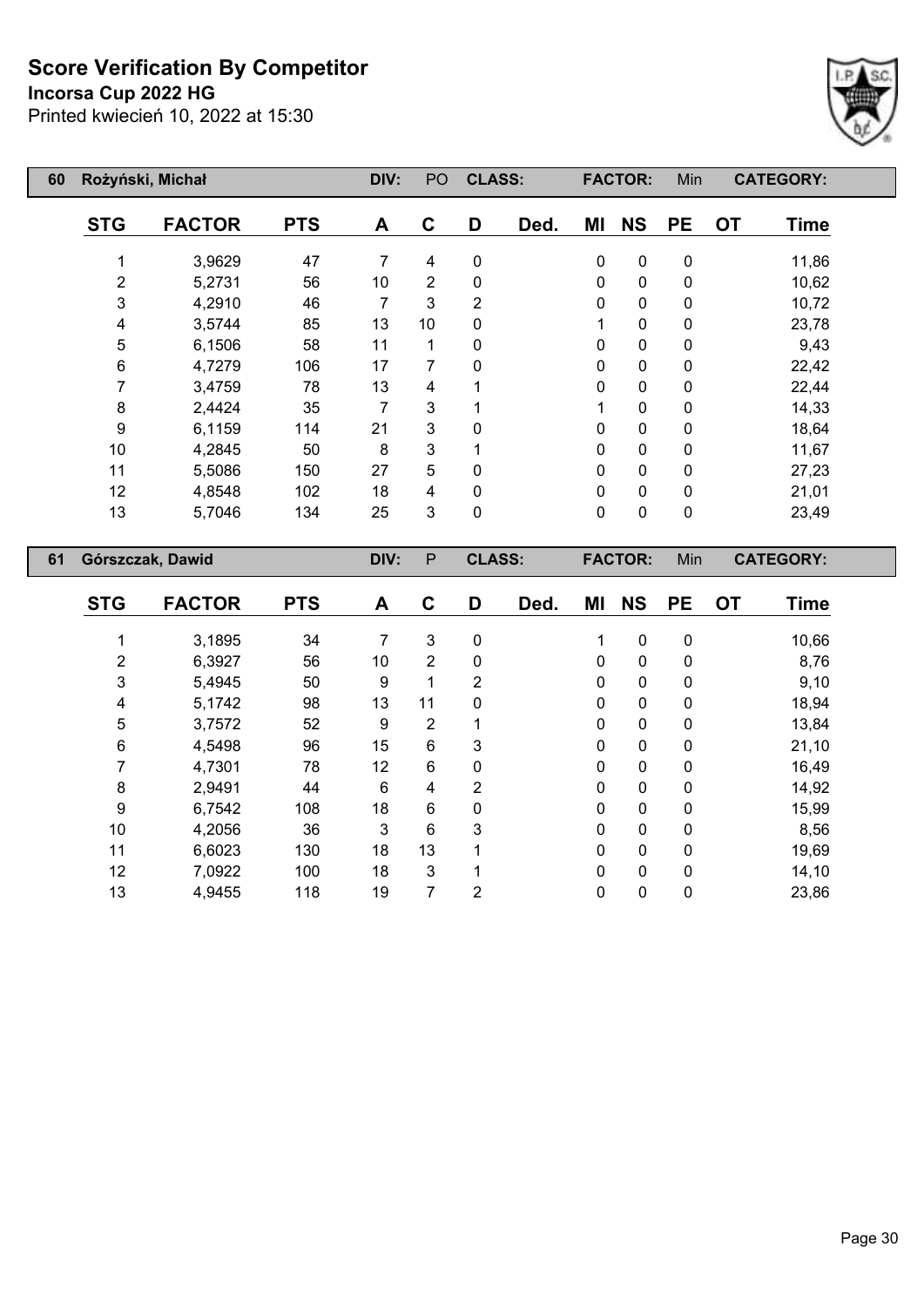**Incorsa Cup 2022 HG**



| 62 | Hoczyk, Andrzej |               |            | DIV:           | S              | <b>CLASS:</b> |      |              | <b>FACTOR:</b> | Min       | <b>CATEGORY:</b>         |  |
|----|-----------------|---------------|------------|----------------|----------------|---------------|------|--------------|----------------|-----------|--------------------------|--|
|    | <b>STG</b>      | <b>FACTOR</b> | <b>PTS</b> | A              | $\mathbf c$    | D             | Ded. | ΜI           | <b>NS</b>      | <b>PE</b> | <b>OT</b><br><b>Time</b> |  |
|    |                 | 6,3473        | 53         | 10             | 1              | $\mathbf 0$   |      | $\mathbf 0$  | 0              | 0         | 8,35                     |  |
|    | $\overline{c}$  | 6,2366        | 58         | 11             | 1              | 0             |      | $\mathbf 0$  | 0              | 0         | 9,30                     |  |
|    | 3               | 4,4248        | 45         | 11             | 0              | 0             |      | 1            | 0              | 0         | 10,17                    |  |
|    | 4               | 6,2069        | 108        | 18             | 6              | 0             |      | 0            | 0              | 0         | 17,40                    |  |
|    | 5               | 5,8559        | 52         | 9              | $\overline{2}$ |               |      | 0            | $\pmb{0}$      | 0         | 8,88                     |  |
|    | 6               | 5,3421        | 89         | 15             | 8              | 0             |      | 1            | 0              | 0         | 16,66                    |  |
|    | 7               | 4,0518        | 72         | 9              | 9              | $\mathbf{0}$  |      | $\mathbf{0}$ | 0              | 0         | 17,77                    |  |
|    | 8               | 4,2791        | 46         | $6\phantom{1}$ | 5              |               |      | 0            | 0              | 0         | 10,75                    |  |
|    | 9               | 7,7410        | 110        | 19             | 5              | 0             |      | 0            | 0              | 0         | 14,21                    |  |
|    | 10              | 6,5169        | 58         | 11             | 1              | 0             |      | 0            | 0              | 0         | 8,90                     |  |
|    | 11              | 6,4870        | 142        | 23             | 9              | $\Omega$      |      | $\mathbf 0$  | 0              | 0         | 21,89                    |  |
|    | 12              | 6,1212        | 104        | 19             | 3              | $\mathbf 0$   |      | 0            | $\pmb{0}$      | 0         | 16,99                    |  |
|    | 13              | 6,2008        | 134        | 25             | 3              | $\mathbf 0$   |      | $\mathbf 0$  | $\pmb{0}$      | $\pmb{0}$ | 21,61                    |  |
| 63 | Herman, Łukasz  |               |            | DIV:           | S              | <b>CLASS:</b> |      |              | <b>FACTOR:</b> | Min       | <b>CATEGORY:</b>         |  |
|    | <b>STG</b>      | <b>FACTOR</b> | <b>PTS</b> | A              | C              | D             | Ded. | ΜI           | <b>NS</b>      | <b>PE</b> | <b>OT</b><br><b>Time</b> |  |

| <b>STG</b> | <b>FACTOR</b> | <b>PTS</b> | A  | C              | D        | Ded. | ΜI             | <b>NS</b>    | <b>PE</b>    | <b>OT</b> | <b>Time</b> |
|------------|---------------|------------|----|----------------|----------|------|----------------|--------------|--------------|-----------|-------------|
|            |               |            |    |                |          |      |                |              |              |           |             |
|            | 4,0541        | 51         | 9  | $\overline{2}$ | 0        |      | $\Omega$       | $\mathbf{0}$ | 0            |           | 12,58       |
| 2          | 5,5328        | 54         | 9  | 3              | 0        |      | $\Omega$       | 0            | 0            |           | 9,76        |
| 3          | 4,7904        | 56         | 10 | 2              | 0        |      | 0              | 0            | 0            |           | 11,69       |
| 4          | 5,3065        | 116        | 22 | $\overline{2}$ | 0        |      | $\Omega$       | 0            | 0            |           | 21,86       |
| 5          | 5,5728        | 54         | 10 |                |          |      | 0              | 0            | 0            |           | 9,69        |
| 6          | 4,2535        | 102        | 16 | 7              |          |      | 0              | $\Omega$     | $\mathbf{0}$ |           | 23,98       |
|            | 2,8124        | 61         | 12 | 3              | 2        |      |                | 0            | 0            |           | 21,69       |
| 8          | 3,5173        | 58         | 11 | 1              | 0        |      | 0              | $\mathbf{0}$ | 0            |           | 16,49       |
| 9          | 3,9590        | 116        | 22 | $\overline{2}$ | $\Omega$ |      | $\Omega$       | $\Omega$     | $\Omega$     |           | 29,30       |
| 10         | 1,6822        | 18         | 5  | 4              |          |      | $\overline{2}$ | $\mathbf{0}$ | $\mathbf 0$  |           | 10,70       |
| 11         | 4,9498        | 148        | 26 | 6              | 0        |      | $\Omega$       | $\Omega$     | $\Omega$     |           | 29,90       |
| 12         | 5,6491        | 104        | 19 | 3              | 0        |      | $\Omega$       | 0            | 0            |           | 18,41       |
| 13         | 4,1885        | 112        | 16 | 10             | 2        |      | 0              | 0            | 0            |           | 26,74       |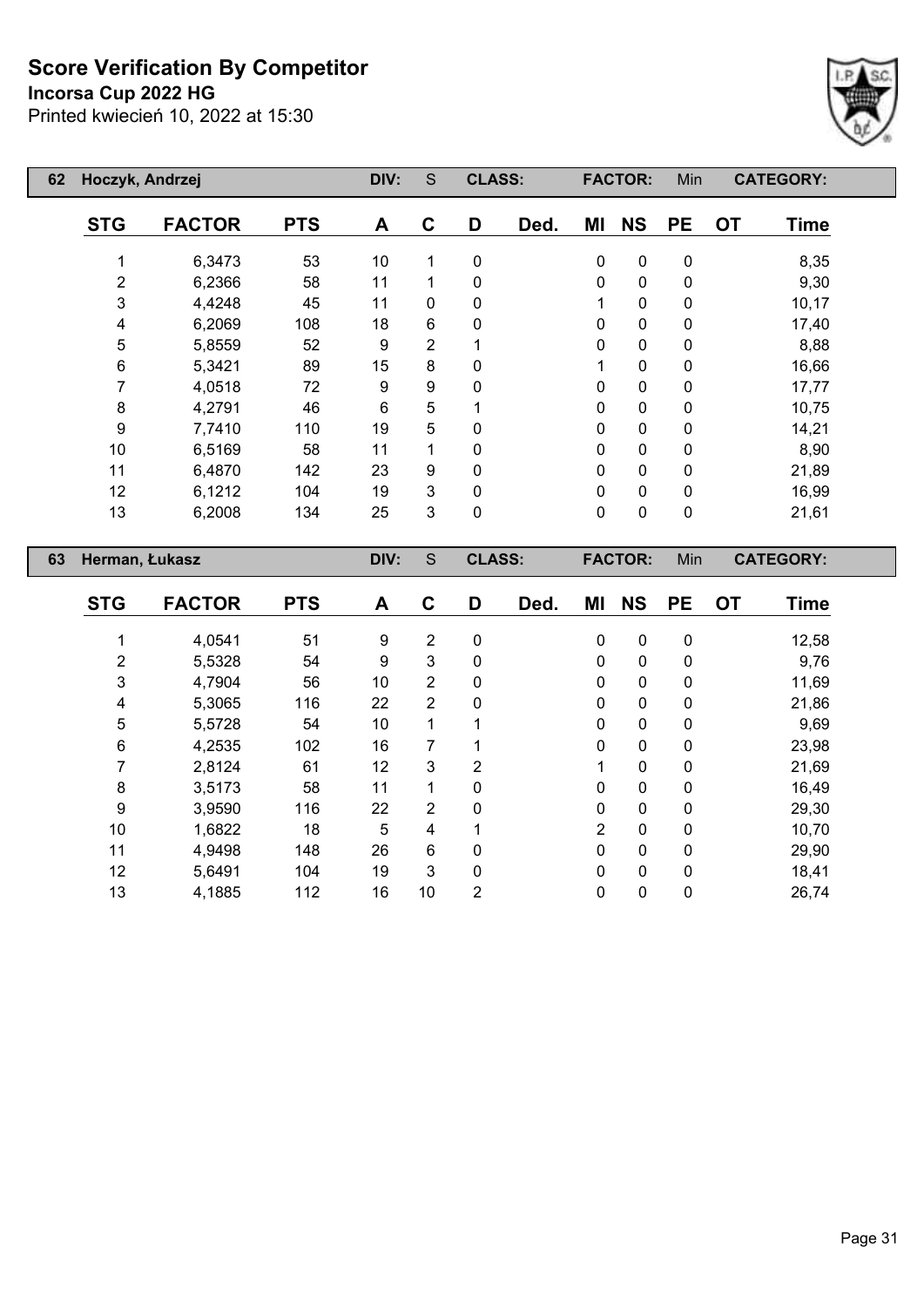#### **Incorsa Cup 2022 HG**

Printed kwiecień 10, 2022 at 15:30



| 64 |                | Niedzielski, Przemek |            | DIV: | P              | <b>CLASS:</b>  |      |             | <b>FACTOR:</b> | Min       | <b>CATEGORY:</b>         |  |
|----|----------------|----------------------|------------|------|----------------|----------------|------|-------------|----------------|-----------|--------------------------|--|
|    | <b>STG</b>     | <b>FACTOR</b>        | <b>PTS</b> | A    | C              | D              | Ded. | ΜI          | <b>NS</b>      | <b>PE</b> | <b>OT</b><br><b>Time</b> |  |
|    | 1              | 6,4177               | 55         | 11   | 0              | $\pmb{0}$      |      | 0           | $\pmb{0}$      | $\pmb{0}$ | 8,57                     |  |
|    | $\overline{2}$ | 5,5482               | 42         | 3    | 9              | $\pmb{0}$      |      | $\mathbf 0$ | $\pmb{0}$      | $\pmb{0}$ | 7,57                     |  |
|    | 3              | 5,5188               | 50         | 8    | 3              | 1              |      | 0           | 0              | 0         | 9,06                     |  |
|    | 4              | 4,8323               | 98         | 15   | 7              | $\overline{2}$ |      | 0           | $\pmb{0}$      | $\pmb{0}$ | 20,28                    |  |
|    | 5              | 4,5561               | 39         | 8    | 3              | $\mathbf 0$    |      | 1           | $\pmb{0}$      | $\pmb{0}$ | 8,56                     |  |
|    | 6              | 5,4767               | 108        | 20   | 2              | 2              |      | 0           | 0              | 0         | 19,72                    |  |
|    | 7              | 4,4957               | 78         | 12   | 6              | 0              |      | $\mathbf 0$ | $\pmb{0}$      | 0         | 17,35                    |  |
|    | 8              | 4,7782               | 56         | 10   | $\overline{2}$ | 0              |      | 0           | $\pmb{0}$      | 0         | 11,72                    |  |
|    | 9              | 6,6384               | 94         | 15   | 5              | 4              |      | $\pmb{0}$   | 0              | 0         | 14,16                    |  |
|    | 10             | 4,7423               | 46         | 7    | 3              | 2              |      | 0           | 0              | 0         | 9,70                     |  |
|    | 11             | 6,0923               | 140        | 22   | 10             | 0              |      | 0           | $\pmb{0}$      | $\pmb{0}$ | 22,98                    |  |
|    | 12             | 6,2293               | 94         | 15   | 6              |                |      | $\mathbf 0$ | $\pmb{0}$      | 0         | 15,09                    |  |
|    | 13             | 5,1959               | 122        | 22   | 3              | $\mathbf{3}$   |      | 0           | 0              | 0         | 23,48                    |  |
| 65 | Mirzwa, Kamil  |                      |            | DIV: | P              | <b>CLASS:</b>  |      |             | <b>FACTOR:</b> | Min       | <b>CATEGORY:</b>         |  |
|    | <b>STG</b>     | <b>FACTOR</b>        | <b>PTS</b> | A    | C              | D              | Ded. | ΜI          | <b>NS</b>      | <b>PE</b> | <b>OT</b><br><b>Time</b> |  |
|    | 1              | 5,6845               | 49         | 8    | 3              | $\pmb{0}$      |      | $\pmb{0}$   | $\pmb{0}$      | 0         | 8,62                     |  |

 6,2975 58 11 1 0 0 0 0 9,21 5,5363 48 7 4 1 0 0 0 8,67 6,1521 110 19 5 0 0 0 0 17,88 6,2570 56 10 2 0 0 0 0 8,95 5,6680 98 16 5 3 0 0 0 17,29 4,8011 70 11 4 3 0 0 0 14,58 5,1823 54 9 3 0 0 0 0 10,42 7,9602 112 20 4 0 0 0 0 14,07 5,5814 48 7 4 1 0 0 0 8,60 7,6609 150 28 3 1 0 0 0 19,58 7,7612 104 19 3 0 0 0 0 13,40 5,8073 132 24 4 0 0 0 0 22,73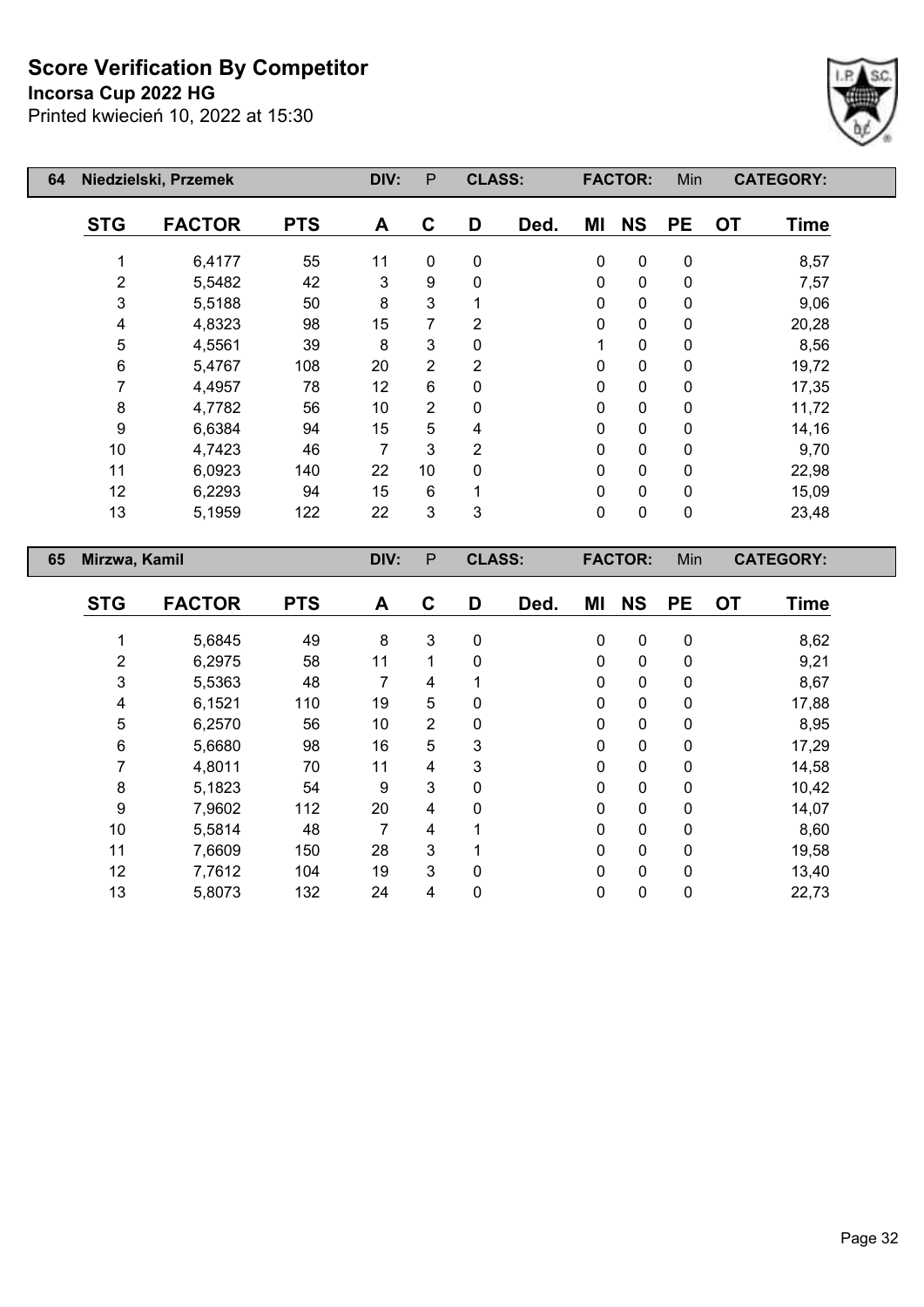**Incorsa Cup 2022 HG**



| 66 |            | Kaczmarczyk, Sebastian |            |    | P              | <b>CLASS:</b>  |      |    | <b>FACTOR:</b> | Min         | <b>CATEGORY:</b>         |  |
|----|------------|------------------------|------------|----|----------------|----------------|------|----|----------------|-------------|--------------------------|--|
|    | <b>STG</b> | <b>FACTOR</b>          | <b>PTS</b> | A  | C              | D              | Ded. | ΜI | <b>NS</b>      | <b>PE</b>   | <b>OT</b><br><b>Time</b> |  |
|    |            | 6,6583                 | 53         | 10 | 1              | $\mathbf{0}$   |      | 0  | $\mathbf 0$    | $\mathbf 0$ | 7,96                     |  |
|    | 2          | 6,8096                 | 54         | 9  | 3              | 0              |      | 0  | 0              | 0           | 7,93                     |  |
|    | 3          | 5,8427                 | 52         | 8  | 4              | 0              |      | 0  | $\mathbf 0$    | 0           | 8,90                     |  |
|    | 4          | 6,8615                 | 108        | 18 | 6              | 0              |      | 0  | $\mathbf 0$    | 0           | 15,74                    |  |
|    | 5          | 5,7080                 | 52         | 9  | $\overline{2}$ |                |      | 0  | $\mathbf 0$    | 0           | 9,11                     |  |
|    | 6          | 6,5908                 | 110        | 20 | 3              |                |      | 0  | $\mathbf 0$    | 0           | 16,69                    |  |
|    |            | 4,6117                 | 76         | 13 | 3              | 2              |      | 0  | $\mathbf 0$    | 0           | 16,48                    |  |
|    | 8          | 4,2857                 | 48         | 8  | $\overline{2}$ | 2              |      | 0  | $\mathbf 0$    | $\mathbf 0$ | 11,20                    |  |
|    | 9          | 8,2645                 | 110        | 19 | 5              | 0              |      | 0  | $\mathbf 0$    | 0           | 13,31                    |  |
|    | 10         | 6,8268                 | 54         | 9  | 3              | 0              |      | 0  | $\mathbf 0$    | 0           | 7,91                     |  |
|    | 11         | 7,1318                 | 138        | 23 | 7              | $\overline{2}$ |      | 0  | $\mathbf 0$    | 0           | 19,35                    |  |
|    | 12         | 7,5055                 | 102        | 18 | 4              | 0              |      | 0  | $\mathbf 0$    | 0           | 13,59                    |  |
|    | 13         | 7,4652                 | 134        | 26 | 1              | 1              |      | 0  | $\mathbf 0$    | 0           | 17,95                    |  |
| 67 |            | Goik, Mateusz          |            |    | P              | <b>CLASS:</b>  |      |    | <b>FACTOR:</b> | Min         | <b>CATEGORY:</b>         |  |

| <b>STG</b> | <b>FACTOR</b> | <b>PTS</b> | A  | C              | D | Ded. | ΜI             | <b>NS</b>   | <b>PE</b>    | <b>OT</b> | <b>Time</b> |
|------------|---------------|------------|----|----------------|---|------|----------------|-------------|--------------|-----------|-------------|
|            | 4,9625        | 53         | 10 | 1              | 0 |      | $\mathbf 0$    | $\mathbf 0$ | 0            |           | 10,68       |
| 2          | 5,3571        | 60         | 12 | $\mathbf 0$    | 0 |      | $\mathbf{0}$   | 0           | 0            |           | 11,20       |
| 3          | 5,4745        | 60         | 12 | $\mathbf 0$    | 0 |      | 0              | 0           | 0            |           | 10,96       |
| 4          | 4,9822        | 112        | 20 | 4              | 0 |      | $\mathbf 0$    | 0           | 0            |           | 22,48       |
| 5          | 5,3030        | 56         | 10 | $\overline{2}$ | 0 |      | $\mathbf 0$    | $\mathbf 0$ | $\mathbf{0}$ |           | 10,56       |
| 6          | 5,0909        | 112        | 21 | $\overline{2}$ |   |      | $\mathbf 0$    | $\mathbf 0$ | 0            |           | 22,00       |
| 7          | 4,2239        | 80         | 13 | 5              | 0 |      | $\mathbf 0$    | $\mathbf 0$ | 0            |           | 18,94       |
| 8          | 2,1532        | 43         | 10 | $\mathbf 1$    | 0 |      | 1              | $\Omega$    | $\mathbf{0}$ |           | 19,97       |
| 9          | 4,9483        | 110        | 19 | 5              | 0 |      | $\mathbf 0$    | $\mathbf 0$ | 0            |           | 22,23       |
| 10         | 2,1053        | 26         | 8  | $\overline{2}$ | 0 |      | $\overline{2}$ | $\mathbf 0$ | 0            |           | 12,35       |
| 11         | 5,6068        | 152        | 28 | 4              | 0 |      | 0              | 0           | 0            |           | 27,11       |
| 12         | 5,0776        | 108        | 21 | 1              | 0 |      | 0              | 0           | $\mathbf{0}$ |           | 21,27       |
| 13         | 5,0681        | 134        | 25 | 3              | 0 |      | 0              | 0           | 0            |           | 26,44       |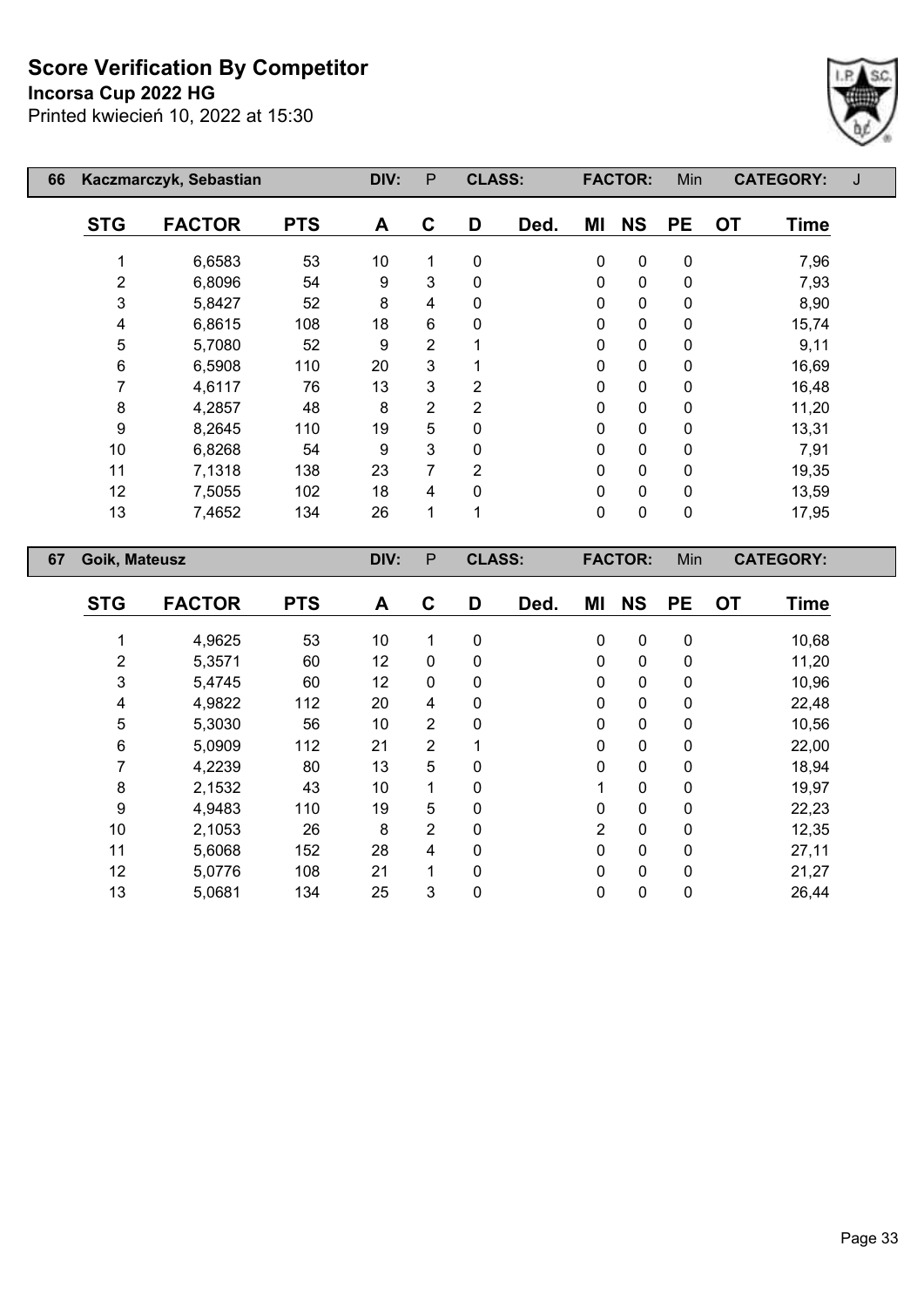**Incorsa Cup 2022 HG**

Printed kwiecień 10, 2022 at 15:30



| 68 | <b>Burzec, Wiesław</b> |                      |            | DIV: | S              | <b>CLASS:</b> |      |             | <b>FACTOR:</b> | Min       | <b>CATEGORY:</b> |             | S |
|----|------------------------|----------------------|------------|------|----------------|---------------|------|-------------|----------------|-----------|------------------|-------------|---|
|    | <b>STG</b>             | <b>FACTOR</b>        | <b>PTS</b> | A    | C              | D             | Ded. | ΜI          | <b>NS</b>      | <b>PE</b> | <b>OT</b>        | <b>Time</b> |   |
|    | 1                      | 4,2079               | 51         | 9    | $\overline{2}$ | $\mathbf 0$   |      | $\mathbf 0$ | $\pmb{0}$      | $\pmb{0}$ |                  | 12,12       |   |
|    | 2                      | 5,7827               | 58         | 11   | 1              | 0             |      | $\mathbf 0$ | $\pmb{0}$      | $\pmb{0}$ |                  | 10,03       |   |
|    | 3                      | 4,6753               | 54         | 9    | 3              | $\mathbf 0$   |      | $\pmb{0}$   | $\pmb{0}$      | 0         |                  | 11,55       |   |
|    | 4                      | 4,0894               | 108        | 19   | 4              |               |      | 0           | $\pmb{0}$      | $\pmb{0}$ |                  | 26,41       |   |
|    | 5                      | 4,9488               | 58         | 11   | 1              | $\Omega$      |      | $\pmb{0}$   | $\pmb{0}$      | $\pmb{0}$ |                  | 11,72       |   |
|    | 6                      | 4,7445               | 104        | 17   | $6\phantom{1}$ |               |      | 0           | $\pmb{0}$      | $\pmb{0}$ |                  | 21,92       |   |
|    | 7                      | 3,8671               | 78         | 12   | $\,6$          | $\mathbf 0$   |      | 0           | $\pmb{0}$      | $\pmb{0}$ |                  | 20,17       |   |
|    | 8                      | 1,9640               | 60         | 12   | 0              | 0             |      | 0           | $\pmb{0}$      | $\pmb{0}$ |                  | 30,55       |   |
|    | 9                      | 6,2992               | 112        | 20   | 4              | 0             |      | 0           | $\pmb{0}$      | $\pmb{0}$ |                  | 17,78       |   |
|    | 10                     | 4,2486               | 54         | 10   | 1              |               |      | $\mathbf 0$ | $\pmb{0}$      | 0         |                  | 12,71       |   |
|    | 11                     | 5,9890               | 142        | 24   | 7              |               |      | 0           | $\pmb{0}$      | $\pmb{0}$ |                  | 23,71       |   |
|    | 12                     | 5,5794               | 104        | 19   | 3              | $\Omega$      |      | 0           | $\pmb{0}$      | $\pmb{0}$ |                  | 18,64       |   |
|    | 13                     | 5,3120               | 126        | 22   | 5              |               |      | $\pmb{0}$   | $\pmb{0}$      | $\pmb{0}$ |                  | 23,72       |   |
| 69 |                        | Pietrusiński, Hubert |            | DIV: | $\mathsf{P}$   | <b>CLASS:</b> |      |             | <b>FACTOR:</b> | Min       | <b>CATEGORY:</b> |             |   |
|    | <b>STG</b>             | <b>FACTOR</b>        | <b>PTS</b> | A    | C              | D             | Ded. | ΜI          | <b>NS</b>      | <b>PE</b> | <b>OT</b>        | <b>Time</b> |   |
|    |                        | 2,7926               | 47         | 8    | $\overline{2}$ |               |      | 0           | $\pmb{0}$      | $\pmb{0}$ |                  | 16,83       |   |
|    | 2                      | 5,6497               | 60         | 12   | 0              | 0             |      | 0           | $\pmb{0}$      | 0         |                  | 10,62       |   |

 2,8046 29 5 4 2 1 0 0 10,34 3,3299 96 15 6 3 0 0 0 28,83 3,8052 50 8 3 1 0 0 0 13,14 3,7790 106 17 7 0 0 0 0 28,05 1,9421 47 7 6 4 1 0 0 24,20 1,9860 54 9 3 0 0 0 0 27,19 4,7748 106 18 5 1 0 0 0 22,20 3,4049 46 7 3 2 0 0 0 13,51 3,6750 95 20 8 1 3 0 0 25,85 4,9767 96 15 7 0 0 0 0 19,29 3,5147 124 21 6 1 0 0 0 35,28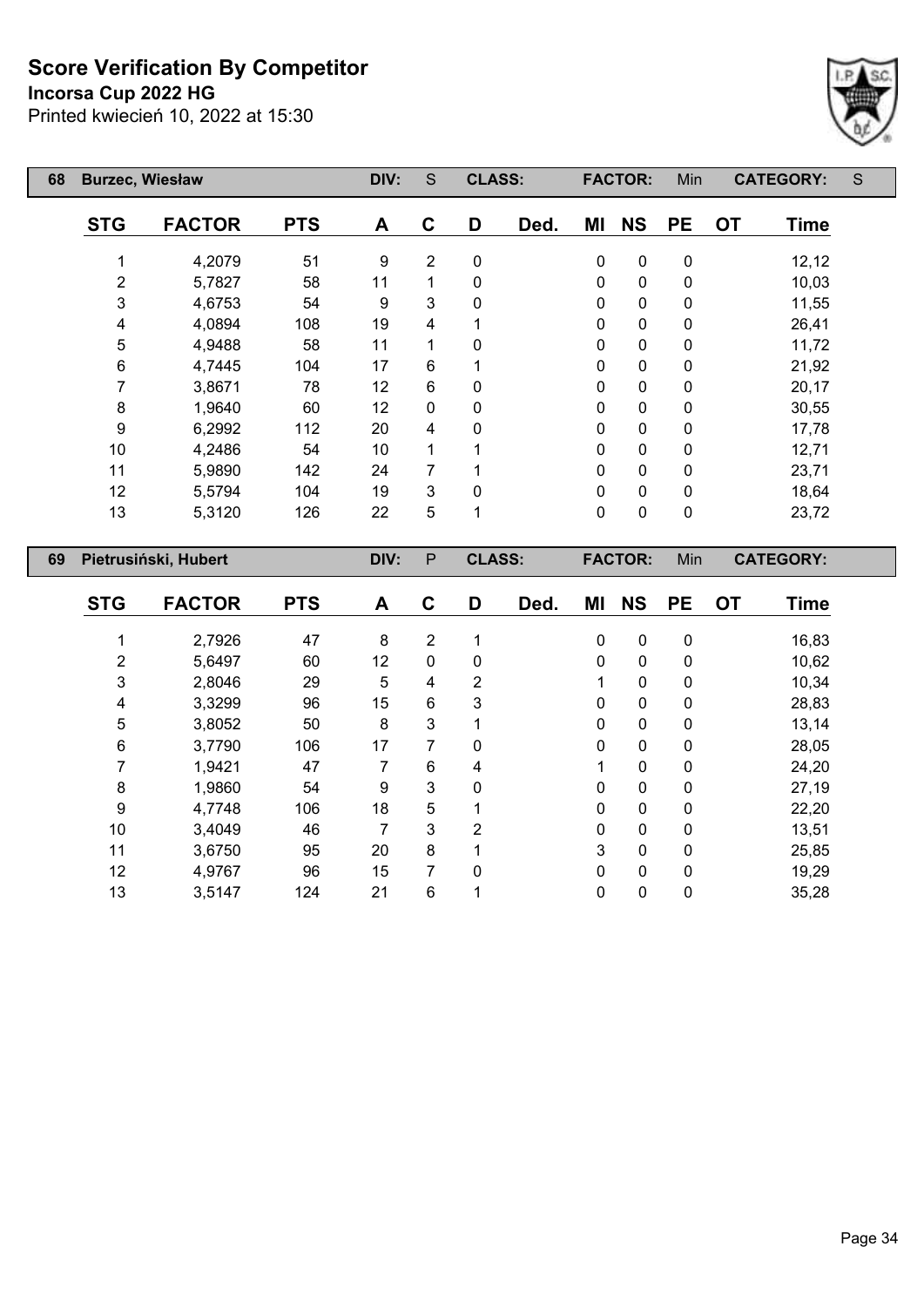**Incorsa Cup 2022 HG**

Printed kwiecień 10, 2022 at 15:30



| 70 | Duricova, Gabriela |                     | DIV:       | S    | <b>CLASS:</b>  |                |      | <b>FACTOR:</b> | Min            |             | <b>CATEGORY:</b> |                  |   |
|----|--------------------|---------------------|------------|------|----------------|----------------|------|----------------|----------------|-------------|------------------|------------------|---|
|    | <b>STG</b>         | <b>FACTOR</b>       | <b>PTS</b> | A    | $\mathbf c$    | D              | Ded. | MI             | <b>NS</b>      | <b>PE</b>   | <b>OT</b>        | <b>Time</b>      |   |
|    | 1                  | 2,1500              | 43         | 6    | 4              | 1              |      | $\pmb{0}$      | $\pmb{0}$      | $\pmb{0}$   |                  | 20,00            |   |
|    | $\overline{2}$     | 3,7984              | 52         | 8    | 4              | 0              |      | 0              | $\pmb{0}$      | $\pmb{0}$   |                  | 13,69            |   |
|    | 3                  | 2,4320              | 42         | 4    | 7              |                |      | 0              | 0              | 0           |                  | 17,27            |   |
|    | 4                  | 1,9910              | 93         | 17   | 6              | 0              |      |                | 0              | $\pmb{0}$   |                  | 46,71            |   |
|    | 5                  | 3,3100              | 52         | 9    | $\overline{2}$ |                |      | 0              | $\pmb{0}$      | 0           |                  | 15,71            |   |
|    | $\,6$              | 2,6729              | 80         | 17   | 5              | 0              |      | $\overline{2}$ | 0              | 0           |                  | 29,93            |   |
|    | 7                  | 1,4622              | 46         | 10   | 5              |                |      | $\overline{2}$ | 0              | 0           |                  | 31,46            |   |
|    | 8                  | 1,6645              | 39         | 9    | 1              |                |      |                | 0              | 0           |                  | 23,43            |   |
|    | 9                  | 2,3015              | 80         | 17   | 5              | 0              |      | 2              | 0              | $\mathbf 0$ |                  | 34,76            |   |
|    | 10                 | 3,3852              | 50         | 8    | 3              |                |      | 0              | 0              | 0           |                  | 14,77            |   |
|    | 11                 | 3,3430              | 138        | 23   | 7              | $\overline{2}$ |      | $\Omega$       | 0              | $\pmb{0}$   |                  | 41,28            |   |
|    | 12                 | 4,7166              | 104        | 19   | 3              | 0              |      | 0              | 0              | 0           |                  | 22,05            |   |
|    | 13                 | 0,6051              | 20         | 18   | 3              | 1              |      | 6              | $\pmb{0}$      | 2           |                  | 33,05            |   |
| 71 |                    | Bocskoras, Benjamin |            | DIV: | PO             | <b>CLASS:</b>  |      |                | <b>FACTOR:</b> | Min         |                  | <b>CATEGORY:</b> | S |
|    | <b>STG</b>         | <b>FACTOR</b>       | <b>PTS</b> | A    | $\mathbf C$    | D              | Ded. | ΜI             | <b>NS</b>      | <b>PE</b>   | <b>OT</b>        | <b>Time</b>      |   |
|    |                    | 4,2132              | 49         | 8    | 3              | 0              |      | 0              | $\pmb{0}$      | $\pmb{0}$   |                  | 11,63            |   |
|    | $\overline{2}$     | 5,8127              | 54         | 9    | 3              | 0              |      | 0              | 0              | 0           |                  | 9,29             |   |

 4,7402 52 8 4 0 0 0 0 10,97 4,8214 112 20 4 0 0 0 0 23,23 4,7218 56 10 2 0 0 0 0 11,86 4,7799 114 21 3 0 0 0 0 23,85 4,1080 70 10 6 2 0 0 0 17,04 4,3939 58 11 1 0 0 0 0 13,20 6,1981 112 20 4 0 0 0 0 18,07 4,5361 44 5 6 1 0 0 0 9,70 6,7751 150 27 5 0 0 0 0 22,14 5,2295 98 16 6 0 0 0 0 18,74 5,7242 132 24 4 0 0 0 0 23,06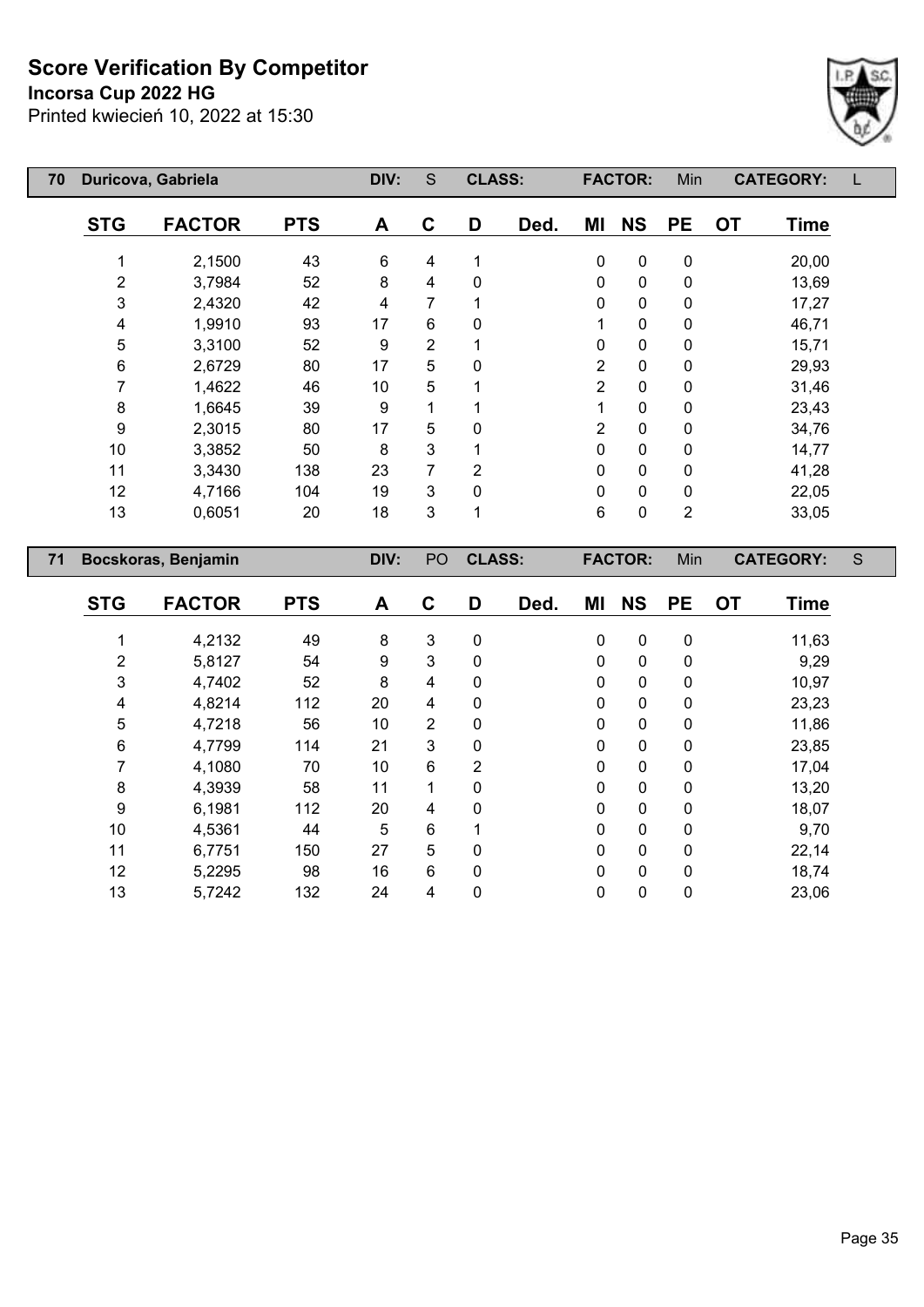**Incorsa Cup 2022 HG**



| 72 | Duda, Mariusz  |                     |            |                | P              | <b>CLASS:</b> |            |              | <b>FACTOR:</b> | Min       | <b>CATEGORY:</b>            | S |
|----|----------------|---------------------|------------|----------------|----------------|---------------|------------|--------------|----------------|-----------|-----------------------------|---|
|    | <b>STG</b>     | <b>FACTOR</b>       | <b>PTS</b> | A              | $\mathbf C$    | D             | Ded.       | ΜI           | <b>NS</b>      | <b>PE</b> | <b>OT</b><br>Time           |   |
|    | 1              | 4,0508              | 51         | 10             | $\mathbf 0$    | 1             |            | $\mathbf 0$  | 0              | 0         | 12,59                       |   |
|    | $\overline{2}$ | 3,4360              | 29         | $\sqrt{5}$     | 4              | 2             |            | 1            | 0              | 0         | 8,44                        |   |
|    | 3              | 4,2194              | 50         | $\overline{7}$ | 5              | 0             |            | 0            | 0              | 0         | 11,85                       |   |
|    | 4              | 4,5923              | 98         | 14             | 9              |               |            | 0            | 0              | 0         | 21,34                       |   |
|    | 5              | 3,5529              | 48         | 6              | $6\phantom{1}$ | 0             |            | $\mathbf 0$  | 0              | 0         | 13,51                       |   |
|    | 6              | 4,5521              | 93         | 17             | 6              | 0             |            | 1            | 0              | 0         | 20,43                       |   |
|    | 7              | 2,9895              | 60         | 7              | 7              | 4             |            | 0            | 0              | 0         | 20,07                       |   |
|    | 8              | 1,9383              | 54         | 9              | 3              | $\mathbf 0$   |            | $\mathbf{0}$ | 0              | 0         | 27,86                       |   |
|    | 9              | 5,3751              | 96         | 13             | 10             |               |            | 0            | 0              | 0         | 17,86                       |   |
|    | 10             | 4,9477              | 52         | 8              | 4              | $\Omega$      |            | $\mathbf 0$  | 0              | 0         | 10,51                       |   |
|    | 11             | 4,2614              | 105        | 12             | 18             |               |            | 1            | 0              | 0         | 24,64                       |   |
|    | 12             | 4,2972              | 96         | 15             | 7              | 0             |            | 0            | 0              | 0         | 22,34                       |   |
|    | 13             | 4,6562              | 130        | 24             | 3              | 1             |            | $\mathbf 0$  | 0              | 0         | 27,92                       |   |
| 73 |                | Michalik, Krzysztof |            | DIV:           | S              | <b>CLASS:</b> |            |              | <b>FACTOR:</b> | Maj       | <b>CATEGORY:</b>            |   |
|    | <b>CTO</b>     | <b>EACTOD</b>       | <b>DTC</b> | $\mathbf{A}$   | $\sim$         | D.            | <b>DAN</b> | NA I         | <b>NIC</b>     | ĐЕ.       | <b>Time</b><br>$\mathbf{r}$ |   |

| <b>STG</b> | <b>FACTOR</b> | <b>PTS</b> | A  | C | D        | Ded. | ΜI           | <b>NS</b>    | <b>PE</b>   | <b>OT</b> | <b>Time</b> |
|------------|---------------|------------|----|---|----------|------|--------------|--------------|-------------|-----------|-------------|
|            |               |            |    |   | 1        |      |              | $\mathbf 0$  |             |           |             |
|            | 5,3553        | 52         | 10 | 0 |          |      | 0            |              | 0           |           | 9,71        |
| 2          | 6,0773        | 55         | 9  | 2 | 4        |      | 0            | 0            | 0           |           | 9,05        |
| 3          | 5,5781        | 55         | 9  | 2 |          |      | 0            | 0            | 0           |           | 9,86        |
| 4          | 5,6413        | 106        | 16 | 5 | 3        |      | 0            | 0            | 0           |           | 18,79       |
| 5          | 5,2190        | 56         | 10 | 1 |          |      | 0            | 0            | 0           |           | 10,73       |
| 6          | 5,8571        | 109        | 17 | 5 | 2        |      | 0            | 0            | 0           |           | 18,61       |
|            | 5,3134        | 89         | 17 | 1 | $\Omega$ |      | $\mathbf{0}$ | 0            | 0           |           | 16,75       |
| 8          | 2,6290        | 54         | 8  | 3 |          |      | 0            | 0            | 0           |           | 20,54       |
| 9          | 6,7949        | 113        | 17 | 7 | $\Omega$ |      | $\Omega$     | $\mathbf{0}$ | 0           |           | 16,63       |
| 10         | 5,2073        | 54         | 8  | 3 |          |      | 0            | 0            | 0           |           | 10,37       |
| 11         | 7,1892        | 144        | 22 | 7 | 3        |      | $\mathbf 0$  | $\mathbf{0}$ | $\mathbf 0$ |           | 20,03       |
| 12         | 6,6090        | 107        | 19 | 3 | 0        |      | $\mathbf{0}$ | 0            | 0           |           | 16,19       |
| 13         | 5,4366        | 132        | 22 | 5 |          |      | 0            | 0            | 0           |           | 24,28       |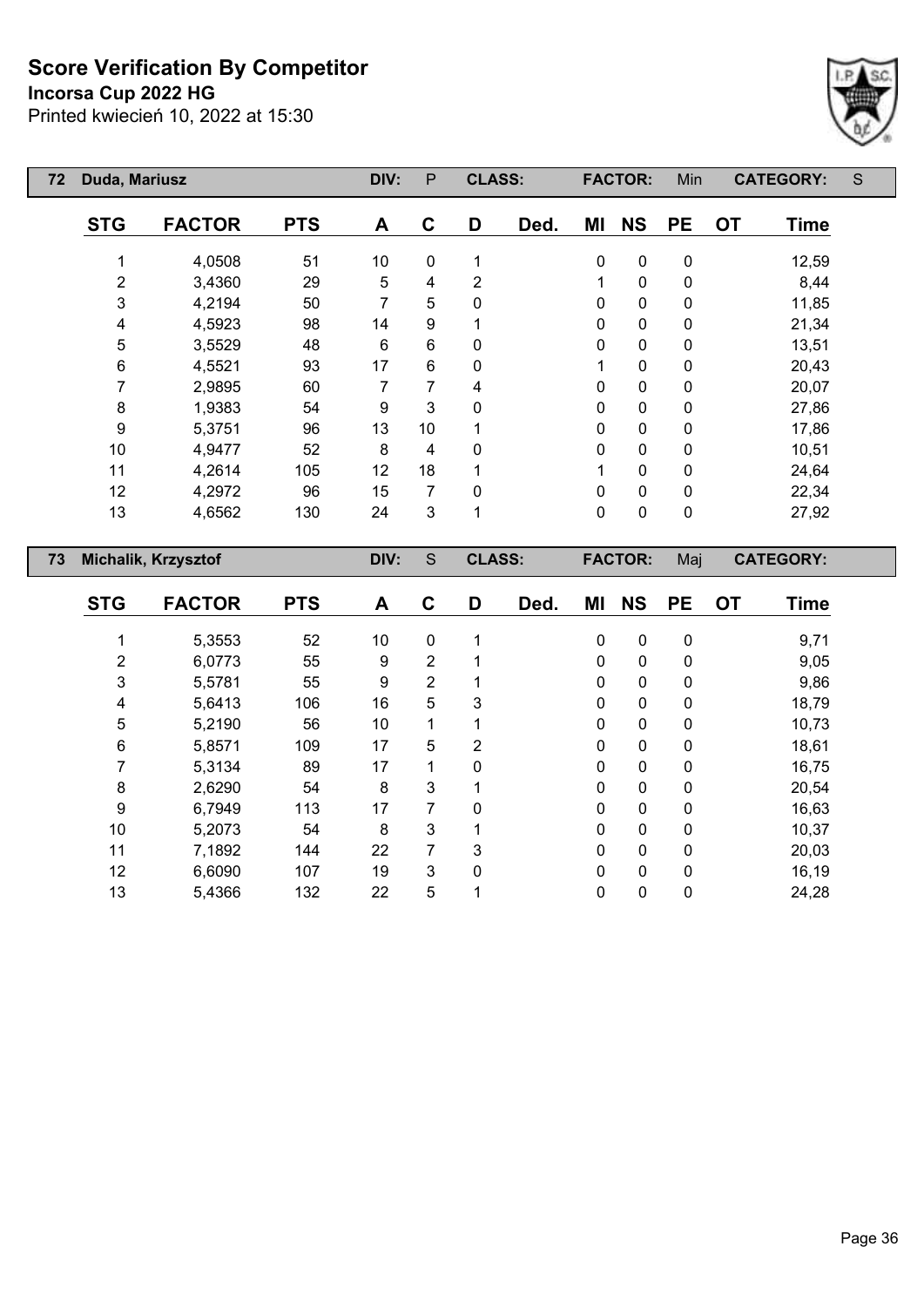**Incorsa Cup 2022 HG**

Printed kwiecień 10, 2022 at 15:30



| 74 | Wołek, Krzysztof |               | DIV:       | S                | <b>CLASS:</b>  |                |      | <b>FACTOR:</b> | Min            |           | <b>CATEGORY:</b> |                  |  |
|----|------------------|---------------|------------|------------------|----------------|----------------|------|----------------|----------------|-----------|------------------|------------------|--|
|    | <b>STG</b>       | <b>FACTOR</b> | <b>PTS</b> | A                | $\mathbf{C}$   | D              | Ded. | ΜI             | <b>NS</b>      | <b>PE</b> | <b>OT</b>        | <b>Time</b>      |  |
|    |                  | 6,0373        | 55         | 11               | $\mathbf 0$    | $\pmb{0}$      |      | $\pmb{0}$      | $\pmb{0}$      | $\pmb{0}$ |                  | 9,11             |  |
|    | $\overline{2}$   | 4,6366        | 37         | $\overline{7}$   | 4              | $\pmb{0}$      |      | 1              | $\pmb{0}$      | $\pmb{0}$ |                  | 7,98             |  |
|    | 3                | 5,7937        | 50         | 7                | 5              | 0              |      | 0              | $\pmb{0}$      | $\pmb{0}$ |                  | 8,63             |  |
|    | 4                | 5,0790        | 90         | 11               | 11             | $\overline{2}$ |      | 0              | $\pmb{0}$      | 0         |                  | 17,72            |  |
|    | 5                | 5,0150        | 50         | 8                | 3              |                |      | 0              | $\pmb{0}$      | 0         |                  | 9,97             |  |
|    | 6                | 5,2498        | 83         | 14               | $\overline{7}$ | $\overline{2}$ |      | 1              | 0              | $\pmb{0}$ |                  | 15,81            |  |
|    | 7                | 2,7453        | 61         | 10               | 7              | 0              |      | 1              | 0              | 0         |                  | 22,22            |  |
|    | $\bf 8$          | 3,1189        | 48         | $\overline{7}$   | 4              |                |      | 0              | 0              | 0         |                  | 15,39            |  |
|    | 9                | 7,3501        | 114        | 22               | 1              |                |      | 0              | 0              | 0         |                  | 15,51            |  |
|    | 10               | 2,0661        | 40         | 5                | 4              | 3              |      | 0              | $\pmb{0}$      | $\pmb{0}$ |                  | 19,36            |  |
|    | 11               | 7,2206        | 146        | 26               | 5              |                |      | 0              | $\pmb{0}$      | $\pmb{0}$ |                  | 20,22            |  |
|    | 12               | 5,5873        | 88         | 13               | 7              | $\overline{2}$ |      | 0              | $\pmb{0}$      | $\pmb{0}$ |                  | 15,75            |  |
|    | 13               | 6,0837        | 128        | 22               | 6              | $\pmb{0}$      |      | $\mathbf 0$    | $\pmb{0}$      | $\pmb{0}$ |                  | 21,04            |  |
| 75 | Gardocki, Rafał  |               |            | DIV:             | S              | <b>CLASS:</b>  |      |                | <b>FACTOR:</b> | Min       |                  | <b>CATEGORY:</b> |  |
|    | <b>STG</b>       | <b>FACTOR</b> | <b>PTS</b> | $\blacktriangle$ | $\mathbf C$    | D              | Ded. | MI             | <b>NS</b>      | <b>PE</b> | <b>OT</b>        | <b>Time</b>      |  |
|    |                  | 4,2030        | 53         | 10 <sup>°</sup>  | 1              | $\pmb{0}$      |      | $\mathbf 0$    | $\mathbf 0$    | $\pmb{0}$ |                  | 12,61            |  |
|    | 2                | 5,0000        | 48         | $6\phantom{1}$   | 6              | 0              |      | 0              | 0              | 0         |                  | 9,60             |  |

 4,7926 52 8 4 0 0 0 0 10,85 3,7721 98 15 7 2 0 0 0 25,98 4,2994 54 9 3 0 0 0 0 12,56 4,9358 100 16 6 2 0 0 0 20,26 3,4096 70 10 6 2 0 0 0 20,53 3,4286 54 9 3 0 0 0 0 15,75 5,4313 102 16 7 1 0 0 0 18,78 4,9815 54 9 3 0 0 0 0 10,84 4,8643 129 23 8 0 1 0 0 26,52 6,1224 108 21 1 0 0 0 0 17,64 4,1844 118 20 5 3 0 0 0 28,20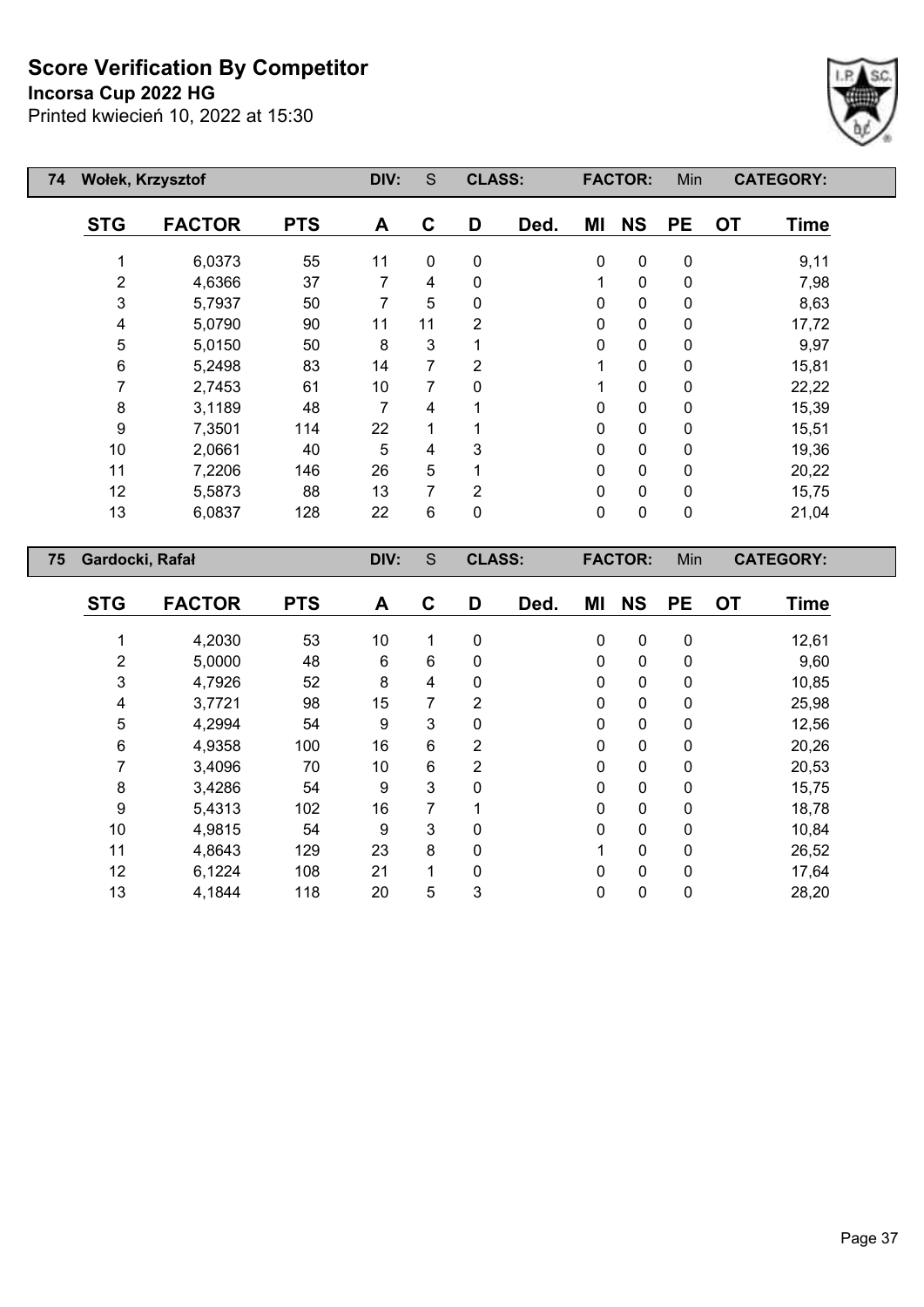**Incorsa Cup 2022 HG**



| 76             | Goslicki, Rafał |            | DIV: | $\mathsf{C}$   | <b>CLASS:</b>  |      |              | <b>FACTOR:</b> | Min       | <b>CATEGORY:</b>  |  |
|----------------|-----------------|------------|------|----------------|----------------|------|--------------|----------------|-----------|-------------------|--|
| <b>STG</b>     | <b>FACTOR</b>   | <b>PTS</b> | A    | C              | D              | Ded. | ΜI           | <b>NS</b>      | <b>PE</b> | <b>OT</b><br>Time |  |
| 1              | 5,4604          | 51         | 9    | $\overline{2}$ | $\pmb{0}$      |      | $\mathbf 0$  | $\mathbf 0$    | 0         | 9,34              |  |
| $\overline{2}$ | 4,1226          | 39         | 9    | 1              |                |      |              | 0              | 0         | 9,46              |  |
| 3              | 5,5675          | 52         | 9    | 2              |                |      | $\mathbf{0}$ | $\pmb{0}$      | 0         | 9,34              |  |
| 4              | 5,2855          | 112        | 20   | 4              | 0              |      | 0            | 0              | 0         | 21,19             |  |
| 5              | 3,3604          | 58         | 11   | 1              | 0              |      | 0            | $\mathbf 0$    | 0         | 17,26             |  |
| 6              | 4,2623          | 104        | 17   | $6\phantom{1}$ |                |      | 0            | 0              | 0         | 24,40             |  |
| 7              | 3,7520          | 69         | 15   | 1              |                |      |              | 0              | 0         | 18,39             |  |
| 8              | 3,4460          | 52         | 10   | $\mathbf 0$    | $\overline{2}$ |      | 0            | 0              | 0         | 15,09             |  |
| 9              | 5,3081          | 87         | 15   | 7              |                |      |              | 0              | 0         | 16,39             |  |
| 10             | 4,7755          | 50         | 7    | 5              | 0              |      | $\Omega$     | 0              | 0         | 10,47             |  |
| 11             | 6,8065          | 146        | 25   | $\overline{7}$ | $\Omega$       |      | $\Omega$     | 0              | 0         | 21,45             |  |
| 12             | 4,5283          | 96         | 16   | 5              |                |      | $\Omega$     | 0              | 0         | 21,20             |  |
| 13             | 4,1621          | 113        | 23   | $\overline{2}$ | $\overline{2}$ |      |              | 0              | 0         | 27,15             |  |
| 77             | Wolinski, Emil  |            | DIV: | S              | <b>CLASS:</b>  |      |              | <b>FACTOR:</b> | Maj       | <b>CATEGORY:</b>  |  |
| <b>STG</b>     | <b>FACTOR</b>   | <b>PTS</b> | A    | C              | D              | Ded. | ΜI           | <b>NS</b>      | <b>PE</b> | <b>OT</b><br>Time |  |

| 51G | <b>FACIOR</b> | P I S | A  | U              | IJ | Dea. | ML       | N5 | ۲E           | υı | <b>lime</b> |
|-----|---------------|-------|----|----------------|----|------|----------|----|--------------|----|-------------|
|     |               |       |    |                |    |      |          |    |              |    |             |
|     | 5,8065        | 54    | 10 | 1              | 0  |      | 0        | 0  | 0            |    | 9,30        |
| 2   | 6,6279        | 57    | 9  | 3              | 0  |      | 0        | 0  | 0            |    | 8,60        |
| 3   | 6,2731        | 51    |    | 3              | 2  |      | 0        | 0  | 0            |    | 8,13        |
| 4   | 6,8662        | 117   | 21 | $\mathbf{3}$   | 0  |      | 0        | 0  | 0            |    | 17,04       |
| 5   | 5,4781        | 55    | 9  | $\overline{2}$ |    |      | 0        | 0  | 0            |    | 10,04       |
| 6   | 5,7246        | 111   | 17 | 6              |    |      | $\Omega$ | 0  | 0            |    | 19,39       |
|     | 5,1298        | 83    | 13 | 4              |    |      | 0        | 0  | 0            |    | 16,18       |
| 8   | 3,6649        | 56    | 8  | 4              | 0  |      | 0        | 0  | $\mathbf{0}$ |    | 15,28       |
| 9   | 8,0166        | 116   | 20 | 4              | 0  |      | 0        | 0  | 0            |    | 14,47       |
| 10  | 4,5359        | 43    | 9  | $\overline{2}$ | 0  |      |          | 0  | 0            |    | 9,48        |
| 11  | 6,8950        | 151   | 25 | 6              |    |      | 0        | 0  | $\mathbf{0}$ |    | 21,90       |
| 12  | 5,9603        | 108   | 20 | $\overline{2}$ | 0  |      | 0        | 0  | 0            |    | 18,12       |
| 13  | 5,7486        | 134   | 24 | 3              |    |      | 0        | 0  | 0            |    | 23,31       |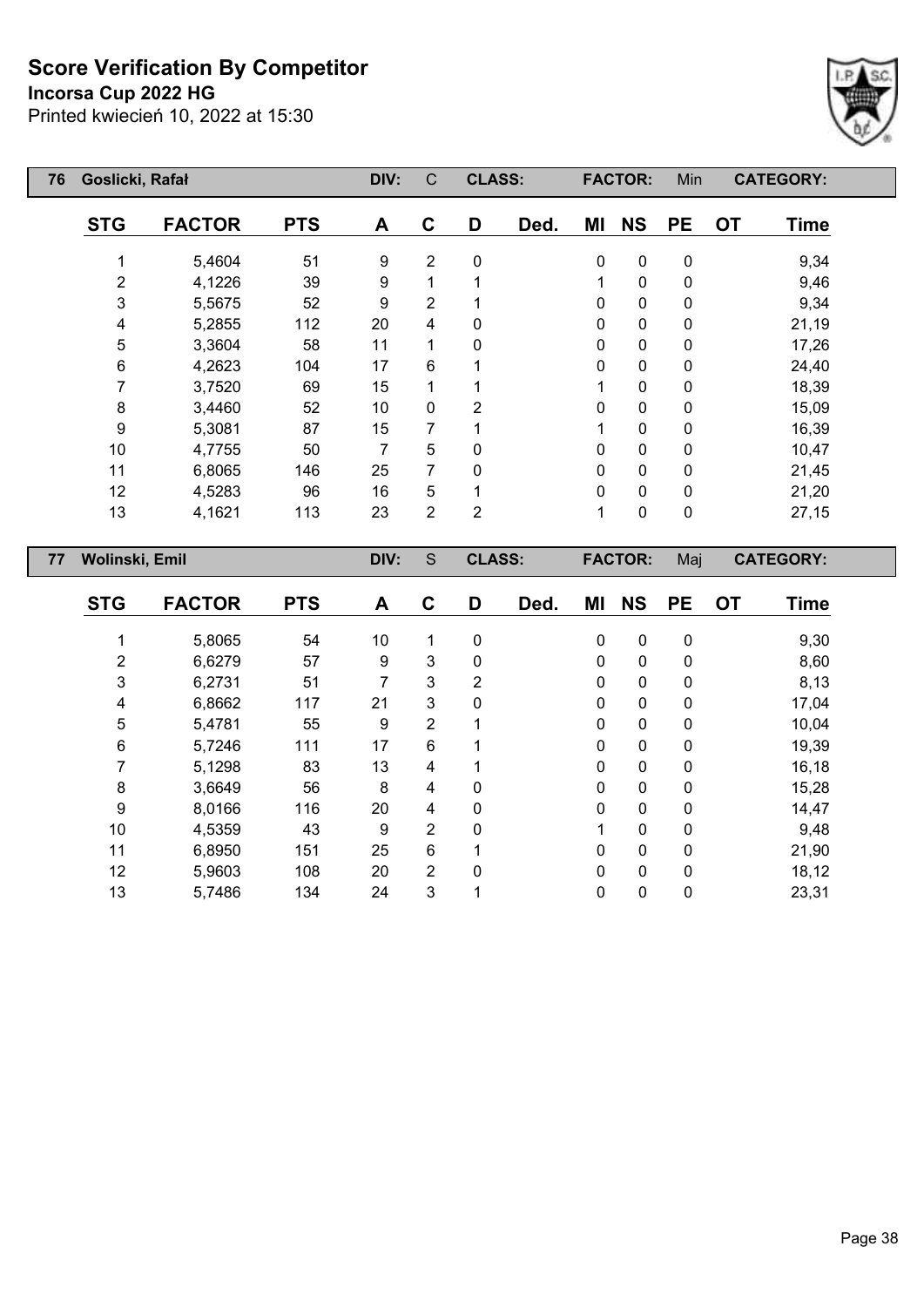## **Incorsa Cup 2022 HG**



| 78 |                         | Koleśnikowski, Piotr |             | DIV:             | ${\sf P}$        | <b>CLASS:</b>  |      |                | <b>FACTOR:</b> | Min         |           | <b>CATEGORY:</b> |    |
|----|-------------------------|----------------------|-------------|------------------|------------------|----------------|------|----------------|----------------|-------------|-----------|------------------|----|
|    | <b>STG</b>              | <b>FACTOR</b>        | <b>PTS</b>  | A                | $\mathbf c$      | D              | Ded. | MI             | <b>NS</b>      | <b>PE</b>   | <b>OT</b> | <b>Time</b>      |    |
|    | 1                       | 0,0000               | 25          | $\mathbf 0$      | 0                | 0              |      | 0              | $\pmb{0}$      | $\pmb{0}$   |           | 0,00             |    |
|    | $\overline{c}$          | 0,0000               | $\pmb{0}$   | 0                | $\pmb{0}$        | 0              |      | 0              | $\pmb{0}$      | $\pmb{0}$   |           | 0,00             |    |
|    | 3                       | 0,0000               | $\mathbf 0$ | 0                | 0                | 0              |      | 0              | 0              | 0           |           | 0,00             |    |
|    | 4                       | 0,0000               | 0           | 0                | 0                | 0              |      | 0              | 0              | 0           |           | 0,00             |    |
|    | 5                       | 0,0000               | 20          | 0                | $\mathbf 0$      | 0              |      | $\pmb{0}$      | $\pmb{0}$      | 0           |           | 0,00             |    |
|    | 6                       | 0,0000               | 20          | 0                | 0                | 0              |      | 0              | $\pmb{0}$      | 0           |           | 0,00             |    |
|    | $\overline{7}$          | 0,0000               | 10          | 0                | 0                | 0              |      | 0              | $\pmb{0}$      | 0           |           | 0,00             |    |
|    | 8                       | 0,0000               | 20          | 0                | 0                | 0              |      | 0              | $\pmb{0}$      | $\pmb{0}$   |           | 0,00             |    |
|    | $\boldsymbol{9}$        | 0,0000               | $\pmb{0}$   | 0                | 0                | 0              |      | 0              | $\pmb{0}$      | 0           |           | 0,00             |    |
|    | 10                      | 0,0000               | 0           | $\mathbf{0}$     | 0                | 0              |      | 0              | 0              | 0           |           | 0,00             |    |
|    | 11                      | 0,0000               | $\pmb{0}$   | 0                | 0                | 0              |      | 0              | $\pmb{0}$      | 0           |           | 0,00             |    |
|    | 12                      | 0,0000               | 10          | $\pmb{0}$        | $\mathbf 0$      | 0              |      | $\pmb{0}$      | $\pmb{0}$      | $\pmb{0}$   |           | 0,00             |    |
|    | 13                      | 0,0000               | 30          | 0                | $\overline{0}$   | 0              |      | $\mathbf 0$    | $\mathbf 0$    | $\mathbf 0$ |           | 0,00             |    |
|    |                         |                      |             |                  |                  |                |      |                |                |             |           |                  |    |
| 79 |                         | KACZYŃSKI, Krzysztof |             | DIV:             | $\sf P$          | <b>CLASS:</b>  |      |                | <b>FACTOR:</b> | Min         |           | <b>CATEGORY:</b> | SS |
|    |                         |                      |             |                  |                  |                |      |                |                |             |           |                  |    |
|    | <b>STG</b>              | <b>FACTOR</b>        | <b>PTS</b>  | A                | $\mathbf C$      | D              | Ded. | MI             | <b>NS</b>      | <b>PE</b>   | <b>OT</b> | <b>Time</b>      |    |
|    | 1                       | 3,5176               | 49          | $\boldsymbol{9}$ | 1                | 1              |      | 0              | $\pmb{0}$      | $\pmb{0}$   |           | 13,93            |    |
|    | $\overline{\mathbf{c}}$ | 4,1367               | 46          | 8                | 1                | 3              |      | 0              | $\pmb{0}$      | 0           |           | 11,12            |    |
|    | 3                       | 5,2838               | 54          | 9                | 3                | 0              |      | 0              | $\pmb{0}$      | 0           |           | 10,22            |    |
|    | 4                       | 3,8339               | 84          | 14               | $\overline{7}$   | 3              |      | 0              | $\pmb{0}$      | 1           |           | 21,91            |    |
|    | 5                       | 4,2994               | 54          | 10               | $\mathbf{1}$     | 1              |      | 0              | $\pmb{0}$      | 0           |           | 12,56            |    |
|    | 6                       | 4,4859               | 89          | 16               | $\,6\,$          | 1              |      | 1              | $\pmb{0}$      | 0           |           | 19,84            |    |
|    | $\overline{7}$          | 3,4816               | 72          | 10               | 7                | 1              |      | 0              | $\pmb{0}$      | $\pmb{0}$   |           | 20,68            |    |
|    | 8                       | 3,3647               | 50          | 7                | 5                | 0              |      | 0              | $\pmb{0}$      | $\pmb{0}$   |           | 14,86            |    |
|    | $\boldsymbol{9}$        | 5,6701               | 110         | 19               | 5                | 0              |      | 0              | $\pmb{0}$      | $\pmb{0}$   |           | 19,40            |    |
|    | 10                      | 4,5647               | 54          | 9                | 3                | 0              |      | 0              | 0              | 0           |           | 11,83            |    |
|    | 11                      | 4,8761               | 120         | 25               | 5                | 0              |      | $\overline{c}$ | 0              | 0           |           | 24,61            |    |
|    | 12                      | 5,4194               | 84          | 11               | $\boldsymbol{9}$ | $\overline{2}$ |      | $\mathbf 0$    | 0              | 0           |           | 15,50            |    |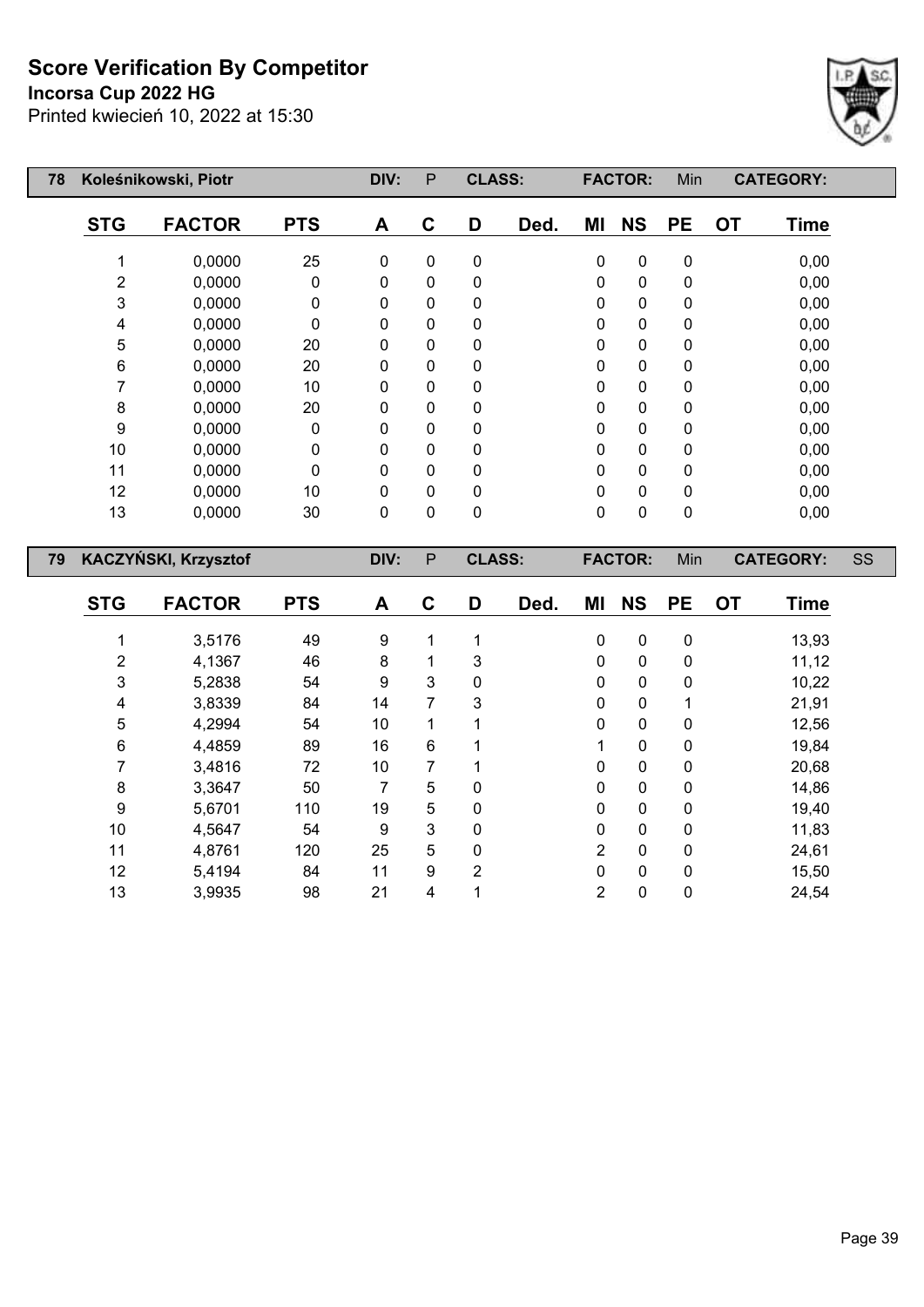#### **Incorsa Cup 2022 HG**



| 80 |                | Miller, Przemysław      |            | DIV: | S | <b>CLASS:</b> |      |              | <b>FACTOR:</b> | Min       |           | <b>CATEGORY:</b> |
|----|----------------|-------------------------|------------|------|---|---------------|------|--------------|----------------|-----------|-----------|------------------|
|    | <b>STG</b>     | <b>FACTOR</b>           | <b>PTS</b> | A    | C | D             | Ded. | ΜI           | <b>NS</b>      | <b>PE</b> | <b>OT</b> | <b>Time</b>      |
|    |                | 2,4406                  | 38         | 9    | 1 | 0             |      | 1            | $\pmb{0}$      | 0         |           | 15,57            |
|    | $\overline{2}$ | 3,8889                  | 56         | 10   | 2 | 0             |      | $\mathbf 0$  | $\mathbf 0$    | 0         |           | 14,40            |
|    | 3              | 3,9786                  | 52         | 8    | 4 | 0             |      | 0            | 0              | 0         |           | 13,07            |
|    | 4              | 3,3786                  | 112        | 20   | 4 | 0             |      | 0            | 0              | 0         |           | 33,15            |
|    | 5              | 3,4091                  | 54         | 10   | 1 |               |      | 0            | 0              | 0         |           | 15,84            |
|    | 6              | 3,6389                  | 106        | 17   | 7 | 0             |      | $\mathbf{0}$ | 0              | 0         |           | 29,13            |
|    |                | 3,0469                  | 78         | 13   | 4 |               |      | $\mathbf{0}$ | 0              | 0         |           | 25,60            |
|    | 8              | 2,0900                  | 39         | 8    | 3 | 0             |      |              | 0              | 0         |           | 18,66            |
|    | 9              | 4,6549                  | 116        | 22   | 2 | 0             |      | 0            | 0              | 0         |           | 24,92            |
|    | 10             | 3,6120                  | 54         | 9    | 3 | 0             |      | 0            | $\mathbf 0$    | 0         |           | 14,95            |
|    | 11             | 4,4496                  | 152        | 28   | 4 | 0             |      | $\mathbf 0$  | 0              | 0         |           | 34,16            |
|    | 12             | 2,8846                  | 102        | 18   | 4 | 0             |      | $\mathbf 0$  | 0              | 0         |           | 35,36            |
|    | 13             | 3,1996                  | 130        | 23   | 5 | 0             |      | $\mathbf 0$  | 0              | 0         |           | 40,63            |
| 81 |                | <b>Waleczko, Marcin</b> |            | DIV: | P | <b>CLASS:</b> |      |              | <b>FACTOR:</b> | Min       |           | <b>CATEGORY:</b> |

| <b>STG</b> | <b>FACTOR</b> | <b>PTS</b> | A  | C              | D            | Ded. | ΜI          | <b>NS</b>   | <b>PE</b>    | <b>OT</b> | <b>Time</b> |
|------------|---------------|------------|----|----------------|--------------|------|-------------|-------------|--------------|-----------|-------------|
|            | 4,3301        | 53         | 10 | 1              | 0            |      | $\pmb{0}$   | $\mathbf 0$ | $\mathbf 0$  |           | 12,24       |
| 2          | 5,4711        | 54         | 9  | 3              | 0            |      | 0           | 0           | 0            |           | 9,87        |
| 3          | 4,6377        | 48         | 7  | 4              | 1            |      | $\mathbf 0$ | $\mathbf 0$ | 0            |           | 10,35       |
| 4          | 4,9878        | 102        | 16 | 7              |              |      | 0           | 0           | 0            |           | 20,45       |
| 5          | 4,2328        | 56         | 10 | $\overline{2}$ | $\mathbf 0$  |      | $\mathbf 0$ | $\mathbf 0$ | $\mathbf{0}$ |           | 13,23       |
| 6          | 4,6749        | 110        | 21 | 1              | 2            |      | 0           | 0           | 0            |           | 23,53       |
| 7          | 3,7278        | 86         | 16 | $\overline{2}$ | 0            |      | 0           | 0           | $\mathbf{0}$ |           | 23,07       |
| 8          | 1,6702        | 39         | 8  | 3              | $\mathbf{0}$ |      | 1           | $\mathbf 0$ | $\mathbf{0}$ |           | 23,35       |
| 9          | 5,3305        | 100        | 14 | 10             | 0            |      | $\mathbf 0$ | $\mathbf 0$ | 0            |           | 18,76       |
| 10         | 4,5827        | 56         | 10 | $\overline{2}$ | $\mathbf{0}$ |      | $\mathbf 0$ | $\mathbf 0$ | $\Omega$     |           | 12,22       |
| 11         | 5,4905        | 136        | 20 | 12             | 0            |      | 0           | 0           | 0            |           | 24,77       |
| 12         | 3,7125        | 94         | 16 | 4              | 2            |      | $\mathbf 0$ | $\mathbf 0$ | $\mathbf{0}$ |           | 25,32       |
| 13         | 4,1805        | 126        | 21 | 7              | 0            |      | 0           | 0           | 0            |           | 30,14       |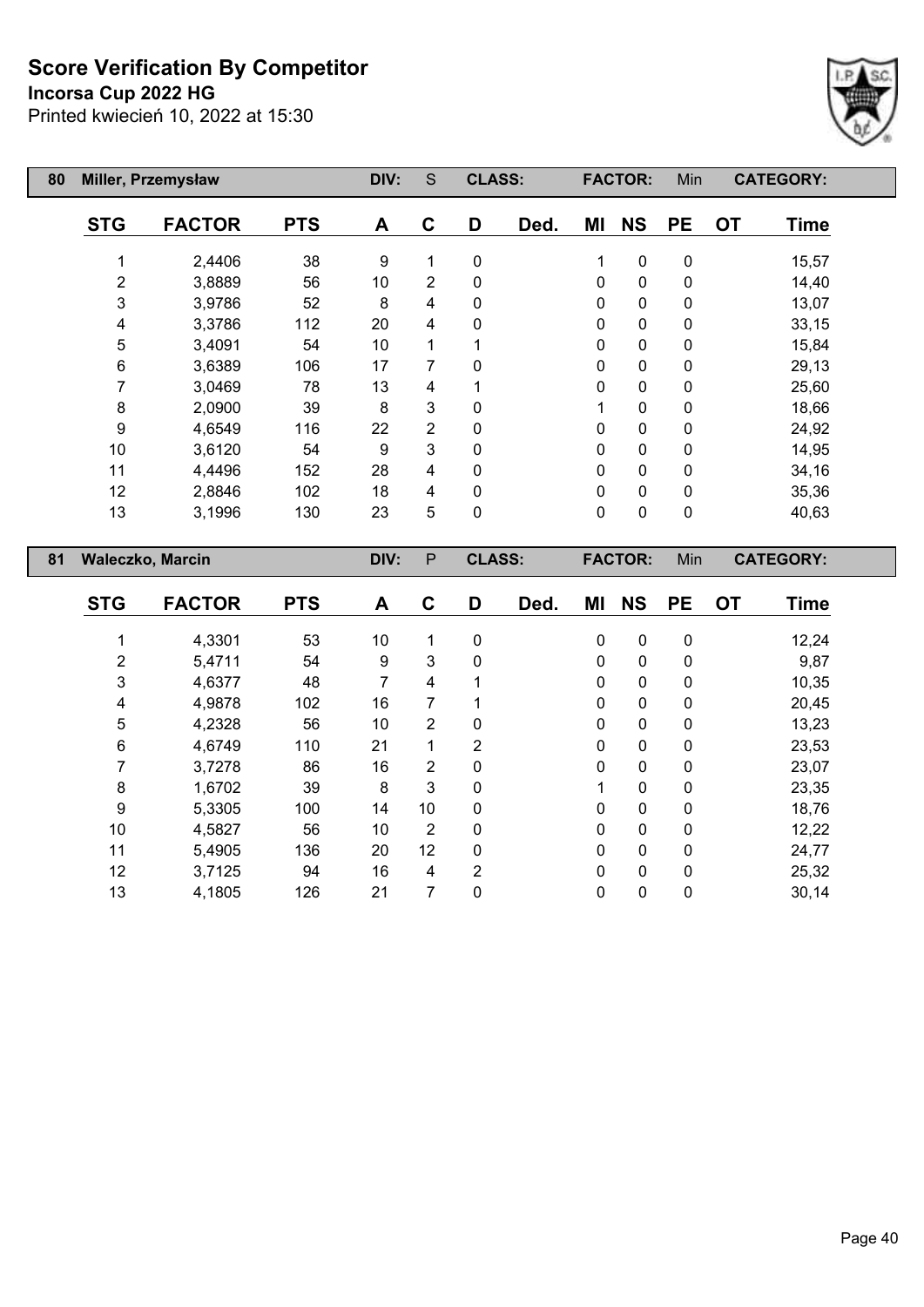# **Incorsa Cup 2022 HG**



| 82 | Bojanowski, Piotr |               |            | DIV: | P              | <b>CLASS:</b> |      |             | <b>FACTOR:</b> | Min       | <b>CATEGORY:</b>         | S |
|----|-------------------|---------------|------------|------|----------------|---------------|------|-------------|----------------|-----------|--------------------------|---|
|    | <b>STG</b>        | <b>FACTOR</b> | <b>PTS</b> | A    | C              | D             | Ded. | ΜI          | <b>NS</b>      | <b>PE</b> | <b>OT</b><br><b>Time</b> |   |
|    |                   | 5,6684        | 53         | 10   | 1              | 0             |      | $\mathbf 0$ | 0              | 0         | 9,35                     |   |
|    | $\overline{2}$    | 6,5455        | 54         | 9    | 3              | 0             |      | 0           | 0              | 0         | 8,25                     |   |
|    | 3                 | 5,1337        | 48         | 7    | 4              |               |      | $\mathbf 0$ | 0              | 0         | 9,35                     |   |
|    | 4                 | 4,7833        | 96         | 12   | 12             | 0             |      | 0           | 0              | 0         | 20,07                    |   |
|    | 5                 | 5,5172        | 56         | 10   | $\overline{2}$ | 0             |      | 0           | 0              | 0         | 10,15                    |   |
|    | 6                 | 6,4294        | 112        | 21   | $\overline{2}$ |               |      | 0           | 0              | $\pmb{0}$ | 17,42                    |   |
|    | 7                 | 4,2620        | 82         | 14   | 4              | 0             |      | 0           | 0              | 0         | 19,24                    |   |
|    | 8                 | 1,8070        | 50         | 8    | 3              |               |      | 0           | 0              | 0         | 27,67                    |   |
|    | 9                 | 5,6672        | 110        | 19   | 5              | 0             |      | 0           | 0              | 0         | 19,41                    |   |
|    | 10                | 5,2093        | 56         | 10   | $\overline{2}$ | 0             |      | 0           | 0              | 0         | 10,75                    |   |
|    | 11                | 7,3086        | 148        | 26   | 6              | 0             |      | 0           | 0              | 0         | 20,25                    |   |
|    | 12                | 6,5203        | 98         | 16   | 6              | 0             |      | 0           | 0              | 0         | 15,03                    |   |
|    | 13                | 3,7939        | 134        | 25   | 3              | 0             |      | 0           | $\mathbf 0$    | 0         | 35,32                    |   |
| 83 | Stefaniuk, Jacek  |               |            | DIV: | $\mathsf{P}$   | <b>CLASS:</b> |      |             | <b>FACTOR:</b> | Min       | <b>CATEGORY:</b>         | S |
|    | <b>STG</b>        | <b>FACTOR</b> | <b>PTS</b> | A    | C              | D             | Ded. | ΜI          | <b>NS</b>      | <b>PE</b> | <b>OT</b><br><b>Time</b> |   |

| ১।ড | <b>FAUIUR</b> | PI 5 | A  | v              | ע | Dea. | <b>IVII</b> | NJ           | PE. | U I | <b>Time</b> |
|-----|---------------|------|----|----------------|---|------|-------------|--------------|-----|-----|-------------|
|     | 3,3672        | 53   | 10 | 1              | 0 |      | 0           | 0            | 0   |     | 15,74       |
| 2   | 5,9259        | 56   | 10 | $\overline{2}$ | 0 |      | $\Omega$    | $\mathbf{0}$ | 0   |     | 9,45        |
| 3   | 4,0516        | 44   | 5  | 6              |   |      | 0           | 0            | 0   |     | 10,86       |
| 4   | 5,0781        | 104  | 16 | 8              | 0 |      | 0           | 0            | 0   |     | 20,48       |
| 5   | 2,7559        | 35   | 7  | 3              |   |      |             | $\mathbf{0}$ | 0   |     | 12,70       |
| 6   | 4,5678        | 102  | 15 | 9              | 0 |      | 0           | $\mathbf{0}$ | 0   |     | 22,33       |
|     | 3,4107        | 72   | 12 | 3              | 3 |      | 0           | $\mathbf{0}$ | 0   |     | 21,11       |
| 8   | 3,1470        | 58   | 11 | 1              | 0 |      | $\Omega$    | $\mathbf{0}$ | 0   |     | 18,43       |
| 9   | 5,1804        | 89   | 15 | 8              | 0 |      |             | $\mathbf{0}$ | 0   |     | 17,18       |
| 10  | 2,6575        | 27   | 4  | 5              | 2 |      |             | $\mathbf{0}$ | 0   |     | 10,16       |
| 11  | 3,8697        | 101  | 23 | 5              |   |      | 3           | $\mathbf{0}$ | 0   |     | 26,10       |
| 12  | 3,2531        | 100  | 17 | 5              | 0 |      | 0           | $\mathbf{0}$ | 0   |     | 30,74       |
| 13  | 3,5780        | 117  | 23 | 4              | 0 |      |             | 0            | 0   |     | 32,70       |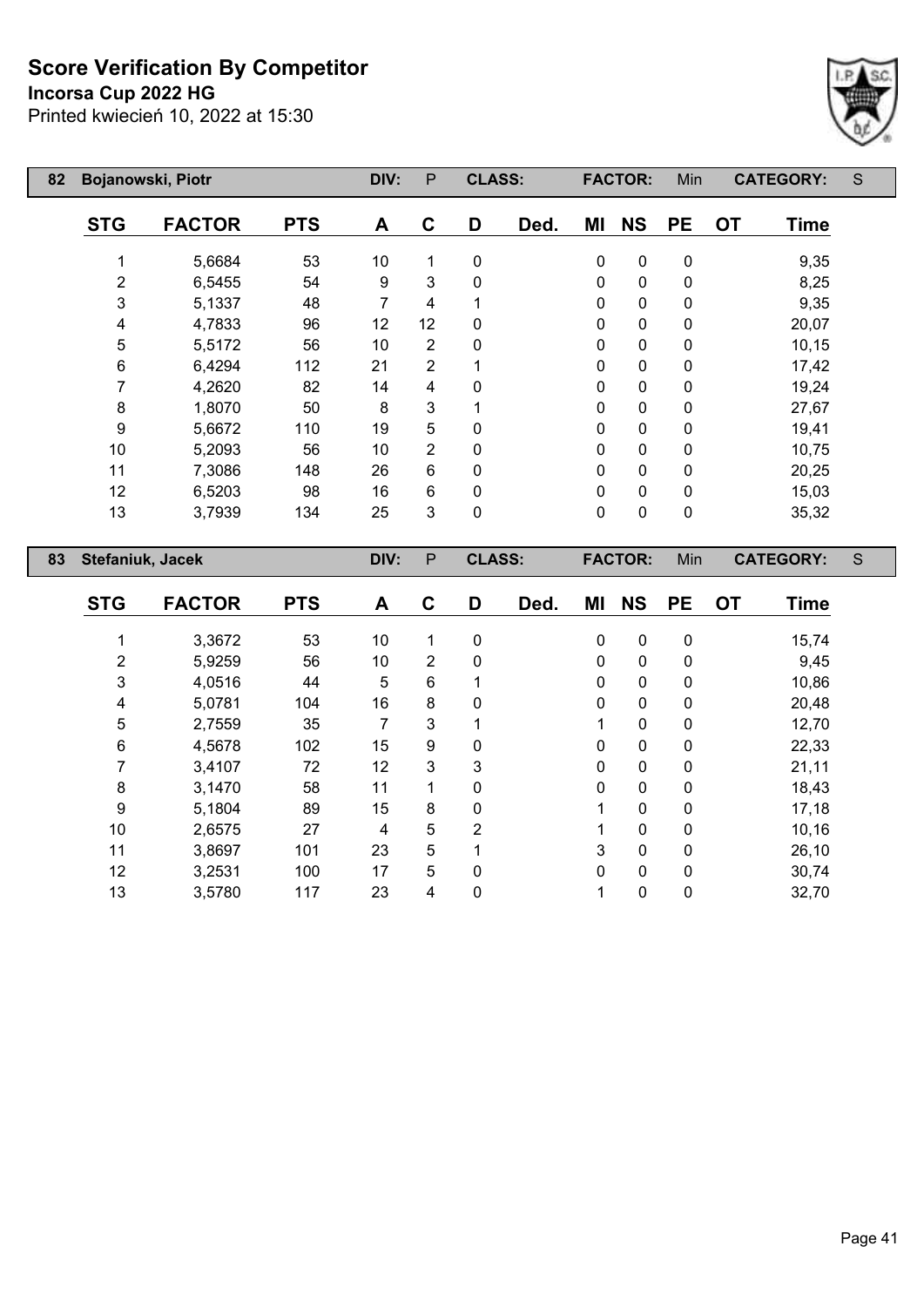**Incorsa Cup 2022 HG**



| 84 |                 | Kruczyński, Przemysław |            | DIV: | O              | <b>CLASS:</b>  |      |             | <b>FACTOR:</b> | Min            |           | <b>CATEGORY:</b> |
|----|-----------------|------------------------|------------|------|----------------|----------------|------|-------------|----------------|----------------|-----------|------------------|
|    | <b>STG</b>      | <b>FACTOR</b>          | <b>PTS</b> | A    | C              | D              | Ded. | ΜI          | <b>NS</b>      | <b>PE</b>      | <b>OT</b> | <b>Time</b>      |
|    |                 | 3,4483                 | 47         | 8    | $\overline{2}$ |                |      | $\mathbf 0$ | $\pmb{0}$      | $\pmb{0}$      |           | 13,63            |
|    | $\overline{2}$  | 5,0930                 | 52         | 8    | 4              | 0              |      | 0           | $\mathbf 0$    | 0              |           | 10,21            |
|    | 3               | 2,0364                 | 19         | 5    | 4              | $\overline{2}$ |      | 1           | 1              | 0              |           | 9,33             |
|    | 4               | 4,1039                 | 79         | 12   | 9              | 2              |      | 1           | 0              | 0              |           | 19,25            |
|    | 5               | 2,2434                 | 40         | 4    | 6              | 2              |      | 0           | 0              | 0              |           | 17,83            |
|    | 6               | 2,9168                 | 102        | 16   | 7              |                |      | 0           | 0              | 0              |           | 34,97            |
|    |                 | 0,0000                 | 0          | 9    | 3              | 2              |      | 4           | 0              | $\overline{2}$ |           | 20,78            |
|    | 8               | 0,2963                 | 9          | 6    | 3              | 0              |      | 3           | 0              | 0              |           | 30,37            |
|    | 9               | 3,8783                 | 79         | 11   | 11             |                |      | 1           | 0              | $\mathbf 0$    |           | 20,37            |
|    | 10              | 1,8426                 | 48         | 8    | 2              | 2              |      | 0           | $\mathbf 0$    | $\pmb{0}$      |           | 26,05            |
|    | 11              | 3,9227                 | 138        | 21   | 11             | 0              |      | 0           | $\mathbf 0$    | $\pmb{0}$      |           | 35,18            |
|    | 12              | 4,0413                 | 94         | 14   | 8              | 0              |      | 0           | $\mathbf 0$    | $\mathbf 0$    |           | 23,26            |
|    | 13              | 4,0129                 | 124        | 21   | 6              | 1              |      | 0           | 0              | $\pmb{0}$      |           | 30,90            |
| 85 | Flajszer, Kamil |                        |            | DIV: | P              | <b>CLASS:</b>  |      |             | <b>FACTOR:</b> | Min            |           | <b>CATEGORY:</b> |

| <b>STG</b> | <b>FACTOR</b> | <b>PTS</b> | A  | C              | D              | Ded. | ΜI             | <b>NS</b>   | <b>PE</b>    | <b>OT</b> | <b>Time</b> |
|------------|---------------|------------|----|----------------|----------------|------|----------------|-------------|--------------|-----------|-------------|
|            | 2,3276        | 53         | 10 | 1              | 0              |      | $\mathbf 0$    | $\mathbf 0$ | 0            |           | 22,77       |
| 2          | 2,3460        | 24         | 7  | 3              | 0              |      | $\overline{2}$ | 0           | 0            |           | 10,23       |
| 3          | 2,7306        | 37         | 7  | 4              | 0              |      | 1              | 0           | 0            |           | 13,55       |
| 4          | 3,2473        | 73         | 10 | 10             | 3              |      |                | $\mathbf 0$ | 0            |           | 22,48       |
| 5          | 3,2277        | 54         | 9  | 3              | 0              |      | 0              | $\mathbf 0$ | $\mathbf{0}$ |           | 16,73       |
| 6          | 2,4847        | 57         | 13 | 7              |                |      | 3              | $\mathbf 0$ | 0            |           | 22,94       |
| 7          | 3,8697        | 76         | 12 | 5              |                |      | $\mathbf 0$    | $\mathbf 0$ | 0            |           | 19,64       |
| 8          | 3,4571        | 54         | 9  | 3              | 0              |      | 0              | 0           | $\mathbf{0}$ |           | 15,62       |
| 9          | 4,5307        | 112        | 20 | 4              | 0              |      | 0              | $\mathbf 0$ | 0            |           | 24,72       |
| 10         | 3,1812        | 46         | 7  | 3              | $\overline{2}$ |      | $\mathbf 0$    | $\mathbf 0$ | $\mathbf{0}$ |           | 14,46       |
| 11         | 3,6296        | 136        | 21 | 10             |                |      | $\mathbf 0$    | 0           | 0            |           | 37,47       |
| 12         | 3,2609        | 90         | 14 | $6\phantom{1}$ | 2              |      | 0              | $\mathbf 0$ | $\mathbf{0}$ |           | 27,60       |
| 13         | 3,6854        | 119        | 24 | $\mathfrak{B}$ | 0              |      | 1              | $\mathbf 0$ | 0            |           | 32,29       |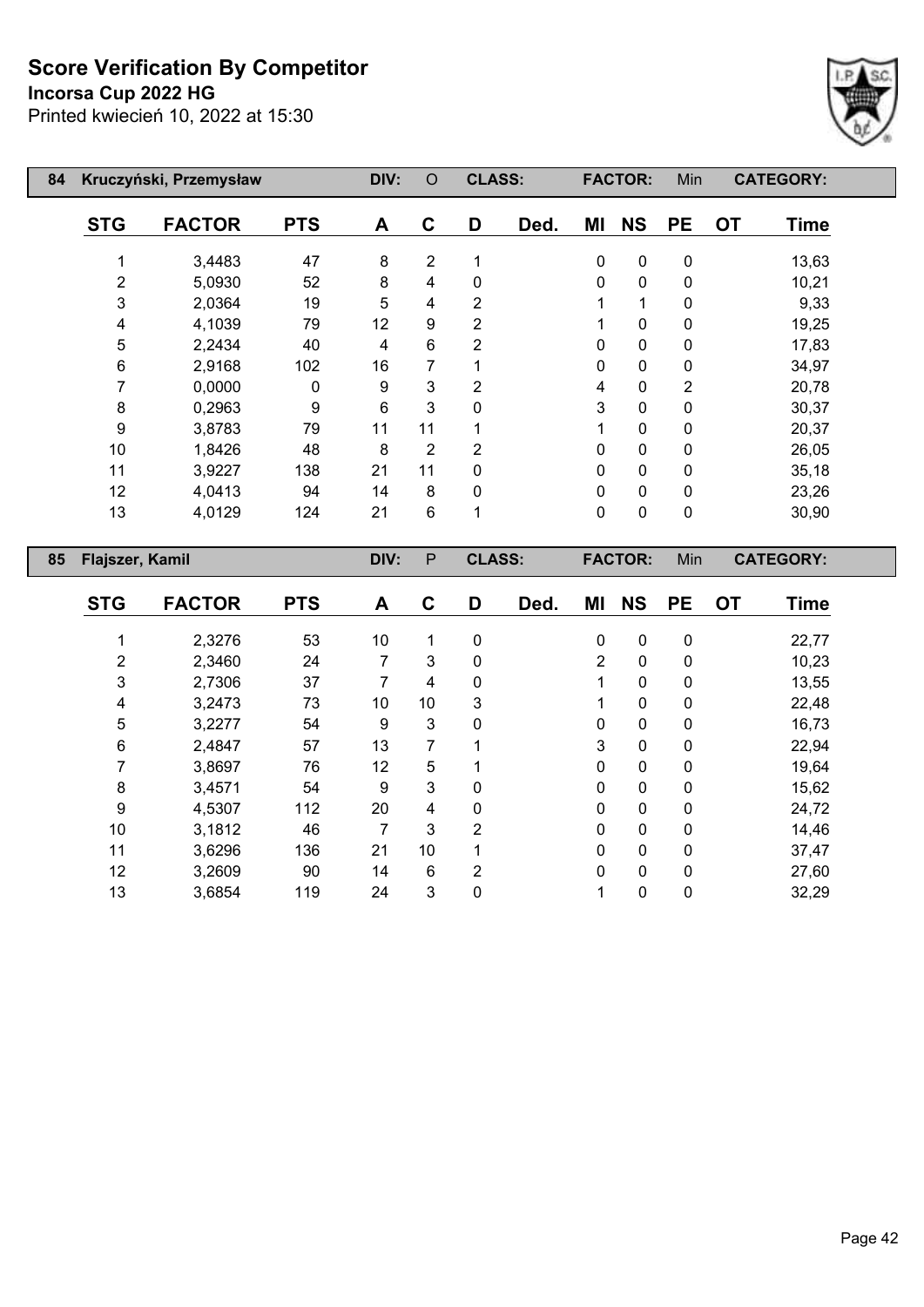**Incorsa Cup 2022 HG**

Printed kwiecień 10, 2022 at 15:30



| 86 | <b>BEREZOWSKI, PAWEŁ</b> |                           |            | DIV: | $\mathsf{P}$   | <b>CLASS:</b> |      |             | <b>FACTOR:</b> | Min       |           | <b>CATEGORY:</b> | SS |
|----|--------------------------|---------------------------|------------|------|----------------|---------------|------|-------------|----------------|-----------|-----------|------------------|----|
|    | <b>STG</b>               | <b>FACTOR</b>             | <b>PTS</b> | A    | C              | D             | Ded. | ΜI          | <b>NS</b>      | <b>PE</b> | <b>OT</b> | <b>Time</b>      |    |
|    |                          | 4,1129                    | 51         | 10   | 0              | 1             |      | $\pmb{0}$   | $\pmb{0}$      | $\pmb{0}$ |           | 12,40            |    |
|    | $\overline{2}$           | 4,3796                    | 48         | 6    | 6              | 0             |      | 0           | $\mathbf 0$    | 0         |           | 10,96            |    |
|    | 3                        | 3,4976                    | 44         | 5    | 6              | 1             |      | $\mathbf 0$ | $\pmb{0}$      | $\pmb{0}$ |           | 12,58            |    |
|    | 4                        | 3,9740                    | 104        | 17   | 6              |               |      | 0           | $\pmb{0}$      | $\pmb{0}$ |           | 26,17            |    |
|    | 5                        | 3,1653                    | 54         | 10   |                |               |      | 0           | $\mathbf 0$    | 0         |           | 17,06            |    |
|    | $\,6$                    | 3,9730                    | 100        | 14   | 10             | 0             |      | $\mathbf 0$ | $\pmb{0}$      | $\pmb{0}$ |           | 25,17            |    |
|    | 7                        | 3,2908                    | 80         | 13   | 5              | 0             |      | $\pmb{0}$   | $\pmb{0}$      | 0         |           | 24,31            |    |
|    | $\bf 8$                  | 1,8440                    | 52         | 9    | 2              |               |      | 0           | $\pmb{0}$      | 0         |           | 28,20            |    |
|    | $\boldsymbol{9}$         | 4,9197                    | 98         | 14   | 9              |               |      | 0           | $\pmb{0}$      | 0         |           | 19,92            |    |
|    | 10                       | 4,1507                    | 54         | 9    | 3              | 0             |      | $\mathbf 0$ | $\pmb{0}$      | $\pmb{0}$ |           | 13,01            |    |
|    | 11                       | 4,5048                    | 136        | 22   | 8              | 2             |      | 0           | $\mathbf 0$    | $\pmb{0}$ |           | 30,19            |    |
|    | 12                       | 4,7667                    | 94         | 14   | 8              | $\Omega$      |      | $\pmb{0}$   | $\pmb{0}$      | 0         |           | 19,72            |    |
|    | 13                       | 4,0411                    | 122        | 20   | 7              | 1             |      | $\pmb{0}$   | $\pmb{0}$      | $\pmb{0}$ |           | 30,19            |    |
| 87 |                          | <b>Tausiewicz, Marcin</b> |            | DIV: | $\circ$        | <b>CLASS:</b> |      |             | <b>FACTOR:</b> | Maj       |           | <b>CATEGORY:</b> |    |
|    | <b>STG</b>               | <b>FACTOR</b>             | <b>PTS</b> | A    | C              | D             | Ded. | ΜI          | <b>NS</b>      | <b>PE</b> | <b>OT</b> | <b>Time</b>      |    |
|    |                          | 7,6471                    | 52         | 8    | 3              | 0             |      | 0           | 0              | $\pmb{0}$ |           | 6,80             |    |
|    | $\overline{2}$           | 8,6053                    | 58         | 10   | $\overline{2}$ | 0             |      | 0           | $\mathbf 0$    | 0         |           | 6,74             |    |

 7,6607 56 8 4 0 0 0 0 7,31 9,0838 116 20 4 0 0 0 0 12,77 8,7580 55 9 2 1 0 0 0 6,28 8,7025 110 16 7 1 0 0 0 12,64 7,0518 83 11 7 0 0 0 0 11,77 7,0197 57 9 3 0 0 0 0 8,12 10,1887 108 12 12 0 0 0 0 10,60 8,8456 59 11 1 0 0 0 0 6,67 9,6692 152 26 5 1 0 0 0 15,72 8,6672 106 18 4 0 0 0 0 12,23 6,7532 104 20 6 0 2 0 0 15,40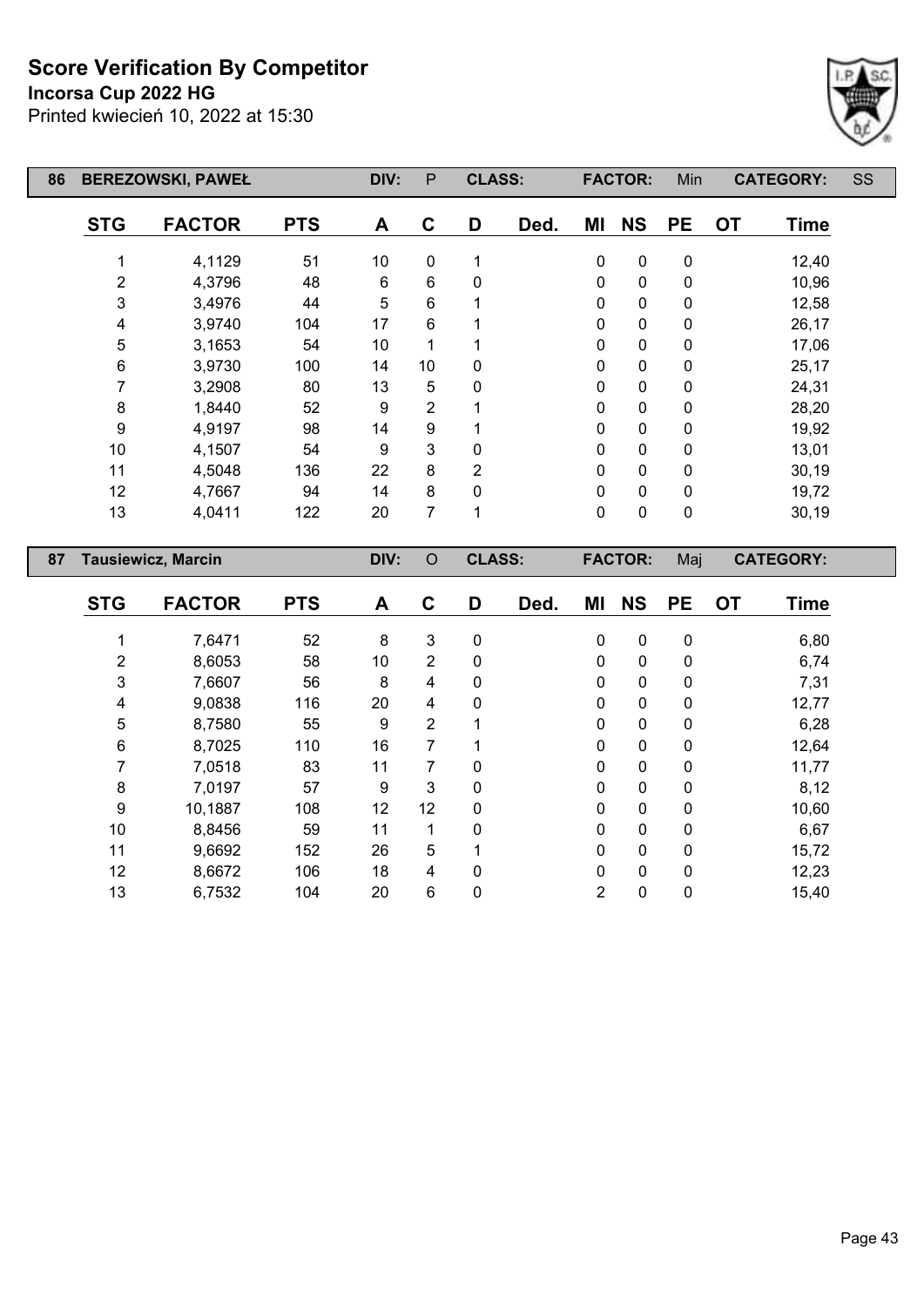**Incorsa Cup 2022 HG**

Printed kwiecień 10, 2022 at 15:30



| 88 | Lind, Gabriel           |               |            | DIV: | $\mathsf{P}$   | <b>CLASS:</b>  |      |                | <b>FACTOR:</b> | Min         |           | <b>CATEGORY:</b> |   |
|----|-------------------------|---------------|------------|------|----------------|----------------|------|----------------|----------------|-------------|-----------|------------------|---|
|    | <b>STG</b>              | <b>FACTOR</b> | <b>PTS</b> | A    | $\mathbf C$    | D              | Ded. | ΜI             | <b>NS</b>      | <b>PE</b>   | OT        | <b>Time</b>      |   |
|    | 1                       | 4,2986        | 38         | 9    | 1              | $\pmb{0}$      |      | 1              | $\pmb{0}$      | $\pmb{0}$   |           | 8,84             |   |
|    | 2                       | 7,0796        | 56         | $10$ | $\overline{c}$ | $\pmb{0}$      |      | 0              | $\mathbf 0$    | 0           |           | 7,91             |   |
|    | 3                       | 6,4362        | 54         | 9    | 3              | $\mathbf 0$    |      | $\mathbf 0$    | 0              | $\pmb{0}$   |           | 8,39             |   |
|    | 4                       | 6,9576        | 110        | 19   | 5              | $\mathbf 0$    |      | 0              | 0              | 0           |           | 15,81            |   |
|    | 5                       | 6,7265        | 60         | 12   | 0              | 0              |      | 0              | $\mathbf 0$    | 0           |           | 8,92             |   |
|    | $\,6$                   | 6,3511        | 106        | 18   | 5              | 1              |      | 0              | $\mathbf 0$    | 0           |           | 16,69            |   |
|    | 7                       | 5,6414        | 84         | 15   | 3              | 0              |      | $\pmb{0}$      | $\mathbf 0$    | 0           |           | 14,89            |   |
|    | 8                       | 5,1971        | 58         | 11   | 1              | 0              |      | $\pmb{0}$      | 0              | $\pmb{0}$   |           | 11,16            |   |
|    | 9                       | 7,4932        | 110        | 19   | 5              | $\mathbf 0$    |      | 0              | $\pmb{0}$      | 0           |           | 14,68            |   |
|    | 10                      | 3,6585        | 39         | 8    | 3              | 0              |      | 1              | 0              | 0           |           | 10,66            |   |
|    | 11                      | 8,2759        | 156        | 30   | $\overline{2}$ | $\mathbf 0$    |      | 0              | $\mathbf 0$    | 0           |           | 18,85            |   |
|    | 12                      | 6,7476        | 100        | 17   | 5              | $\pmb{0}$      |      | $\pmb{0}$      | $\mathbf 0$    | 0           |           | 14,82            |   |
|    | 13                      | 6,8206        | 130        | 23   | 5              | $\pmb{0}$      |      | $\mathbf 0$    | $\mathbf 0$    | $\pmb{0}$   |           | 19,06            |   |
|    |                         |               |            |      |                |                |      |                |                |             |           |                  |   |
| 90 | Magda, Mirosław         |               |            | DIV: | $\circ$        | <b>CLASS:</b>  |      |                | <b>FACTOR:</b> | Maj         |           | <b>CATEGORY:</b> | S |
|    | <b>STG</b>              | <b>FACTOR</b> | <b>PTS</b> | A    | $\mathbf C$    | D              | Ded. | ΜI             | <b>NS</b>      | <b>PE</b>   | <b>OT</b> | <b>Time</b>      |   |
|    | 1                       | 3,2714        | 37         | 9    | 0              | 1              |      | 1              | $\pmb{0}$      | $\pmb{0}$   |           | 11,31            |   |
|    | 2                       | 4,8053        | 58         | 10   | $\overline{2}$ | 0              |      | 0              | 0              | 0           |           | 12,07            |   |
|    | 3                       | 3,6697        | 60         | 12   | 0              | 0              |      | $\pmb{0}$      | 0              | $\pmb{0}$   |           | 16,35            |   |
|    | $\overline{\mathbf{4}}$ | 4,5161        | 112        | 18   | 5              | 1              |      | 0              | 0              | 0           |           | 24,80            |   |
|    | 5                       | 3,1832        | 53         | 9    | 1              | $\overline{2}$ |      | 0              | $\mathbf 0$    | 0           |           | 16,65            |   |
|    | $\,6$                   | 3,4942        | 84         | 16   | 6              | 0              |      | $\overline{2}$ | 0              | 0           |           | 24,04            |   |
|    | $\overline{7}$          | 3,1811        | 78         | 10   | 6              | $\overline{2}$ |      | 0              | $\mathbf 0$    | $\mathbf 0$ |           | 24,52            |   |

 2,4686 55 9 2 1 0 0 0 22,28 5,3872 112 16 8 0 0 0 0 20,79 3,5789 51 5 6 1 0 0 0 14,25 5,2266 143 17 14 1 0 0 0 27,36 4,3568 105 19 2 1 0 0 0 24,10 4,1176 133 25 1 2 0 0 0 32,30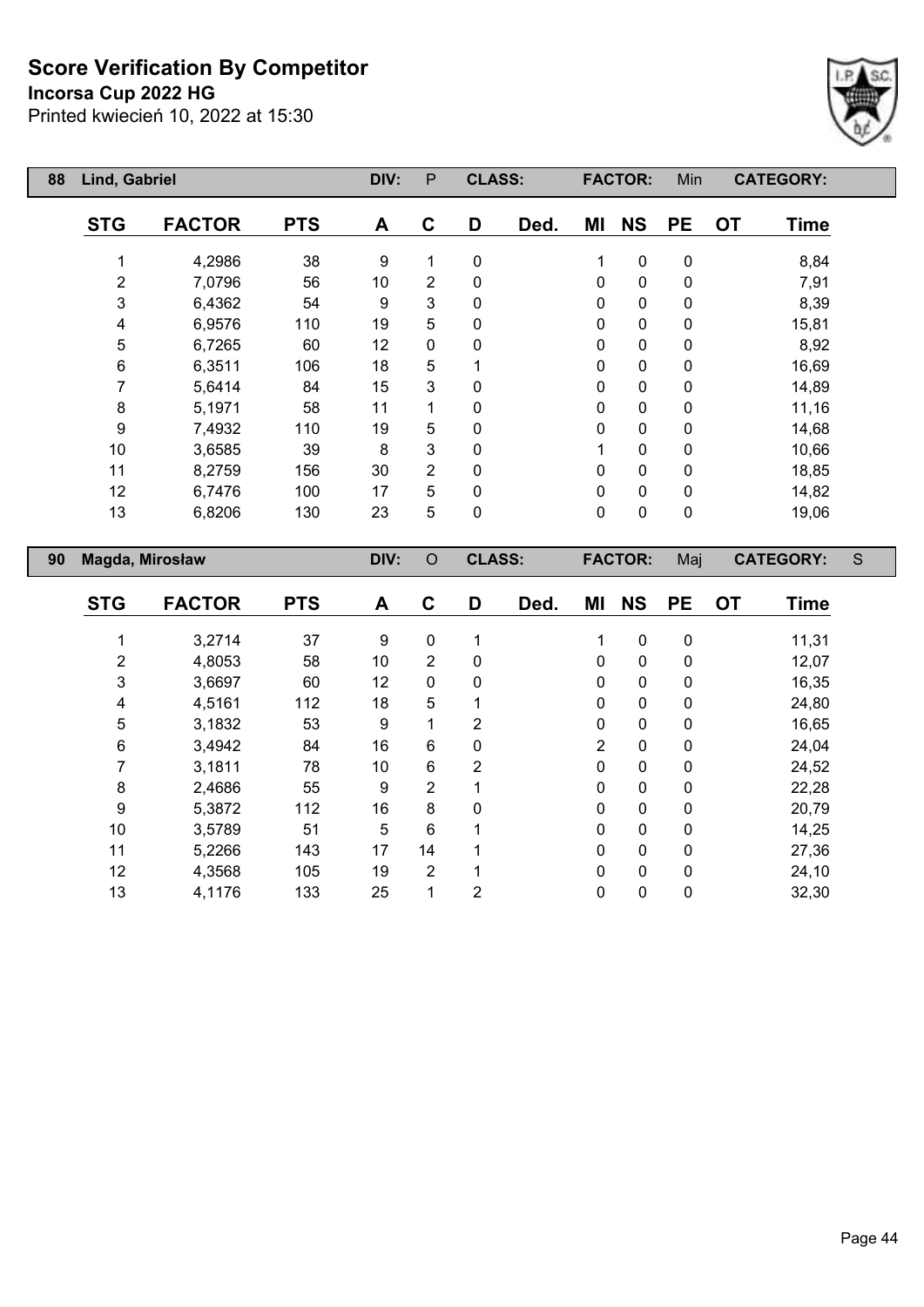**Incorsa Cup 2022 HG**



| 91 |                     | Krupiński, Aleksander |            | DIV:           | S              | <b>CLASS:</b>  |      |              | <b>FACTOR:</b> | Min         | <b>CATEGORY:</b>         |
|----|---------------------|-----------------------|------------|----------------|----------------|----------------|------|--------------|----------------|-------------|--------------------------|
|    | <b>STG</b>          | <b>FACTOR</b>         | <b>PTS</b> | A              | C              | D              | Ded. | ΜI           | <b>NS</b>      | <b>PE</b>   | <b>OT</b><br><b>Time</b> |
|    |                     | 3,8088                | 47         | 8              | $\overline{2}$ |                |      | 0            | $\pmb{0}$      | $\pmb{0}$   | 12,34                    |
|    | $\overline{2}$      | 4,7402                | 52         | 8              | 4              | 0              |      | $\mathbf{0}$ | 0              | 0           | 10,97                    |
|    | 3                   | 4,7493                | 54         | 9              | 3              | 0              |      | $\mathbf{0}$ | $\pmb{0}$      | $\pmb{0}$   | 11,37                    |
|    | 4                   | 3,8663                | 96         | 13             | 10             | 1              |      | $\mathbf{0}$ | $\pmb{0}$      | $\pmb{0}$   | 24,83                    |
|    | 5                   | 3,4139                | 48         | $\overline{7}$ | 4              |                |      | $\Omega$     | $\mathbf 0$    | $\mathbf 0$ | 14,06                    |
|    | 6                   | 3,6336                | 96         | 15             | 6              | 3              |      | $\mathbf{0}$ | $\mathbf 0$    | $\mathbf 0$ | 26,42                    |
|    | 7                   | 3,7861                | 80         | 14             | 3              | 1              |      | $\mathbf{0}$ | $\mathbf 0$    | $\pmb{0}$   | 21,13                    |
|    | 8                   | 2,7792                | 54         | 9              | 3              | 0              |      | $\mathbf{0}$ | $\mathbf 0$    | 0           | 19,43                    |
|    | 9                   | 5,1758                | 106        | 17             | 7              | 0              |      | $\mathbf{0}$ | $\mathbf 0$    | $\mathbf 0$ | 20,48                    |
|    | 10                  | 3,6955                | 50         | 8              | 3              | 1              |      | $\mathbf{0}$ | $\mathbf 0$    | 0           | 13,53                    |
|    | 11                  | 4,8375                | 134        | 21             | 9              | $\overline{2}$ |      | $\Omega$     | $\mathbf 0$    | 0           | 27,70                    |
|    | 12                  | 4,5519                | 96         | 15             | 7              | 0              |      | $\Omega$     | $\mathbf 0$    | $\mathbf 0$ | 21,09                    |
|    | 13                  | 3,8059                | 120        | 19             | 8              | 1              |      | $\mathbf 0$  | $\mathbf 0$    | $\pmb{0}$   | 31,53                    |
| 92 | <b>Syslo, Pawel</b> |                       |            | DIV:           | $\mathsf{P}$   | <b>CLASS:</b>  |      |              | <b>FACTOR:</b> | Min         | <b>CATEGORY:</b>         |
|    |                     |                       |            |                |                |                |      |              |                |             |                          |

| <b>STG</b> | <b>FACTOR</b> | <b>PTS</b> | A  | С           | D        | Ded. | ΜI           | <b>NS</b>    | <b>PE</b> | <b>OT</b> | <b>Time</b> |
|------------|---------------|------------|----|-------------|----------|------|--------------|--------------|-----------|-----------|-------------|
|            | 3,4550        | 53         | 10 |             | 0        |      | $\mathbf{0}$ | $\Omega$     | 0         |           | 15,34       |
| 2          | 4,3134        | 60         | 12 | $\mathbf 0$ | 0        |      | $\mathbf{0}$ | $\mathbf{0}$ | 0         |           | 13,91       |
| 3          | 4,2182        | 58         | 11 | 1           | 0        |      | $\Omega$     | $\Omega$     | 0         |           | 13,75       |
| 4          | 4,6234        | 116        | 22 | 2           | 0        |      | 0            | $\Omega$     | 0         |           | 25,09       |
| 5          | 3,2589        | 54         | 10 | 1           |          |      | $\Omega$     | $\Omega$     | 0         |           | 16,57       |
| 6          | 2,8761        | 78         | 16 | 6           | 0        |      | 2            | $\mathbf 0$  | 0         |           | 27,12       |
|            | 2,4876        | 55         | 10 | 4           | 3        |      |              | $\Omega$     | 0         |           | 22,11       |
| 8          | 2,9460        | 54         | 10 |             |          |      | 0            | $\Omega$     | 0         |           | 18,33       |
| 9          | 4,8073        | 106        | 17 | 7           | $\Omega$ |      | 0            | $\Omega$     | 0         |           | 22,05       |
| 10         | 2,6929        | 37         | 7  | 4           | 0        |      |              | $\mathbf{0}$ | 0         |           | 13,74       |
| 11         | 3,9009        | 115        | 24 | 4           | 3        |      |              |              | 0         |           | 29,48       |
| 12         | 3,9926        | 108        | 21 | 1           | 0        |      | $\mathbf{0}$ | $\mathbf{0}$ | 0         |           | 27,05       |
| 13         | 4,0804        | 134        | 25 | 3           | 0        |      | 0            | $\mathbf 0$  | 0         |           | 32,84       |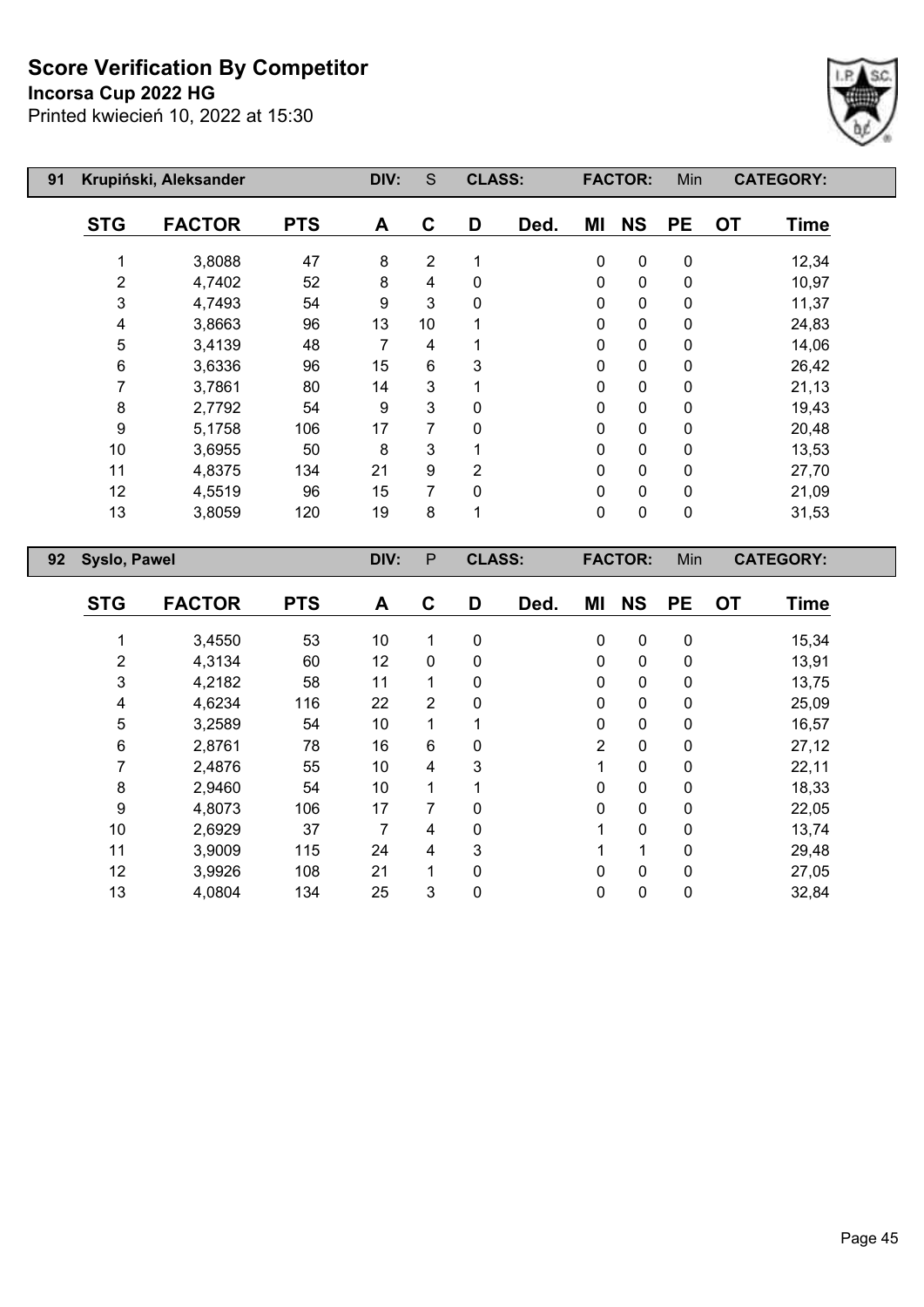# **Incorsa Cup 2022 HG**



| 93 |                        | <b>Bieniasz, Grzegorz</b> |            | DIV: | P            | <b>CLASS:</b>  |      |              | <b>FACTOR:</b> | Min         | <b>CATEGORY:</b>         |   |
|----|------------------------|---------------------------|------------|------|--------------|----------------|------|--------------|----------------|-------------|--------------------------|---|
|    | <b>STG</b>             | <b>FACTOR</b>             | <b>PTS</b> | A    | C            | D              | Ded. | ΜI           | <b>NS</b>      | <b>PE</b>   | <b>OT</b><br><b>Time</b> |   |
|    | 1                      | 3,6247                    | 51         | 10   | 0            | 1              |      | 0            | $\mathbf 0$    | 0           | 14,07                    |   |
|    | $\overline{2}$         | 4,7529                    | 50         | 7    | 5            | 0              |      | $\mathbf 0$  | $\mathbf 0$    | $\pmb{0}$   | 10,52                    |   |
|    | 3                      | 3,4295                    | 44         | 5    | 6            |                |      | $\mathbf 0$  | $\mathbf 0$    | 0           | 12,83                    |   |
|    | 4                      | 3,8583                    | 110        | 19   | 5            | 0              |      | $\mathbf 0$  | $\mathbf 0$    | 0           | 28,51                    |   |
|    | 5                      | 2,5793                    | 48         | 6    | 6            | 0              |      | $\mathbf{0}$ | $\pmb{0}$      | $\pmb{0}$   | 18,61                    |   |
|    | 6                      | 4,1332                    | 108        | 19   | 4            |                |      | $\mathbf{0}$ | $\pmb{0}$      | $\pmb{0}$   | 26,13                    |   |
|    | 7                      | 2,5767                    | 68         | 8    | 9            |                |      | $\mathbf{0}$ | $\pmb{0}$      | $\pmb{0}$   | 26,39                    |   |
|    | 8                      | 1,6868                    | 46         | 7    | 3            | 2              |      | $\mathbf{0}$ | $\mathbf 0$    | $\pmb{0}$   | 27,27                    |   |
|    | 9                      | 3,8427                    | 85         | 13   | 10           | 0              |      | 1            | $\mathbf 0$    | $\mathbf 0$ | 22,12                    |   |
|    | 10                     | 3,6660                    | 54         | 9    | 3            | 0              |      | $\mathbf{0}$ | $\mathbf 0$    | $\pmb{0}$   | 14,73                    |   |
|    | 11                     | 3,2529                    | 97         | 10   | 18           | 3              |      | 1            | $\pmb{0}$      | $\pmb{0}$   | 29,82                    |   |
|    | 12                     | 4,0235                    | 96         | 15   | 7            | $\Omega$       |      | $\mathbf{0}$ | $\pmb{0}$      | $\pmb{0}$   | 23,86                    |   |
|    | 13                     | 3,6899                    | 109        | 21   | 4            | $\overline{2}$ |      | 1            | $\mathbf 0$    | 0           | 29,54                    |   |
| 94 | <b>Bismor, Dariusz</b> |                           |            | DIV: | $\mathsf{P}$ | <b>CLASS:</b>  |      |              | <b>FACTOR:</b> | Min         | <b>CATEGORY:</b>         | S |

| <b>STG</b> | <b>FACTOR</b> | <b>PTS</b> | A  | C | D | Ded. | ΜI | <b>NS</b> | <b>PE</b>   | <b>OT</b> | <b>Time</b> |
|------------|---------------|------------|----|---|---|------|----|-----------|-------------|-----------|-------------|
|            | 2,9115        | 49         | 8  | 3 | 0 |      | 0  | 0         | $\mathbf 0$ |           | 16,83       |
| 2          | 4,0788        | 58         | 11 | 1 | 0 |      | 0  | 0         | 0           |           | 14,22       |
| 3          | 3,0423        | 54         | 9  | 3 | 0 |      | 0  | 0         | 0           |           | 17,75       |
| 4          | 4,1889        | 102        | 17 | 5 | 2 |      | 0  | 0         | $\mathbf 0$ |           | 24,35       |
| 5          | 1,7009        | 29         | 6  | 2 | 3 |      | 1  | 0         | $\mathbf 0$ |           | 17,05       |
| 6          | 0,0000        | 20         | 0  | 0 | 0 |      | 0  | 0         | $\mathbf 0$ |           | 0,00        |
|            | 3,3959        | 76         | 11 | 7 | 0 |      | 0  | 0         | 0           |           | 22,38       |
| 8          | 1,1522        | 33         | 6  | 4 |   |      | 1  | 0         | $\mathbf 0$ |           | 28,64       |
| 9          | 4,3769        | 85         | 15 | 6 | 2 |      | 1  | 0         | 0           |           | 19,42       |
| 10         | 3,6470        | 50         | 8  | 3 |   |      | 0  | 0         | $\mathbf 0$ |           | 13,71       |
| 11         | 4,9050        | 142        | 23 | 9 | 0 |      | 0  | 0         | 0           |           | 28,95       |
| 12         | 4,1941        | 102        | 18 | 4 | 0 |      | 0  | 0         | $\mathbf 0$ |           | 24,32       |
| 13         | 3,6107        | 105        | 19 | 6 | 2 |      |    | 0         | 0           |           | 29,08       |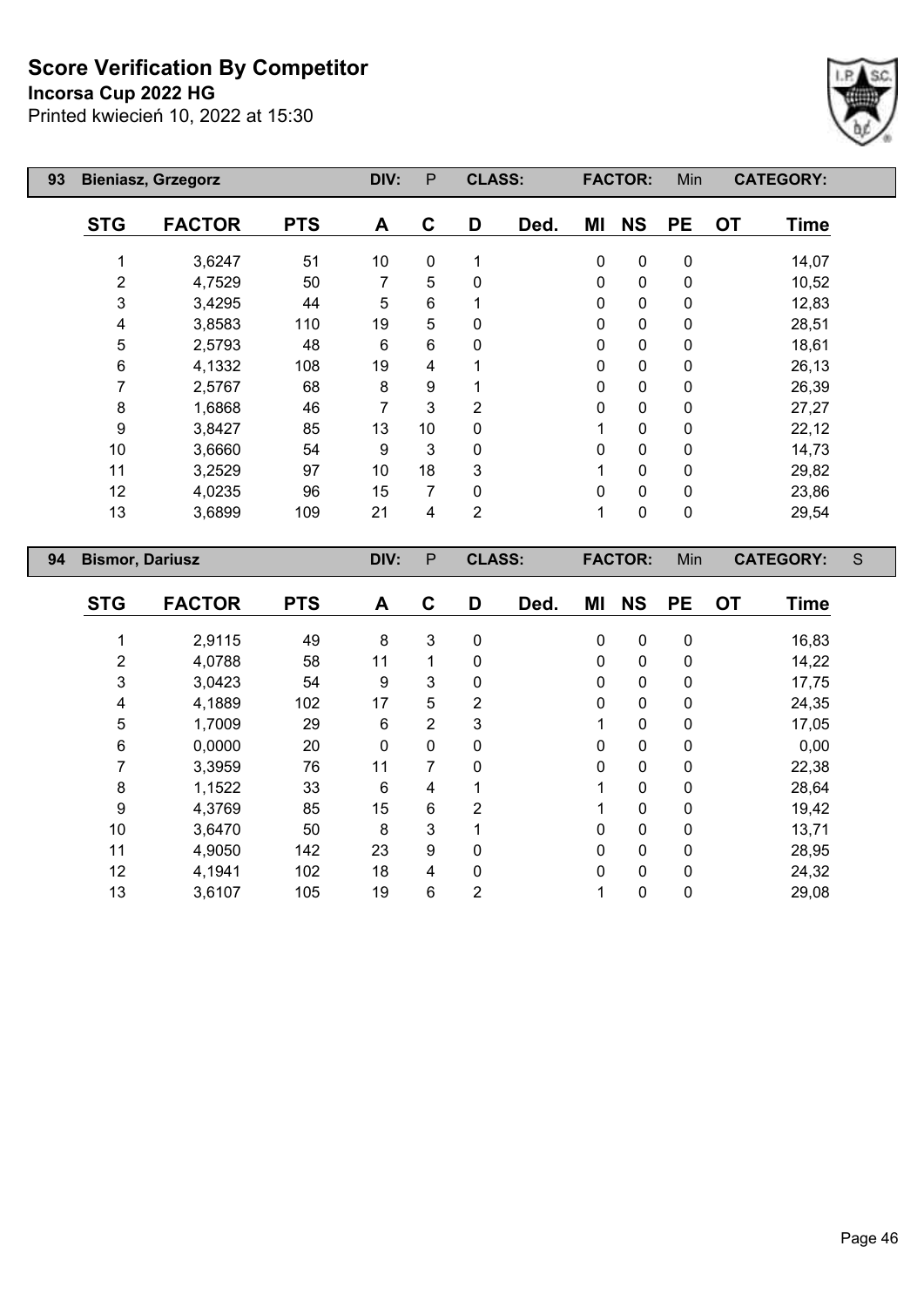## **Incorsa Cup 2022 HG**



| 95 |            | Szymanek, Sonia   |            | DIV: | S | <b>CLASS:</b> |      |           | <b>FACTOR:</b> | Min       | <b>CATEGORY:</b>         |  |
|----|------------|-------------------|------------|------|---|---------------|------|-----------|----------------|-----------|--------------------------|--|
|    | <b>STG</b> | <b>FACTOR</b>     | <b>PTS</b> | A    | C | D             | Ded. | ΜI        | <b>NS</b>      | <b>PE</b> | <b>OT</b><br><b>Time</b> |  |
|    |            | 5,5907            | 53         | 10   | 1 | 0             |      | 0         | 0              | 0         | 9,48                     |  |
|    | 2          | 5,5378            | 52         | 8    | 4 | 0             |      | 0         | 0              | 0         | 9,39                     |  |
|    | 3          | 5,4902            | 56         | 10   | 2 | 0             |      | 0         | $\mathbf 0$    | 0         | 10,20                    |  |
|    | 4          | 5,2351            | 108        | 18   | 6 | 0             |      | 0         | $\mathbf 0$    | 0         | 20,63                    |  |
|    | 5          | 5,3211            | 58         | 11   | 1 | 0             |      | 0         | $\mathbf 0$    | 0         | 10,90                    |  |
|    | 6          | 4,2100            | 89         | 15   | 8 | 0             |      | 1         | 0              | 0         | 21,14                    |  |
|    |            | 3,4295            | 63         | 12   | 4 |               |      | 1         | 0              | 0         | 18,37                    |  |
|    | 8          | 4,3118            | 52         | 9    | 2 |               |      | 0         | $\mathbf 0$    | 0         | 12,06                    |  |
|    | 9          | 5,9556            | 110        | 20   | 3 |               |      | 0         | $\mathbf 0$    | 0         | 18,47                    |  |
|    | 10         | 4,9770            | 54         | 9    | 3 | 0             |      | 0         | $\mathbf 0$    | 0         | 10,85                    |  |
|    | 11         | 6,2363            | 142        | 23   | 9 | 0             |      | $\pmb{0}$ | $\pmb{0}$      | 0         | 22,77                    |  |
|    | 12         | 5,7395            | 104        | 19   | 3 | 0             |      | 0         | $\pmb{0}$      | 0         | 18,12                    |  |
|    | 13         | 5,1710            | 130        | 23   | 5 | 0             |      | 0         | $\mathbf 0$    | 0         | 25,14                    |  |
| 96 |            | Lipiński, Mariusz |            | DIV: | O | <b>CLASS:</b> |      |           | <b>FACTOR:</b> | Maj       | <b>CATEGORY:</b>         |  |

| <b>STG</b> | <b>FACTOR</b> | <b>PTS</b> | A  | C              | D | Ded. | ΜI | <b>NS</b>    | <b>PE</b>    | <b>OT</b> | <b>Time</b> |
|------------|---------------|------------|----|----------------|---|------|----|--------------|--------------|-----------|-------------|
|            |               |            |    |                |   |      |    |              |              |           |             |
|            | 6,4516        | 54         | 10 | 1              | 0 |      | 0  | 0            | $\mathbf 0$  |           | 8,37        |
| 2          | 7,2559        | 55         | 7  | 5              | 0 |      | 0  | 0            | 0            |           | 7,58        |
| 3          | 6,8323        | 55         | 9  | $\overline{2}$ |   |      | 0  | 0            | 0            |           | 8,05        |
| 4          | 6,5984        | 116        | 20 | 4              | 0 |      | 0  | 0            | 0            |           | 17,58       |
| 5          | 7,5949        | 60         | 12 | 0              | 0 |      | 0  | 0            | $\mathbf 0$  |           | 7,90        |
| 6          | 6,2377        | 95         | 17 | 4              | 2 |      | 1  | $\mathbf{0}$ | $\mathbf{0}$ |           | 15,23       |
| 7          | 5,7924        | 72         | 14 | 3              | 0 |      |    | $\mathbf 0$  | 0            |           | 12,43       |
| 8          | 4,9770        | 54         | 8  | 3              | 1 |      | 0  | 0            | $\mathbf{0}$ |           | 10,85       |
| 9          | 8,8629        | 106        | 16 | 5              | 3 |      | 0  | 0            | 0            |           | 11,96       |
| 10         | 7,5497        | 57         | 9  | 3              | 0 |      | 0  | $\mathbf{0}$ | $\mathbf{0}$ |           | 7,55        |
| 11         | 7,9365        | 150        | 24 | 7              |   |      | 0  | $\mathbf 0$  | $\mathbf{0}$ |           | 18,90       |
| 12         | 7,5145        | 104        | 18 | 3              | 1 |      | 0  | 0            | $\mathbf{0}$ |           | 13,84       |
| 13         | 6,8750        | 132        | 22 | 5              |   |      | 0  | $\mathbf 0$  | 0            |           | 19,20       |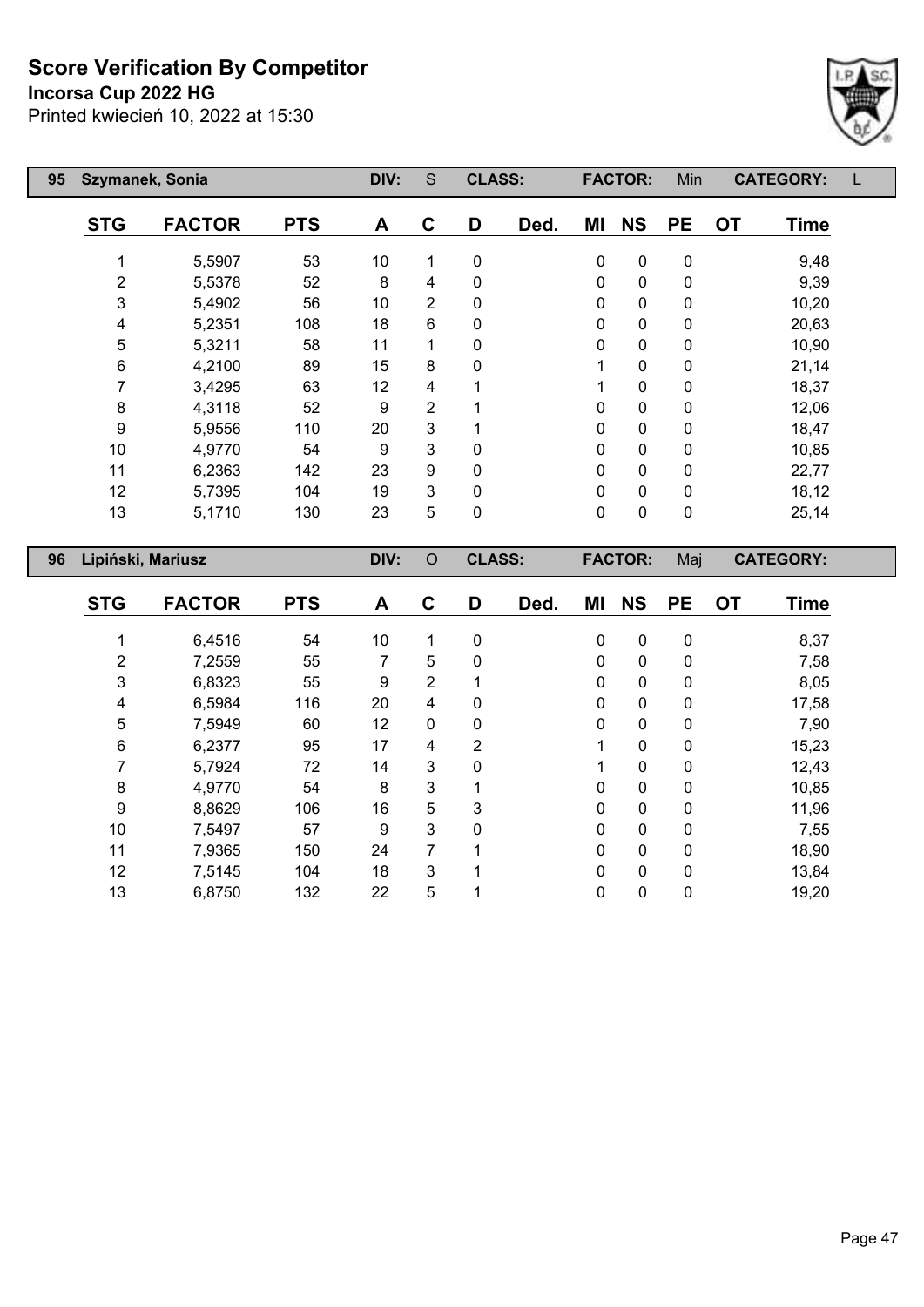**Incorsa Cup 2022 HG**



| 97 |                | Napiórkowski, Mikołaj |            | DIV: | $\circ$ | <b>CLASS:</b>  |      |              | <b>FACTOR:</b> | Maj         | <b>CATEGORY:</b>         |  |
|----|----------------|-----------------------|------------|------|---------|----------------|------|--------------|----------------|-------------|--------------------------|--|
|    | <b>STG</b>     | <b>FACTOR</b>         | <b>PTS</b> | A    | C       | D              | Ded. | MI           | <b>NS</b>      | <b>PE</b>   | <b>OT</b><br><b>Time</b> |  |
|    |                | 2,9787                | 28         | 8    | 2       | $\mathbf 0$    |      | 1            | 1              | $\mathbf 0$ | 9,40                     |  |
|    | $\overline{2}$ | 6,4660                | 58         | 10   | 2       | 0              |      | 0            | 0              | 0           | 8,97                     |  |
|    | 3              | 4,9460                | 55         | 7    | 5       | 0              |      | 0            | $\pmb{0}$      | 0           | 11,12                    |  |
|    | 4              | 5,5682                | 98         | 10   | 10      | 4              |      | $\Omega$     | $\pmb{0}$      | 0           | 17,60                    |  |
|    | 5              | 6,5463                | 58         | 10   | 2       | 0              |      | 0            | $\pmb{0}$      | $\mathbf 0$ | 8,86                     |  |
|    | 6              | 4,5648                | 86         | 10   | 10      | 3              |      | 1            | $\mathbf 0$    | $\mathbf 0$ | 18,84                    |  |
|    | 7              | 5,6319                | 82         | 12   | 5       |                |      | $\Omega$     | $\mathbf 0$    | $\mathbf 0$ | 14,56                    |  |
|    | 8              | 3,8115                | 55         | 9    | 2       |                |      | $\Omega$     | $\pmb{0}$      | 0           | 14,43                    |  |
|    | 9              | 7,0058                | 84         | 10   | 9       | 4              |      |              | $\pmb{0}$      | 0           | 11,99                    |  |
|    | 10             | 6,1590                | 55         | 7    | 5       | $\mathbf{0}$   |      | $\Omega$     | 0              | 0           | 8,93                     |  |
|    | 11             | 6,1163                | 143        | 19   | 11      | $\overline{2}$ |      | $\Omega$     | $\pmb{0}$      | 0           | 23,38                    |  |
|    | 12             | 6,9192                | 95         | 13   | 6       | 3              |      | $\mathbf{0}$ | $\mathbf 0$    | 0           | 13,73                    |  |
|    | 13             | 5,4435                | 116        | 20   | $\,6$   | 1              |      | 1            | 0              | $\mathbf 0$ | 21,31                    |  |
| 98 |                | Papierz, Przemysław   |            | DIV: | P       | <b>CLASS:</b>  |      |              | <b>FACTOR:</b> | Min         | <b>CATEGORY:</b>         |  |

| <b>STG</b> | <b>FACTOR</b> | <b>PTS</b> | A  | C              | D        | Ded. | ΜI             | <b>NS</b>   | <b>PE</b>    | <b>OT</b> | <b>Time</b> |
|------------|---------------|------------|----|----------------|----------|------|----------------|-------------|--------------|-----------|-------------|
|            |               |            |    |                |          |      |                |             |              |           |             |
|            | 1,4636        | 40         | 10 | 0              | 0        |      | 1              | $\mathbf 0$ | 0            |           | 27,33       |
| 2          | 5,0891        | 60         | 12 | 0              | 0        |      | 0              | 0           | 0            |           | 11,79       |
| 3          | 3,2832        | 48         | 7  | 4              |          |      | 0              | 0           | 0            |           | 14,62       |
| 4          | 4,0516        | 110        | 19 | 5              | 0        |      | $\mathbf 0$    | $\pmb{0}$   | 0            |           | 27,15       |
| 5          | 2,7027        | 50         | 9  | 1              | 2        |      | 0              | $\mathbf 0$ | 0            |           | 18,50       |
| 6          | 2,2727        | 110        | 20 | 3              | 1        |      | 0              | $\mathbf 0$ | 0            |           | 48,40       |
|            | 2,2984        | 61         | 11 | 5              |          |      | 1              | 0           | 0            |           | 26,54       |
| 8          | 1,2432        | 46         | 6  | 5              |          |      | 0              | $\mathbf 0$ | $\mathbf{0}$ |           | 37,00       |
| 9          | 3,7101        | 108        | 19 | 4              |          |      | 0              | 0           | 0            |           | 29,11       |
| 10         | 2,4913        | 43         | 10 | 1              | 0        |      | 1              | 0           | $\mathbf{0}$ |           | 17,26       |
| 11         | 2,8773        | 114        | 22 | 8              | 0        |      | $\overline{2}$ | 0           | 0            |           | 39,62       |
| 12         | 3,1049        | 106        | 20 | $\overline{2}$ | $\Omega$ |      | 0              | $\mathbf 0$ | $\mathbf{0}$ |           | 34,14       |
| 13         | 3,4993        | 130        | 23 | 5              | 0        |      | 0              | 0           | 0            |           | 37,15       |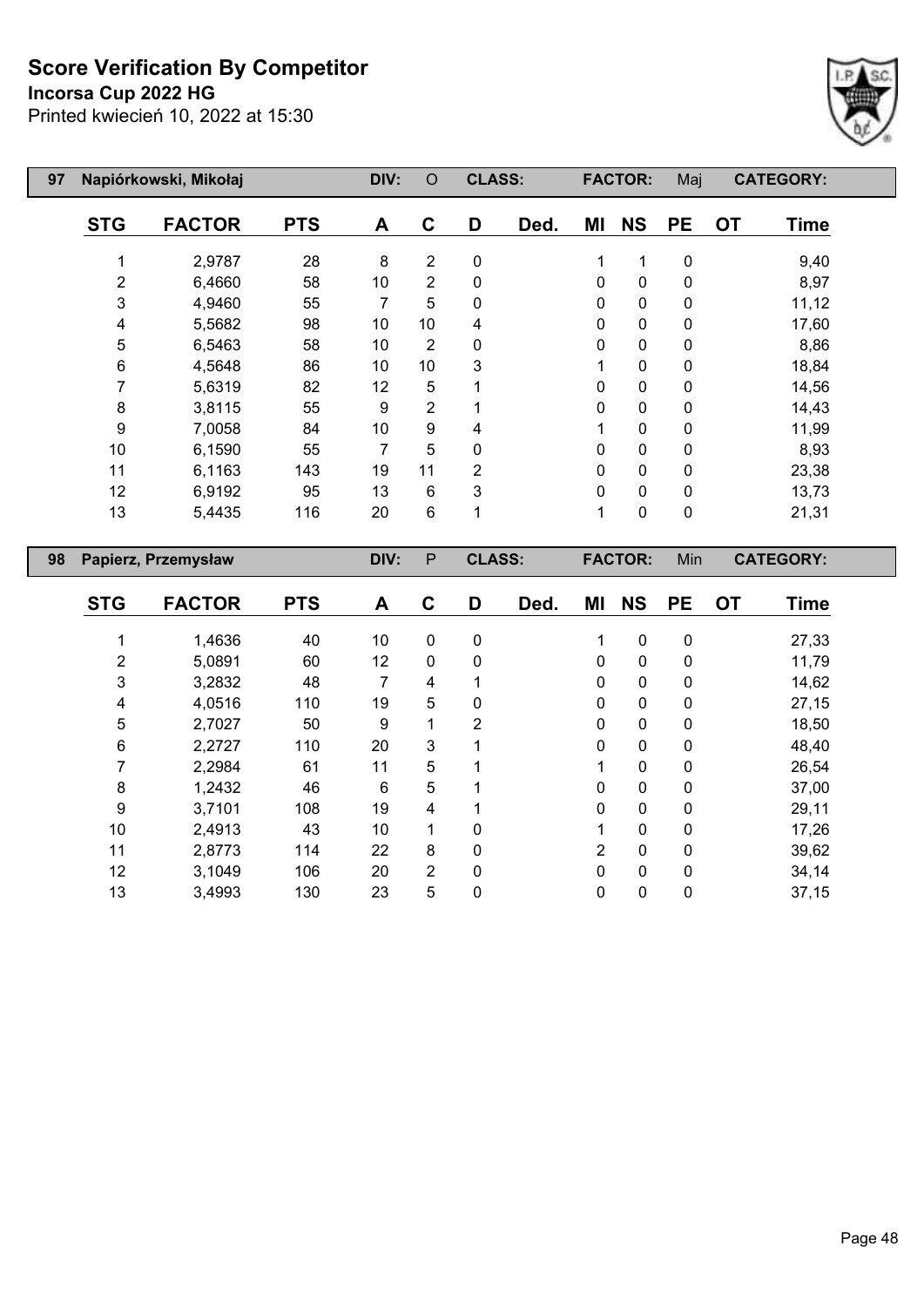**Incorsa Cup 2022 HG**

Printed kwiecień 10, 2022 at 15:30



| 99  | Pasoń, Tomasz        |               |            | DIV:             | P              | <b>CLASS:</b>  |      |                | <b>FACTOR:</b> | Min         |           | <b>CATEGORY:</b> |   |
|-----|----------------------|---------------|------------|------------------|----------------|----------------|------|----------------|----------------|-------------|-----------|------------------|---|
|     | <b>STG</b>           | <b>FACTOR</b> | <b>PTS</b> | A                | $\mathbf C$    | D              | Ded. | ΜI             | <b>NS</b>      | <b>PE</b>   | <b>OT</b> | <b>Time</b>      |   |
|     | 1                    | 3,8354        | 41         | 10               | $\pmb{0}$      | 1              |      | 0              | 1              | $\pmb{0}$   |           | 10,69            |   |
|     | 2                    | 5,2889        | 54         | 9                | 3              | $\mathbf 0$    |      | 0              | $\mathbf 0$    | 0           |           | 10,21            |   |
|     | 3                    | 4,8825        | 54         | 9                | 3              | $\mathbf 0$    |      | 0              | 0              | 0           |           | 11,06            |   |
|     | 4                    | 4,8878        | 98         | 18               | 6              | 0              |      | 0              | 0              | 1           |           | 20,05            |   |
|     | 5                    | 5,8568        | 54         | 9                | 3              | 0              |      | 0              | 0              | 0           |           | 9,22             |   |
|     | 6                    | 6,0468        | 106        | 18               | 5              | 1              |      | 0              | 0              | 0           |           | 17,53            |   |
|     | 7                    | 4,6103        | 84         | 15               | 3              | 0              |      | $\pmb{0}$      | 0              | $\pmb{0}$   |           | 18,22            |   |
|     | $\bf 8$              | 3,2847        | 54         | 9                | 3              | $\mathbf 0$    |      | 0              | 0              | 0           |           | 16,44            |   |
|     | $\boldsymbol{9}$     | 5,9914        | 97         | 19               | 4              | $\mathbf 0$    |      | 1              | 0              | 0           |           | 16,19            |   |
|     | 10                   | 5,0000        | 43         | 10               | 1              | 0              |      | 1              | 0              | 0           |           | 8,60             |   |
|     | 11                   | 5,1000        | 102        | 22               | $\overline{7}$ | 1              |      | $\overline{2}$ | $\pmb{0}$      | 1           |           | 20,00            |   |
|     | 12                   | 5,6983        | 102        | 18               | 4              | 0              |      | 0              | 0              | 0           |           | 17,90            |   |
|     | 13                   | 4,9484        | 115        | 23               | 3              | 1              |      | $\mathbf{1}$   | $\mathbf 0$    | $\mathbf 0$ |           | 23,24            |   |
| 100 | <b>Ludwin, Piotr</b> |               |            | DIV:             | P              | <b>CLASS:</b>  |      |                | <b>FACTOR:</b> | Min         |           | <b>CATEGORY:</b> | S |
|     | <b>STG</b>           | <b>FACTOR</b> | <b>PTS</b> | A                | $\mathbf C$    | D              | Ded. | MI             | <b>NS</b>      | <b>PE</b>   | <b>OT</b> | <b>Time</b>      |   |
|     |                      |               |            |                  |                |                |      |                |                |             |           |                  |   |
|     | 1                    | 2,7149        | 36         | $\boldsymbol{9}$ | 0              | 1              |      | 1              | $\mathbf 0$    | $\pmb{0}$   |           | 13,26            |   |
|     | 2                    | 4,8576        | 58         | 11               | 1              | $\mathbf 0$    |      | 0              | 0              | 0           |           | 11,94            |   |
|     | 3                    | 4,0644        | 48         | 6                | 6              | $\mathbf 0$    |      | 0              | 0              | 0           |           | 11,81            |   |
|     | 4                    | 4,6535        | 92         | 12               | 10             | $\overline{2}$ |      | 0              | 0              | $\pmb{0}$   |           | 19,77            |   |
|     | 5                    | 2,8473        | 33         | 7                | $\overline{2}$ | $\overline{2}$ |      | 1              | 0              | 0           |           | 11,59            |   |
|     | 6                    | 4,3828        | 98         | 15               | $\overline{7}$ | $\overline{2}$ |      | 0              | 0              | 0           |           | 22,36            |   |
|     | 7                    | 3,0855        | 61         | 12               | 3              | $\overline{2}$ |      | 1              | 0              | 0           |           | 19,77            |   |
|     | 8                    | 1,8930        | 52         | $\boldsymbol{9}$ | $\overline{2}$ | 1              |      | $\pmb{0}$      | $\overline{0}$ | $\mathbf 0$ |           | 27,47            |   |

 4,7976 96 14 8 2 0 0 0 20,01 2,2979 27 4 5 2 1 0 0 11,75 5,2448 135 26 5 0 1 0 0 25,74 4,0678 96 15 7 0 0 0 0 23,60 4,6034 112 18 6 4 0 0 0 24,33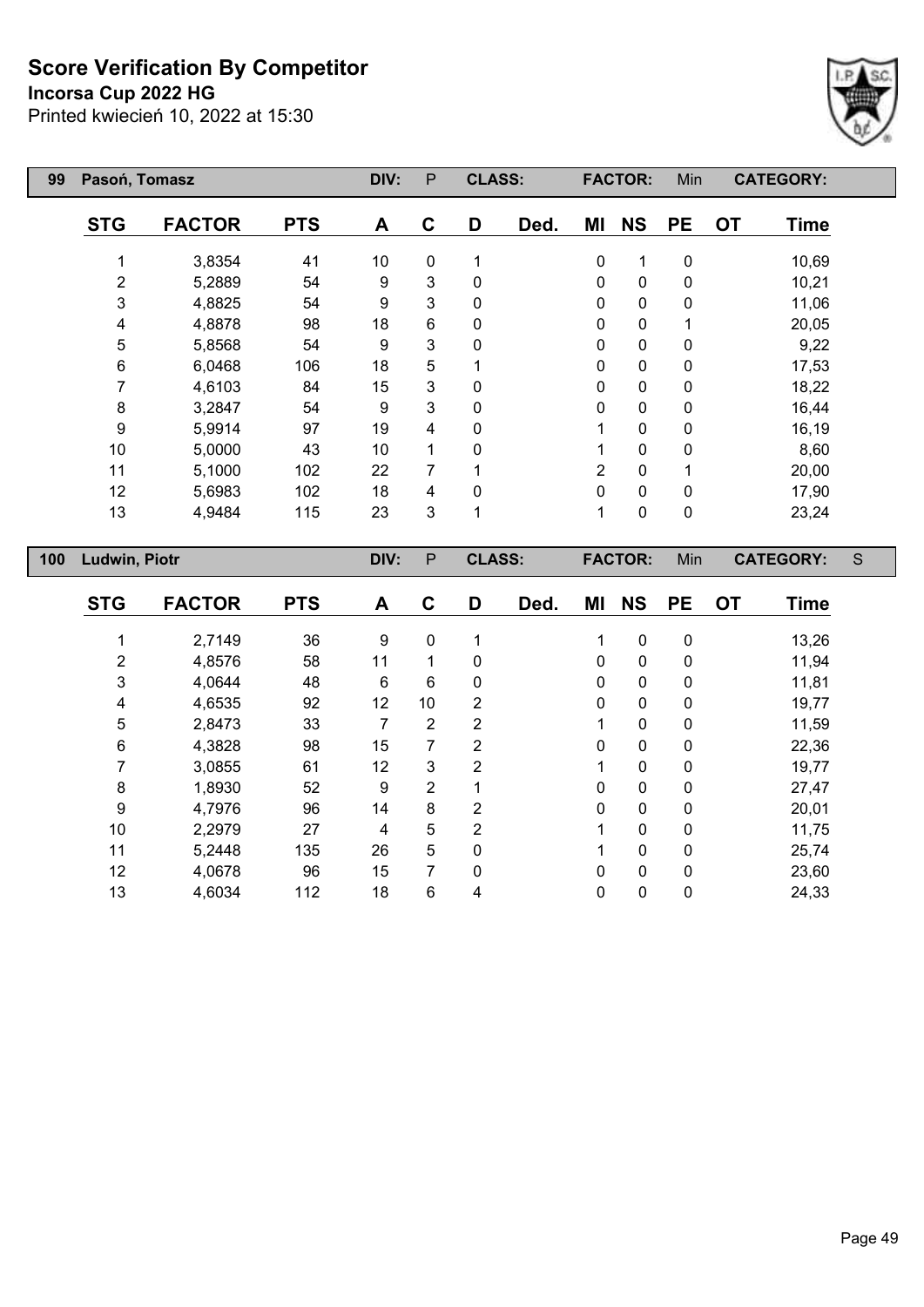**Incorsa Cup 2022 HG**



| 101 | Nowak, Maciej   |               |            | DIV: | O            | <b>CLASS:</b> |      |    | <b>FACTOR:</b> | Maj       |           | <b>CATEGORY:</b> |   |
|-----|-----------------|---------------|------------|------|--------------|---------------|------|----|----------------|-----------|-----------|------------------|---|
|     | <b>STG</b>      | <b>FACTOR</b> | <b>PTS</b> | A    | C            | D             | Ded. | ΜI | <b>NS</b>      | <b>PE</b> | <b>OT</b> | Time             |   |
|     |                 | 6,2740        | 49         | 7    | 3            |               |      | 0  | $\mathbf 0$    | 0         |           | 7,81             |   |
|     | 2               | 5,1480        | 40         | 6    | 5            | 0             |      | 1  | $\pmb{0}$      | 0         |           | 7,77             |   |
|     | $\mathbf{3}$    | 4,9116        | 50         | 6    | 4            | 2             |      | 0  | $\mathbf 0$    | 0         |           | 10,18            |   |
|     | 4               | 6,5553        | 106        | 12   | 11           |               |      | 0  | $\mathbf 0$    | 0         |           | 16,17            |   |
|     | 5               | 4,6980        | 42         | 10   | 0            |               |      | 1  | $\pmb{0}$      | 0         |           | 8,94             |   |
|     | 6               | 7,2549        | 111        | 17   | 6            |               |      | 0  | $\pmb{0}$      | 0         |           | 15,30            |   |
|     | 7               | 6,5182        | 79         | 9    | 8            |               |      | 0  | $\mathbf 0$    | 0         |           | 12,12            |   |
|     | 8               | 5,6056        | 56         | 10   | 1            |               |      | 0  | $\mathbf 0$    | 0         |           | 9,99             |   |
|     | 9               | 6,9611        | 93         | 13   | 9            |               |      | 1  | $\mathbf 0$    | 0         |           | 13,36            |   |
|     | 10              | 6,9007        | 57         | 9    | 3            | $\Omega$      |      | 0  | $\mathbf 0$    | 0         |           | 8,26             |   |
|     | 11              | 8,6406        | 150        | 24   | 7            |               |      | 0  | $\mathbf 0$    | 0         |           | 17,36            |   |
|     | 12              | 7,5573        | 99         | 13   | 8            |               |      | 0  | $\mathbf 0$    | 0         |           | 13,10            |   |
|     | 13              | 6,0706        | 129        | 19   | 8            |               |      | 0  | $\mathbf 0$    | 0         |           | 21,25            |   |
| 102 | Łoziński, Paweł |               |            | DIV: | $\mathsf{P}$ | <b>CLASS:</b> |      |    | <b>FACTOR:</b> | Min       |           | <b>CATEGORY:</b> | S |
|     | <b>STG</b>      | <b>FACTOR</b> | <b>PTS</b> | Δ    | C            | D             | had  | MI | <b>NS</b>      | РF        | $\Omega$  | Time             |   |

| <b>STG</b> | <b>FACTOR</b> | <b>PTS</b> | A  | C              | D            | Ded. | MI | <b>NS</b>    | <b>PE</b>    | <b>OT</b> | <b>Time</b> |
|------------|---------------|------------|----|----------------|--------------|------|----|--------------|--------------|-----------|-------------|
|            | 3,0844        | 38         | 9  | 1              | $\mathbf 0$  |      | 1  | $\mathbf 0$  | 0            |           | 12,32       |
| 2          | 5,1040        | 54         | 9  | 3              | 0            |      | 0  | $\mathbf 0$  | $\mathbf 0$  |           | 10,58       |
| 3          | 4,2137        | 56         | 10 | 2              | 0            |      | 0  | $\mathbf 0$  | $\mathbf 0$  |           | 13,29       |
| 4          | 4,8475        | 116        | 22 | $\overline{2}$ | $\mathbf{0}$ |      | 0  | 0            | $\mathbf 0$  |           | 23,93       |
| 5          | 4,3580        | 56         | 10 | $\overline{2}$ | $\mathbf{0}$ |      | 0  | $\mathbf 0$  | $\mathbf 0$  |           | 12,85       |
| 6          | 4,5066        | 116        | 22 | $\overline{2}$ | $\mathbf{0}$ |      | 0  | $\mathbf 0$  | $\mathbf 0$  |           | 25,74       |
|            | 3,9480        | 82         | 14 | 4              | $\mathbf{0}$ |      | 0  | $\mathbf 0$  | $\mathbf 0$  |           | 20,77       |
| 8          | 3,0139        | 50         | 7  | 5              | 0            |      | 0  | $\mathbf 0$  | 0            |           | 16,59       |
| 9          | 5,4001        | 110        | 19 | 5              | $\Omega$     |      | 0  | $\mathbf{0}$ | $\mathbf{0}$ |           | 20,37       |
| 10         | 4,0945        | 52         | 9  | 2              |              |      | 0  | $\mathbf 0$  | $\mathbf 0$  |           | 12,70       |
| 11         | 5,5939        | 146        | 25 | 7              | $\Omega$     |      | 0  | $\mathbf 0$  | $\mathbf{0}$ |           | 26,10       |
| 12         | 5,7637        | 100        | 19 | 1              | 2            |      | 0  | $\mathbf 0$  | $\mathbf 0$  |           | 17,35       |
| 13         | 4,5119        | 116        | 19 | 6              | 3            |      | 0  | $\mathbf 0$  | 0            |           | 25,71       |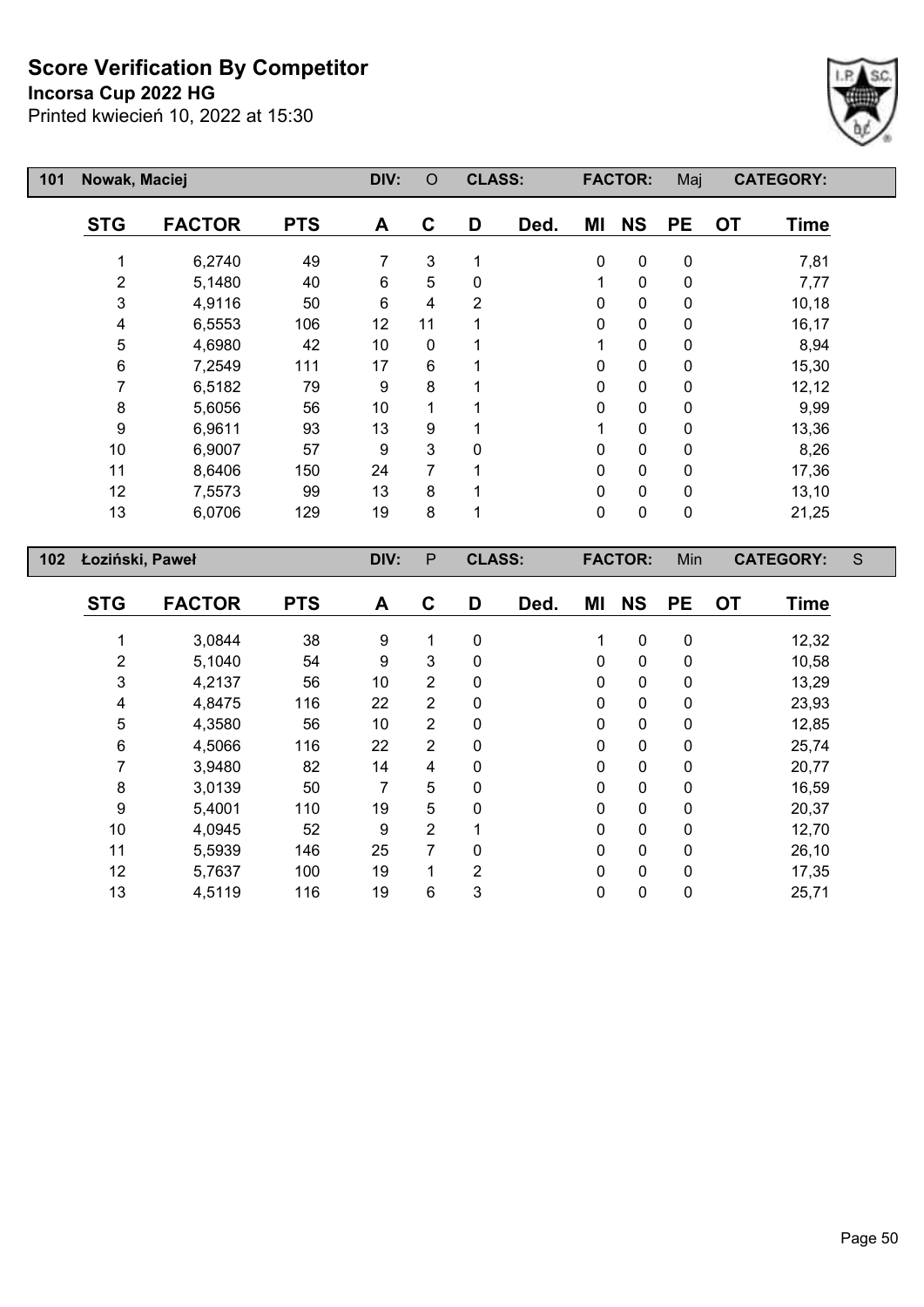**Incorsa Cup 2022 HG**



| 103 | Waślicki, Karol |               |            | DIV: | S        | <b>CLASS:</b>  |      |              | <b>FACTOR:</b> | Min         | <b>CATEGORY:</b>         |  |
|-----|-----------------|---------------|------------|------|----------|----------------|------|--------------|----------------|-------------|--------------------------|--|
|     | <b>STG</b>      | <b>FACTOR</b> | <b>PTS</b> | A    | C        | D              | Ded. | ΜI           | <b>NS</b>      | <b>PE</b>   | <b>OT</b><br><b>Time</b> |  |
|     |                 | 5,3070        | 51         | 10   | $\Omega$ | 1              |      | $\mathbf 0$  | $\mathbf 0$    | $\mathbf 0$ | 9,61                     |  |
|     | 2               | 6,4118        | 52         | 8    | 4        | $\mathbf{0}$   |      | $\mathbf{0}$ | $\mathbf{0}$   | 0           | 8,11                     |  |
|     | 3               | 5,8685        | 50         | 7    | 5        | 0              |      | $\mathbf{0}$ | $\mathbf{0}$   | 0           | 8,52                     |  |
|     | 4               | 5,7623        | 96         | 14   | 8        | 2              |      | $\mathbf 0$  | 0              | 0           | 16,66                    |  |
|     | 5               | 6,4147        | 56         | 10   | 2        | 0              |      | $\mathbf 0$  | 0              | 0           | 8,73                     |  |
|     | 6               | 3,7997        | 66         | 12   | 8        | 2              |      | 2            | 0              | 0           | 17,37                    |  |
|     | 7               | 4,0978        | 57         | 9    | 7        |                |      |              | $\mathbf{0}$   | 0           | 13,91                    |  |
|     | 8               | 3,3378        | 50         | 8    | 3        |                |      | $\pmb{0}$    | $\mathbf 0$    | 0           | 14,98                    |  |
|     | 9               | 7,2289        | 96         | 13   | 10       |                |      | $\mathbf 0$  | 0              | 0           | 13,28                    |  |
|     | 10              | 6,1176        | 52         | 8    | 4        | $\mathbf{0}$   |      | $\mathbf 0$  | 0              | 0           | 8,50                     |  |
|     | 11              | 6,5264        | 121        | 21   | 8        | 2              |      |              | 0              | 0           | 18,54                    |  |
|     | 12              | 6,9962        | 92         | 13   | 9        | 0              |      | $\mathbf 0$  | 0              | 0           | 13,15                    |  |
|     | 13              | 6,4137        | 120        | 20   | 6        | $\overline{2}$ |      | $\pmb{0}$    | 0              | $\pmb{0}$   | 18,71                    |  |
| 104 | Kurcz, Szymon   |               |            | DIV: | P        | <b>CLASS:</b>  |      |              | <b>FACTOR:</b> | Min         | <b>CATEGORY:</b>         |  |

| <b>STG</b> | <b>FACTOR</b> | <b>PTS</b> | A  | C              | D           | Ded. | ΜI | <b>NS</b> | <b>PE</b>    | <b>OT</b> | <b>Time</b> |
|------------|---------------|------------|----|----------------|-------------|------|----|-----------|--------------|-----------|-------------|
|            | 3,4028        | 49         | 9  |                |             |      | 0  | 0         | 0            |           | 14,40       |
| 2          | 4,4978        | 60         | 12 | 0              | 0           |      | 0  | 0         | $\mathbf 0$  |           | 13,34       |
| 3          | 4,0138        | 58         | 11 | 1              | $\mathbf 0$ |      | 0  | 0         | $\mathbf 0$  |           | 14,45       |
| 4          | 3,9188        | 112        | 20 | 4              | $\mathbf 0$ |      | 0  | 0         | 0            |           | 28,58       |
| 5          | 3,9744        | 56         | 10 | $\overline{2}$ | $\mathbf 0$ |      | 0  | 0         | 0            |           | 14,09       |
| 6          | 3,4332        | 118        | 23 | 1              | 0           |      | 0  | 0         | 0            |           | 34,37       |
| 7          | 2,9217        | 84         | 16 |                |             |      | 0  | 0         | 0            |           | 28,75       |
| 8          | 2,0863        | 58         | 11 | 1              | 0           |      | 0  | 0         | 0            |           | 27,80       |
| 9          | 4,3155        | 116        | 22 | $\overline{2}$ | 0           |      | 0  | 0         | 0            |           | 26,88       |
| 10         | 3,6625        | 56         | 10 | $\overline{2}$ | 0           |      | 0  | 0         | $\mathbf{0}$ |           | 15,29       |
| 11         | 4,1391        | 144        | 24 | 8              | 0           |      | 0  | 0         | 0            |           | 34,79       |
| 12         | 4,3159        | 100        | 17 | 5              | 0           |      | 0  | 0         | $\mathbf{0}$ |           | 23,17       |
| 13         | 3,3428        | 106        | 24 | 2              | 0           |      | 2  | 0         | 0            |           | 31,71       |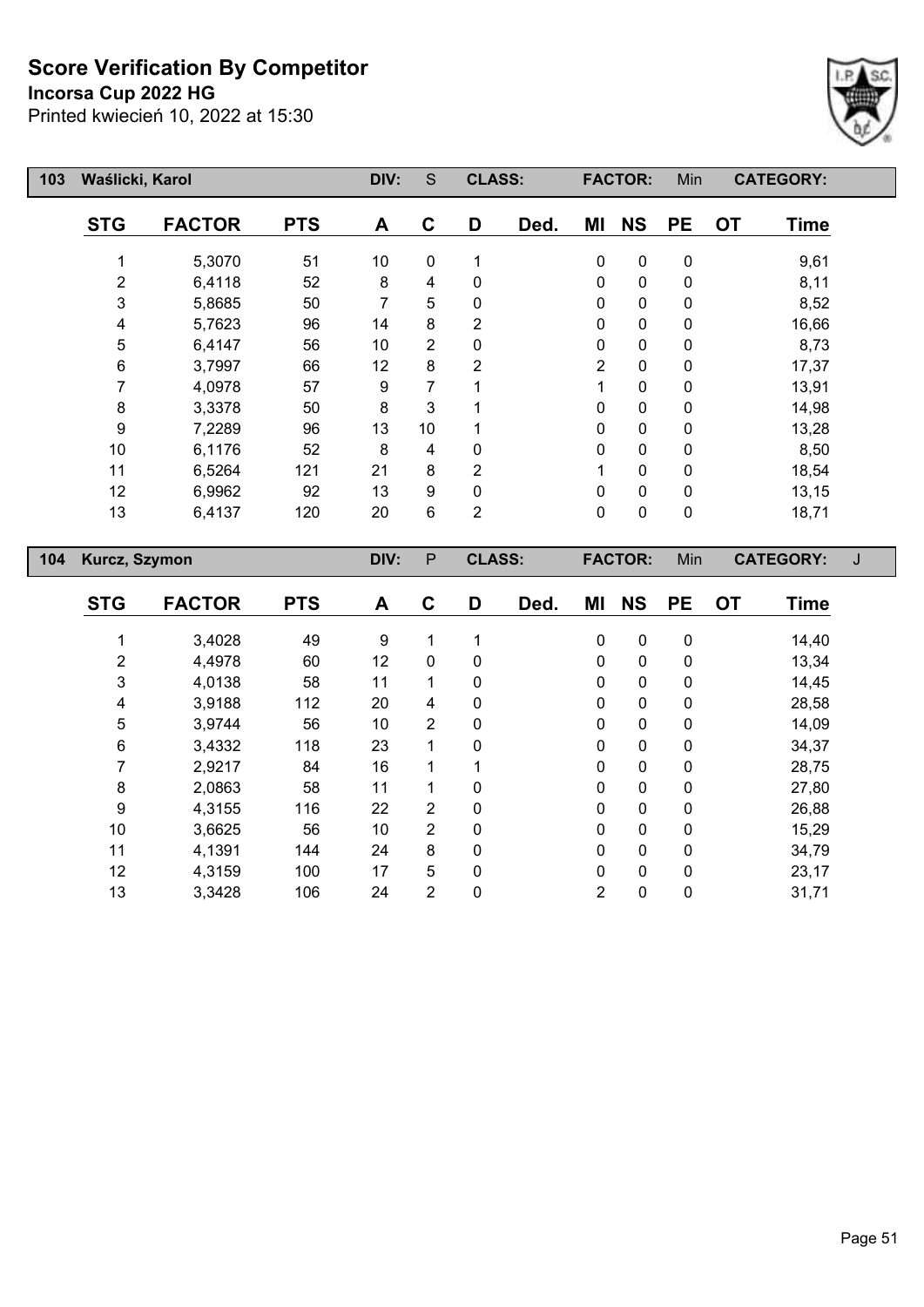**Incorsa Cup 2022 HG**



| 105 | <b>Antosiak, Maciek</b> |               |            | DIV: | P | <b>CLASS:</b> |      |    | <b>FACTOR:</b> | Min       | <b>CATEGORY:</b>         |  |
|-----|-------------------------|---------------|------------|------|---|---------------|------|----|----------------|-----------|--------------------------|--|
|     | <b>STG</b>              | <b>FACTOR</b> | <b>PTS</b> | A    | C | D             | Ded. | ΜI | <b>NS</b>      | <b>PE</b> | <b>OT</b><br><b>Time</b> |  |
|     |                         | 5,1060        | 53         | 10   | 1 | 0             |      | 0  | $\mathbf 0$    | 0         | 10,38                    |  |
|     | $\overline{2}$          | 6,0325        | 52         | 8    | 4 | 0             |      | 0  | $\pmb{0}$      | 0         | 8,62                     |  |
|     | 3                       | 4,7574        | 50         | 7    | 5 | 0             |      | 0  | $\pmb{0}$      | 0         | 10,51                    |  |
|     | 4                       | 5,3883        | 102        | 16   | 7 |               |      | 0  | $\pmb{0}$      | 0         | 18,93                    |  |
|     | 5                       | 4,0952        | 43         | 10   |   | 0             |      |    | $\pmb{0}$      | 0         | 10,50                    |  |
|     | 6                       | 5,3319        | 98         | 16   | 5 | 3             |      | 0  | $\pmb{0}$      | 0         | 18,38                    |  |
|     |                         | 3,3887        | 53         | 8    | 7 | 2             |      |    | 0              | 0         | 15,64                    |  |
|     | 8                       | 3,2581        | 52         | 8    | 4 | 0             |      | 0  | 0              | 0         | 15,96                    |  |
|     | 9                       | 7,1622        | 106        | 17   | 7 | 0             |      | 0  | 0              | 0         | 14,80                    |  |
|     | 10                      | 5,7537        | 50         | 8    | 3 |               |      | 0  | $\pmb{0}$      | 0         | 8,69                     |  |
|     | 11                      | 5,9138        | 144        | 25   | 6 |               |      | 0  | $\pmb{0}$      | 0         | 24,35                    |  |
|     | 12                      | 5,3241        | 92         | 14   | 7 |               |      | 0  | $\pmb{0}$      | 0         | 17,28                    |  |
|     | 13                      | 5,0759        | 117        | 23   | 4 | 0             |      | 1  | 0              | 0         | 23,05                    |  |
| 106 | Rogalski, Kacper        |               |            | DIV: | S | <b>CLASS:</b> |      |    | <b>FACTOR:</b> | Min       | <b>CATEGORY:</b>         |  |

| <b>STG</b> | <b>FACTOR</b> | <b>PTS</b> | A  | C | D | Ded. | ΜI             | <b>NS</b>    | <b>PE</b> | <b>OT</b> | <b>Time</b> |
|------------|---------------|------------|----|---|---|------|----------------|--------------|-----------|-----------|-------------|
|            | 1,1170        | 17         | 6  | 2 |   |      | $\overline{2}$ | 0            | 0         |           | 15,22       |
| 2          | 4,8043        | 54         | 9  | 3 | 0 |      | $\mathbf{0}$   | $\mathbf 0$  | 0         |           | 11,24       |
| 3          | 3,7651        | 50         | 8  | 3 |   |      | 0              | $\mathbf 0$  | 0         |           | 13,28       |
| 4          | 1,7504        | 70         | 15 | 4 | 3 |      | 2              | $\mathbf{0}$ | 0         |           | 39,99       |
| 5          | 1,5052        | 39         | 8  | 3 | 0 |      |                | 0            | 0         |           | 25,91       |
| 6          | 3,5847        | 87         | 15 | 7 |   |      |                | 0            | 0         |           | 24,27       |
| 7          | 2,0864        | 42         | 8  | 7 |   |      | 2              | 0            | 0         |           | 20,13       |
| 8          | 0,6757        | 24         | 8  | 1 |   |      | $\overline{2}$ | 0            | 0         |           | 35,52       |
| 9          | 2,4938        | 50         | 15 | 5 | 0 |      | 4              | 0            | 0         |           | 20,05       |
| 10         | 3,5477        | 48         | 7  | 4 |   |      | $\Omega$       | 0            | 0         |           | 13,53       |
| 11         | 3,9333        | 125        | 22 | 8 |   |      |                | 0            | 0         |           | 31,78       |
| 12         | 3,6909        | 96         | 15 | 7 | 0 |      | $\mathbf{0}$   | $\mathbf 0$  | 0         |           | 26,01       |
| 13         | 3,7072        | 118        | 19 | 7 | 2 |      | 0              | 0            | 0         |           | 31,83       |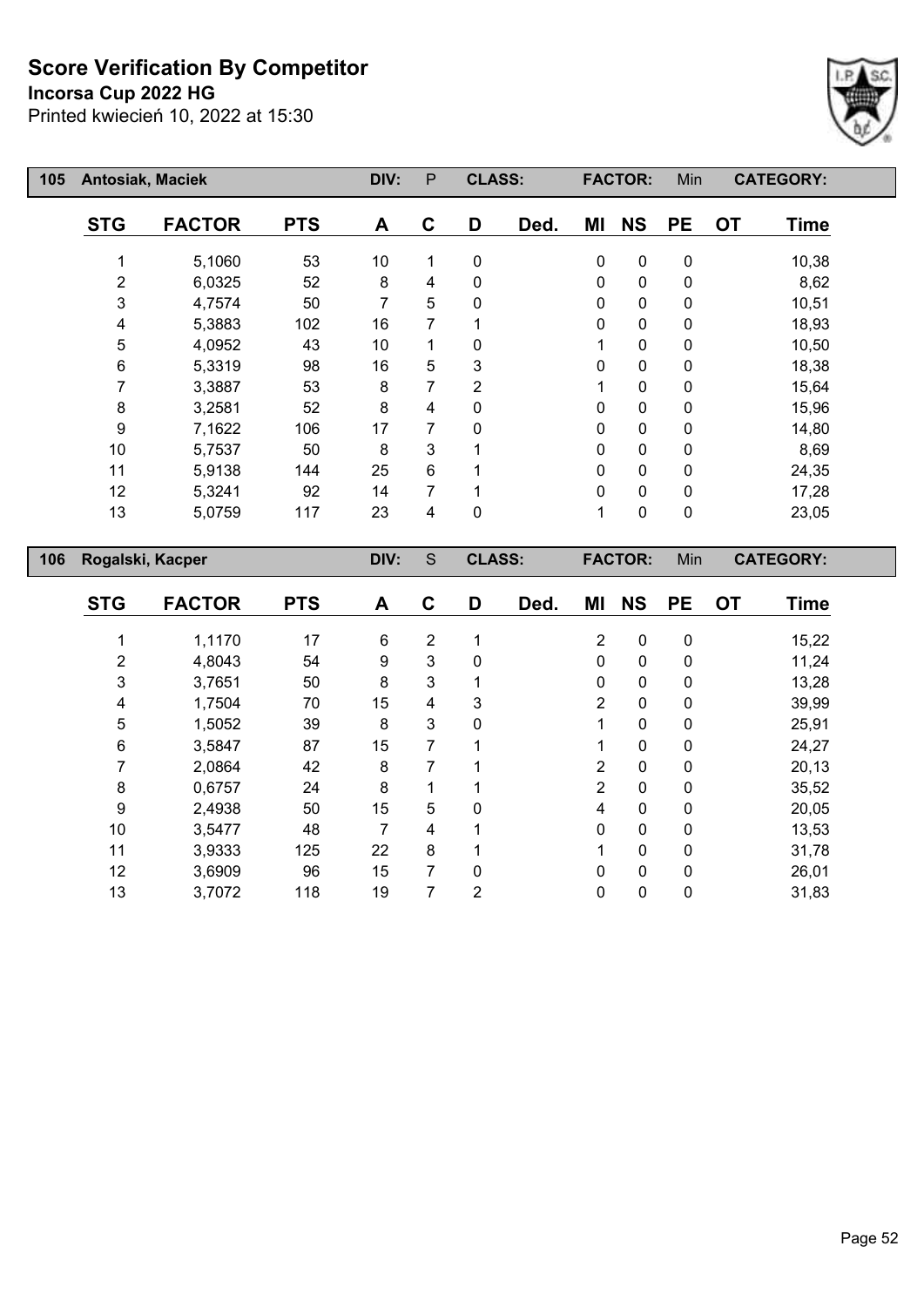#### **Incorsa Cup 2022 HG**

 $\mathsf{I}$ 



| 107 | Borgosz, Jakub   |               |            | DIV: | P              | <b>CLASS:</b>  |      |                | <b>FACTOR:</b> | Min       | <b>CATEGORY:</b>         |   |
|-----|------------------|---------------|------------|------|----------------|----------------|------|----------------|----------------|-----------|--------------------------|---|
|     | <b>STG</b>       | <b>FACTOR</b> | <b>PTS</b> | A    | C              | D              | Ded. | ΜI             | <b>NS</b>      | <b>PE</b> | <b>OT</b><br><b>Time</b> |   |
|     | 1                | 5,1935        | 51         | 9    | $\overline{2}$ | 0              |      | $\pmb{0}$      | $\mathbf 0$    | 0         | 9,82                     |   |
|     | 2                | 5,7034        | 60         | 12   | 0              | 0              |      | 0              | $\mathbf 0$    | 0         | 10,52                    |   |
|     | 3                | 4,2220        | 54         | 9    | 3              | 0              |      | 0              | $\mathbf 0$    | 0         | 12,79                    |   |
|     | 4                | 4,1441        | 84         | 13   | 9              | $\overline{2}$ |      | 0              | 0              |           | 20,27                    |   |
|     | 5                | 5,5670        | 54         | 9    | 3              | 0              |      | 0              | 0              | 0         | 9,70                     |   |
|     | 6                | 5,0732        | 104        | 17   | 6              |                |      | 0              | $\mathbf 0$    | 0         | 20,50                    |   |
|     | 7                | 3,4590        | 78         | 12   | 6              | 0              |      | 0              | $\mathbf 0$    | 0         | 22,55                    |   |
|     | 8                | 2,3033        | 48         | 7    | 4              |                |      | 0              | $\mathbf 0$    | 0         | 20,84                    |   |
|     | 9                | 6,2353        | 106        | 18   | 5              |                |      | 0              | $\mathbf 0$    | 0         | 17,00                    |   |
|     | 10               | 4,2516        | 48         | 6    | 6              | 0              |      | 0              | $\mathbf 0$    | 0         | 11,29                    |   |
|     | 11               | 4,3956        | 104        | 19   | 9              | $\overline{2}$ |      | $\overline{2}$ | $\mathbf 0$    | 0         | 23,66                    |   |
|     | 12               | 5,5172        | 96         | 16   | 5              |                |      | 0              | $\mathbf 0$    | 0         | 17,40                    |   |
|     | 13               | 4,2943        | 122        | 20   | 7              |                |      | $\pmb{0}$      | $\mathbf 0$    | 0         | 28,41                    |   |
| 108 | Klonowski, Artur |               |            | DIV: | PO             | <b>CLASS:</b>  |      |                | <b>FACTOR:</b> | Min       | <b>CATEGORY:</b>         | S |

| <b>STG</b>     | <b>FACTOR</b> | <b>PTS</b> | A  | C              | D              | Ded. | ΜI             | <b>NS</b>    | <b>PE</b>    | <b>OT</b> | <b>Time</b> |
|----------------|---------------|------------|----|----------------|----------------|------|----------------|--------------|--------------|-----------|-------------|
|                | 5,2684        | 53         | 10 | 1              | 0              |      | $\mathbf 0$    | $\mathbf 0$  | $\mathbf 0$  |           | 10,06       |
| $\overline{c}$ | 5,1471        | 56         | 10 | $\overline{2}$ | 0              |      | 0              | 0            | 0            |           | 10,88       |
| 3              | 1,6807        | 20         | 7  | 4              | $\overline{2}$ |      | $\overline{2}$ | 0            | $\mathbf 0$  |           | 11,90       |
| 4              | 4,8434        | 99         | 20 | 3              | $\mathbf 0$    |      |                | $\mathbf{0}$ | $\mathbf{0}$ |           | 20,44       |
| 5              | 5,3731        | 54         | 9  | 3              | 0              |      | 0              | 0            | 0            |           | 10,05       |
| 6              | 5,7956        | 110        | 19 | 5              | 0              |      | $\mathbf{0}$   | 0            | 0            |           | 18,98       |
| 7              | 5,4521        | 82         | 15 | $\overline{2}$ |                |      | $\mathbf 0$    | 0            | 0            |           | 15,04       |
| 8              | 2,2222        | 58         | 11 | 1              | 0              |      | $\mathbf 0$    | 0            | 0            |           | 26,10       |
| 9              | 5,4581        | 84         | 19 | 3              | 0              |      | $\overline{2}$ | $\mathbf{0}$ | $\mathbf 0$  |           | 15,39       |
| 10             | 5,6243        | 50         | 9  | 1              | 2              |      | $\mathbf{0}$   | 0            | 0            |           | 8,89        |
| 11             | 6,1740        | 137        | 27 | 4              | $\mathbf 0$    |      |                | $\mathbf 0$  | 0            |           | 22,19       |
| 12             | 5,3661        | 96         | 16 | 5              |                |      | $\Omega$       | $\mathbf{0}$ | $\mathbf{0}$ |           | 17,89       |
| 13             | 4,9533        | 122        | 20 | 7              |                |      | 0              | 0            | 0            |           | 24,63       |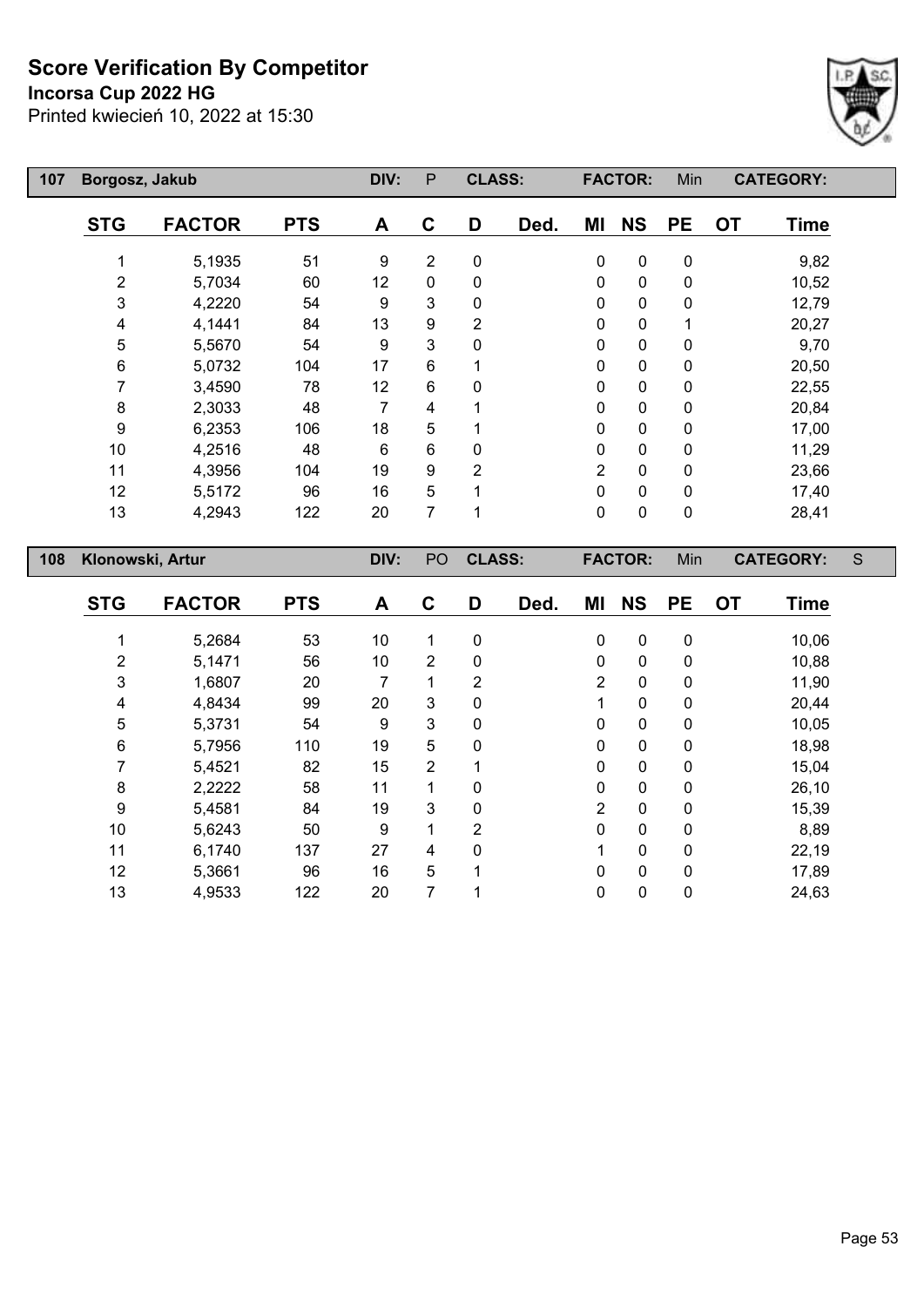**Incorsa Cup 2022 HG**



| 109 | Królik, Jacek |                       |            | DIV: | $\mathsf{P}$   | <b>CLASS:</b>  |      |             | <b>FACTOR:</b> | Min       | <b>CATEGORY:</b>  |  |
|-----|---------------|-----------------------|------------|------|----------------|----------------|------|-------------|----------------|-----------|-------------------|--|
|     | <b>STG</b>    | <b>FACTOR</b>         | <b>PTS</b> | A    | C              | D              | Ded. | ΜI          | <b>NS</b>      | <b>PE</b> | <b>OT</b><br>Time |  |
|     |               | 2,9277                | 51         | 9    | 2              | 0              |      | 0           | $\pmb{0}$      | 0         | 17,42             |  |
|     | 2             | 5,6285                | 60         | 12   | $\mathbf{0}$   | 0              |      | 0           | $\pmb{0}$      | 0         | 10,66             |  |
|     | 3             | 5,3654                | 58         | 11   | 1              | 0              |      | 0           | $\pmb{0}$      | 0         | 10,81             |  |
|     | 4             | 4,7157                | 102        | 17   | 5              | 2              |      | 0           | $\pmb{0}$      | 0         | 21,63             |  |
|     | 5             | 5,0360                | 56         | 10   | 2              | 0              |      | 0           | $\pmb{0}$      | 0         | 11,12             |  |
|     | 6             | 5,7318                | 112        | 20   | 4              | 0              |      | 0           | $\pmb{0}$      | 0         | 19,54             |  |
|     | 7             | 3,9331                | 80         | 13   | 5              | 0              |      | 0           | $\pmb{0}$      | 0         | 20,34             |  |
|     | 8             | 2,0235                | 31         | 6    | 3              | $\overline{2}$ |      | 1           | $\pmb{0}$      | 0         | 15,32             |  |
|     | 9             | 5,5186                | 116        | 22   | $\overline{2}$ | 0              |      | 0           | $\pmb{0}$      | 0         | 21,02             |  |
|     | 10            | 2,7800                | 35         | 7    | 3              |                |      | 1           | $\pmb{0}$      | 0         | 12,59             |  |
|     | 11            | 4,3619                | 121        | 21   | 8              | $\overline{2}$ |      | 1           | $\pmb{0}$      | 0         | 27,74             |  |
|     | 12            | 5,1163                | 110        | 22   | 0              | 0              |      | 0           | $\pmb{0}$      | 0         | 21,50             |  |
|     | 13            | 4,8798                | 134        | 25   | 3              | 0              |      | $\mathbf 0$ | $\pmb{0}$      | 0         | 27,46             |  |
| 110 |               | Opęchowski, Krzysztof |            | DIV: | P              | <b>CLASS:</b>  |      |             | <b>FACTOR:</b> | Min       | <b>CATEGORY:</b>  |  |
|     | STG.          | <b>EACTOR</b>         | <b>DTQ</b> | Δ    | C              | D              | Dad  | MI          | N <sub>S</sub> | DF        | ΩT<br>Tima        |  |

| <b>STG</b> | <b>FACTOR</b> | <b>PTS</b> | A  | C | D              | Ded. | ΜI       | <b>NS</b> | <b>PE</b>    | <b>OT</b> | <b>Time</b> |
|------------|---------------|------------|----|---|----------------|------|----------|-----------|--------------|-----------|-------------|
|            | 5,1742        | 49         | 9  | 1 | ◢              |      | 0        | 0         | $\mathbf 0$  |           | 9,47        |
| 2          | 5,0134        | 56         | 10 | 2 | 0              |      | $\Omega$ | 0         | $\mathbf{0}$ |           | 11,17       |
| 3          | 4,7788        | 54         | 9  | 3 | 0              |      | 0        | 0         | 0            |           | 11,30       |
| 4          | 5,9843        | 114        | 21 | 3 | 0              |      | $\Omega$ | 0         | $\mathbf{0}$ |           | 19,05       |
| 5          | 5,0505        | 50         | 8  | 3 |                |      | $\Omega$ | 0         | 0            |           | 9,90        |
| 6          | 6,3830        | 114        | 22 |   | ◢              |      | 0        | 0         | 0            |           | 17,86       |
|            | 4,8721        | 80         | 15 |   | $\overline{2}$ |      | $\Omega$ | 0         | 0            |           | 16,42       |
| 8          | 4,6142        | 58         | 11 |   | 0              |      | 0        | 0         | 0            |           | 12,57       |
| 9          | 5,5287        | 80         | 19 | 5 | $\mathbf{0}$   |      | 0        | 0         | 3            |           | 14,47       |
| 10         | 4,8436        | 48         | 6  | 6 | 0              |      | 0        | 0         | 0            |           | 9,91        |
| 11         | 7,8961        | 152        | 28 | 4 | $\mathbf{0}$   |      | $\Omega$ | 0         | $\Omega$     |           | 19,25       |
| 12         | 5,6856        | 102        | 18 | 4 | 0              |      | $\Omega$ | 0         | $\mathbf{0}$ |           | 17,94       |
| 13         | 6,1344        | 126        | 22 | 5 |                |      | 0        | 0         | 0            |           | 20,54       |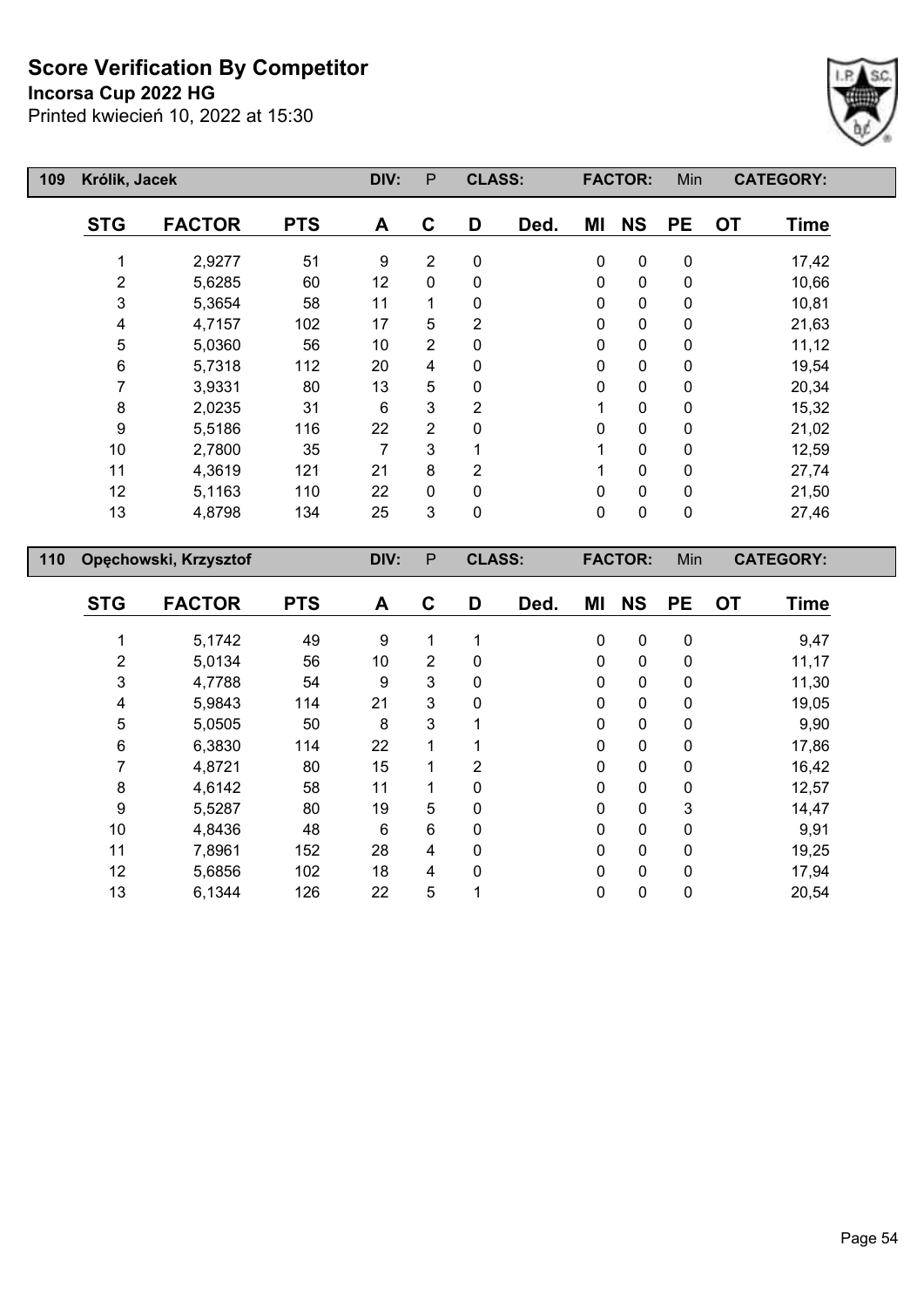#### **Incorsa Cup 2022 HG**



| 111 | <b>Bilon, Piotr</b> |               |            | DIV: | P              | <b>CLASS:</b> |      |                | <b>FACTOR:</b> | Min         |           | <b>CATEGORY:</b> |
|-----|---------------------|---------------|------------|------|----------------|---------------|------|----------------|----------------|-------------|-----------|------------------|
|     | <b>STG</b>          | <b>FACTOR</b> | <b>PTS</b> | A    | C              | D             | Ded. | ΜI             | <b>NS</b>      | <b>PE</b>   | <b>OT</b> | <b>Time</b>      |
|     |                     | 5,2041        | 51         | 9    | $\overline{2}$ | $\mathbf 0$   |      | 0              | 0              | $\pmb{0}$   |           | 9,80             |
|     | 2                   | 5,7911        | 56         | 10   | $\overline{2}$ | 0             |      | 0              | 0              | $\pmb{0}$   |           | 9,67             |
|     | 3                   | 5,7312        | 58         | 11   | 1              | 0             |      | 0              | 0              | $\pmb{0}$   |           | 10,12            |
|     | 4                   | 5,4501        | 112        | 20   | 4              | $\mathbf{0}$  |      | 0              | 0              | $\pmb{0}$   |           | 20,55            |
|     | 5                   | 2,9794        | 39         | 8    | 3              | $\Omega$      |      | 1              | 0              | $\mathbf 0$ |           | 13,09            |
|     | 6                   | 4,2264        | 118        | 23   | 1              | 0             |      | 0              | 0              | $\mathbf 0$ |           | 27,92            |
|     | 7                   | 4,6587        | 86         | 16   | 2              | 0             |      | 0              | 0              | $\mathbf 0$ |           | 18,46            |
|     | 8                   | 2,5529        | 41         | 9    | $\overline{2}$ | 0             |      |                | 0              | $\mathbf 0$ |           | 16,06            |
|     | 9                   | 6,5106        | 114        | 21   | 3              | 0             |      | 0              | 0              | $\mathbf 0$ |           | 17,51            |
|     | 10                  | 4,8327        | 52         | 9    | 2              |               |      | 0              | 0              | $\mathbf 0$ |           | 10,76            |
|     | 11                  | 4,9279        | 106        | 23   | 7              | 0             |      | $\overline{2}$ | 0              | 1           |           | 21,51            |
|     | 12                  | 5,3107        | 100        | 18   | 3              |               |      | 0              | 0              | 0           |           | 18,83            |
|     | 13                  | 5,3801        | 138        | 27   | 1              | 0             |      | 0              | 0              | 0           |           | 25,65            |
| 112 | Górski, Dominik     |               |            | DIV: | PO             | <b>CLASS:</b> |      |                | <b>FACTOR:</b> | Min         |           | <b>CATEGORY:</b> |

| <b>STG</b>     | <b>FACTOR</b> | <b>PTS</b> | A  | $\mathbf C$    | D | Ded. | ΜI          | <b>NS</b>   | <b>PE</b>    | <b>OT</b> | <b>Time</b> |
|----------------|---------------|------------|----|----------------|---|------|-------------|-------------|--------------|-----------|-------------|
|                | 6,9921        | 53         | 10 |                | 0 |      | 0           | $\mathbf 0$ | 0            |           | 7,58        |
| $\overline{2}$ | 7,5949        | 60         | 12 | 0              | 0 |      | 0           | $\mathbf 0$ | 0            |           | 7,90        |
| 3              | 6,7389        | 56         | 10 | $\overline{2}$ | 0 |      | 0           | $\mathbf 0$ | 0            |           | 8,31        |
| 4              | 6,3600        | 112        | 21 | 2              |   |      | 0           | $\mathbf 0$ | 0            |           | 17,61       |
| 5              | 5,9638        | 56         | 10 | $\overline{2}$ | 0 |      | 0           | $\mathbf 0$ | 0            |           | 9,39        |
| 6              | 7,1161        | 114        | 21 | 3              | 0 |      | 0           | $\mathbf 0$ | 0            |           | 16,02       |
| 7              | 5,3979        | 78         | 13 | 4              |   |      | 0           | $\mathbf 0$ | $\mathbf{0}$ |           | 14,45       |
| 8              | 5,7673        | 56         | 10 | $\overline{2}$ | 0 |      | $\mathbf 0$ | $\mathbf 0$ | 0            |           | 9,71        |
| 9              | 8,6620        | 112        | 20 | 4              | 0 |      | 0           | $\mathbf 0$ | 0            |           | 12,93       |
| 10             | 6,1503        | 54         | 9  | 3              | 0 |      | 0           | $\mathbf 0$ | 0            |           | 8,78        |
| 11             | 7,8022        | 142        | 25 | 5              | 2 |      | 0           | $\mathbf 0$ | 0            |           | 18,20       |
| 12             | 7,1118        | 98         | 16 | $6\phantom{1}$ | 0 |      | 0           | $\mathbf 0$ | $\mathbf{0}$ |           | 13,78       |
| 13             | 7,4745        | 132        | 24 | 4              | 0 |      | 0           | $\mathbf 0$ | 0            |           | 17,66       |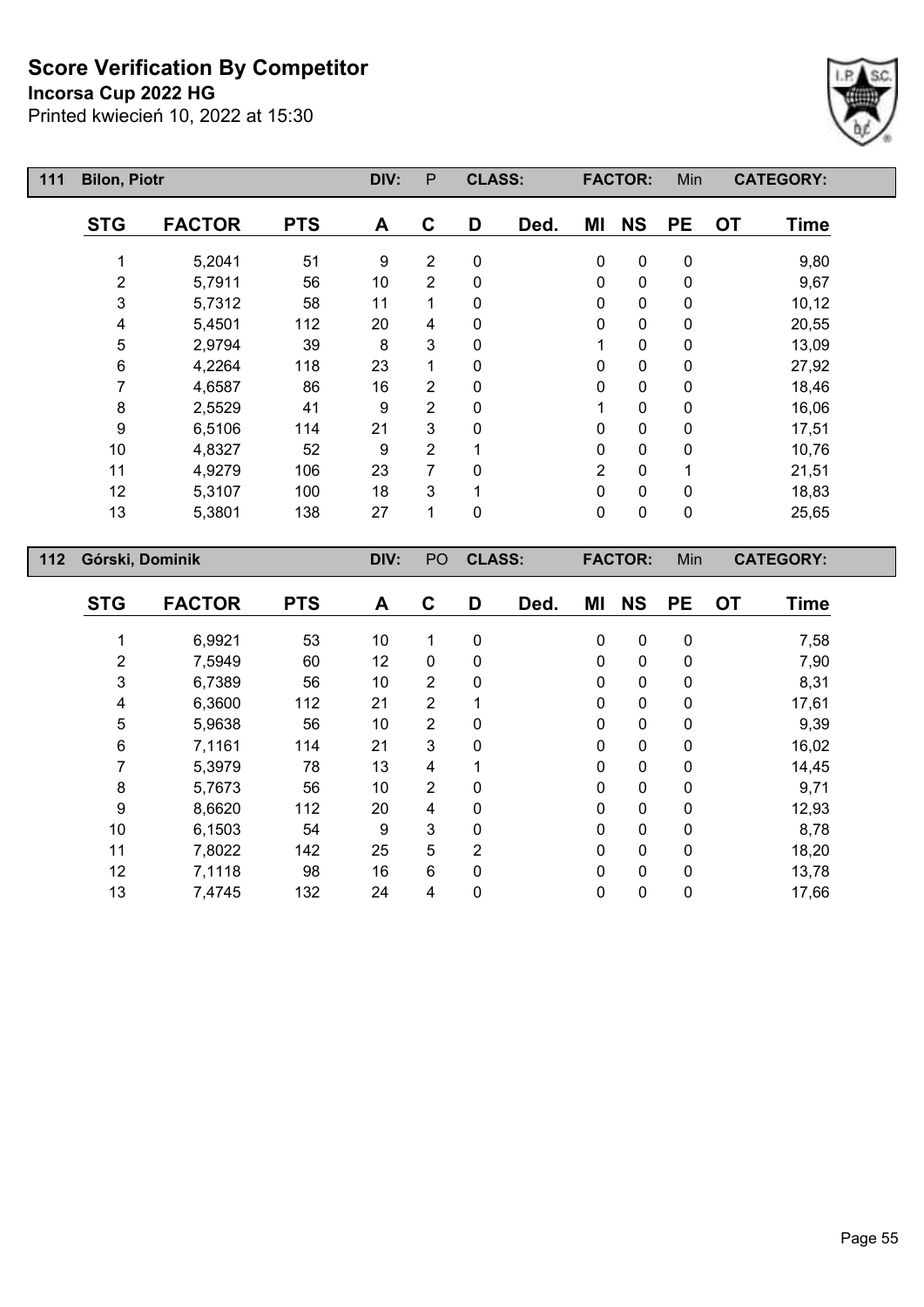## **Incorsa Cup 2022 HG**



| 113 |                  | Grabowski, Jarosław |            | DIV:              | PO             | <b>CLASS:</b>  |      |             | <b>FACTOR:</b> | Min         | <b>CATEGORY:</b>         |
|-----|------------------|---------------------|------------|-------------------|----------------|----------------|------|-------------|----------------|-------------|--------------------------|
|     | <b>STG</b>       | <b>FACTOR</b>       | <b>PTS</b> | A                 | C              | D              | Ded. | ΜI          | <b>NS</b>      | <b>PE</b>   | <b>OT</b><br><b>Time</b> |
|     |                  | 5,7108              | 47         | 9                 | 0              | $\overline{2}$ |      | 0           | $\mathbf 0$    | $\mathbf 0$ | 8,23                     |
|     | $\overline{2}$   | 6,7340              | 60         | $12 \overline{ }$ | $\mathbf 0$    | 0              |      | $\mathbf 0$ | $\mathbf 0$    | $\mathbf 0$ | 8,91                     |
|     | 3                | 6,0738              | 56         | 10                | $\overline{2}$ | 0              |      | 0           | $\mathbf 0$    | 0           | 9,22                     |
|     | 4                | 5,8486              | 112        | 20                | 4              | 0              |      | $\mathbf 0$ | $\mathbf 0$    | $\mathbf 0$ | 19,15                    |
|     | 5                | 6,8639              | 58         | 11                |                | 0              |      | $\pmb{0}$   | $\pmb{0}$      | $\mathbf 0$ | 8,45                     |
|     | 6                | 6,5071              | 106        | 19                | 3              | $\overline{2}$ |      | $\mathbf 0$ | $\mathbf 0$    | 0           | 16,29                    |
|     | 7                | 5,1807              | 86         | 16                | $\overline{2}$ | 0              |      | 0           | $\mathbf 0$    | 0           | 16,60                    |
|     | 8                | 1,8165              | 58         | 11                | 1              | 0              |      | 0           | $\mathbf 0$    | 0           | 31,93                    |
|     | 9                | 7,9772              | 112        | 21                | 2              |                |      | 0           | $\mathbf 0$    | 0           | 14,04                    |
|     | 10               | 6,2567              | 58         | 11                | 1              | 0              |      | 0           | $\mathbf 0$    | $\mathbf 0$ | 9,27                     |
|     | 11               | 7,7551              | 152        | 28                | 4              | 0              |      | 0           | $\mathbf 0$    | 0           | 19,60                    |
|     | 12               | 7,0637              | 102        | 18                | $\overline{4}$ | 0              |      | $\mathbf 0$ | $\mathbf 0$    | $\mathbf 0$ | 14,44                    |
|     | 13               | 6,9394              | 134        | 25                | 3              | $\mathbf 0$    |      | $\mathbf 0$ | $\mathbf 0$    | $\mathbf 0$ | 19,31                    |
| 114 | Putkowski, Rafał |                     |            | DIV:              | P              | <b>CLASS:</b>  |      |             | <b>FACTOR:</b> | Min         | <b>CATEGORY:</b>         |

| <b>STG</b> | <b>FACTOR</b> | <b>PTS</b> | A  | C           | D | Ded. | ΜI | <b>NS</b> | <b>PE</b>    | <b>OT</b> | <b>Time</b> |
|------------|---------------|------------|----|-------------|---|------|----|-----------|--------------|-----------|-------------|
|            |               |            |    |             |   |      |    |           |              |           |             |
|            | 4,3553        | 51         | 9  | 2           | 0 |      | 0  | 0         | $\mathbf 0$  |           | 11,71       |
| 2          | 5,9732        | 58         | 11 | 1           | 0 |      | 0  | 0         | 0            |           | 9,71        |
| 3          | 5,8423        | 60         | 12 | $\mathbf 0$ | 0 |      | 0  | 0         | 0            |           | 10,27       |
| 4          | 5,3403        | 102        | 16 | 7           |   |      | 0  | 0         | 0            |           | 19,10       |
| 5          | 5,4737        | 52         | 9  | 2           |   |      | 0  | 0         | 0            |           | 9,50        |
| 6          | 6,1505        | 112        | 21 | 2           |   |      | 0  | 0         | $\mathbf{0}$ |           | 18,21       |
| 7          | 4,2673        | 76         | 13 | 3           | 2 |      | 0  | 0         | 0            |           | 17,81       |
| 8          | 2,3768        | 54         | 9  | 3           | 0 |      | 0  | 0         | 0            |           | 22,72       |
| 9          | 6,0060        | 100        | 14 | 10          | 0 |      | 0  | 0         | 0            |           | 16,65       |
| 10         | 6,5389        | 58         | 11 | 1           | 0 |      | 0  | 0         | $\mathbf{0}$ |           | 8,87        |
| 11         | 6,6124        | 138        | 23 | 7           | 2 |      | 0  | 0         | 0            |           | 20,87       |
| 12         | 6,2615        | 102        | 18 | 4           | 0 |      | 0  | 0         | $\mathbf{0}$ |           | 16,29       |
| 13         | 5,0917        | 111        | 22 | 3           | 2 |      | 1  | 0         | 0            |           | 21,80       |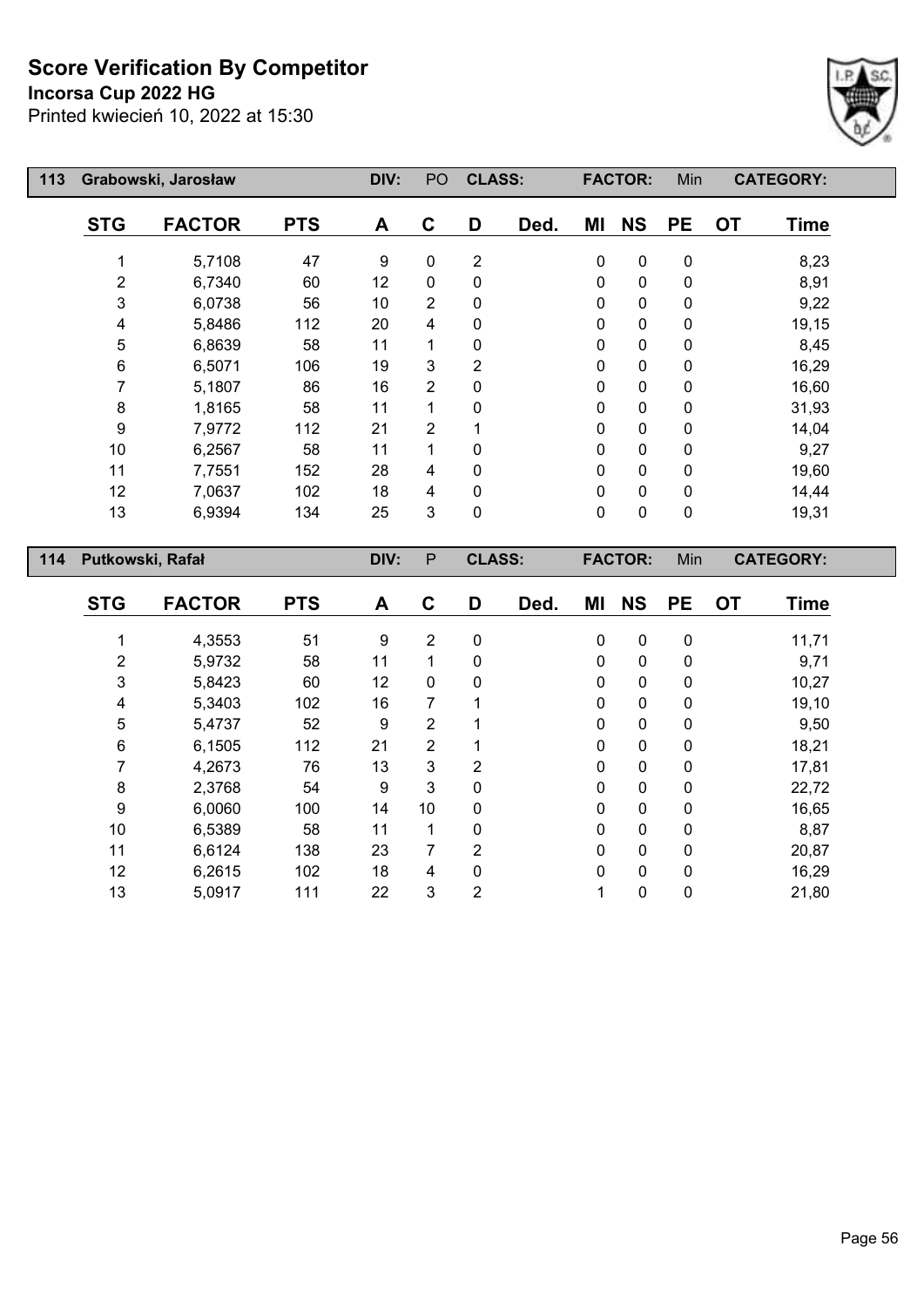## **Incorsa Cup 2022 HG**



| 115 |                  | Kossakowski, Adam |            | DIV: | P               | <b>CLASS:</b> |      |              | <b>FACTOR:</b> | Min       | <b>CATEGORY:</b> |             |
|-----|------------------|-------------------|------------|------|-----------------|---------------|------|--------------|----------------|-----------|------------------|-------------|
|     | <b>STG</b>       | <b>FACTOR</b>     | <b>PTS</b> | A    | C               | D             | Ded. | ΜI           | <b>NS</b>      | <b>PE</b> | <b>OT</b>        | <b>Time</b> |
|     |                  | 3,0824            | 43         | 7    | $\overline{2}$  | 2             |      | 0            | 0              | 0         |                  | 13,95       |
|     | 2                | 4,7059            | 48         | 7    | 4               |               |      | $\mathbf{0}$ | 0              | 0         |                  | 10,20       |
|     | 3                | 4,3403            | 50         | 7    | 5               | 0             |      | 0            | 0              | 0         |                  | 11,52       |
|     | 4                | 4,9015            | 102        | 15   | 9               | 0             |      | 0            | 0              | 0         |                  | 20,81       |
|     | 5                | 3,7945            | 48         | 7    | 4               |               |      | 0            | 0              | 0         |                  | 12,65       |
|     | 6                | 3,0870            | 61         | 14   |                 | 0             |      | 3            | 0              | 0         |                  | 19,76       |
|     | 7                | 4,2865            | 82         | 14   | 4               | 0             |      | 0            | 0              | 0         |                  | 19,13       |
|     | 8                | 3,4982            | 58         | 11   |                 | 0             |      | 0            | 0              | 0         |                  | 16,58       |
|     | 9                | 6,2722            | 106        | 17   | 7               | $\Omega$      |      | $\mathbf 0$  | 0              | 0         |                  | 16,90       |
|     | 10               | 3,4813            | 40         | 4    | 6               | 2             |      | 0            | 0              | 0         |                  | 11,49       |
|     | 11               | 5,0875            | 125        | 21   | 10 <sup>1</sup> | 0             |      |              | 0              | 0         |                  | 24,57       |
|     | 12               | 4,1509            | 77         | 12   | 9               | 0             |      |              | 0              | 0         |                  | 18,55       |
|     | 13               | 4,7087            | 118        | 19   | 7               | 2             |      | $\mathbf 0$  | 0              | 0         |                  | 25,06       |
| 116 | Klepacki, Marcin |                   |            | DIV: | P               | <b>CLASS:</b> |      |              | <b>FACTOR:</b> | Min       | <b>CATEGORY:</b> |             |

| <b>STG</b>     | <b>FACTOR</b> | <b>PTS</b> | A  | $\mathbf C$    | D | Ded. | ΜI             | <b>NS</b>   | <b>PE</b>    | <b>OT</b> | <b>Time</b> |
|----------------|---------------|------------|----|----------------|---|------|----------------|-------------|--------------|-----------|-------------|
|                | 3,4051        | 49         | 9  |                |   |      | 0              | 0           | 0            |           | 14,39       |
| $\overline{2}$ | 4,6140        | 52         | 8  | 4              | 0 |      | 0              | 0           | 0            |           | 11,27       |
| 3              | 3,2162        | 43         | 10 |                | 0 |      | 1              | 0           | 0            |           | 13,37       |
| 4              | 4,5677        | 112        | 20 | 4              | 0 |      | 0              | $\mathbf 0$ | 0            |           | 24,52       |
| 5              | 4,2978        | 56         | 10 | $\overline{2}$ | 0 |      | 0              | 0           | 0            |           | 13,03       |
| 6              | 3,3347        | 82         | 18 | 4              | 0 |      | $\overline{2}$ | 0           | $\mathbf 0$  |           | 24,59       |
| 7              | 4,1890        | 86         | 16 | $\overline{2}$ | 0 |      | 0              | 0           | $\mathbf 0$  |           | 20,53       |
| 8              | 2,2604        | 50         | 8  | 3              | 1 |      | 0              | $\mathbf 0$ | $\mathbf{0}$ |           | 22,12       |
| 9              | 5,9259        | 112        | 20 | 4              | 0 |      | 0              | 0           | 0            |           | 18,90       |
| 10             | 4,3154        | 52         | 8  | $\overline{4}$ | 0 |      | 0              | 0           | $\mathbf{0}$ |           | 12,05       |
| 11             | 5,1986        | 144        | 25 | 6              |   |      | 0              | $\pmb{0}$   | 0            |           | 27,70       |
| 12             | 4,4503        | 102        | 18 | 4              | 0 |      | 0              | 0           | $\mathbf{0}$ |           | 22,92       |
| 13             | 3,3020        | 130        | 24 | $\mathbf{3}$   |   |      | 0              | 0           | $\mathbf 0$  |           | 39,37       |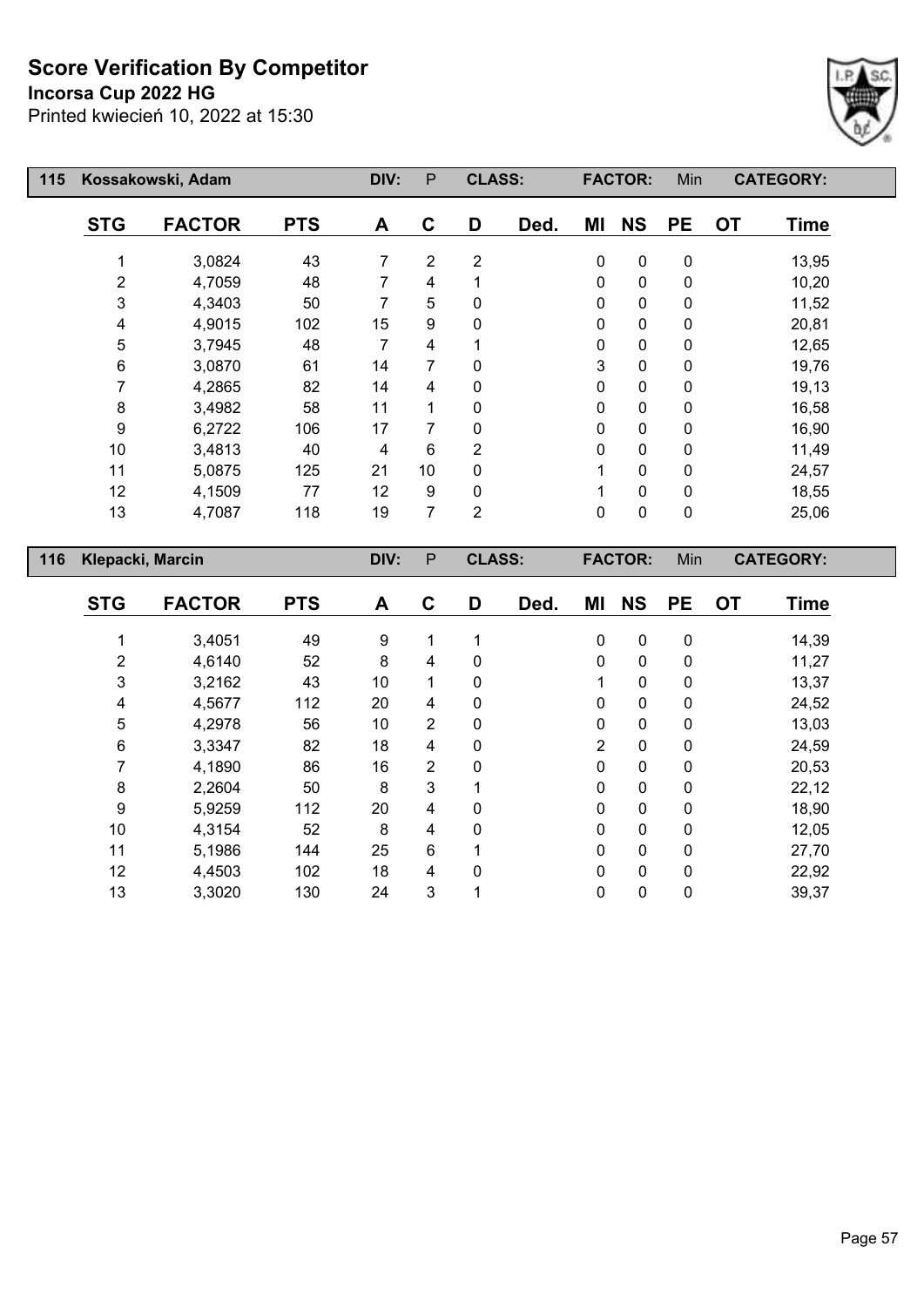## **Incorsa Cup 2022 HG**



| 117 | Kobos, Krzysztof |               |            | DIV: | PO           | <b>CLASS:</b> |      |    | <b>FACTOR:</b> | Min       | <b>CATEGORY:</b>         |  |
|-----|------------------|---------------|------------|------|--------------|---------------|------|----|----------------|-----------|--------------------------|--|
|     | <b>STG</b>       | <b>FACTOR</b> | <b>PTS</b> | A    | C            | D             | Ded. | MI | <b>NS</b>      | <b>PE</b> | <b>OT</b><br><b>Time</b> |  |
|     |                  | 6,3020        | 53         | 10   | 1            | 0             |      | 0  | $\pmb{0}$      | 0         | 8,41                     |  |
|     | 2                | 7,1942        | 60         | 12   | 0            | 0             |      | 0  | $\pmb{0}$      | 0         | 8,34                     |  |
|     | 3                | 5,6842        | 54         | 9    | 3            | 0             |      | 0  | $\pmb{0}$      | 0         | 9,50                     |  |
|     | 4                | 4,3429        | 116        | 22   | 2            | 0             |      | 0  | $\pmb{0}$      | 0         | 26,71                    |  |
|     | 5                | 5,4717        | 58         | 11   |              | 0             |      | 0  | $\pmb{0}$      | 0         | 10,60                    |  |
|     | 6                | 5,0519        | 112        | 20   | 4            | 0             |      | 0  | $\pmb{0}$      | 0         | 22,17                    |  |
|     |                  | 4,6263        | 78         | 12   | 6            | 0             |      | 0  | $\pmb{0}$      | 0         | 16,86                    |  |
|     | 8                | 2,7834        | 41         | 9    | 2            | 0             |      |    | $\pmb{0}$      | 0         | 14,73                    |  |
|     | 9                | 7,2896        | 110        | 19   | 5            | 0             |      | 0  | $\pmb{0}$      | 0         | 15,09                    |  |
|     | 10               | 6,3492        | 56         | 11   | 0            |               |      | 0  | $\pmb{0}$      | 0         | 8,82                     |  |
|     | 11               | 6,0168        | 129        | 24   | 6            |               |      | 1  | $\pmb{0}$      | 0         | 21,44                    |  |
|     | 12               | 7,5199        | 104        | 20   |              |               |      | 0  | $\pmb{0}$      | 0         | 13,83                    |  |
|     | 13               | 6,4789        | 138        | 27   | 1            | 0             |      | 0  | $\pmb{0}$      | 0         | 21,30                    |  |
| 118 | Gałązka, Marcin  |               |            | DIV: | $\mathsf{C}$ | <b>CLASS:</b> |      |    | <b>FACTOR:</b> | Min       | <b>CATEGORY:</b>         |  |

| <b>STG</b> | <b>FACTOR</b> | <b>PTS</b> | A     | C              | D        | Ded. | ΜI           | <b>NS</b>    | <b>PE</b>    | <b>OT</b> | <b>Time</b> |
|------------|---------------|------------|-------|----------------|----------|------|--------------|--------------|--------------|-----------|-------------|
|            | 5,9829        | 49         | 9     |                |          |      | $\mathbf 0$  | $\mathbf 0$  | 0            |           | 8,19        |
| 2          | 5,9925        | 48         | $\,6$ | 6              | 0        |      | $\Omega$     | $\mathbf{0}$ | 0            |           | 8,01        |
| 3          | 5,8296        | 52         | 8     | 4              | 0        |      | $\mathbf{0}$ | 0            | 0            |           | 8,92        |
| 4          | 6,2879        | 114        | 21    | 3              | 0        |      | $\Omega$     | $\mathbf{0}$ | $\mathbf{0}$ |           | 18,13       |
| $\sqrt{5}$ | 6,5834        | 58         | 11    |                | 0        |      | $\mathbf{0}$ | $\mathbf{0}$ | 0            |           | 8,81        |
| 6          | 7,0950        | 106        | 17    | 7              | $\Omega$ |      | $\Omega$     | $\mathbf{0}$ | $\mathbf{0}$ |           | 14,94       |
| 7          | 4,8840        | 80         | 13    | 5              | 0        |      | $\mathbf{0}$ | $\mathbf 0$  | 0            |           | 16,38       |
| 8          | 3,4342        | 42         | 6     | 3              | 3        |      | $\Omega$     | $\mathbf{0}$ | $\mathbf{0}$ |           | 12,23       |
| 9          | 8,0185        | 104        | 17    | 6              |          |      | $\Omega$     | $\mathbf{0}$ | 0            |           | 12,97       |
| 10         | 5,4110        | 52         | 8     | 4              | 0        |      | $\Omega$     | $\mathbf{0}$ | $\mathbf{0}$ |           | 9,61        |
| 11         | 7,2629        | 134        | 19    | 13             | 0        |      | $\Omega$     | $\mathbf{0}$ | 0            |           | 18,45       |
| 12         | 6,8182        | 102        | 19    | $\overline{2}$ | 4        |      | $\Omega$     | $\mathbf{0}$ | $\mathbf{0}$ |           | 14,96       |
| 13         | 6,2302        | 118        | 19    | 7              | 2        |      | 0            | 0            | 0            |           | 18,94       |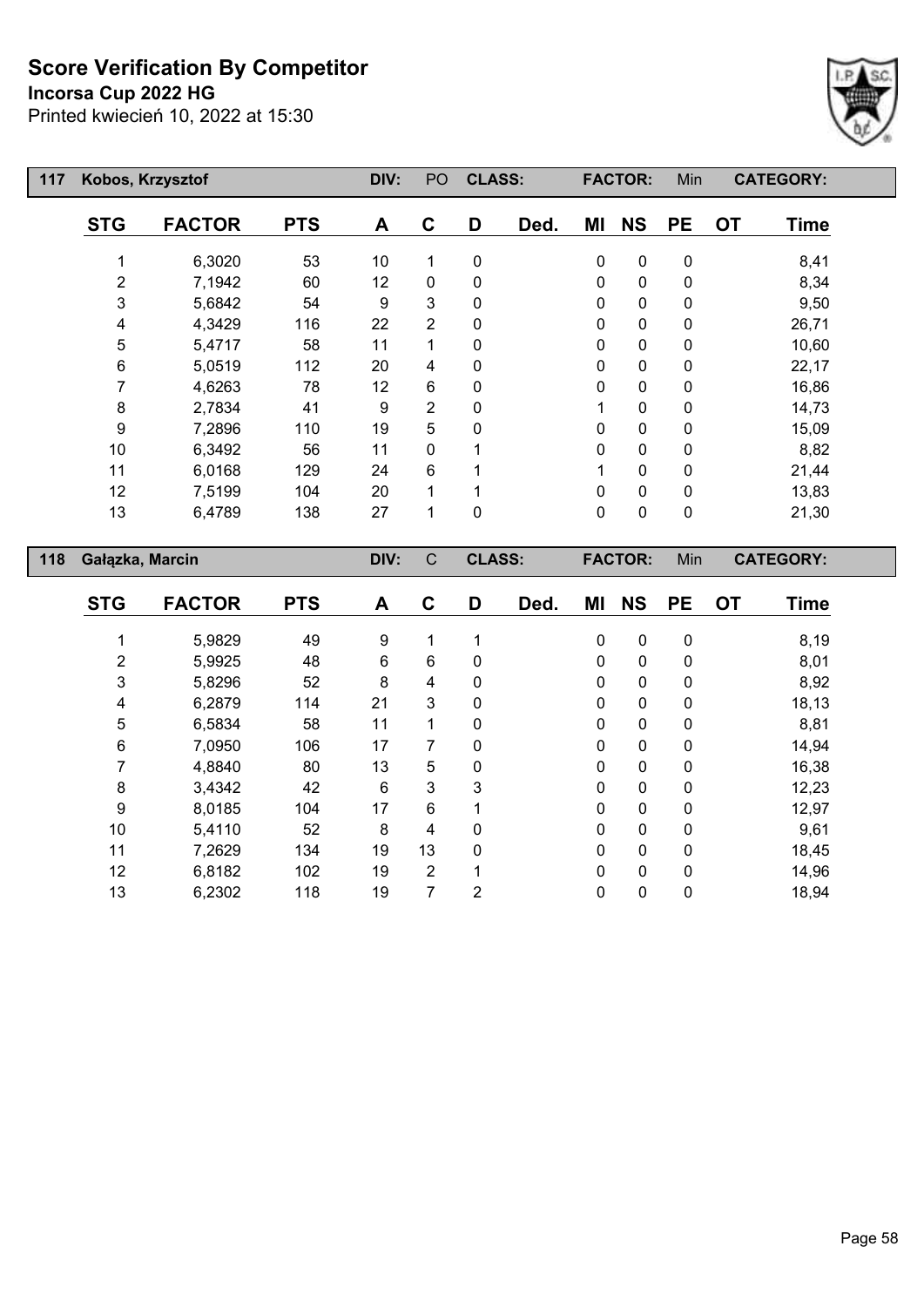**Incorsa Cup 2022 HG**



| 119 | Usiński, Kacper |               |            | DIV: | S            | <b>CLASS:</b> |      |             | <b>FACTOR:</b> | Min         | <b>CATEGORY:</b> |             |
|-----|-----------------|---------------|------------|------|--------------|---------------|------|-------------|----------------|-------------|------------------|-------------|
|     | <b>STG</b>      | <b>FACTOR</b> | <b>PTS</b> | A    | C            | D             | Ded. | ΜI          | <b>NS</b>      | <b>PE</b>   | <b>OT</b>        | <b>Time</b> |
|     |                 | 4,9348        | 53         | 10   | $\mathbf{1}$ | $\Omega$      |      | $\mathbf 0$ | 0              | $\pmb{0}$   |                  | 10,74       |
|     | $\overline{2}$  | 5,6250        | 54         | 10   |              |               |      | 0           | $\mathbf 0$    | $\mathbf 0$ |                  | 9,60        |
|     | 3               | 5,6133        | 54         | 9    | 3            | $\Omega$      |      | 0           | $\pmb{0}$      | 0           |                  | 9,62        |
|     | 4               | 5,8824        | 108        | 18   | 6            | 0             |      | 0           | $\mathbf 0$    | 0           |                  | 18,36       |
|     | 5               | 5,1238        | 60         | 12   | $\mathbf{0}$ | 0             |      | 0           | $\mathbf 0$    | $\mathbf 0$ |                  | 11,71       |
|     | 6               | 4,8123        | 100        | 15   | 8            |               |      | 0           | $\mathbf 0$    | $\mathbf 0$ |                  | 20,78       |
|     |                 | 3,7642        | 76         | 12   | 5            |               |      | 0           | $\pmb{0}$      | $\mathbf 0$ |                  | 20,19       |
|     | 8               | 2,5039        | 48         | 6    | 6            | $\Omega$      |      | 0           | $\mathbf 0$    | 0           |                  | 19,17       |
|     | 9               | 6,5829        | 110        | 19   | 5            | 0             |      | 0           | $\pmb{0}$      | $\mathbf 0$ |                  | 16,71       |
|     | 10              | 4,1288        | 50         | 7    | 5            | $\Omega$      |      | 0           | $\pmb{0}$      | $\mathbf 0$ |                  | 12,11       |
|     | 11              | 6,8269        | 142        | 23   | 9            | 0             |      | 0           | $\pmb{0}$      | $\mathbf 0$ |                  | 20,80       |
|     | 12              | 5,0898        | 102        | 18   | 4            | 0             |      | 0           | $\pmb{0}$      | $\mathbf 0$ |                  | 20,04       |
|     | 13              | 5,1502        | 132        | 25   | 2            | 1             |      | 0           | $\pmb{0}$      | $\mathbf 0$ |                  | 25,63       |
| 120 | Orłowski, Adam  |               |            | DIV: | P            | <b>CLASS:</b> |      |             | <b>FACTOR:</b> | Min         | <b>CATEGORY:</b> |             |

| <b>STG</b> | <b>FACTOR</b> | <b>PTS</b> | A  | C            | D           | Ded. | ΜI             | <b>NS</b>    | <b>PE</b>    | <b>OT</b> | <b>Time</b> |
|------------|---------------|------------|----|--------------|-------------|------|----------------|--------------|--------------|-----------|-------------|
|            |               |            |    |              |             |      |                |              |              |           |             |
|            | 4,4035        | 55         | 11 | $\mathbf{0}$ | 0           |      | $\mathbf 0$    | 0            | $\mathbf{0}$ |           | 12,49       |
| 2          | 6,1053        | 58         | 11 |              | 0           |      | $\mathbf 0$    | $\mathbf 0$  | 0            |           | 9,50        |
| 3          | 2,7349        | 39         | 8  | 3            | 0           |      |                | $\mathbf{0}$ | 0            |           | 14,26       |
| 4          | 2,4068        | 91         | 17 | 5            |             |      |                | 0            | 0            |           | 37,81       |
| 5          | 2,5316        | 56         | 10 | 2            | $\mathbf 0$ |      | $\mathbf 0$    | 0            | 0            |           | 22,12       |
| 6          | 3,5863        | 95         | 19 | 3            |             |      | 1              | $\mathbf 0$  | $\mathbf{0}$ |           | 26,49       |
| 7          | 2,5855        | 65         | 12 | 5            | 0           |      |                | 0            | 0            |           | 25,14       |
| 8          | 3,2330        | 58         | 11 | 1            | 0           |      | $\mathbf{0}$   | $\mathbf{0}$ | $\Omega$     |           | 17,94       |
| 9          | 0,0000        | 0          | 14 | 4            | 0           |      | $6\phantom{1}$ | $\mathbf 0$  | 3            |           | 17,57       |
| 10         | 3,7965        | 50         | 7  | 5            | $\mathbf 0$ |      | $\mathbf{0}$   | $\mathbf{0}$ | 0            |           | 13,17       |
| 11         | 4,0518        | 122        | 26 | 4            | 0           |      | $\overline{2}$ | $\mathbf 0$  | $\mathbf{0}$ |           | 30,11       |
| 12         | 5,1998        | 108        | 21 | 1            | $\Omega$    |      | $\mathbf{0}$   | $\Omega$     | $\Omega$     |           | 20,77       |
| 13         | 3,3413        | 126        | 22 | 5            |             |      | $\mathbf 0$    | 0            | $\mathbf 0$  |           | 37,71       |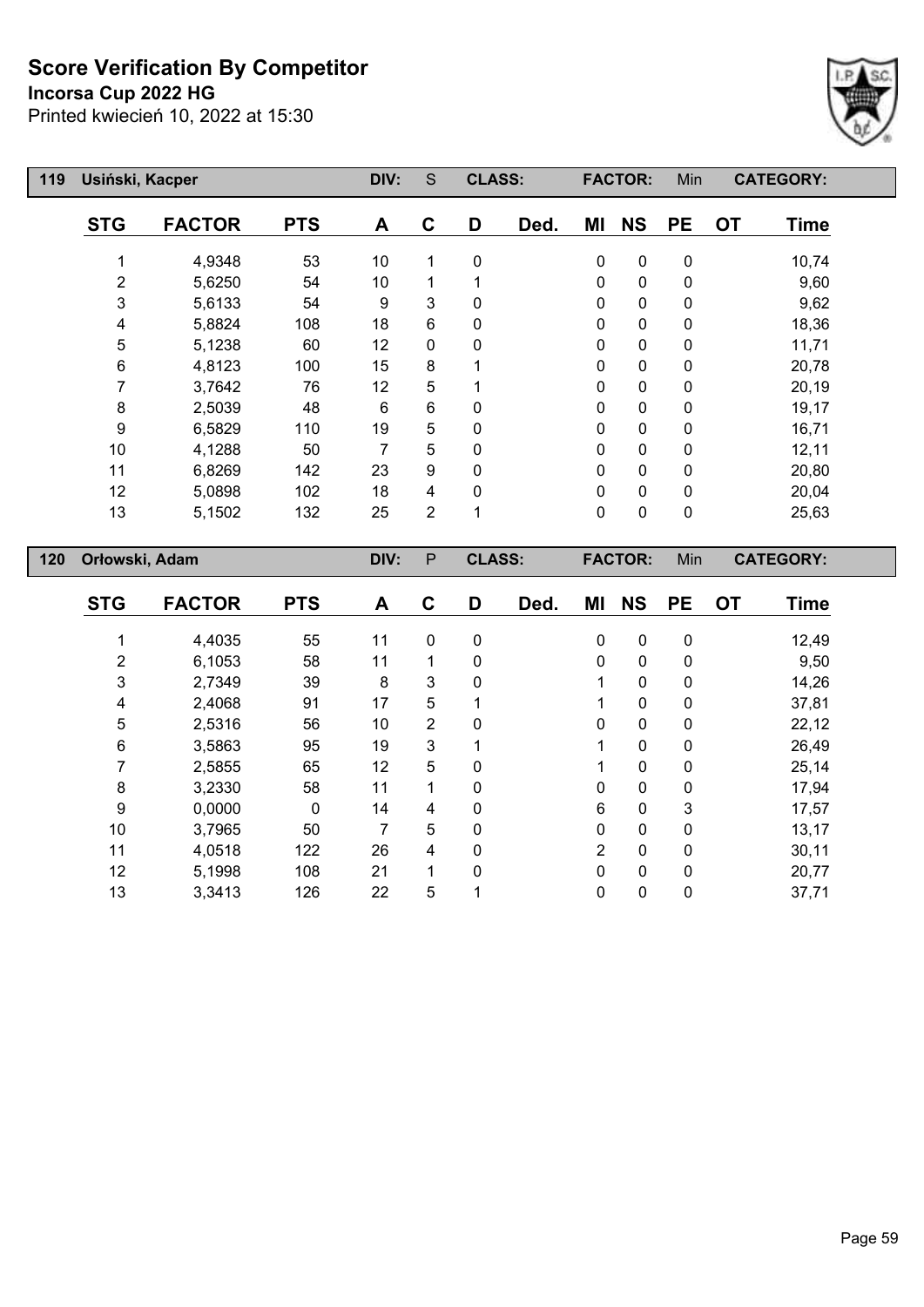**Incorsa Cup 2022 HG**



| 121 | Szuba, Zbigniew  |                  |            | DIV:             | P              | <b>CLASS:</b>              |      |           | <b>FACTOR:</b> | Min       |           | <b>CATEGORY:</b> | S           |
|-----|------------------|------------------|------------|------------------|----------------|----------------------------|------|-----------|----------------|-----------|-----------|------------------|-------------|
|     | <b>STG</b>       | <b>FACTOR</b>    | <b>PTS</b> | A                | $\mathbf C$    | D                          | Ded. | MI        | <b>NS</b>      | PE        | <b>OT</b> | <b>Time</b>      |             |
|     | 1                | 2,8773           | 49         | 9                | 1              | $\mathbf{1}$               |      | 0         | $\pmb{0}$      | $\pmb{0}$ |           | 17,03            |             |
|     | $\boldsymbol{2}$ | 4,5494           | 52         | 9                | $\overline{c}$ | 1                          |      | 0         | $\mathbf 0$    | 0         |           | 11,43            |             |
|     | 3                | 3,9816           | 52         | 8                | 4              | $\pmb{0}$                  |      | 0         | $\pmb{0}$      | 0         |           | 13,06            |             |
|     | 4                | 0,0000           | $\pmb{0}$  | 8                | 9              | $\pmb{0}$                  |      | 7         | $\pmb{0}$      | 3         |           | 20,54            |             |
|     | 5                | 3,7679           | 50         | 9                | $\mathbf 1$    | $\overline{2}$             |      | 0         | $\mathbf 0$    | 0         |           | 13,27            |             |
|     | $\,6\,$          | 2,9349           | 83         | 14               | 7              | $\boldsymbol{2}$           |      | 1         | $\mathbf 0$    | 0         |           | 28,28            |             |
|     | $\overline{7}$   | 2,5717           | 78         | 13               | 4              | 1                          |      | 0         | $\pmb{0}$      | 0         |           | 30,33            |             |
|     | $\bf 8$          | 2,8793           | 52         | $\boldsymbol{9}$ | $\overline{2}$ | 1                          |      | 0         | $\pmb{0}$      | 0         |           | 18,06            |             |
|     | $\boldsymbol{9}$ | 5,0621           | 106        | 18               | 5              | 1                          |      | 0         | $\mathbf 0$    | 0         |           | 20,94            |             |
|     | 10               | 3,8541           | 56         | 10               | $\overline{2}$ | $\pmb{0}$                  |      | 0         | $\pmb{0}$      | 0         |           | 14,53            |             |
|     | 11               | 4,3643           | 138        | 23               | $\overline{7}$ | $\overline{2}$             |      | 0         | $\mathbf 0$    | 0         |           | 31,62            |             |
|     | 12               | 3,6728           | 88         | 13               | $\overline{7}$ | $\overline{2}$             |      | 0         | $\mathbf 0$    | 0         |           | 23,96            |             |
|     | 13               | 3,6524           | 116        | 19               | 6              | 3                          |      | $\pmb{0}$ | $\mathbf 0$    | $\pmb{0}$ |           | 31,76            |             |
|     |                  |                  |            |                  |                |                            |      |           |                |           |           |                  |             |
| 122 | Karaś, Rafał     |                  |            | DIV:             | $\mathbf S$    | <b>CLASS:</b>              |      |           | <b>FACTOR:</b> | Maj       |           | <b>CATEGORY:</b> | $\mathsf S$ |
|     | <b>STG</b>       |                  | <b>PTS</b> | A                | $\mathbf C$    | D                          |      | MI        |                | <b>PE</b> | <b>OT</b> | <b>Time</b>      |             |
|     |                  | <b>FACTOR</b>    |            |                  |                |                            | Ded. |           | <b>NS</b>      |           |           |                  |             |
|     | 1                | 0,0000           | 25         | 0                | $\mathbf 0$    | $\pmb{0}$                  |      | 0         | $\pmb{0}$      | 0         |           | 0,00             |             |
|     | $\overline{c}$   | 0,0000           | 0          | 0                | 0              | $\pmb{0}$                  |      | 0         | $\pmb{0}$      | 0         |           | 0,00             |             |
|     | 3                | 0,0000           | 0          | 0                | 0              | $\pmb{0}$                  |      | 0         | $\pmb{0}$      | 0         |           | 0,00             |             |
|     | 4                | 0,0000           | 0          | 0                | 0              | $\mathbf 0$                |      | 0         | $\mathbf 0$    | 0         |           | 0,00             |             |
|     | 5                | 0,0000           | 20         | 0                | 0              | $\mathbf 0$                |      | 0         | $\mathbf 0$    | 0         |           | 0,00             |             |
|     | $\,6$            | 4,0816           | 94         | 14               | 8              | 1                          |      | 1         | $\pmb{0}$      | 0         |           | 23,03            |             |
|     | $\overline{7}$   | 0,0000           | 10         | 0                | 0              | $\mathbf 0$                |      | 0         | $\pmb{0}$      | 0         |           | 0,00             |             |
|     | $\bf 8$          | 0,0000           | 20         | 0                | 0              | $\mathbf 0$                |      | 0         | $\mathbf 0$    | 0         |           | 0,00             |             |
|     | $\boldsymbol{9}$ | 0,0000           | $\pmb{0}$  | 0                | 0              | $\pmb{0}$                  |      | 0         | $\pmb{0}$      | 0         |           | 0,00             |             |
|     | 10               | 0,0000           | 0          | 0                | 0              | $\mathbf 0$                |      | 0         | $\mathbf 0$    | 0         |           | 0,00             |             |
|     | 11               | 0,0000           | 0          | 0                | 0              | $\mathbf 0$                |      | 0         | 0              | 0         |           | 0,00             |             |
|     | 12<br>13         | 0,0000<br>0,0000 | 10<br>30   | 0                | 0              | $\mathbf 0$<br>$\mathbf 0$ |      | 0<br>0    | $\pmb{0}$      | 0<br>0    |           | 0,00<br>0,00     |             |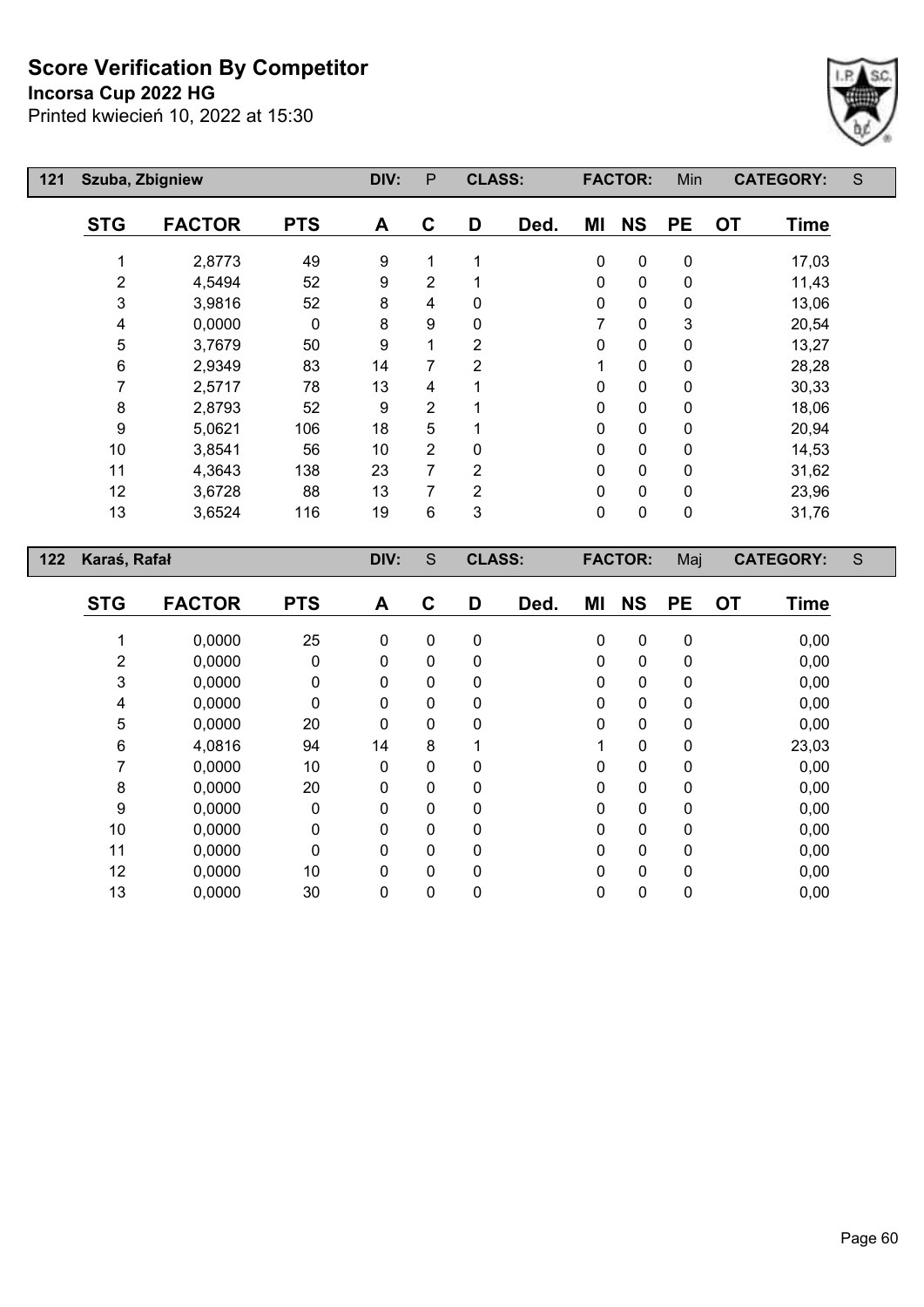**Incorsa Cup 2022 HG**



| 123 | Kuc, Maciej    |               |            | DIV: | S              | <b>CLASS:</b> |      |                | <b>FACTOR:</b> | Min         | <b>CATEGORY:</b>         |  |
|-----|----------------|---------------|------------|------|----------------|---------------|------|----------------|----------------|-------------|--------------------------|--|
|     | <b>STG</b>     | <b>FACTOR</b> | <b>PTS</b> | A    | $\mathbf C$    | D             | Ded. | ΜI             | <b>NS</b>      | <b>PE</b>   | <b>OT</b><br><b>Time</b> |  |
|     |                | 1,2687        | 22         | 7    | $\overline{2}$ | 1             |      | 1              | 1              | $\mathbf 0$ | 17,34                    |  |
|     | $\overline{2}$ | 3,1961        | 52         | 8    | 4              | 0             |      | $\mathbf 0$    | $\pmb{0}$      | $\mathbf 0$ | 16,27                    |  |
|     | 3              | 3,0750        | 50         | 8    | 3              |               |      | 0              | $\pmb{0}$      | $\mathbf 0$ | 16,26                    |  |
|     | 4              | 2,7533        | 100        | 15   | 8              |               |      | 0              | $\pmb{0}$      | 0           | 36,32                    |  |
|     | 5              | 2,8571        | 48         | 8    | $\overline{2}$ | 2             |      | 0              | $\pmb{0}$      | 0           | 16,80                    |  |
|     | 6              | 2,5495        | 94         | 13   | 9              | 2             |      | 0              | $\mathbf 0$    | 0           | 36,87                    |  |
|     | 7              | 1,2629        | 60         |      | 7              | 4             |      | 0              | $\pmb{0}$      | 0           | 47,51                    |  |
|     | 8              | 0,3237        | 12         | 3    | 5              | 2             |      | $\overline{2}$ | $\mathbf 0$    | 0           | 37,07                    |  |
|     | 9              | 2,1815        | 81         | 14   | 6              | 3             |      | 1              | $\pmb{0}$      | 0           | 37,13                    |  |
|     | 10             | 3,2624        | 46         | 5    | 7              | $\Omega$      |      | 0              | $\mathbf 0$    | 0           | 14,10                    |  |
|     | 11             | 4,1888        | 134        | 20   | 11             |               |      | 0              | $\mathbf 0$    | $\mathbf 0$ | 31,99                    |  |
|     | 12             | 3,2620        | 96         | 16   | 5              |               |      | $\mathbf 0$    | $\pmb{0}$      | $\mathbf 0$ | 29,43                    |  |
|     | 13             | 3,5170        | 120        | 18   | 10             | 0             |      | $\mathbf 0$    | $\mathbf 0$    | $\mathbf 0$ | 34,12                    |  |
| 124 | Rybka, Mateusz |               |            | DIV: | $\mathsf S$    | <b>CLASS:</b> |      |                | <b>FACTOR:</b> | Min         | <b>CATEGORY:</b>         |  |

| <b>STG</b> | <b>FACTOR</b> | <b>PTS</b> | A  | C | D | Ded. | ΜI             | <b>NS</b>    | <b>PE</b>   | <b>OT</b> | Time   |
|------------|---------------|------------|----|---|---|------|----------------|--------------|-------------|-----------|--------|
|            | 4,5145        | 53         | 10 | 1 | 0 |      | $\mathbf 0$    | $\mathbf 0$  | $\mathbf 0$ |           | 11,74  |
|            |               |            |    |   |   |      |                |              |             |           |        |
| 2          | 6,7130        | 58         | 11 | 1 | 0 |      | $\Omega$       | $\mathbf{0}$ | 0           |           | 8,64   |
| 3          | 4,6921        | 48         |    | 4 |   |      | $\mathbf{0}$   | $\mathbf 0$  | 0           |           | 10,23  |
| 4          | 4,9269        | 91         | 16 | 7 | 0 |      |                | $\mathbf{0}$ | 0           |           | 18,47  |
| 5          | 5,2301        | 50         | 8  | 3 |   |      | $\mathbf{0}$   | $\mathbf{0}$ | 0           |           | 9,56   |
| 6          | 5,2719        | 95         | 18 | 5 | 0 |      |                | $\mathbf{0}$ | 0           |           | 18,02  |
| 7          | 3,4677        | 74         | 11 | 6 |   |      | $\mathbf{0}$   | $\mathbf 0$  | 0           |           | 21,34  |
| 8          | 3,5278        | 52         | 8  | 4 | 0 |      | $\Omega$       | $\mathbf{0}$ | 0           |           | 14,74  |
| 9          | 6,9886        | 110        | 19 | 5 | 0 |      | $\mathbf{0}$   | $\mathbf 0$  | 0           |           | 15,74  |
| 10         | 5,7426        | 58         | 11 | 1 | 0 |      | $\mathbf{0}$   | $\mathbf{0}$ | 0           |           | 10, 10 |
| 11         | 5,8598        | 122        | 26 | 4 | 0 |      | $\overline{2}$ | $\mathbf{0}$ | 0           |           | 20,82  |
| 12         | 6,5104        | 100        | 17 | 5 | 0 |      | $\Omega$       | $\mathbf{0}$ | 0           |           | 15,36  |
| 13         | 6,1433        | 126        | 22 | 5 |   |      | 0              | $\mathbf 0$  | 0           |           | 20,51  |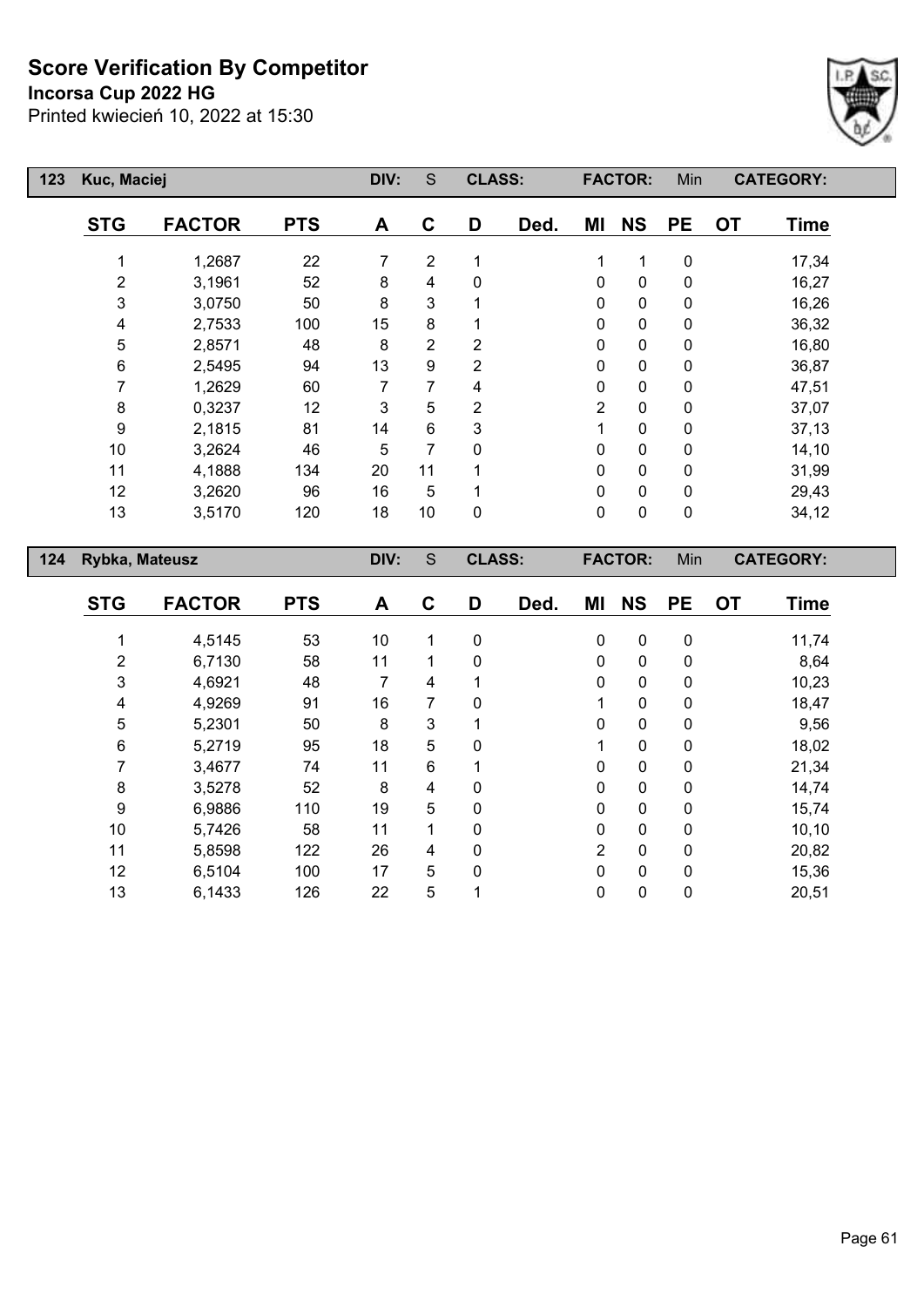#### **Incorsa Cup 2022 HG**

Printed kwiecień 10, 2022 at 15:30



| 125 |                  | Stelmaszczyk, Michał    |            | DIV:             | P               | <b>CLASS:</b>  |      |                | <b>FACTOR:</b> | Min       | <b>CATEGORY:</b> |             |
|-----|------------------|-------------------------|------------|------------------|-----------------|----------------|------|----------------|----------------|-----------|------------------|-------------|
|     | <b>STG</b>       | <b>FACTOR</b>           | <b>PTS</b> | A                | $\mathbf{C}$    | D              | Ded. | ΜI             | <b>NS</b>      | <b>PE</b> | <b>OT</b>        | <b>Time</b> |
|     | 1                | 4,5503                  | 43         | $\overline{7}$   | $\overline{2}$  | $\overline{2}$ |      | $\mathbf 0$    | $\pmb{0}$      | 0         |                  | 9,45        |
|     | 2                | 6,6429                  | 56         | 10               | $\overline{2}$  | 0              |      | 0              | $\pmb{0}$      | 0         |                  | 8,43        |
|     | 3                | 4,2424                  | 42         | 5                | 5               | 2              |      | 0              | 0              | 0         |                  | 9,90        |
|     | 4                | 4,1313                  | 73         | 10               | 10              | 3              |      | 1              | 0              | 0         |                  | 17,67       |
|     | 5                | 5,2838                  | 54         | 10               | 1               |                |      | 0              | 0              | 0         |                  | 10,22       |
|     | $\,6$            | 4,7593                  | 87         | 15               | 7               | 1              |      |                | $\pmb{0}$      | 0         |                  | 18,28       |
|     | $\overline{7}$   | 4,3994                  | 63         | 12               | 4               |                |      | 1              | 0              | 0         |                  | 14,32       |
|     | $\bf 8$          | 2,7559                  | 35         | $\,6$            | 5               | 0              |      | 1              | 0              | 0         |                  | 12,70       |
|     | $\boldsymbol{9}$ | 5,3863                  | 76         | 15               | $\overline{7}$  | 0              |      | $\overline{2}$ | $\pmb{0}$      | 0         |                  | 14,11       |
|     | $10$             | 4,9496                  | 54         | 9                | 3               | 0              |      | 0              | 0              | 0         |                  | 10,91       |
|     | 11               | 6,1090                  | 130        | 18               | 13              | 1              |      | 0              | $\pmb{0}$      | 0         |                  | 21,28       |
|     | 12               | 6,4858                  | 98         | 16               | $6\phantom{1}6$ | 0              |      | $\mathbf 0$    | 0              | 0         |                  | 15,11       |
|     | 13               | 5,5287                  | 126        | 23               | 3               | $\overline{2}$ |      | $\mathbf 0$    | $\pmb{0}$      | $\pmb{0}$ |                  | 22,79       |
| 126 |                  | Krzysztofowicz, Dominik |            | DIV:             | $\mathsf{P}$    | <b>CLASS:</b>  |      |                | <b>FACTOR:</b> | Min       | <b>CATEGORY:</b> |             |
|     |                  |                         |            |                  |                 |                |      |                |                |           |                  |             |
|     | <b>STG</b>       | <b>FACTOR</b>           | <b>PTS</b> | A                | $\mathbf c$     | D              | Ded. | MI             | <b>NS</b>      | <b>PE</b> | <b>OT</b>        | <b>Time</b> |
|     | 1                | 3,6983                  | 51         | $\boldsymbol{9}$ | $\overline{2}$  | $\pmb{0}$      |      | $\mathbf 0$    | $\pmb{0}$      | 0         |                  | 13,79       |
|     | $\overline{2}$   | 2,8351                  | 33         | $\overline{7}$   | $\overline{2}$  | $\overline{2}$ |      | 1              | $\pmb{0}$      | 0         |                  | 11,64       |
|     | 3                | 4,1252                  | 58         | 11               | 1               | 0              |      | 0              | 0              | 0         |                  | 14,06       |
|     | 4                | 3,7903                  | 94         | 13               | 9               | $\overline{2}$ |      | 0              | $\pmb{0}$      | 0         |                  | 24,80       |
|     | 5                | 3,6075                  | 50         | 8                | 3               | 1              |      | 0              | 0              | 0         |                  | 13,86       |
|     | $\,6$            | 3,4789                  | 102        | 17               | 5               | 2              |      | 0              | $\pmb{0}$      | 0         |                  | 29,32       |
|     | $\overline{7}$   | 2,8996                  | 82         | 14               | 4               | 0              |      | $\mathbf 0$    | 0              | 0         |                  | 28,28       |

 1,5401 44 7 2 3 0 0 0 28,57 4,4604 112 20 4 0 0 0 0 25,11 4,0783 50 7 5 0 0 0 0 12,26 5,4405 134 23 5 4 0 0 0 24,63 2,3550 54 9 9 2 2 0 0 22,93 4,5767 120 20 6 2 0 0 0 26,22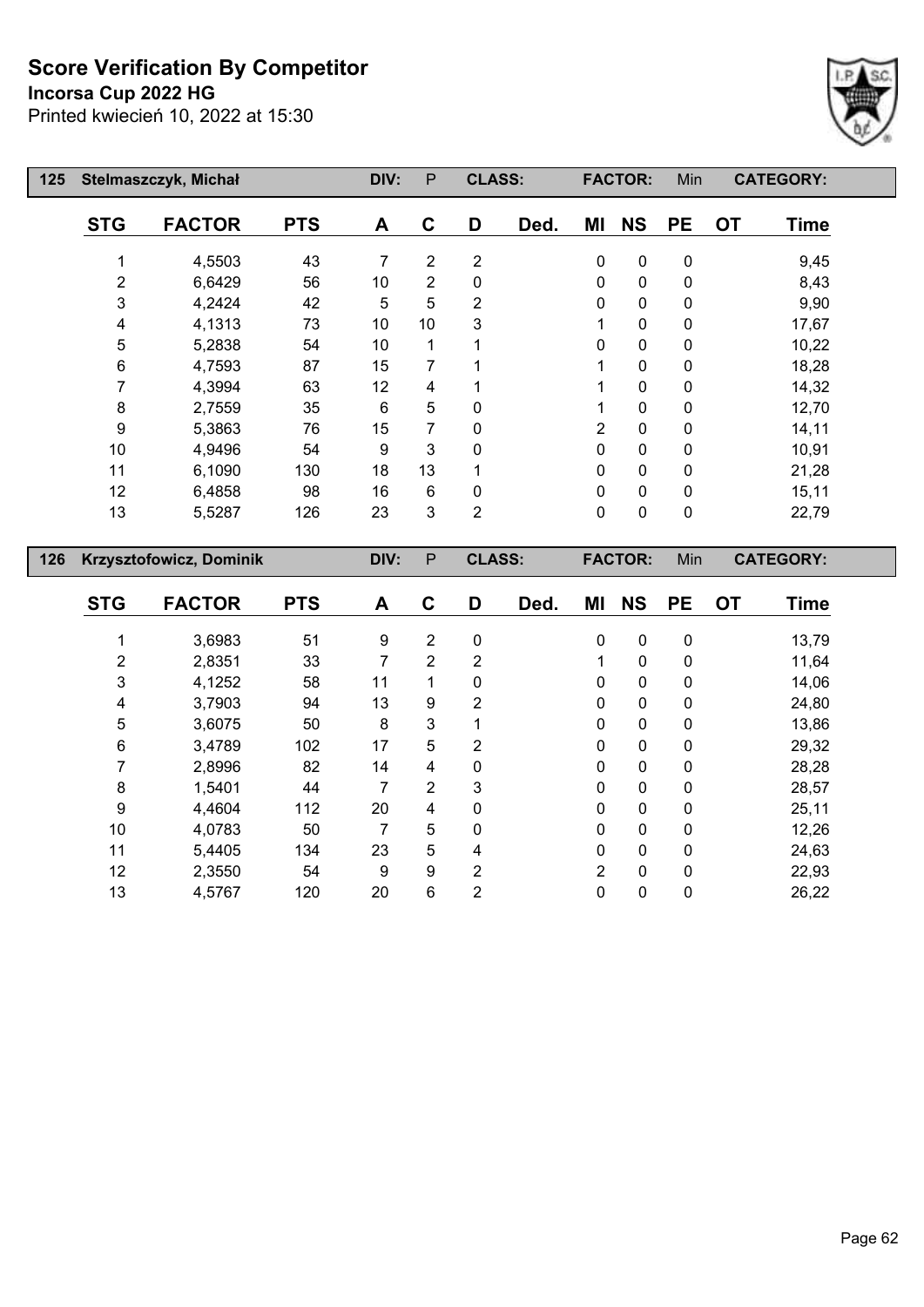#### **Incorsa Cup 2022 HG**

Printed kwiecień 10, 2022 at 15:30



| 127 | <b>Walczak, Adrian</b> |               |            | DIV:            | $\mathsf{P}$   | <b>CLASS:</b>  |      |                | <b>FACTOR:</b> | Min         | <b>CATEGORY:</b>         |    |
|-----|------------------------|---------------|------------|-----------------|----------------|----------------|------|----------------|----------------|-------------|--------------------------|----|
|     | <b>STG</b>             | <b>FACTOR</b> | <b>PTS</b> | A               | $\mathbf{C}$   | D              | Ded. | ΜI             | <b>NS</b>      | <b>PE</b>   | <b>OT</b><br><b>Time</b> |    |
|     |                        | 4,1975        | 51         | 10 <sup>°</sup> | 0              | 1              |      | 0              | $\mathbf 0$    | $\mathbf 0$ | 12,15                    |    |
|     | $\sqrt{2}$             | 6,3754        | 54         | 9               | 3              | 0              |      | 0              | $\mathbf 0$    | $\mathbf 0$ | 8,47                     |    |
|     | 3                      | 4,2409        | 50         | 7               | 5              | 0              |      | 0              | $\pmb{0}$      | $\mathbf 0$ | 11,79                    |    |
|     | 4                      | 4,1299        | 89         | 15              | 8              | 0              |      | 1              | $\mathbf 0$    | $\mathbf 0$ | 21,55                    |    |
|     | 5                      | 1,7825        | 20         | 6               | 3              |                |      | $\overline{2}$ | $\mathbf 0$    | $\pmb{0}$   | 11,22                    |    |
|     | 6                      | 4,5224        | 98         | 13              | 11             | 0              |      | 0              | $\pmb{0}$      | $\pmb{0}$   | 21,67                    |    |
|     | 7                      | 2,7103        | 48         | 11              | 4              |                |      | $\overline{2}$ | $\pmb{0}$      | $\mathbf 0$ | 17,71                    |    |
|     | 8                      | 1,8318        | 27         | 6               | 1              | 4              |      | 1              | $\mathbf 0$    | 0           | 14,74                    |    |
|     | 9                      | 5,4910        | 104        | 16              | 8              | 0              |      | 0              | $\pmb{0}$      | $\mathbf 0$ | 18,94                    |    |
|     | 10                     | 4,4218        | 52         | 9               | $\overline{2}$ |                |      | 0              | $\pmb{0}$      | $\mathbf 0$ | 11,76                    |    |
|     | 11                     | 4,9200        | 120        | 14              | 16             | $\overline{2}$ |      | 0              | $\mathbf 0$    | $\mathbf 0$ | 24,39                    |    |
|     | 12                     | 5,6338        | 96         | 15              | 7              | 0              |      | 0              | $\pmb{0}$      | 0           | 17,04                    |    |
|     | 13                     | 3,1215        | 84         | 16              | 7              | $\mathbf{3}$   |      | $\overline{2}$ | $\pmb{0}$      | $\pmb{0}$   | 26,91                    |    |
|     |                        |               |            |                 |                |                |      |                |                |             |                          |    |
| 128 | Pikul, Adam            |               |            | DIV:            | P              | <b>CLASS:</b>  |      |                | <b>FACTOR:</b> | Min         | <b>CATEGORY:</b>         | SS |
|     | <b>STG</b>             | <b>FACTOR</b> | <b>PTS</b> | A               | C              | D              | Ded. | ΜI             | <b>NS</b>      | <b>PE</b>   | <b>OT</b><br><b>Time</b> |    |
|     |                        | 2,5683        | 47         | 8               | $\overline{2}$ | 1              |      | 0              | $\mathbf 0$    | $\mathbf 0$ | 18,30                    |    |

 4,0375 56 10 2 0 0 0 0 13,87 3,0432 50 7 5 0 0 0 0 16,43 2,2619 90 9 15 0 0 0 0 39,79 2,6925 50 8 3 1 0 0 0 18,57 3,2230 112 20 4 0 0 0 0 34,75 1,9382 64 9 5 4 0 0 0 33,02 2,5717 52 8 4 0 0 0 0 20,22 3,6691 102 17 5 2 0 0 0 27,80 3,1553 52 8 4 0 0 0 0 16,48 2,9686 140 22 10 0 0 0 0 47,16 3,4954 92 13 9 0 0 0 0 26,32 2,4379 105 18 8 1 1 0 0 43,07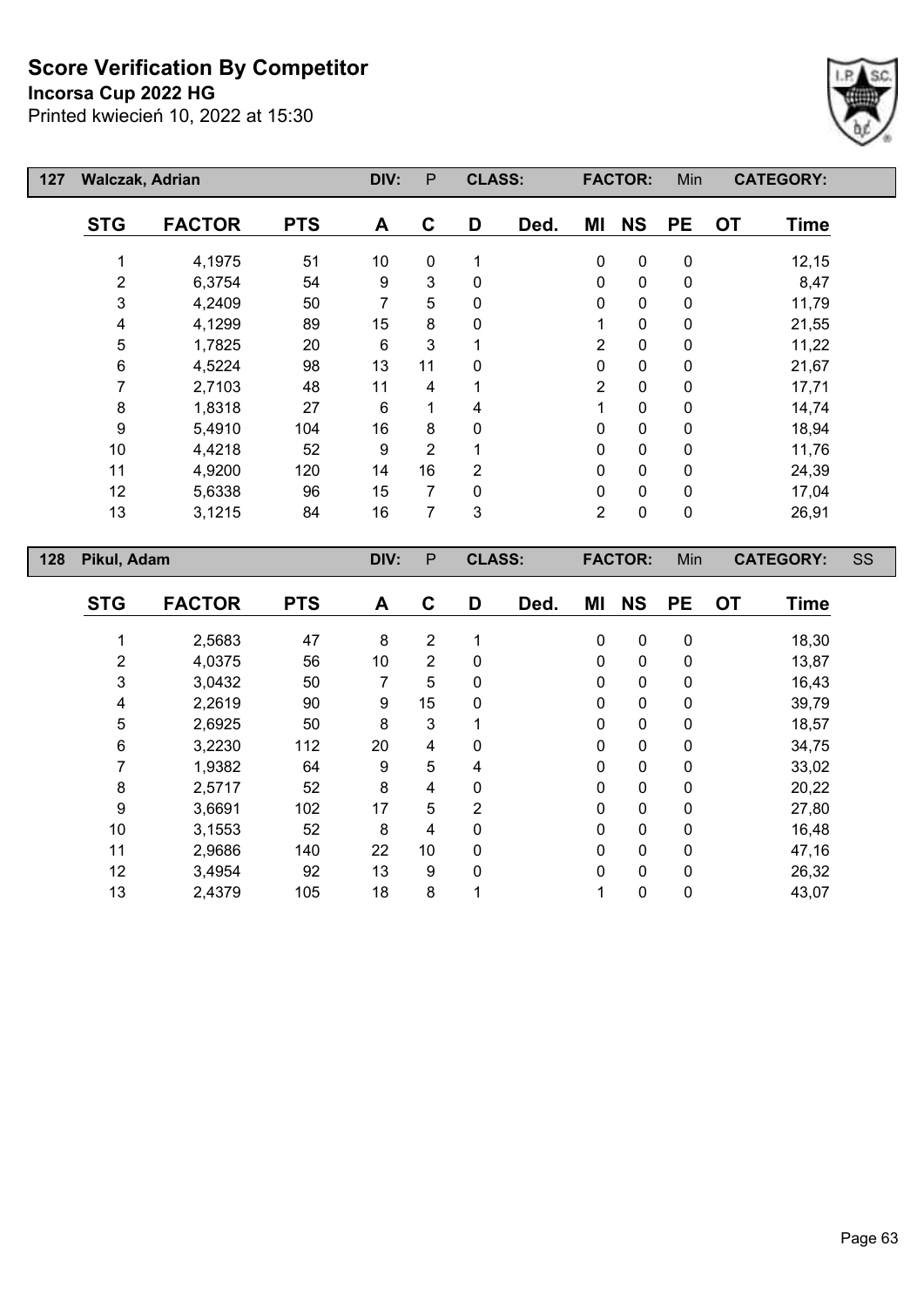## **Incorsa Cup 2022 HG**



| 129 | Marszałek, Karol        |                              |            | DIV:             | P                         | <b>CLASS:</b>  |      |                | <b>FACTOR:</b> | Min                     |           | <b>CATEGORY:</b> |
|-----|-------------------------|------------------------------|------------|------------------|---------------------------|----------------|------|----------------|----------------|-------------------------|-----------|------------------|
|     | <b>STG</b>              | <b>FACTOR</b>                | <b>PTS</b> | A                | $\mathbf c$               | D              | Ded. | MI             | <b>NS</b>      | <b>PE</b>               | <b>OT</b> | <b>Time</b>      |
|     | 1                       | 4,0462                       | 49         | 8                | $\ensuremath{\mathsf{3}}$ | $\pmb{0}$      |      | $\pmb{0}$      | $\pmb{0}$      | $\pmb{0}$               |           | 12,11            |
|     | $\overline{\mathbf{c}}$ | 5,2224                       | 54         | $\boldsymbol{9}$ | $\overline{3}$            | $\pmb{0}$      |      | 0              | 0              | $\pmb{0}$               |           | 10,34            |
|     | 3                       | 1,5986                       | 18         | 4                | 6                         | $\pmb{0}$      |      | $\overline{2}$ | 0              | $\pmb{0}$               |           | 11,26            |
|     | 4                       | 3,4345                       | 86         | 10               | 11                        | 3              |      | 0              | 0              | $\pmb{0}$               |           | 25,04            |
|     | 5                       | 3,7821                       | 50         | 8                | $\mathbf{3}$              | 1              |      | 0              | 0              | $\pmb{0}$               |           | 13,22            |
|     | 6                       | 4,6847                       | 104        | 18               | $\overline{\mathbf{4}}$   | $\overline{c}$ |      | 0              | 0              | $\pmb{0}$               |           | 22,20            |
|     | $\overline{7}$          | 3,9687                       | 76         | 12               | 5                         | 1              |      | 0              | $\pmb{0}$      | $\pmb{0}$               |           | 19,15            |
|     | 8                       | 0,2294                       | 8          | $\overline{2}$   | 5                         | 3              |      | $\overline{2}$ | 0              | $\pmb{0}$               |           | 34,88            |
|     | $\boldsymbol{9}$        | 5,4514                       | 96         | 15               | 6                         | 3              |      | 0              | 0              | $\pmb{0}$               |           | 17,61            |
|     | 10                      | 1,3766                       | 14         | 4                | $\overline{\mathbf{4}}$   | $\overline{c}$ |      | $\overline{2}$ | 0              | $\pmb{0}$               |           | 10,17            |
|     | 11                      | 3,7477                       | 104        | 14               | 13                        | 5              |      | 0              | $\mathbf 1$    | $\pmb{0}$               |           | 27,75            |
|     | 12                      | 4,3145                       | 90         | 13               | 8                         | 1              |      | $\mathbf 0$    | 0              | $\pmb{0}$               |           | 20,86            |
|     | 13                      | 0,0000                       | $\pmb{0}$  | 12               | $6\phantom{1}$            | $\pmb{0}$      |      | $10$           | $\mathbf 0$    | $\overline{\mathbf{4}}$ |           | 18,65            |
|     |                         |                              |            |                  | $\mathsf{P}$              | <b>CLASS:</b>  |      |                | <b>FACTOR:</b> | Min                     |           | <b>CATEGORY:</b> |
|     |                         |                              |            |                  |                           |                |      |                |                |                         |           |                  |
| 130 |                         | <b>Weglarczyk, Stanislaw</b> |            | DIV:             |                           |                |      |                |                |                         |           |                  |
|     | <b>STG</b>              | <b>FACTOR</b>                | <b>PTS</b> | A                | $\mathbf c$               | D              | Ded. | ΜI             | <b>NS</b>      | <b>PE</b>               | <b>OT</b> | <b>Time</b>      |
|     | 1                       | 3,1136                       | 34         | 8                | 1                         | 1              |      | 1              | $\pmb{0}$      | $\pmb{0}$               |           |                  |
|     | $\overline{\mathbf{c}}$ | 6,3854                       | 56         | 10               | $\overline{2}$            | 0              |      | 0              | 0              | $\pmb{0}$               |           | 10,92<br>8,77    |
|     | 3                       | 3,4109                       | 44         | 5                | 6                         | 1              |      | 0              | $\pmb{0}$      | $\pmb{0}$               |           | 12,90            |
|     | 4                       | 4,9330                       | 92         | 12               | 10                        | $\overline{2}$ |      | 0              | 0              | $\pmb{0}$               |           | 18,65            |
|     | 5                       | 2,8462                       | 52         | $\bf 8$          | $\overline{\mathbf{4}}$   | $\pmb{0}$      |      | 0              | 0              | $\pmb{0}$               |           | 18,27            |
|     | 6                       | 3,9514                       | 104        | 18               | $\overline{\mathbf{4}}$   | $\overline{2}$ |      | 0              | $\pmb{0}$      | $\pmb{0}$               |           | 26,32            |
|     | $\overline{7}$          | 3,7239                       | 82         | 14               | $\overline{\mathbf{4}}$   | $\pmb{0}$      |      | 0              | 0              | $\pmb{0}$               |           | 22,02            |
|     | 8                       | 2,9557                       | 54         | 9                | 3                         | $\mathbf 0$    |      | 0              | 0              | $\pmb{0}$               |           | 18,27            |
|     | 9                       | 6,1614                       | 100        | 15               | 8                         | 1              |      | 0              | 0              | $\pmb{0}$               |           | 16,23            |
|     | 10                      | 5,2209                       | 52         | 8                | $\overline{\mathbf{4}}$   | $\mathbf 0$    |      | 0              | 0              | $\pmb{0}$               |           | 9,96             |
|     | 11                      | 5,1002                       | 140        | 23               | 8                         | 1              |      | 0              | 0              | $\pmb{0}$               |           | 27,45            |
|     | 12                      | 5,3197                       | 104        | 19               | 3                         | $\pmb{0}$      |      | 0              | 0              | $\pmb{0}$               |           | 19,55            |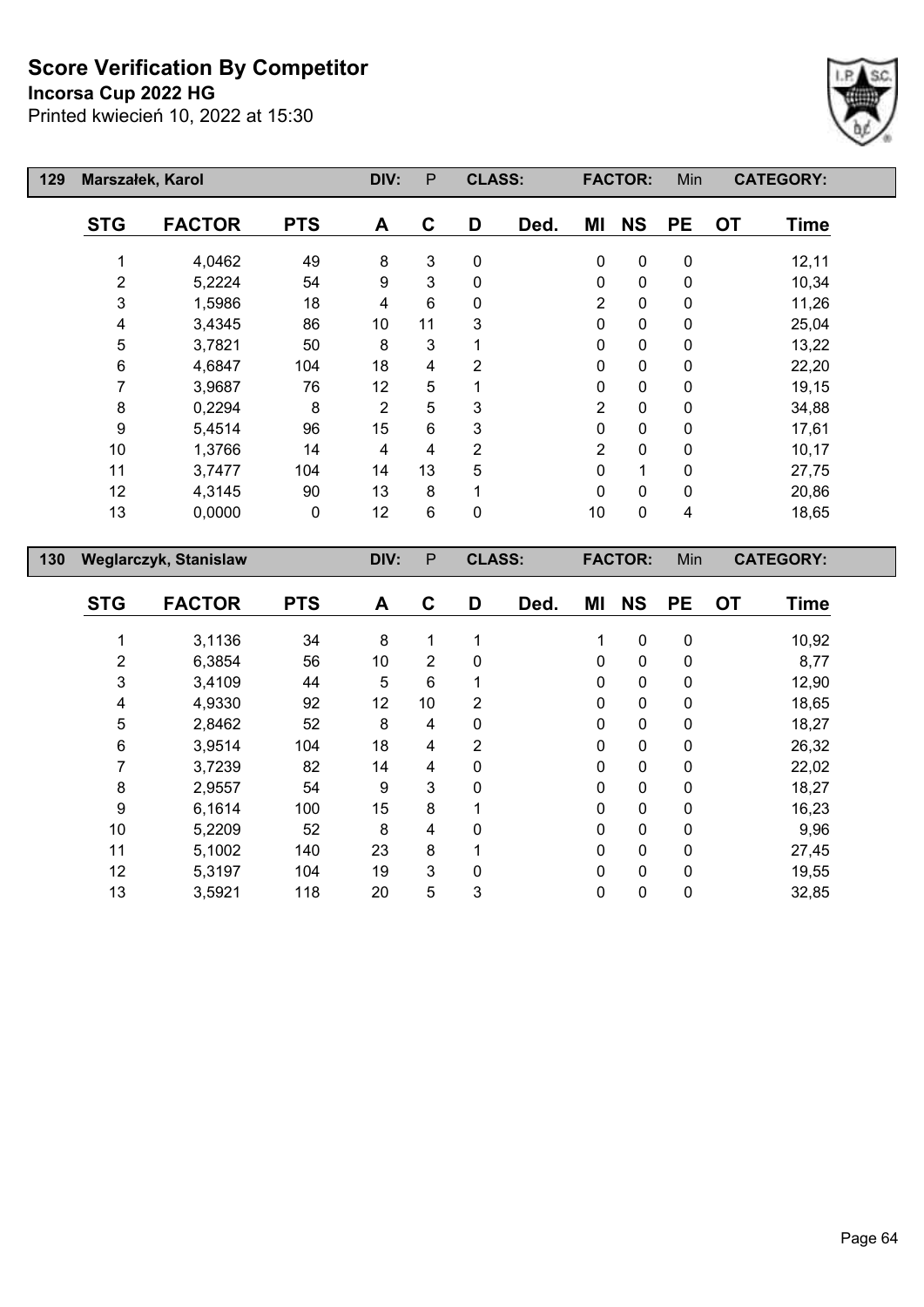**Incorsa Cup 2022 HG**

Printed kwiecień 10, 2022 at 15:30



| 131 | Noga, Tadeusz  |               |            | DIV:             | S              | <b>CLASS:</b> |      | <b>FACTOR:</b> |                | Min         | <b>CATEGORY:</b>         | S     |
|-----|----------------|---------------|------------|------------------|----------------|---------------|------|----------------|----------------|-------------|--------------------------|-------|
|     | <b>STG</b>     | <b>FACTOR</b> | <b>PTS</b> | A                | C              | D             | Ded. | ΜI             | <b>NS</b>      | <b>PE</b>   | <b>OT</b><br><b>Time</b> |       |
|     |                | 3,1108        | 41         | $\boldsymbol{9}$ | 2              | 0             |      | 0              | 1              | $\mathbf 0$ |                          | 13,18 |
|     | $\overline{2}$ | 4,9573        | 58         | 11               | 1              | 0             |      | 0              | $\mathbf 0$    | $\pmb{0}$   |                          | 11,70 |
|     | 3              | 4,3887        | 56         | 10               | 2              | 0             |      | 0              | $\pmb{0}$      | $\pmb{0}$   |                          | 12,76 |
|     | 4              | 4,5814        | 110        | 19               | 5              | 0             |      | 0              | $\mathbf 0$    | $\mathbf 0$ | 24,01                    |       |
|     | 5              | 3,8633        | 52         | 8                | 4              | $\Omega$      |      | 0              | $\pmb{0}$      | $\mathbf 0$ |                          | 13,46 |
|     | 6              | 4,5729        | 106        | 18               | 5              |               |      | 0              | $\pmb{0}$      | $\mathbf 0$ |                          | 23,18 |
|     | 7              | 1,7560        | 78         | 13               | 4              |               |      | 0              | $\pmb{0}$      | $\mathbf 0$ |                          | 44,42 |
|     | 8              | 2,7086        | 50         | 8                | 3              |               |      | 0              | $\mathbf 0$    | $\mathbf 0$ |                          | 18,46 |
|     | 9              | 4,9415        | 114        | 21               | 3              | 0             |      | 0              | $\mathbf 0$    | $\mathbf 0$ | 23,07                    |       |
|     | 10             | 4,0966        | 56         | 10               | $\overline{2}$ | 0             |      | 0              | $\pmb{0}$      | $\mathbf 0$ |                          | 13,67 |
|     | 11             | 4,9626        | 146        | 25               | 7              | 0             |      | 0              | 0              | $\mathbf 0$ |                          | 29,42 |
|     | 12             | 4,3273        | 110        | 22               | 0              | 0             |      | 0              | $\pmb{0}$      | $\mathbf 0$ |                          | 25,42 |
|     | 13             | 4,0392        | 132        | 24               | 4              | 0             |      | 0              | $\pmb{0}$      | $\pmb{0}$   |                          | 32,68 |
| 132 | Sowa, Joanna   |               |            | DIV:             | PO             | <b>CLASS:</b> |      |                | <b>FACTOR:</b> | Min         | <b>CATEGORY:</b>         |       |
|     | <b>STG</b>     | <b>FACTOR</b> | <b>PTS</b> | A                | $\mathbf c$    | D             | Ded. | ΜI             | <b>NS</b>      | <b>PE</b>   | <b>OT</b><br><b>Time</b> |       |
|     |                | 1,5648        | 21         | 7                | $\overline{2}$ | 0             |      | $\overline{2}$ | $\pmb{0}$      | $\pmb{0}$   |                          | 13,42 |

 4,3112 46 7 3 2 0 0 0 10,67 4,0355 50 7 5 0 0 0 0 12,39 3,4838 98 14 9 1 0 0 0 28,13 2,5540 52 8 4 0 0 0 0 20,36 4,0673 104 18 4 2 0 0 0 25,57 3,0708 69 14 3 0 1 0 0 22,47 2,8760 48 6 6 0 0 0 0 16,69 4,2174 90 12 9 3 0 0 0 21,34 3,8261 44 5 6 1 0 0 0 11,50 5,1054 138 23 7 2 0 0 0 27,03 4,5106 94 15 6 1 0 0 0 20,84 3,8752 118 20 5 3 0 0 0 30,45

Page 65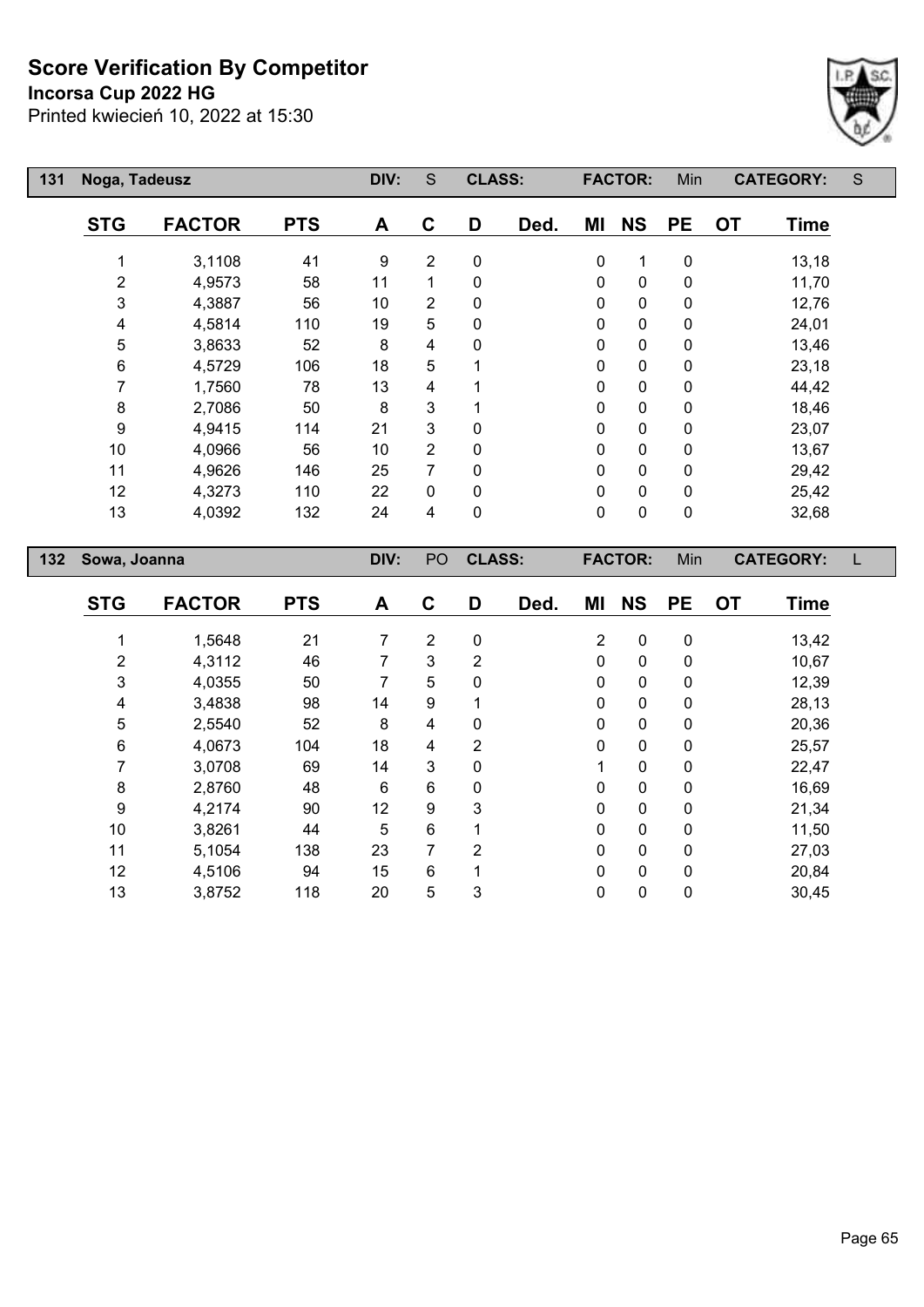**Incorsa Cup 2022 HG**

Printed kwiecień 10, 2022 at 15:30



| 133 | Hajduga, Maciej   | DIV:          | S          |      | <b>CLASS:</b>  |                | <b>FACTOR:</b> |                | Min<br><b>CATEGORY:</b> |             |                  |             |  |
|-----|-------------------|---------------|------------|------|----------------|----------------|----------------|----------------|-------------------------|-------------|------------------|-------------|--|
|     | <b>STG</b>        | <b>FACTOR</b> | <b>PTS</b> | A    | C              | D              | Ded.           | ΜI             | <b>NS</b>               | <b>PE</b>   | <b>OT</b>        | <b>Time</b> |  |
|     |                   | 4,4933        | 47         | 8    | $\overline{2}$ |                |                | 0              | $\mathbf 0$             | $\mathbf 0$ |                  | 10,46       |  |
|     | 2                 | 5,2805        | 48         | 7    | 4              |                |                | 0              | 0                       | 0           |                  | 9,09        |  |
|     | 3                 | 3,6004        | 40         | 8    | 3              |                |                | 0              | 1                       | 0           |                  | 11,11       |  |
|     | 4                 | 4,0917        | 100        | 15   | 8              |                |                | 0              | $\mathbf 0$             | 0           |                  | 24,44       |  |
|     | 5                 | 2,5964        | 33         | 6    | 4              |                |                | 1              | $\pmb{0}$               | $\pmb{0}$   |                  | 12,71       |  |
|     | 6                 | 4,4144        | 98         | 15   | 7              | 2              |                | 0              | $\pmb{0}$               | 0           |                  | 22,20       |  |
|     | 7                 | 1,8760        | 36         | 7    | 6              | 3              |                | $\overline{2}$ | $\mathbf 0$             | 0           |                  | 19,19       |  |
|     | 8                 | 3,4398        | 56         | 10   | $\overline{2}$ | 0              |                | $\pmb{0}$      | $\pmb{0}$               | 0           |                  | 16,28       |  |
|     | 9                 | 6,0096        | 100        | 16   | 6              | 2              |                | $\pmb{0}$      | $\mathbf 0$             | 0           |                  | 16,64       |  |
|     | 10                | 4,7664        | 50         | 7    | 5              | 0              |                | 0              | $\pmb{0}$               | 0           |                  | 10,49       |  |
|     | 11                | 4,2726        | 116        | 15   | 12             | 5              |                | 0              | $\mathbf 0$             | 0           |                  | 27,15       |  |
|     | 12                | 5,6338        | 96         | 16   | 5              |                |                | $\pmb{0}$      | $\mathbf 0$             | 0           |                  | 17,04       |  |
|     | 13                | 4,8560        | 118        | 19   | 7              | 2              |                | 0              | 0                       | $\pmb{0}$   |                  | 24,30       |  |
|     |                   |               |            |      |                |                |                |                |                         |             |                  |             |  |
| 134 | Jarząbek, Adriana |               |            | DIV: | S              | <b>CLASS:</b>  |                |                | <b>FACTOR:</b>          | Min         | <b>CATEGORY:</b> |             |  |
|     | <b>STG</b>        | <b>FACTOR</b> | <b>PTS</b> | A    | $\mathbf{C}$   | D              | Ded.           | ΜI             | <b>NS</b>               | <b>PE</b>   | <b>OT</b>        | <b>Time</b> |  |
|     |                   | 2,7105        | 47         | 9    | $\mathbf 0$    | $\overline{2}$ |                | $\pmb{0}$      | $\mathbf 0$             | $\mathbf 0$ |                  | 17,34       |  |

 3,7037 50 7 5 0 0 0 0 13,50 3,4060 50 8 3 1 0 0 0 14,68 3,0918 96 13 10 1 0 0 0 31,05 2,5629 54 10 1 1 0 0 0 21,07 2,5366 85 14 8 1 1 0 0 33,51 2,1518 57 11 3 3 1 0 0 26,49 1,8619 48 8 2 2 0 0 0 25,78 3,6336 94 14 7 3 0 0 0 25,87 2,7811 46 5 7 0 0 0 0 16,54 3,2114 108 21 7 2 2 0 0 33,63 3,9510 100 17 5 0 0 0 0 25,31 2,8999 124 20 8 0 0 0 0 42,76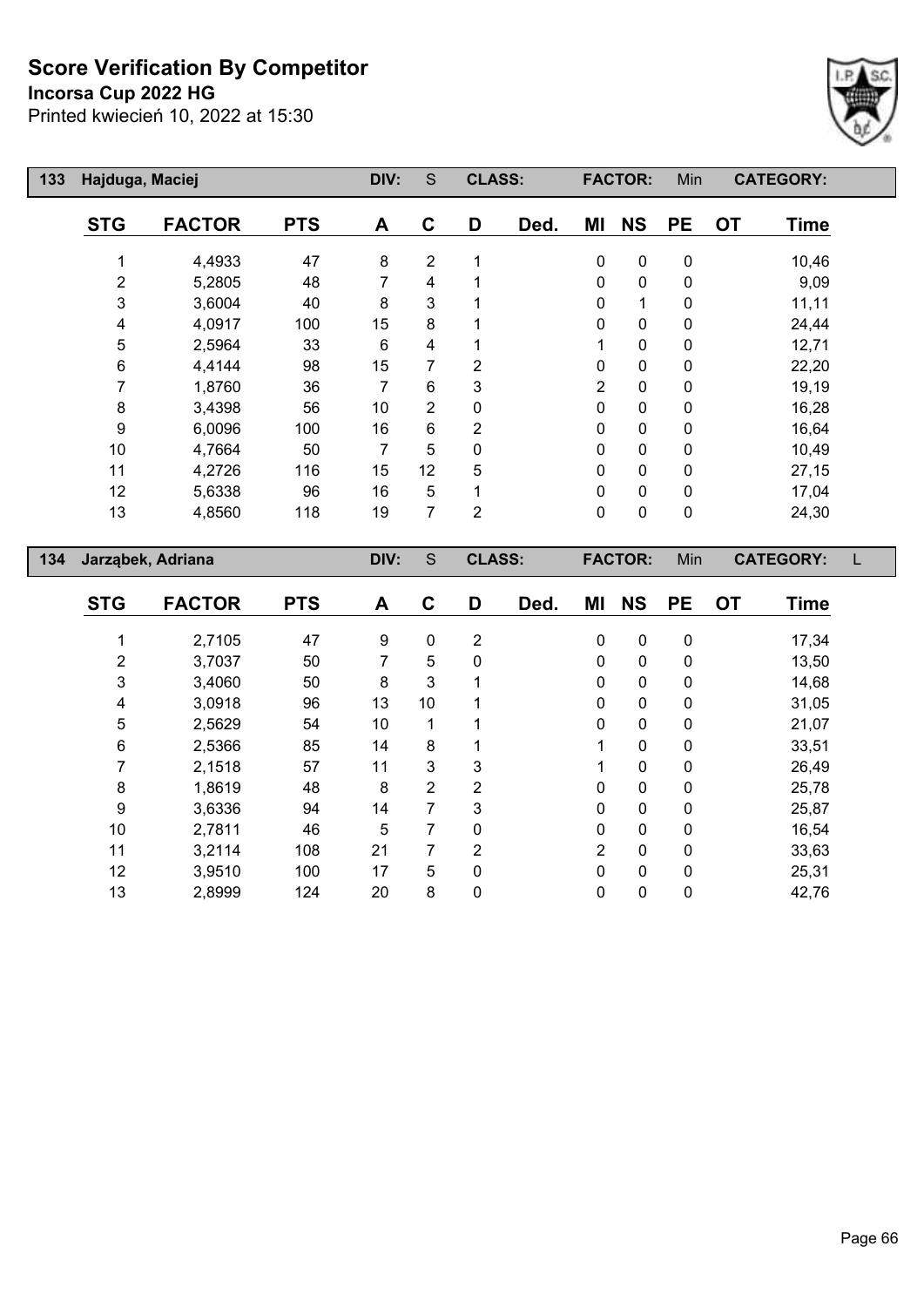**Incorsa Cup 2022 HG**



| 135 | Wójcik, Mariusz | DIV:              | P          | <b>CLASS:</b> |                |                | <b>FACTOR:</b> | Min            | <b>CATEGORY:</b> |             | SS               |             |  |
|-----|-----------------|-------------------|------------|---------------|----------------|----------------|----------------|----------------|------------------|-------------|------------------|-------------|--|
|     | <b>STG</b>      | <b>FACTOR</b>     | <b>PTS</b> | A             | C              | D              | Ded.           | ΜI             | <b>NS</b>        | <b>PE</b>   | <b>OT</b>        | <b>Time</b> |  |
|     |                 | 1,3575            | 51         | 9             | $\overline{2}$ | 0              |                | 0              | $\mathbf 0$      | $\pmb{0}$   |                  | 37,57       |  |
|     | 2               | 4,1605            | 56         | 10            | 2              | 0              |                | 0              | $\pmb{0}$        | 0           |                  | 13,46       |  |
|     | 3               | 0,4615            | 24         | 5             | $6\phantom{1}$ |                |                | $\mathbf 0$    | $\overline{2}$   | 0           |                  | 52,00       |  |
|     | 4               | 0,9442            | 68         | 14            | 5              | 3              |                | $\overline{2}$ | $\pmb{0}$        | 0           |                  | 72,02       |  |
|     | 5               | 0,0000            | 0          | 6             |                |                |                | 4              | 0                | 0           |                  | 16,80       |  |
|     | 6               | 1,1365            | 70         | 13            | 8              |                |                | $\overline{2}$ | 0                | 0           |                  | 61,59       |  |
|     | 7               | 0,0316            | 2          | 6             | $\overline{2}$ | 6              |                | 4              | 0                | $\mathbf 0$ |                  | 63,34       |  |
|     | 8               | 0,8512            | 41         | 9             | $\overline{2}$ | 0              |                | 1              | 0                | $\mathbf 0$ |                  | 48,17       |  |
|     | 9               | 2,2105            | 88         | 10            | 12             | $\overline{2}$ |                | 0              | 0                | 0           |                  | 39,81       |  |
|     | 10              | 1,3650            | 42         | 5             | 5              | $\overline{2}$ |                | $\mathbf 0$    | $\mathbf 0$      | $\mathbf 0$ |                  | 30,77       |  |
|     | 11              | 0,7325            | 21         | 10            | 13             | 2              |                | 7              | 0                | 0           |                  | 28,67       |  |
|     | 12              | 1,6833            | 54         | 12            | 8              | 0              |                | $\overline{2}$ | $\mathbf 0$      |             |                  | 32,08       |  |
|     | 13              | 1,6722            | 91         | 16            | 5              | 6              |                | 1              | $\pmb{0}$        | $\pmb{0}$   |                  | 54,42       |  |
| 136 |                 | Putseyeu, Anatoli |            | DIV:          | ${\sf P}$      | <b>CLASS:</b>  |                |                | <b>FACTOR:</b>   | Min         | <b>CATEGORY:</b> |             |  |
|     |                 |                   | ---        |               |                |                |                | ---            |                  |             |                  |             |  |

| <b>STG</b>     | <b>FACTOR</b> | <b>PTS</b> | A  | C | D           | Ded. | ΜI | <b>NS</b>    | <b>PE</b>   | <b>OT</b> | <b>Time</b> |
|----------------|---------------|------------|----|---|-------------|------|----|--------------|-------------|-----------|-------------|
|                | 3,8651        | 47         | 7  | 4 | 0           |      | 0  | 0            | $\mathbf 0$ |           | 12,16       |
| $\overline{2}$ | 4,3853        | 56         | 10 | 2 | 0           |      | 0  | 0            | 0           |           | 12,77       |
| 3              | 4,2959        | 54         | 9  | 3 | 0           |      | 0  | 0            | 0           |           | 12,57       |
| 4              | 4,2151        | 116        | 22 | 2 | 0           |      | 0  | 0            | 0           |           | 27,52       |
| 5              | 2,6210        | 39         | 8  | 3 | 0           |      |    | 0            | 0           |           | 14,88       |
| 6              | 4,1017        | 100        | 15 | 8 |             |      | 0  | 0            | 0           |           | 24,38       |
| 7              | 1,6335        | 55         | 9  | 6 | 2           |      |    | 0            | 0           |           | 33,67       |
| 8              | 2,3908        | 52         | 9  | 2 |             |      | 0  | 0            | 0           |           | 21,75       |
| 9              | 4,2089        | 112        | 20 | 4 | $\mathbf 0$ |      | 0  | 0            | $\Omega$    |           | 26,61       |
| 10             | 3,3832        | 52         | 8  | 4 | 0           |      | 0  | $\mathbf{0}$ | 0           |           | 15,37       |
| 11             | 3,7027        | 140        | 23 | 8 | 4           |      | 0  | 0            | $\Omega$    |           | 37,81       |
| 12             | 3,8607        | 92         | 14 | 7 | 1           |      | 0  | 0            | 0           |           | 23,83       |
| 13             | 4,0989        | 126        | 22 | 5 | ◢           |      | 0  | 0            | 0           |           | 30,74       |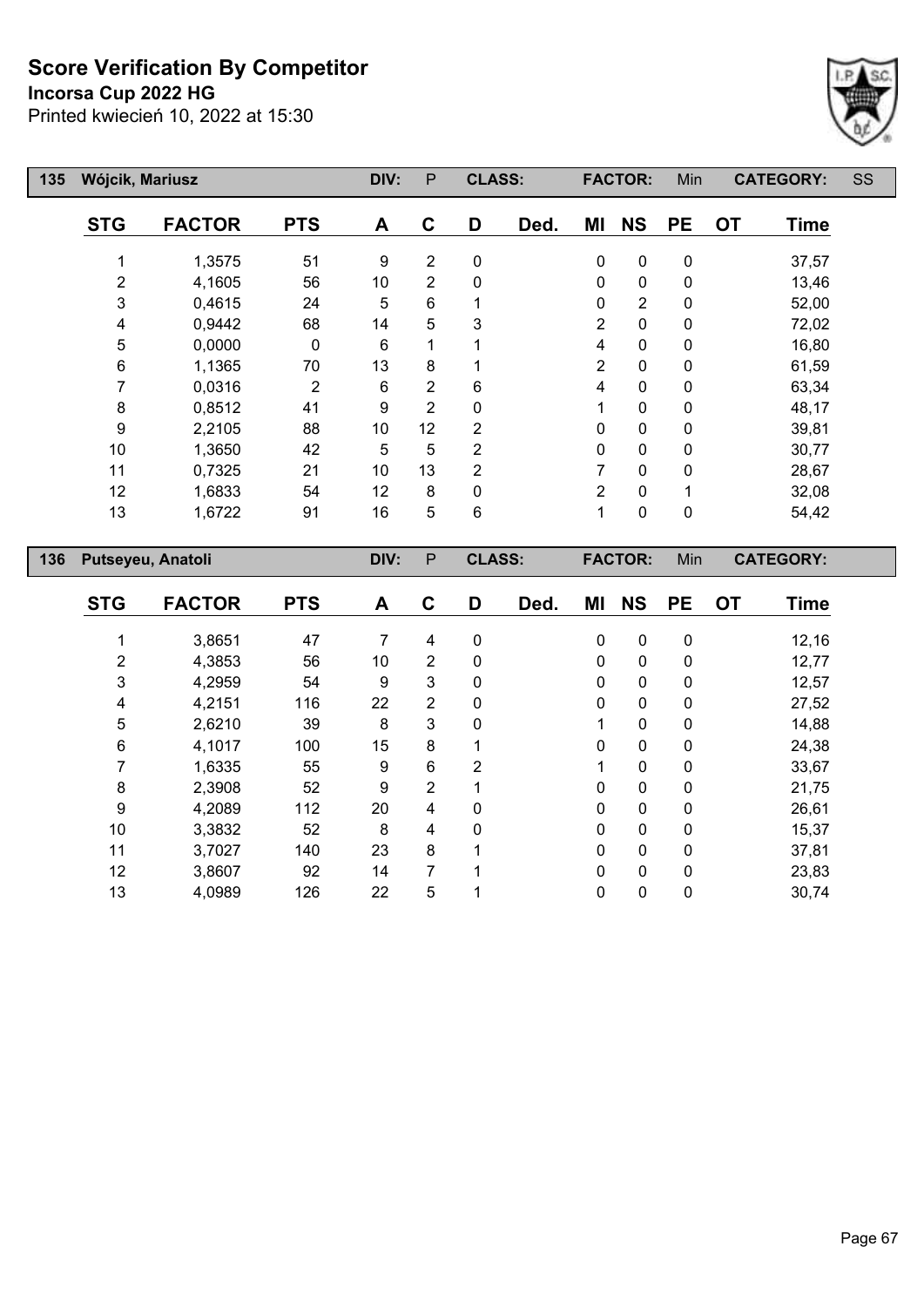## **Incorsa Cup 2022 HG**

Printed kwiecień 10, 2022 at 15:30



| 137 |                         | Miszczuk, Jaroslaw1 |            | DIV:                | P                | <b>CLASS:</b>             |      |                         | <b>FACTOR:</b>           | Min            |           | <b>CATEGORY:</b> |             |
|-----|-------------------------|---------------------|------------|---------------------|------------------|---------------------------|------|-------------------------|--------------------------|----------------|-----------|------------------|-------------|
|     | <b>STG</b>              | <b>FACTOR</b>       | <b>PTS</b> | A                   | $\mathbf C$      | D                         | Ded. | ΜI                      | <b>NS</b>                | <b>PE</b>      | <b>OT</b> | <b>Time</b>      |             |
|     | 1                       | 1,3186              | 25         | 9                   | $\mathbf 0$      | $\pmb{0}$                 |      | $\boldsymbol{2}$        | $\pmb{0}$                | $\pmb{0}$      |           | 18,96            |             |
|     | $\mathbf{2}$            | 2,9971              | 52         | 10                  | $\mathbf 0$      | $\boldsymbol{2}$          |      | 0                       | $\pmb{0}$                | $\pmb{0}$      |           | 17,35            |             |
|     | 3                       | 2,1034              | 48         | $\overline{7}$      | 4                | 1                         |      | 0                       | $\mathbf 0$              | 0              |           | 22,82            |             |
|     | 4                       | 2,1604              | 108        | 18                  | 6                | $\pmb{0}$                 |      | 0                       | $\pmb{0}$                | 0              |           | 49,99            |             |
|     | 5                       | 2,7053              | 56         | 11                  | 0                | 1                         |      | 0                       | $\pmb{0}$                | 0              |           | 20,70            |             |
|     | $\,6$                   | 2,0060              | 80         | 18                  | 3                | 1                         |      | $\overline{2}$          | $\pmb{0}$                | 0              |           | 39,88            |             |
|     | $\overline{7}$          | 1,5482              | 78         | 14                  | $\overline{2}$   | $\overline{2}$            |      | 0                       | $\pmb{0}$                | 0              |           | 50,38            |             |
|     | $\bf 8$                 | 0,8567              | 22         | $\overline{7}$      | $\overline{2}$   | 1                         |      | $\overline{\mathbf{c}}$ | $\pmb{0}$                | 0              |           | 25,68            |             |
|     | $\boldsymbol{9}$        | 1,5327              | 66         | 13                  | 6                | $\ensuremath{\mathsf{3}}$ |      | $\overline{2}$          | $\pmb{0}$                | $\pmb{0}$      |           | 43,06            |             |
|     | 10                      | 1,9538              | 44         | $\,6$               | 4                | $\overline{2}$            |      | $\pmb{0}$               | $\pmb{0}$                | 0              |           | 22,52            |             |
|     | 11                      | 1,2981              | 55         | 19                  | 6                | $\overline{2}$            |      | 5                       | $\pmb{0}$                | 1              |           | 42,37            |             |
|     | 12                      | 2,3912              | 106        | 20                  | $\overline{2}$   | $\mathbf 0$               |      | $\pmb{0}$               | $\mathbf 0$              | 0              |           | 44,33            |             |
|     | 13                      | 2,3979              | 128        | 23                  | 4                | 1                         |      | 0                       | $\pmb{0}$                | $\pmb{0}$      |           | 53,38            |             |
|     |                         |                     |            |                     |                  |                           |      |                         |                          |                |           |                  |             |
|     |                         |                     |            |                     |                  |                           |      |                         |                          |                |           |                  |             |
| 138 | Hoffman, Artur          |                     |            | DIV:                | $\mathsf S$      | <b>CLASS:</b>             |      |                         | <b>FACTOR:</b>           | Min            |           | <b>CATEGORY:</b> | $\mathsf S$ |
|     | <b>STG</b>              | <b>FACTOR</b>       | <b>PTS</b> | A                   | $\mathbf C$      | D                         | Ded. | MI                      | <b>NS</b>                | <b>PE</b>      | <b>OT</b> | <b>Time</b>      |             |
|     |                         |                     |            |                     |                  |                           |      |                         |                          |                |           |                  |             |
|     | 1                       | 4,2351<br>4,8144    | 49<br>48   | 9<br>$\overline{7}$ | $\mathbf 1$<br>4 | 1<br>1                    |      | 0<br>0                  | $\pmb{0}$<br>$\mathbf 0$ | $\pmb{0}$<br>0 |           | 11,57            |             |
|     | $\overline{c}$<br>3     | 3,8866              | 48         | $\overline{7}$      | 4                | 1                         |      | 0                       | $\pmb{0}$                | $\pmb{0}$      |           | 9,97<br>12,35    |             |
|     | $\overline{\mathbf{4}}$ | 4,1194              | 98         | 14                  | 9                | 1                         |      | 0                       | $\pmb{0}$                | 0              |           | 23,79            |             |
|     | 5                       | 4,3796              | 54         | 9                   | 3                | $\mathbf 0$               |      | 0                       | $\pmb{0}$                | $\pmb{0}$      |           | 12,33            |             |
|     | $\,6$                   | 4,4896              | 106        | 19                  | 3                | $\boldsymbol{2}$          |      | 0                       | $\mathbf 0$              | 0              |           | 23,61            |             |
|     | $\overline{7}$          | 4,5089              | 84         | 15                  | 3                | $\pmb{0}$                 |      | 0                       | $\pmb{0}$                | 0              |           | 18,63            |             |
|     | $\bf 8$                 | 3,3944              | 50         | $\boldsymbol{9}$    | $\mathbf{1}$     | $\overline{2}$            |      | 0                       | $\pmb{0}$                | 0              |           | 14,73            |             |
|     | $\boldsymbol{9}$        | 4,4935              | 110        | 20                  | 3                | 1                         |      | 0                       | $\mathbf 0$              | 0              |           | 24,48            |             |
|     | 10                      | 5,0567              | 58         | 11                  | $\mathbf 1$      | $\pmb{0}$                 |      | 0                       | $\pmb{0}$                | $\pmb{0}$      |           | 11,47            |             |
|     | 11                      | 5,5178              | 138        | 22                  | 9                | 1                         |      | 0                       | $\mathbf 0$              | 0              |           | 25,01            |             |

5,2377 130 23 5 0 0 0 0 24,82